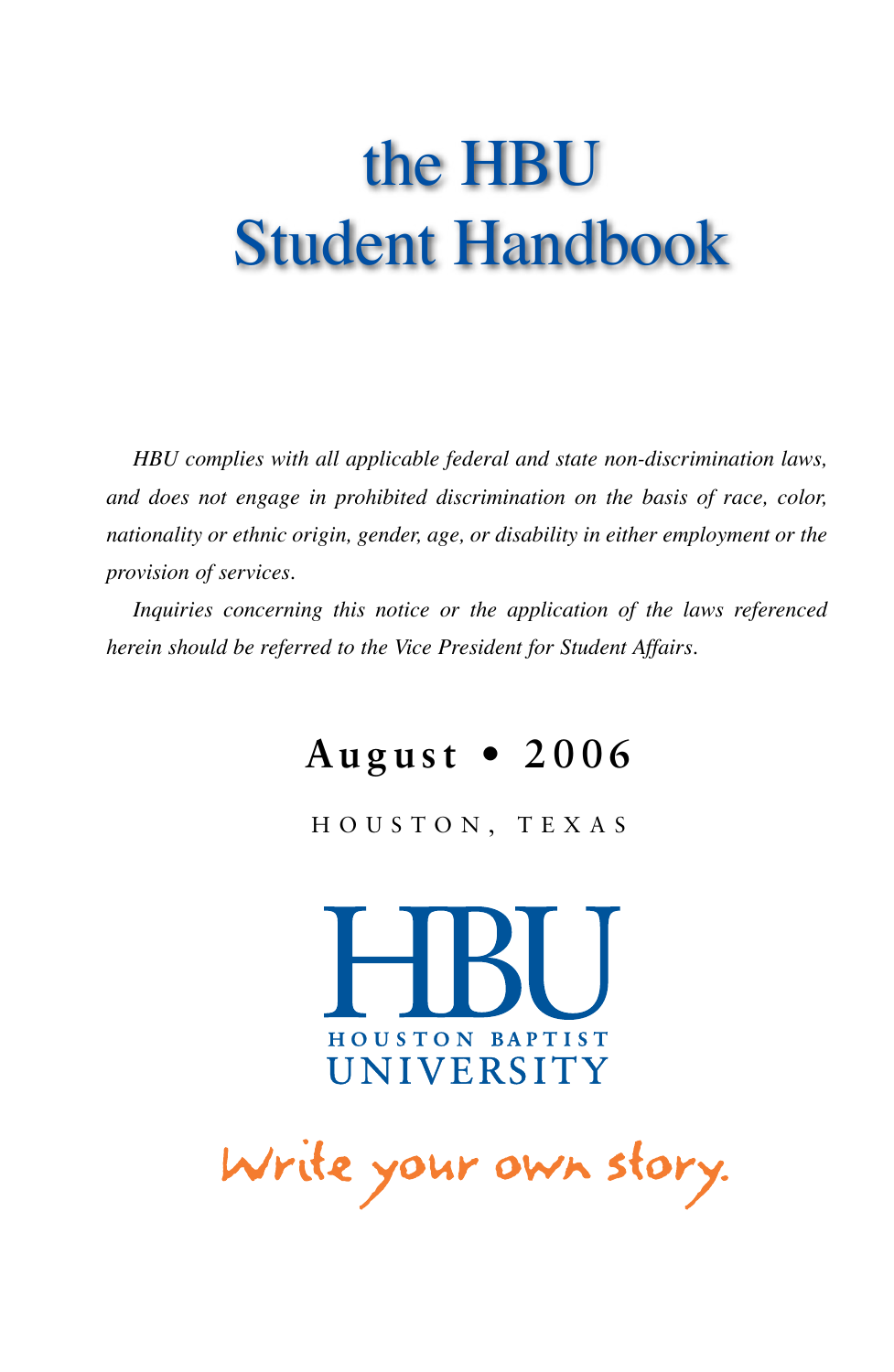| • Procedural Code for Student Organizations 18 |  |
|------------------------------------------------|--|
|                                                |  |
|                                                |  |
|                                                |  |
|                                                |  |
|                                                |  |
|                                                |  |
|                                                |  |
|                                                |  |
|                                                |  |
|                                                |  |
|                                                |  |
|                                                |  |
|                                                |  |
|                                                |  |
|                                                |  |
|                                                |  |
|                                                |  |
|                                                |  |
|                                                |  |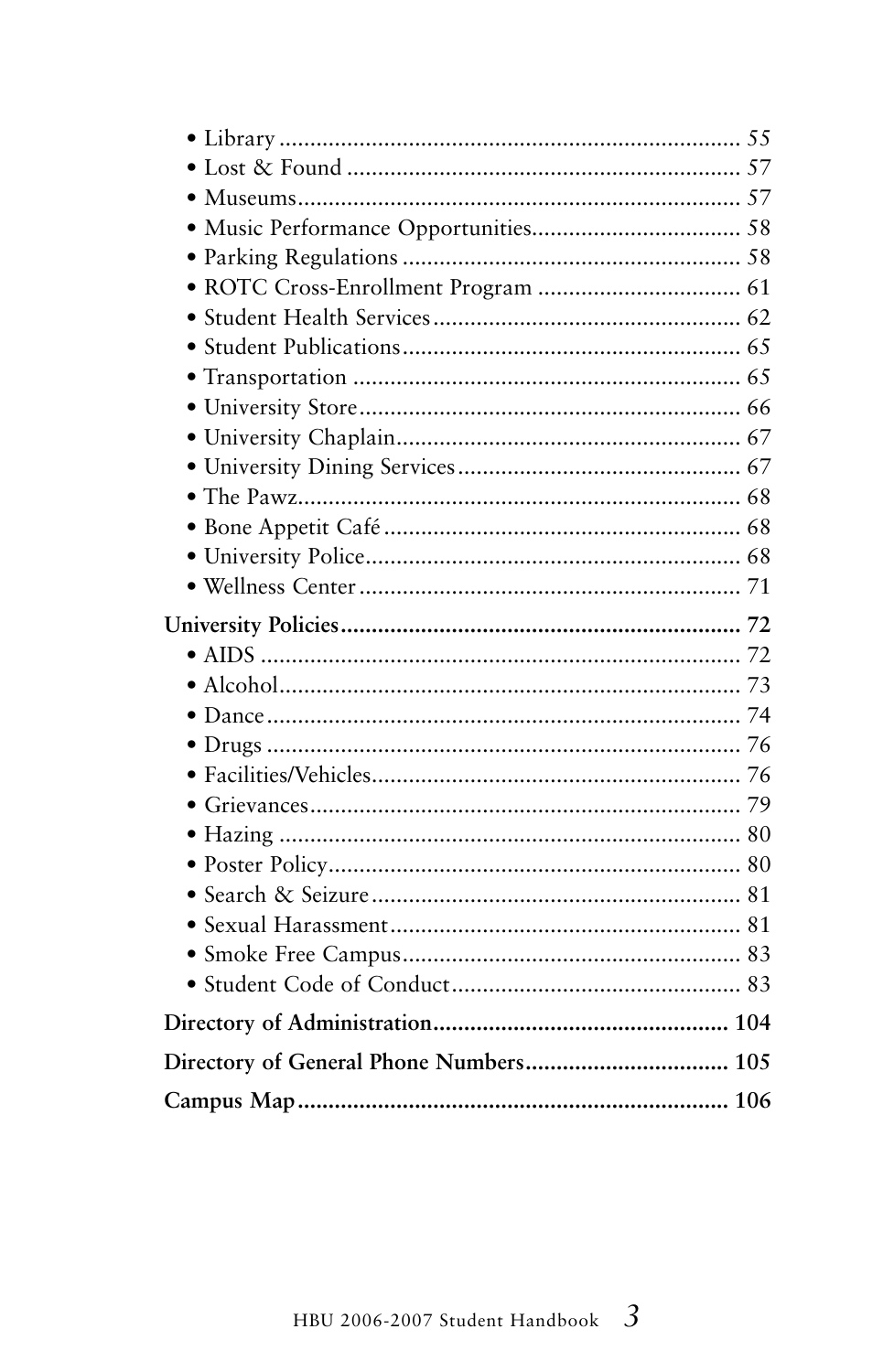## **From The Vice President for Student Affairs**

*I want to extend warm greetings to both our new and returning students, and welcome you to the HBU community on behalf of the Student Affairs staff. We are so grateful that you have made HBU your university of choice. I am confident that HBU will provide you with an exceptional educational experience in the context of an environment that is focused on integrating faith and learning. It is our desire that you encounter Jesus Christ in the midst of your everyday life at the University through the faculty, staff and fellow students, and that you will grow in the knowledge and understanding of His love, grace, and calling for your life.*



*I know that you come to us with high expectations, and it is our goal to provide you with an excellent education, preparing you for a life of service to God and others. This preparation will occur in every facet of your undergraduate experience, most notably in the context of your formal course work. Complimenting your classroom experience, however, are numerous opportunities for informal learning in the context of community life, residence hall living, participation in campus activities, vocational exploration, and involvements in clubs, organizations or athletics.*

*The Student Affairs staff provide programs and services that impact the quality of student life by supporting academic and professional success, spiritual formation, and commitments to living in community. It is our prayer that you will take advantage of the rich undergraduate experience at HBU. If during the year we can be of assistance to you, please do not hesitate to stop by our offices, or contact a Student Affairs staff representative at 281-649-3238.*

*In His Service* .<br>701 L

*Norm Slosted Vice President for Student Affairs*

HBU 2006-2007 Student Handbook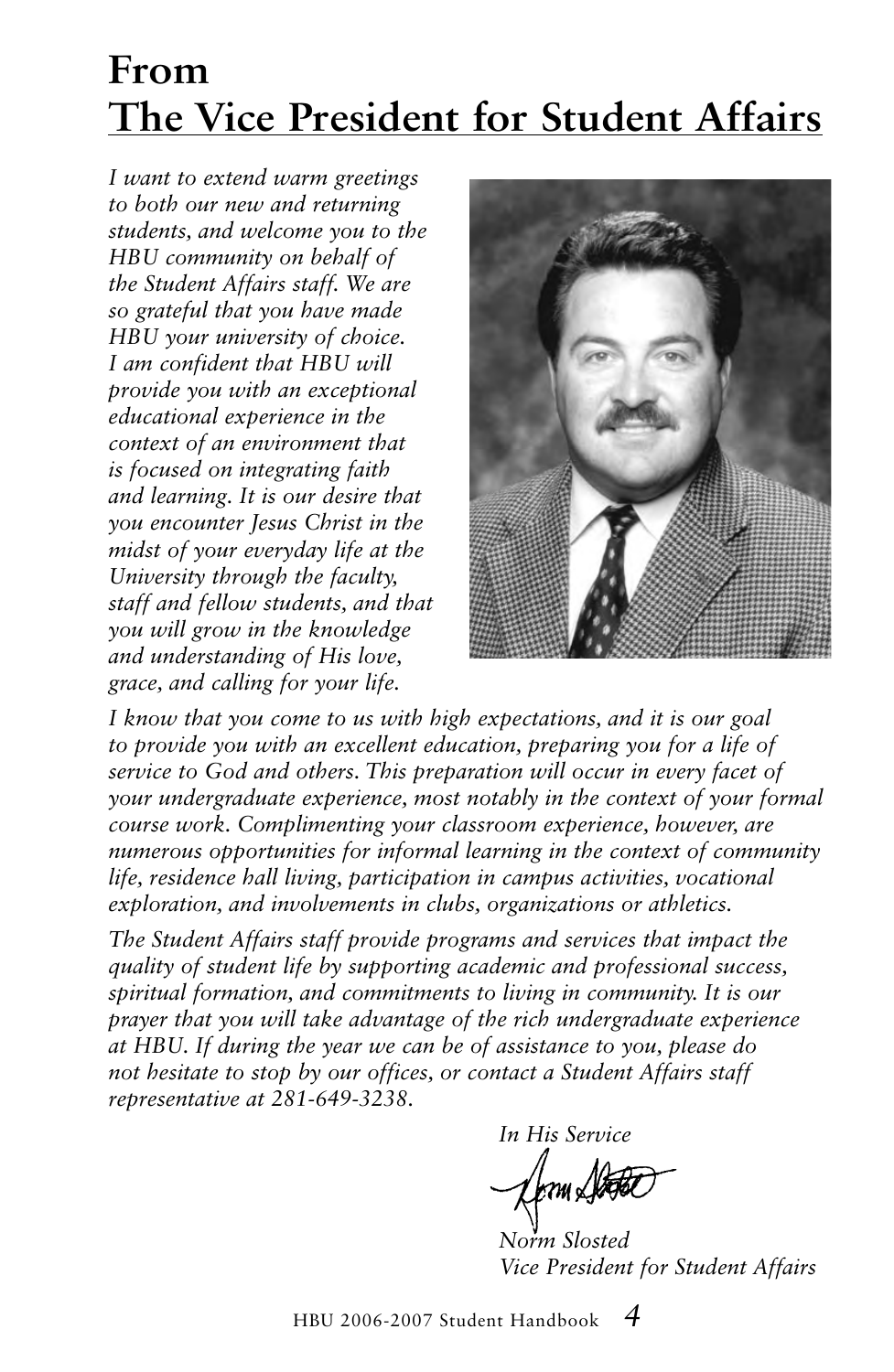# **History**

**General** - Houston Baptist College was created by action of the Baptist General Convention of Texas on November 15, 1960 culminating many years of work and study. The aim of the College founders was the establishment of a Christian college of the highest order in the city of Houston that stressed quality of life as well as quality of learning.

In 1952, the Union Baptist Association authorized a committee to study the possibility of locating a Baptist college in Houston. With the assistance and encouragement of the Education Commission of the Baptist General Convention of Texas, the committee conducted a survey in 1955. Acting upon information obtained with the endorsement of the Education Commission, the Association approved the concept of establishing a new college. In 1956, the Executive Board of the Baptist General Convention of Texas approved a recommendation that Houston Baptists be given assurance that the Convention would support such a college when the College Committee of the Union Baptist Association had succeeded in acquiring both (1) a satisfactory site for a campus of at least one hundred acres, and (2) a minimum corpus of at least three million dollars. Of this sum, one and one-half million dollars would constitute a nucleus endowment fund; one and one-half million dollars would be designated for a physical plant. The Union Baptist Association accepted these conditions and endorsed the requirements set up by the state Baptist convention.

In 1957, a Houston land developer, Frank Sharp, offered to sell Union Baptist Association 390 acres in southwest Houston for the construction of a college. The Board of Governors of Rice University agreed to lend most of the money needed with the land as collateral. To complete the funding, 25 business men, since called "founders," pledged to be responsible for \$10,000 each. Therefore, by 1958, a campus site of 196 acres was acquired in southwest Houston, and, in 1960, the initial financial goal of repaying the loan was reached as a result of a campaign among the churches.

In 1960, the Baptist General Convention of Texas in its annual session at Lubbock, Texas elected the first Board of Trustees. This board in session in Houston, Texas on November 15, 1960 approved and signed the College charter. The next day, this charter was ratified and recorded with the Secretary of State in Austin. The way was then cleared to select administrative officers, develop a suitable physical plant, and design an appropriate academic program. Dr. W. H. Hinton began service as the first President of the College on July 1, 1962.

The College opened in September 1963 with a freshman class of 193 students, a cluster of new buildings, and a teaching staff of 30 faculty. A new class was added each year until the College attained a four-year program in 1966-67. By then, the full-time faculty had grown to 54 members, serving an enrollment of approximately 900 undergraduate students.

**Degrees and Programs** - Initially, the College offered only a Bachelor of Arts degree with academic courses in five divisions: Christianity, Fine Arts, Languages, Science and Mathematics and Social Studies. The Board of Trustees, following the recommendation of the faculty and administration, authorized the establishment of the Division of Education and Psychology in 1964 and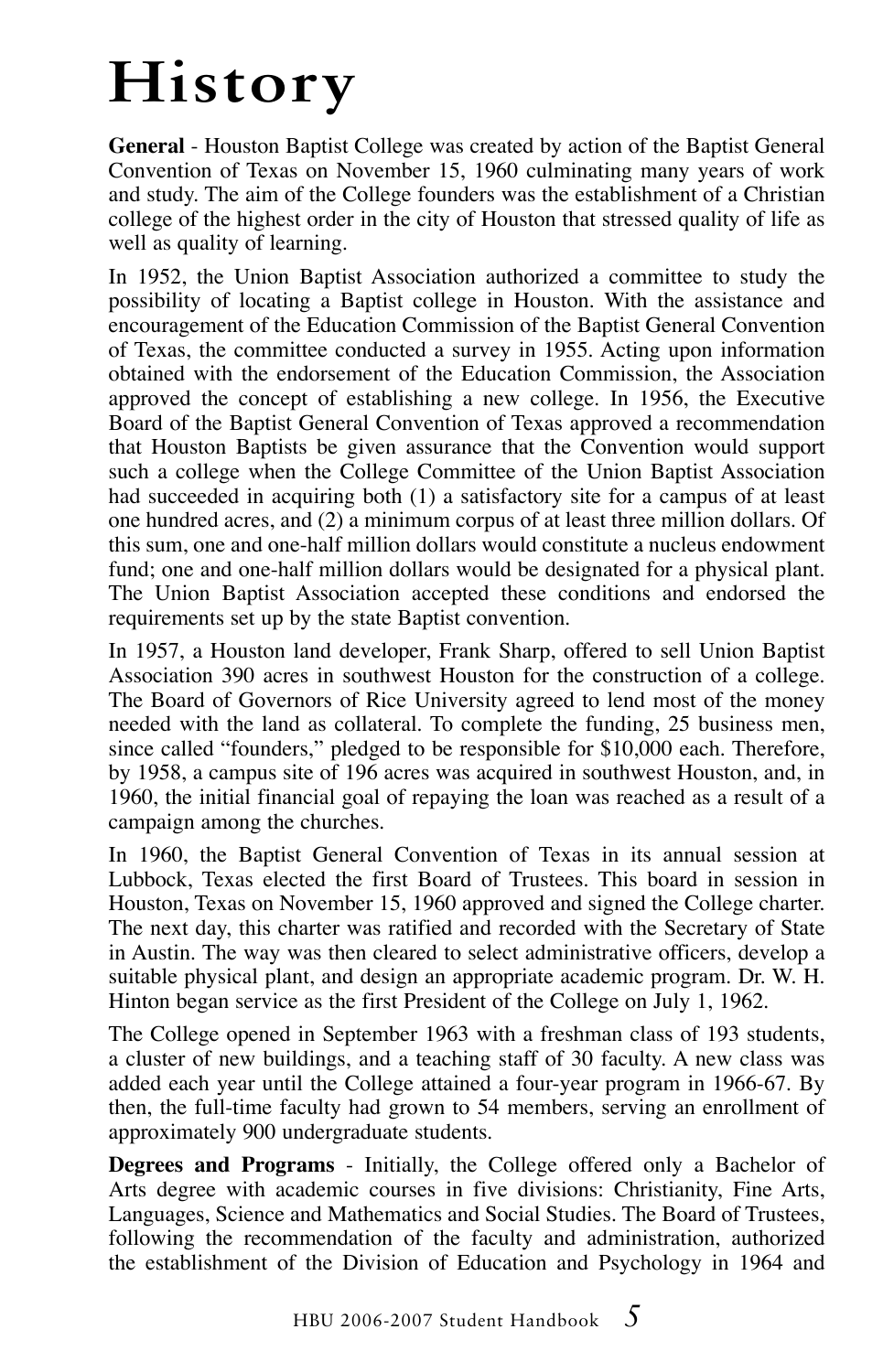a Division of Business and Economics in 1966. With the opening of the fall semester of 1969, the College added a Division of Nursing, offering a Bachelor of Science in Nursing degree.

In 1966, the Commission on Colleges of the Southern Association of Colleges and Schools recognized Houston Baptist College as an official candidate for accreditation. The highlight of the 1968-69 academic year was the granting of initial accreditation by the Southern Association of Colleges and Schools on December 4, 1968. A visiting committee made a careful study of the College in March 1971 and upon its recommendation, the Commission on Colleges extended accreditation for ten years. This accreditation was reaffirmed in 1981, 1991 and 2001.

In 1965, the Texas Education Agency first approved Houston Baptist College for the training of certified teachers for elementary and secondary schools. During its first semester, representatives selected by the Texas Education Agency evaluated the teacher education program; approval of the program was continued.

The baccalaureate degree program in nursing received accreditation by the National League for Nursing on April 21, 1972. In July 1972, all 38 members of the first nursing class successfully completed the examination required and administered by the State Board of Nurse Examiners. An Associate Degree in nursing was added in June 1983. This program graduated its first class in 1985.

A study abroad program began in 1967 with a group of English majors in residence at the Shakespeare Institute, Stratford-upon-Avon, England for the month of April. Study abroad continued with programs in Mexico, the Middle East and Europe. The MBA program now includes an international study component, and study abroad programs are also offered through the Master of Liberal Arts program, the College of Business and Economics and the College of Arts and Humanities.

**Structure and Organization** - In 1973, Houston Baptist College officially became Houston Baptist University following completion of a formal self-study for the Southern Association of Colleges and Schools. At the same time, degree programs were revised, making the Bachelor of Science option available to all students. The instructional divisions were completely reorganized into college units.

Five colleges headed by deans replaced the previous structure of eight divisions. The new structure consisted of the H. B. Smith College of General Studies and four upper-level colleges — the College of Business and Economics, the College of Education and Behavioral Sciences, the College of Fine Arts and Humanities and the College of Science and Health Professions. A sixth College was created in 1978 by separating the College of Fine Arts from the College of Humanities. The seventh college was created in 1991 by separating the College of Nursing and the College of Science and Mathematics. In 1995, a College of Arts and Humanities was again combined from the previously separate colleges.

When the instructional areas were reorganized in 1973, the University adopted a quarter calendar that permitted multiple admission opportunities annually. Semester hours were retained as the standard credit unit. An early admissions program also was established which enabled students to secure high school diplomas at the end of the freshman year of college matriculation.

**Graduate Programs** - Graduate studies began in 1977 with the initiation of the Master of Business Administration and the Master of Science in Nursing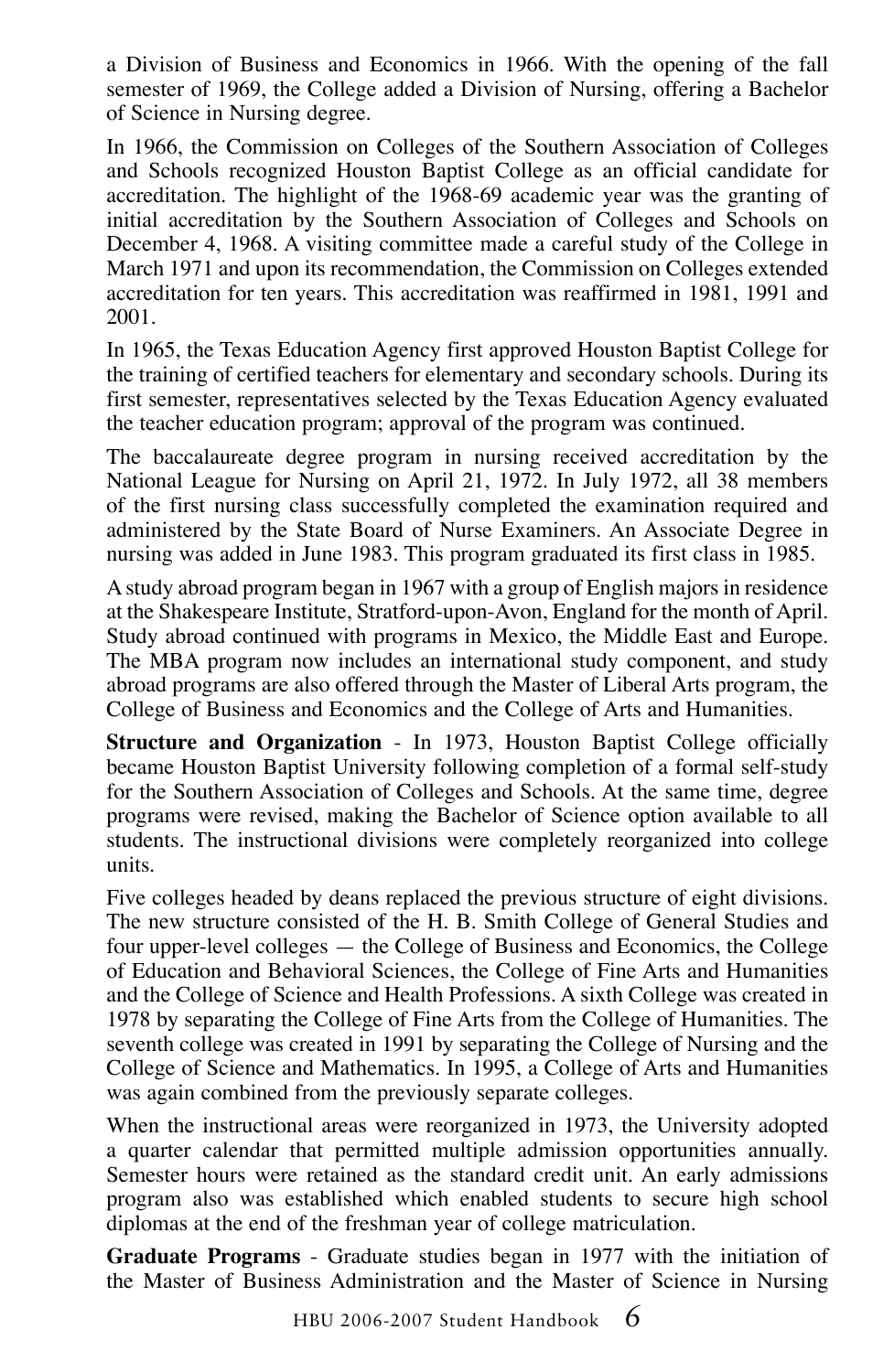degrees. Graduate studies leading to the Master of Education began in 1979. The Master of Science in Management degree and the Master of Accountancy degree were added in 1980. A Master of Arts in Psychology was added in 1982. A traditional Master of Business Administration degree was introduced in 1981 that was offered both on campus and on an interactive television delivery system to corporate and educational sites within sixty miles of the campus. The Master of Liberal Arts degree was initiated in 1985. In 1993, new majors were added to the Master of Business Administration degree, and a Master of Arts in Pastoral Counseling and Psychology degree was created. This degree was phased out in 2002 and replaced with the Master of Arts in Christian Counseling program. In 1995, a Master of Science degree in Health Administration and a Master of Science degree in Nursing Practice were initiated. In 1996, the Master of Science in Management was re-instituted for those already holding an MBA degree. The Master of Arts in Theological Studies was added in 1997. In 1999, the Master of Science in Accountancy and Information Technology was initiated and the Master of Arts in Christian Counseling program was begun in 2002. In 2004 the Master of Science in Nursing was discontinued.

**Physical Plant** - The physical plant of the University has kept pace with development in other areas. When classes began in 1963, only the Brown Academic Quadrangle and the campus dormitories were completed. The Frank and Lucille Sharp Gymnasium and the Atwood Theology Building were completed in 1964. The Moody Library, the Holcombe Mall, and the Morris Columns were constructed in 1968-69. The McDermott Plaza was completed in 1971 as a gift from trustee Ethyl Loos McDermott. The Cullen Science Center and Mabee Teaching Theater opened in 1977 providing space for the College of Science and Health Professions. In addition, in early 1977, the Memorial Hospital System Central Unit was completed on a site purchased from the University adjacent to the academic campus. The Atwood II building was completed in 1983 as a joint project of Southwestern Baptist Theological Seminary and the University. Moreover, in 1983, an addition to the bookstore was completed that was funded by the M. D. Anderson Foundation. In 1985, the University relocated its Math and Associate Degree in Nursing departments to new housing in the Cullen Nursing Center, and the Glasscock Gymnastics Center was completed. In 1989, a new wing was added to the Moody Library virtually doubling its library space and providing a permanent home for the University's Museum of Architecture and Decorative Arts. In 1997, the Hinton Center was dedicated, marking completion of the largest academic facility on campus. The new visual campus landmark houses the College of Business and Economics and the College of Education and Behavioral Sciences as well as the Dillon Center conference facilities. In 1997, the University's new Dunham Family Bible in America Museum opened in Moody Library — the largest collection of American Bibles on public display in the United States. A new campus apartment complex, Husky Village, was built adjacent to the University residence halls. The year 1998 marked the completion of the Baugh Center, named in honor of Eula Mae (Mrs. John) Baugh, that houses food service, recreational, study and residential-support facilities. In the fall of 1999, the Memorial Hermann-HBU Wellness Center opened on the campus providing access to state of the art programs and facilities for the University's students and employees. A new addition to the Women's Residence College was constructed in 2000 and the seventh apartment building opened in fall of 2002. In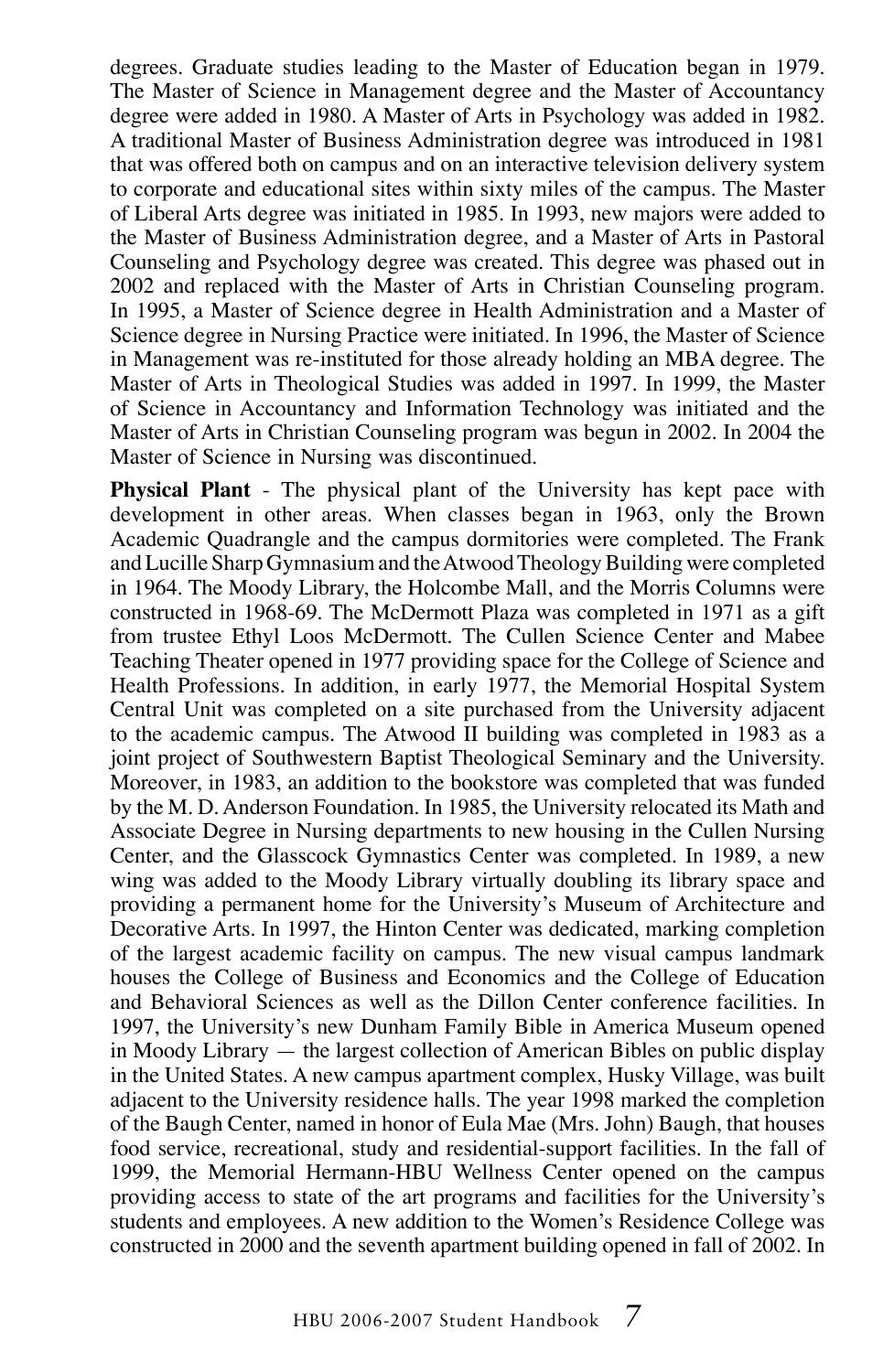2003, the Mabee Teaching Theater and the Glasscock Center were enhanced by a new lobby facility serving the conference capability of this complex.

In 2006, construction was approved for the first phase of a new Cultural Arts Center for the campus to include ultimately a chapel-recital hall, new housing for the Dunham Family Bible in America Museum, the Museum of American Architecture and Decorative Arts, a 1,200 seat theater, and an atrium gallery unifying each of the individual facilities.

Retired University professor Dr. Marilyn McAdams Sibley has written a more complete history of the early years of the founding of the University, *The Making of a University*. Additional information is available through the archives of the Moody Library.

**Endowment Programs** - Special endowment programs have further enriched the University. The University received three endowed chairs during the period 1971-1978 — the Herman Brown Chair of Business and Economics, the Robert H. Ray Chair of Humanities and the John Bisagno Chair of Evangelism. In the same period, two endowed professorships were given — the Rex G. Baker Professorship in the College of Business and Economics and the Prince-Chavanne Professorship of Christian Business Ethics. The John S. Dunn Research Foundation funded the Dunn Endowed Professorship in Nursing in 1994 and a professorship for Clinical Excellence in Nursing in 2001. The Endowed Scholarship program was begun in 1971 increasing the endowment of the University and helping assure the recruitment of top academic students. In 2004, the University numbered more than 190 scholarships funded through this program.

**Leadership** - In 1987, the University's first president, Dr. W. H. Hinton was named University Chancellor and served in that capacity until his retirement in 1991. His successor, Dr. Edward Douglas Hodo, and his wife Sadie, came to Houston from the University of Texas at San Antonio where he served as Dean of the College of Business. During the Hodo years, the University achieved a position of financial solidarity that greatly enhanced its integral strengths in other areas of its operation. New academic programs were developed, and the physical plant witnessed construction of the Hinton Center, the Baugh Center, the Husky Village Apartments, the Memorial Hermann-HBU Wellness Center, and the Glasscock Center expansion. In 1997, Dr. and Mrs. Hodo received the HBU Spirit of Excellence Award, the highest honor bestowed by the University.

In the spring of 2006, Dr. Hodo announced his plans to move from the University Presidency to other areas of service effective June 30, 2006. A search committee was appointed by the Board of Trustees to seek the University's third President. The Board of Trustees named Jack D. Carlson interim president effective August 1, 2006 and also appointed an Executive Management Committee to assist Interim President Carlson in the day-to-day management responsibilities of the University. Named to the committee were Dr. Don Looser, vice president for academic affairs; Richard Parker, vice president for financial affairs; and Sharon Saunders, vice president for Marketing.

On August 8, 2006 the Board of Trustees named Dr. Robert B. Sloan Jr. the third president of Houston Baptist University effective September 1, 2006.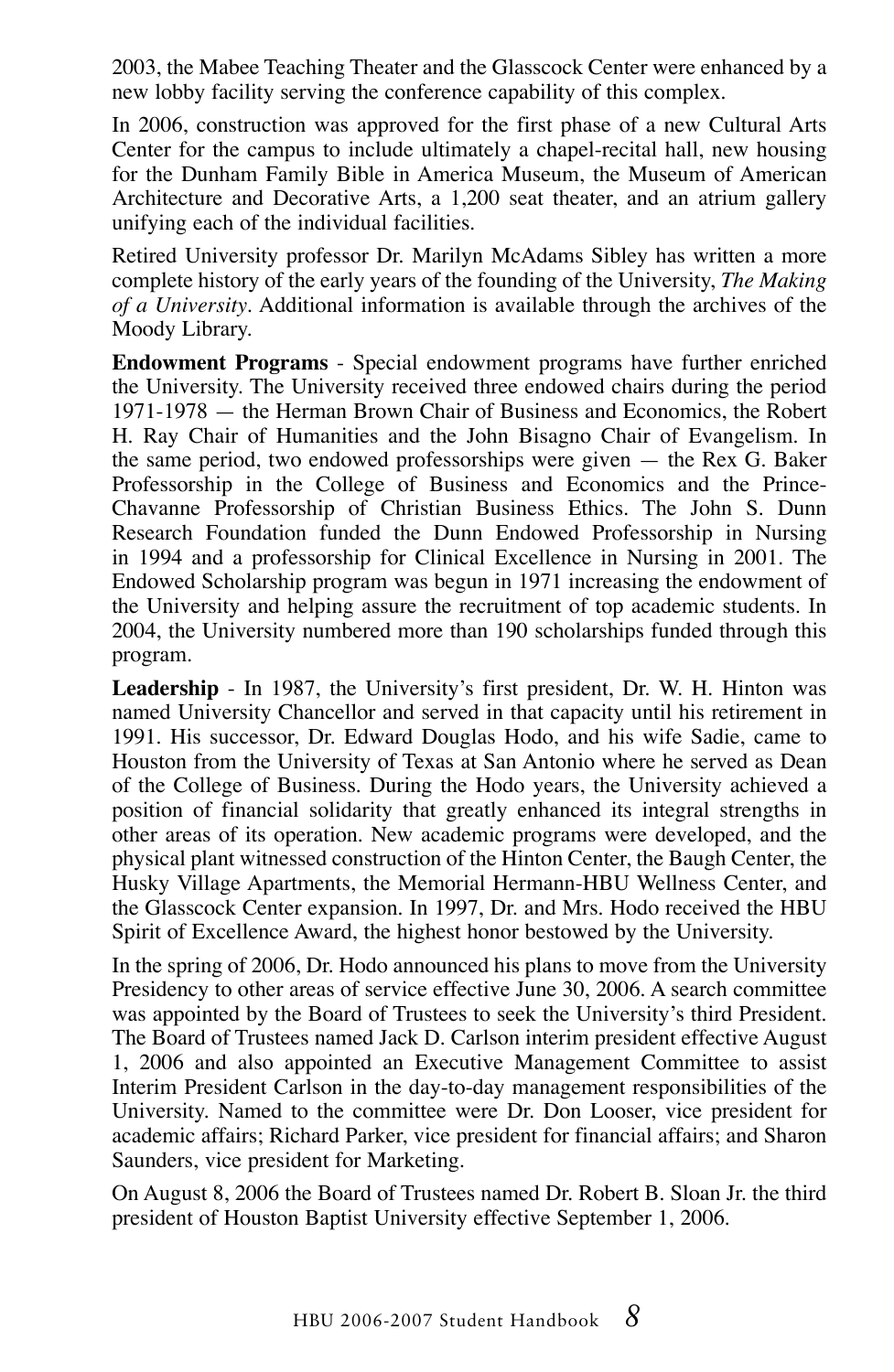## **Vision, Mission and Purpose**

**Vision** - To be recognized as one of metropolitan America's premier academic Christian institutions.

**Mission** - Houston Baptist University, a Christian, liberal arts institution, prepares students for meaningful lives and work and for service to God and the peoples of the world.

**Purpose** - The University welcomes and extends its resources to those who strive for academic excellence. The faculty, staff, and administrators are committed to providing a responsive and intellectually stimulating environment that:

- fosters spiritual maturity, strength of character, and moral virtue as the foundation for successful living;
- develops professional behaviors and personal characteristics for life-long learning and service to God and to the community;
- meets the changing needs of the community and society; and
- remains faithful to the **"Nature of the Institution"** statement

The University offers a broad range of programs and services committed to liberal arts education that are designed to promote the growth of the whole person. The undergraduate programs familiarize students with the principal bodies of knowledge, cultural viewpoints, belief systems and aesthetic perspectives that affect them and their world. The graduate programs provide advanced educational opportunities to develop ethical and capable scholars and practitioners who can contribute to their academic disciplines and to society. The integration of scholarship, service and spirituality essential to liberal arts education is nurtured in an environment of open inquiry.

The University enrolls men and women of diverse talents and abilities. Students are encouraged to think critically, to assess information from a Christian perspective, to arrive at informed and reasoned conclusions, and to become lifelong learners. The University prepares its graduates to enter the work force of the twenty-first century, to pursue advanced study, to assume leadership roles and to be competitive in a global society.

The University faculty, staff and, administrators promote learning, scholarship, creative endeavor, and service. These leaders are committed to the Preamble to the By-Laws and to the fulfillment of the mission of the University.

## **Nature of the Institution**

The Preamble to the University By-Laws as stated below describes the distinctive nature of the institution.

The Houston Baptist University is a Christian liberal arts university dedicated to the development of moral character, the enrichment of spiritual lives, and the perpetuation of growth in Christian ideals. Founded under the providence of God and with the conviction that there is a need for a university in this community that will train the minds, develop the moral character and enrich the spiritual lives of all people who may come within the ambit of its influence,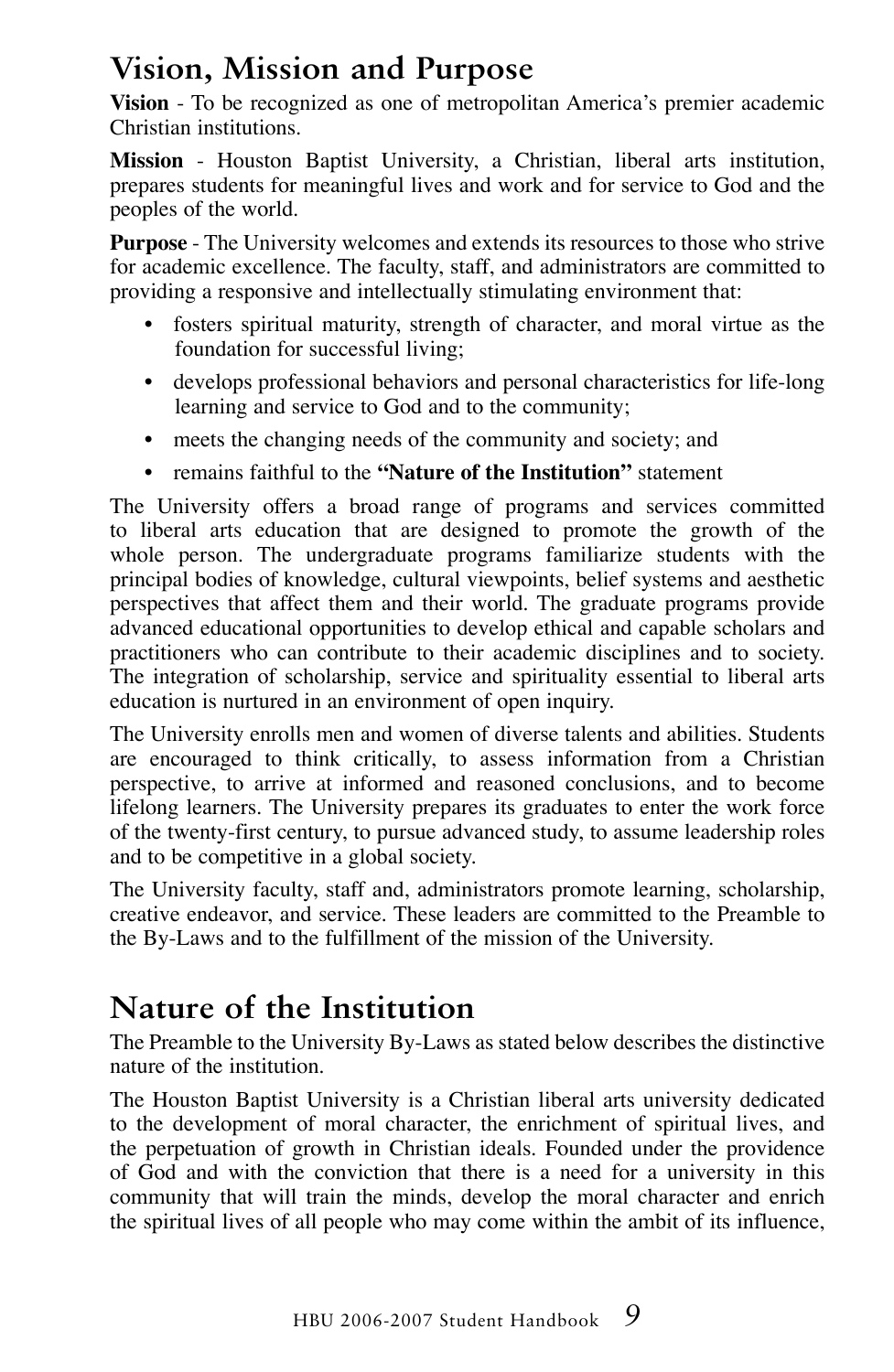HOUSTON BAPTIST UNIVERSITY shall stand as a witness for Jesus Christ expressed directly through its administration, faculty and students. To assure the perpetuation of these basic concepts of its founders, it is resolved that all those who become associated with Houston Baptist University as a trustee, officer, or member of the faculty or of the staff, and who perform work connected with the educational activities of the University, must believe in the divine inspiration of the Bible, both the Old Testament and New Testament, that man was directly created by God, the virgin birth of Jesus Christ, our Lord and Savior, as the Son of God, that He died for the sins of all men and thereafter arose from the grave, that by repentance and the acceptance of and belief in Him, by the grace of God, the individual is saved from eternal damnation and receives eternal life in the presence of God; and it is further resolved that the ultimate teachings in this University shall never be inconsistent with the above principles.

> *Amended by the Board of Trustees February 22, 1974*

# **Traditions**

Traditions are a source of pride and enthusiasm to a university community for they provide continuity through the years and combine stability with growth. Much of the excitement of attending a young, changing university is that tomorrow's traditions are being made by us today. The preceding years have opened the door to traditional activities, but scores of new projects and activities await implementation by individuals and organizations.

**Beanie and Tug-of-War** - The beanie is the University's way of welcoming freshmen to the HBU spirit and way of life. Freshmen are to wear their beanies until the exciting Tug-of-War, which occurs the first week of classes. If the freshmen lose the Tug-of-War they continue to wear their beanies for an additional week.

**Honoring Speakers** - It is tradition at Houston Baptist University in all Convocation programs that the guest speaker be given the courtesy of having the audience rise quietly as he/she approaches the podium. Students are asked each year to continue this "Traditional HBU Welcome."

**Husky Sign** - The Husky sign is made by touching the thumb to the tips of the two middle fingers, making the dog's "head." The outside fingers are extended to represent the ears.

**School Colors** - Selected by our founders before the first classes began, orange and blue have become symbolic of Houston Baptist University in all phases of campus life.

**School Mascot** - The mascot of HBU is the mighty Siberian Husky. The name of our current live mascot is Kiza (shortened from Wakiza, which means Mighty Warrior.)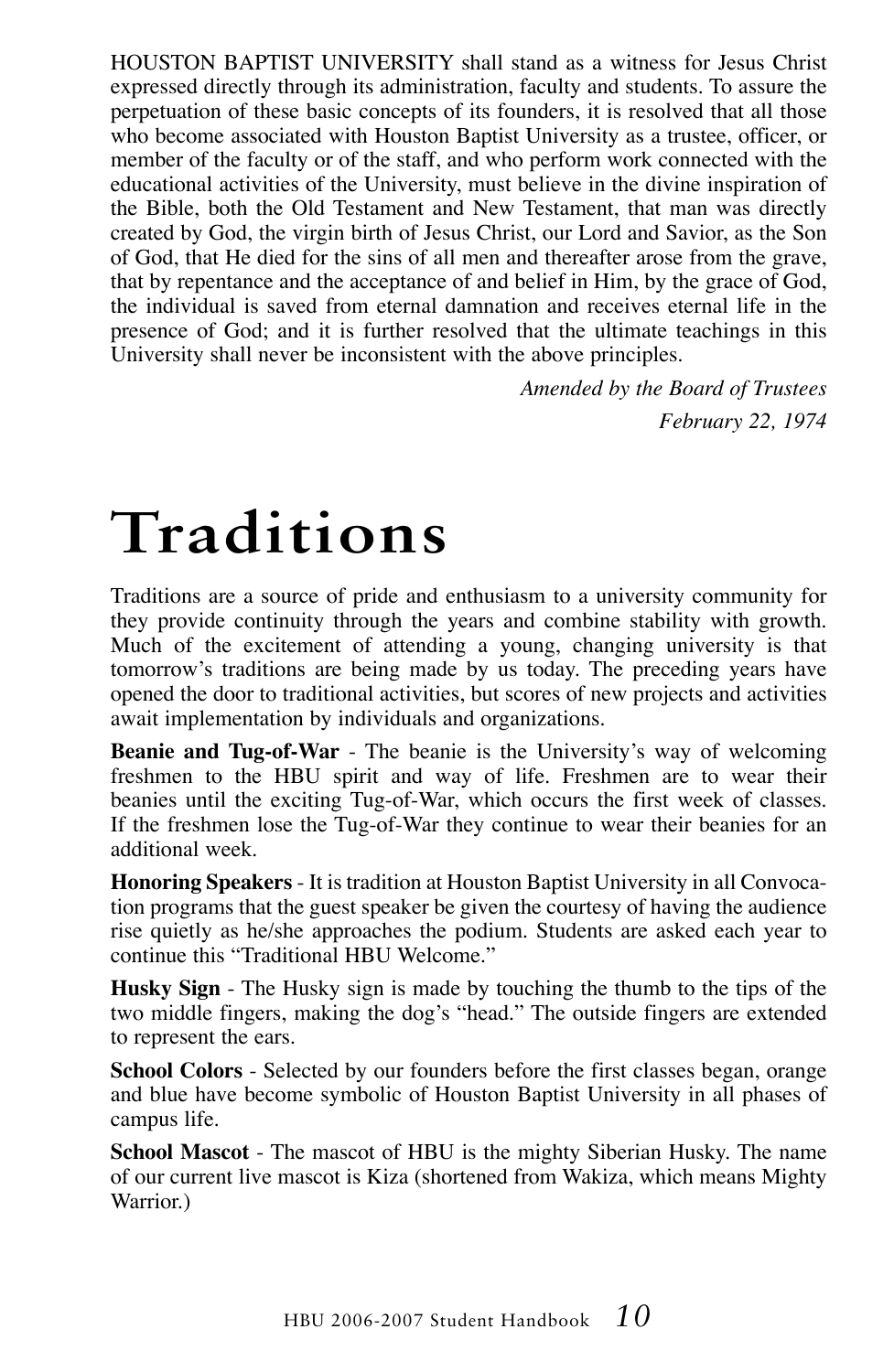## **School Songs**

#### **HBU Fight Song Get Up and Go, You Mighty Huskies**

Get up and go, you mighty Huskies Give it a fight for HBU. Whenever the goin' is rough and things are tough, Don't give up the fight. Shoulder the load, hold to the road, Pull with all your might. Get up and go, you mighty Huskies Give it a hail for orange and blue. Get ready to meet the test, show your best Drive until you've made History, with victory You'll win for HBU.

> **Words and music by Dr. Robert L. Parker**

#### **Hail the Orange and Blue**

In the great state of Texas, Houston, U.S.A., Stands our noble Alma Mater, Christ saying I am the Way.

In our search for knowledge, Tempered with Thy love, Seeking our place of service, With wisdom from above.

Give us courage, strength and faith, To face a world filled with fear. Ever onward to the challenge, Knowing Thou art near.

#### **Chorus**

God bless our school. Keep her safe and true. God bless our Alma Mater. Hail the Orange and Blue.

**Words by Dr. W.H. Hinton Music by Dr. Don Looser**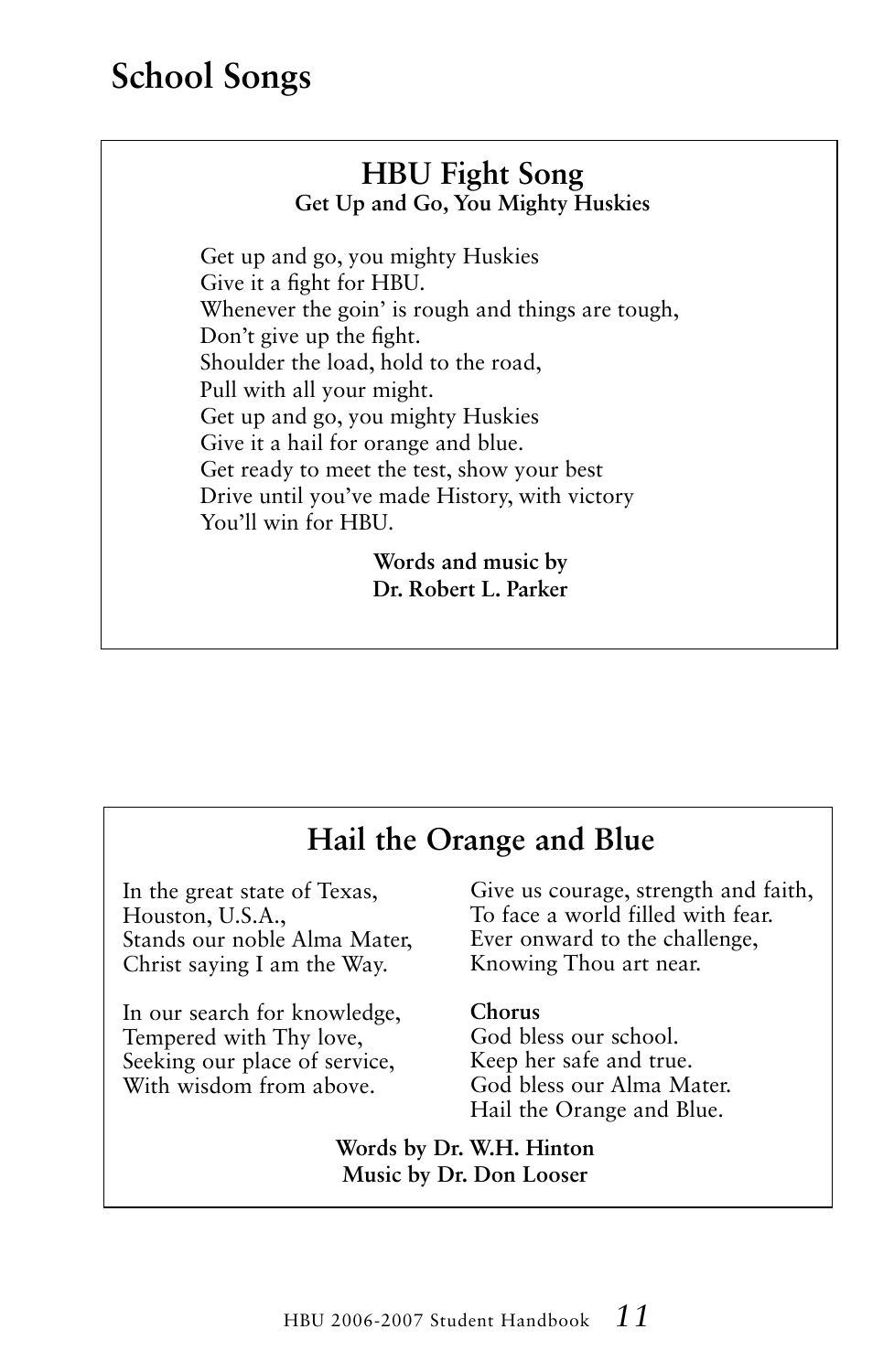# **Activities**

In making the most of college life, HBU offers a vast array of opportunities beyond the classroom - opportunities in diverse formats and encompassing a plethora of interests such as academic contests, performing arts, concerts, art exhibitions, participation in intramurals, supporting the championship intercollegiate athletic teams, opportunities to be part of leadership in Student Government, Student Programming, Ministry Leadership, clubs, organizations and multiple other arenas.

## **Athletics**

Houston Baptist University sponsors seven varsity athletic teams and is a member of the National Association of Intercollegiate Athletics (NAIA) and the Red River Athletic Conference (RRAC). The Huskies compete in basketball, soccer and baseball for men and basketball, soccer, softball and volleyball for women. HBU has been the dominant team in the RRAC since its inception in 1998, winning the coveted All-Sports trophy on an annual basis. The Huskies also have become a national presence with each team perennially ranked among the Nation's Top 25.

Admission to all of the Huskies' home athletic events is free to currently enrolled HBU students with a valid, current student ID. You are encouraged to attend and continue to support the great tradition of Houston Baptist University athletics. For more information or to obtain a media guide for a team, contact the Athletics Office, extension 3205, located in Sharp Gym or visit the website at hbuhuskies.com

## **Sports and Recreation (Sports Rec)**

### **Purpose**

Sports Rec is part of the Student Affairs Department and has as its purpose to provide opportunities for individuals in the HBU community to enrich their collegiate learning experience and to foster a lifetime appreciation and involvement in wellness and recreational sports and activities.

### **Sports Rec Committee**

This committee, with representatives from participating teams, in conjunction with the Associate Director of Sports and Recreation, shall have direction over all aspects of the Sports and Recreation Program.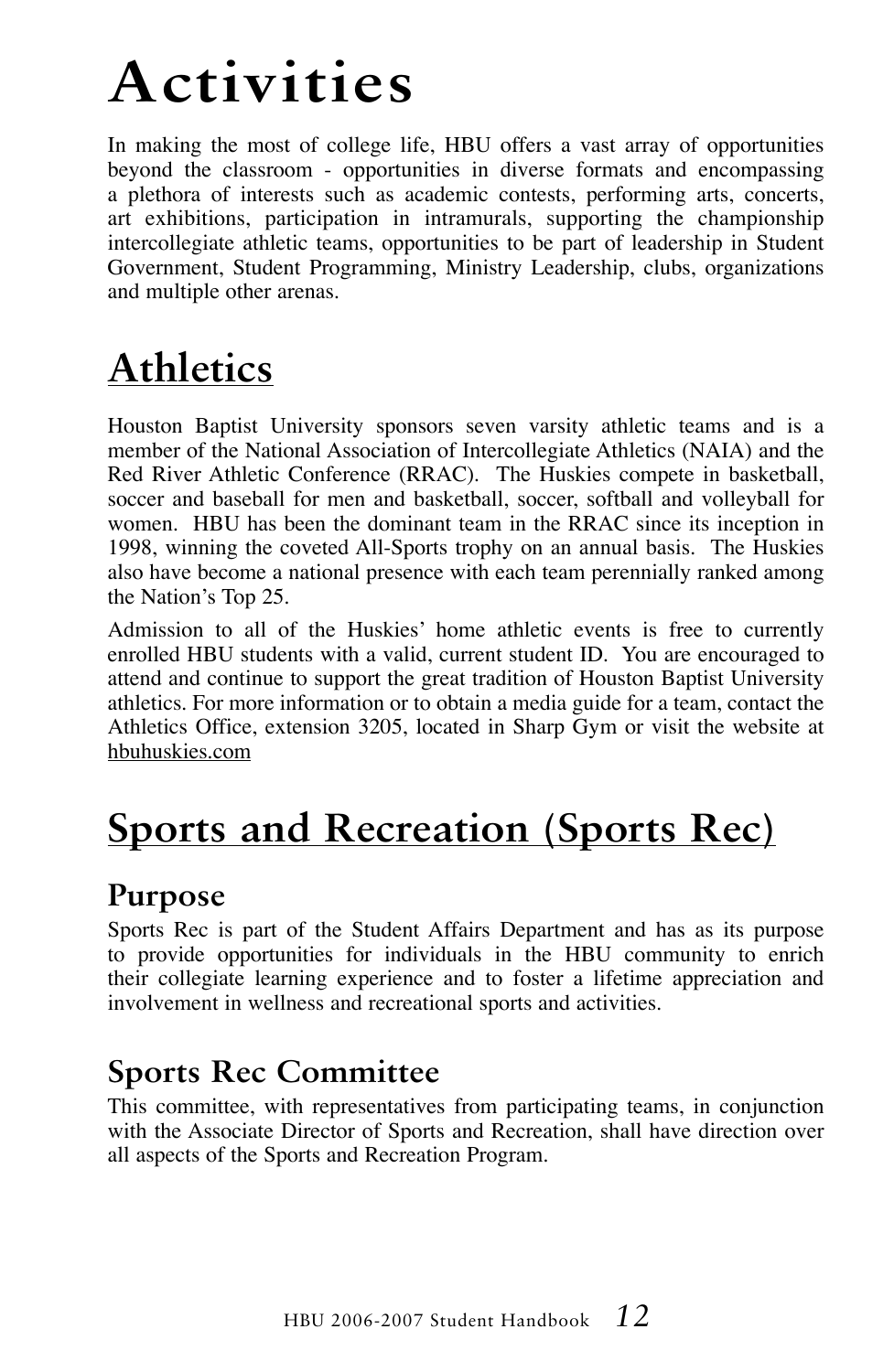## **Policies**

#### **Eligibility**

The following persons are eligible to participate in Sports Rec programs: (1) students currently enrolled at HBU and in good standing, (2) alumni (HBU graduates) and (3) HBU faculty and staff.

*• Any athlete who has participated in an intercollegiate contest for Houston Baptist University is ineligible to participate in an intramural contest (in same sport) for at least 12 months, or one full season.*

#### **Intramural Sports**

| <b>MEN'S</b> |                                                                            | <b>WOMEN'S</b> |                                                                            |
|--------------|----------------------------------------------------------------------------|----------------|----------------------------------------------------------------------------|
| Fall:        | Flagball<br>Bowling<br>Table Tennis<br>Golf<br>Club Soccer                 | Fall:          | Flagball<br>Bowling<br><b>Table Tennis</b><br>Golf<br>Club Soccer          |
| Winter       | <b>Badminton</b><br><b>Billiards</b><br>Volleyball<br><b>Basketball</b>    | Winter:        | <b>Badminton</b><br><b>Billiards</b><br>Volleyball<br><b>Basketball</b>    |
| Spring:      | Soccer<br>Softball<br>Tennis<br><b>Ultimate Frishee</b><br>Sand Volleyball | Spring:        | Soccer<br>Softball<br>Tennis<br><b>Ultimate Frishee</b><br>Sand Volleyball |

#### **Co-ed sports offered as time and interest may allow:**

| Co-ed Soccer     | Mixed Doubles Table Tennis |
|------------------|----------------------------|
| Co-ed Basketball | Mixed Doubles Tennis       |
| Co-ed Flagball   | Co-ed Softball             |

*• Rules for all sports may be obtained from the Associate Director of Sports Recreation in the Student Affairs Office.*

#### **Awards**

The Men's Intramural Sweepstakes Trophy and the Women's Intramural Sweepstakes Trophy are awarded each year at Honors Convocation to the team amassing the most points during the season. Past Winners were:

#### **Men's Women's**

2002-2003 — Nursing 2002-2003 — Jesus Freaks 2003-2004 — Homegirls 2003-2004 — Jesus Freaks 2004-2005 — Homegirls 2004-2005 — Alpha Pi Kappa 2005-2006 — Nursing 2005-2006 — Alpha Pi Kappa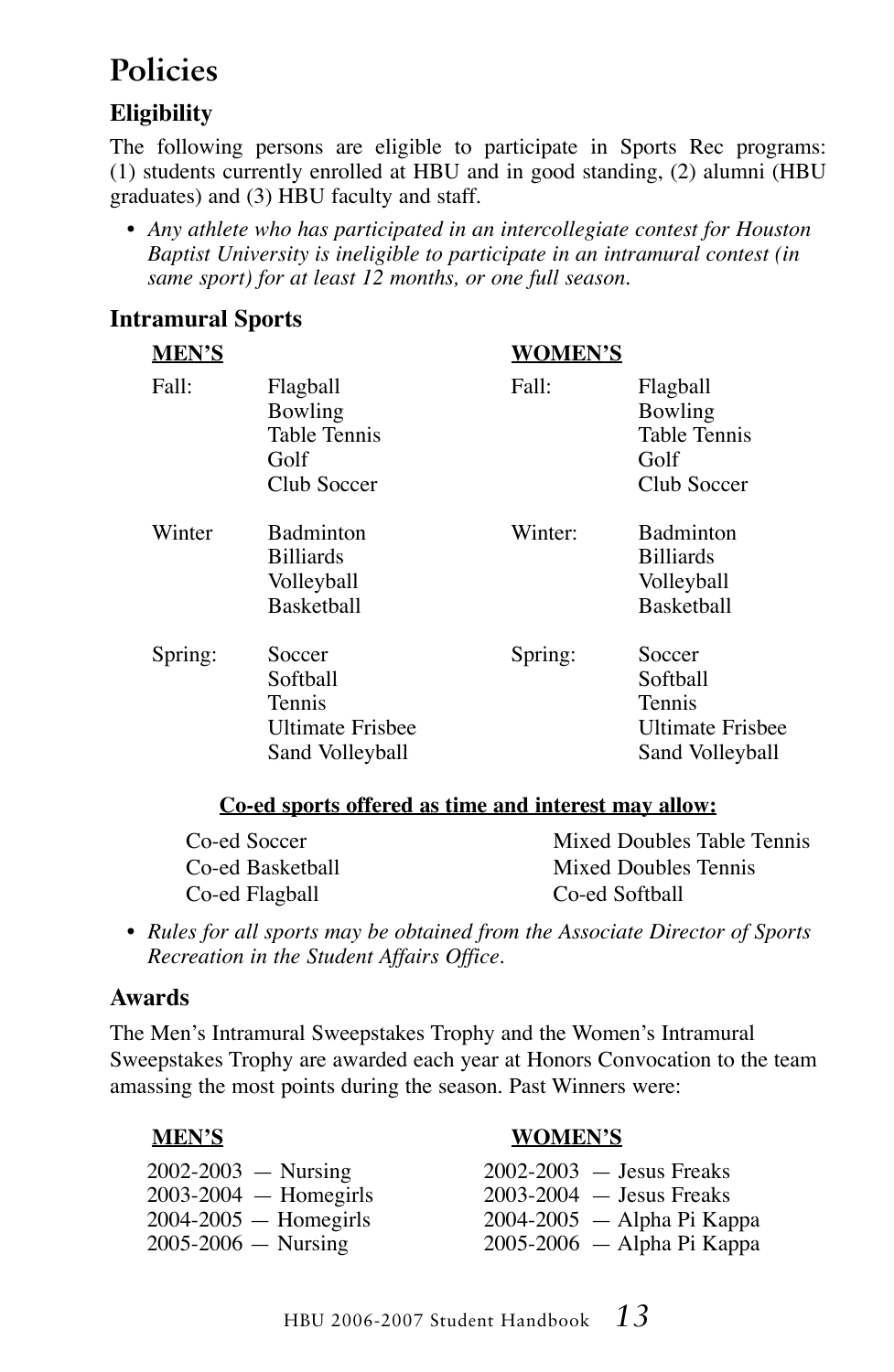#### **James W. Massey Outstanding Male Intramural Athlete Award**

The award is based on demonstrated athletic ability and contributions of leadership and sportsmanship to the Intramural Program.

#### **Dr. Lou Shields Outstanding Female Intramural Athlete Award**

The award is based on demonstrated athletic ability and contributions of leadership and sportsmanship to the Intramural Program.

#### **Health & Injuries**

Since participation in the Sports Rec program is on a voluntary basis, neither the University nor any Sports Rec staff member will accept responsibility for injuries sustained while participating in scheduled intramural activities. All participating students must have medical insurance and must have completed the waiver form.

## **Activities & More**

**Art Exhibits** - The Art Department presents various art exhibits throughout the school year. The final exhibit of the academic year features Houston Baptist University student productions for exhibition and sale.

**Elections** - During the fall and spring quarters, Student Government elections are held. Special elections are held for Homecoming court, class favorites, and Mr. & Miss HBU.

**Founders' Day** - A special convocation, held in December, in honor of the founders of the University. This service marks the month the College received its charter from the State of Texas, designating it as an educational institution.

**Homecoming** - Homecoming activities are typically held the first week of February. The week's activities typically include a pep rally, campus wrap, bonfire, tailgate party, basketball games, Walk of Honor, and parties and receptions for alumni and students.

**Honors Convocation** - This special Convocation, held in May, honors the University's outstanding students. In addition to awards presented by each of the five colleges, other awards are presented for Outstanding Student Organizations, Class Academic Awards, Outstanding Faculty and Staff awards, Christian Action Award, Athletic and Intramural awards, Mr. and Miss HBU and President's Awards.

**Husky Revue** - This campus-wide variety show includes group, organization, and individual categories of performances. The acts are judged by a panel and prizes are awarded the winners.

**Late Nite Breakfast** - This quarterly breakfast is provided for all enrolled HBU students on "Dead Day" during finals week. Breakfast is served by faculty, administration and staff in the Baugh Center Cafeteria, beginning at 9:00 p.m.

**Lunch Encounter** - Lunch for \$1.00 is provided by various sponsors throughout the year at the conclusion of Convocation on Thursdays. Money received is contributed to Summer Missions.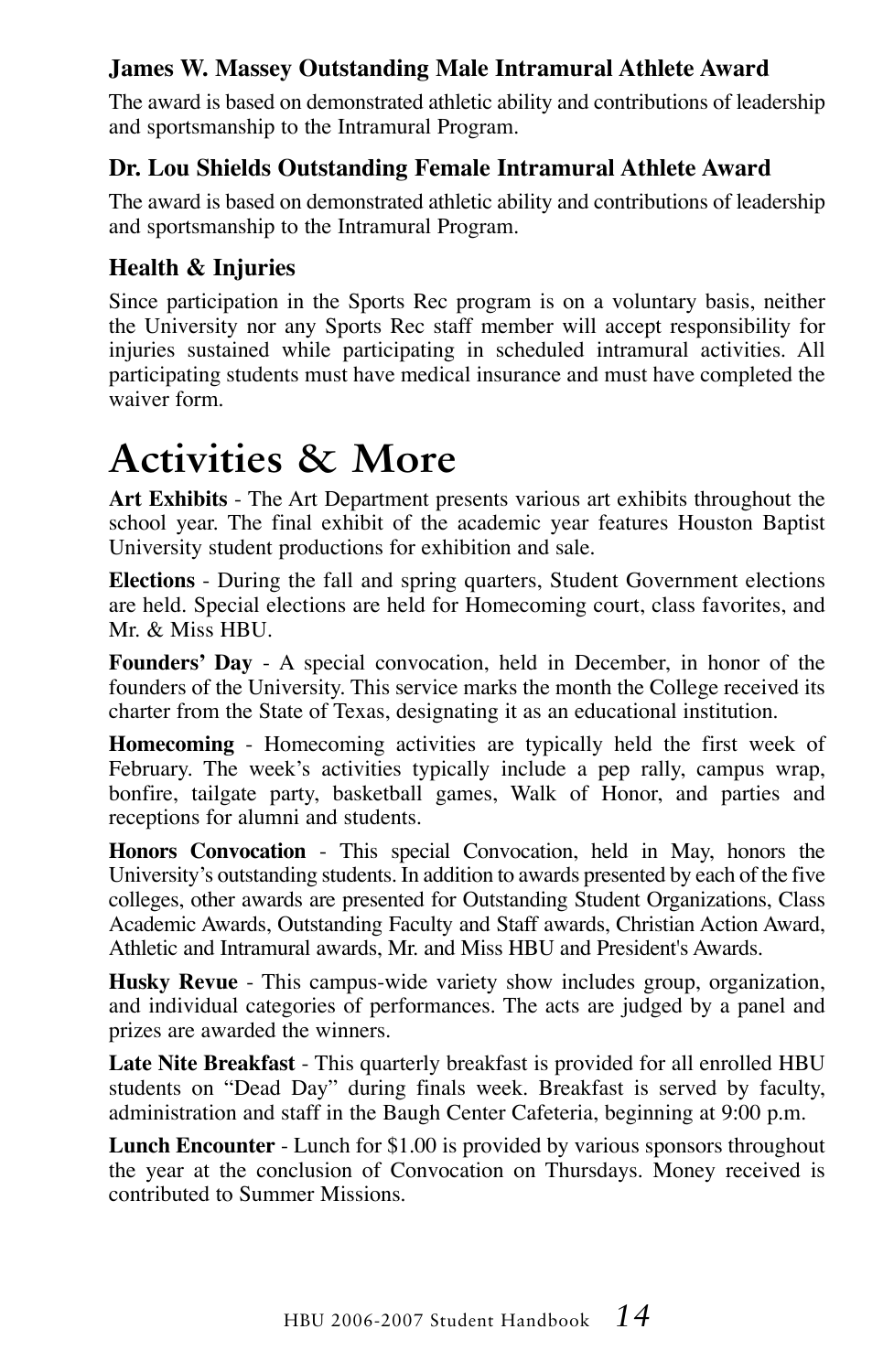**Organization Fair** - Organizations have an opportunity to introduce themselves to the campus community at this event, held near the beginning of the fall quarter.

**Parent's Night** - Parents and their student(s) are invited to a tasty barbecue dinner during the fall quarter.

**Remembrance Service** - This Convocation, held towards the end of the school year, is dedicated to remembering those we have lost through death within the campus community during the past year.

**Roundtable** - Representatives from campus organizations meet regularly with the Student Affairs staff at 10:10 a.m. on Tuesdays throughout the year.

**Rush / Membership Recruitment** - Early in the fall and spring quarters, HBU's social service fraternities and sororities begin their recruitment period, otherwise known as "Rush." See "Greek Life" under the organization section for more details.

**Spiritual Growth** - A variety of opportunities are available to encourage spiritual growth. Refer to the Spiritual Life Program, Student Ministry and ACTS sections in this handbook. Spiritual Emphasis Week in the Fall quarter, Staley Lectures in the Winter quarter and Passion Week in the Spring quarter each feature special speakers and events.

**Spring Fling** - This campus-wide event, a highlight of the Spring quarter, offers entertainment for all. Students, faculty and staff participate in a variety of activities - fun, games and food.

**Winter Formal** - One of the first special events of the Winter quarter, the campus-wide semi-formal event includes dinner and entertainment and is usually held off-campus.

**Woman's Day Convocation** - Sponsored by the Association of Women Students, this event is an annual tradition. The day is set aside to honor Houston Baptist University women; one student from each class and a faculty member are recognized for their contributions to the campus.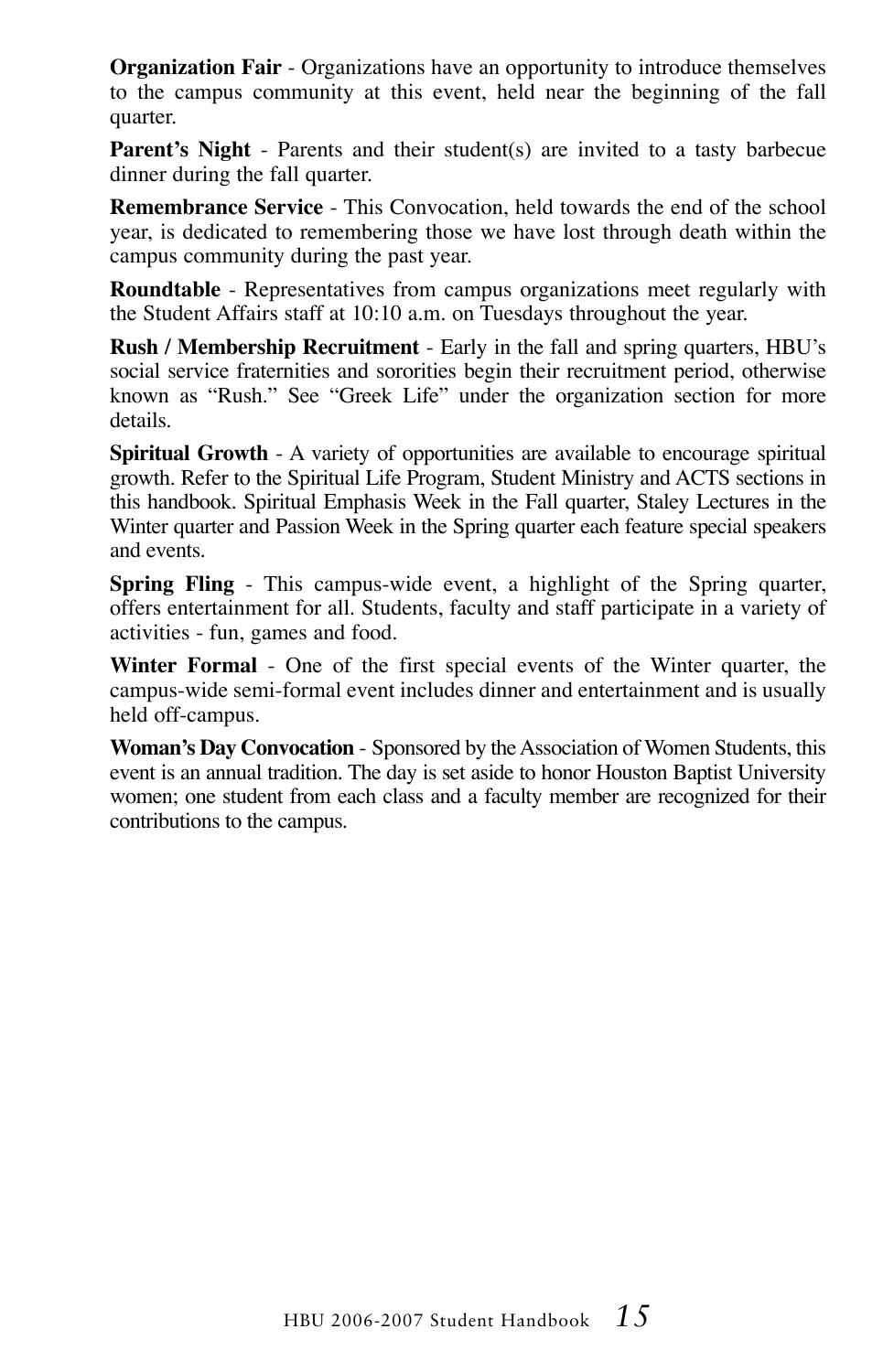## **Quarterly Calendar of Activities**

#### FALL

Career Fair Club Soccer Freshman Fellowship Selection Freshman Welcome Days Greek Rush/Recruitment Missions Emphasis Week Opening Convocation Organization Fair Parent's Night Spiritual Emphasis Week Student Government Assoc. Elections Tug-O'-War Who's Who Selection

#### **WINTER**

CASL Conference Christmas / Holiday Break Founders' Day Convocation Homecoming Activities Homecoming Court Elections Rec Team Nominations & Selection Staley Distinguished Lecture Series Student Ministry Christmas Party Winter Commencement Winter Formal

#### **SPRING**

A.O. Collins Lectures Brown Lectures Community Service Week Honors Convocation Husky Revue Passion Week Prince-Chavanne Lectures Remembrance Service

Selection process for: Cheerleaders/Mascot Focus/Refuge Husky Pack Leaders Ministry Leadership Council Residence Life Student Staff Sled Team Student Foundation Student Programming Board Summer Missions Special Elections (Mr./Miss HBU) Spring Break Mission Trip Spring Commencement Spring Fling Student Government Assoc. Elections Woman's Day Convocation

#### **SUMMER**

FOCUS Retreat in Dallas Rec Team Camps Summer Commencement Transfers & Internationals **Orientations** 

#### **YEAR 'ROUND**

Intercollegiate Athletic games: Volleyball (Sept-Dec) Basketball (Nov-Mar) Softball & Baseball (Feb-May) Job Fairs Late Nite Breakfast Movies, Games, Concerts, Recitals & More Registrations Retreats & Conferences Roundtable Meetings (monthly) Sports Rec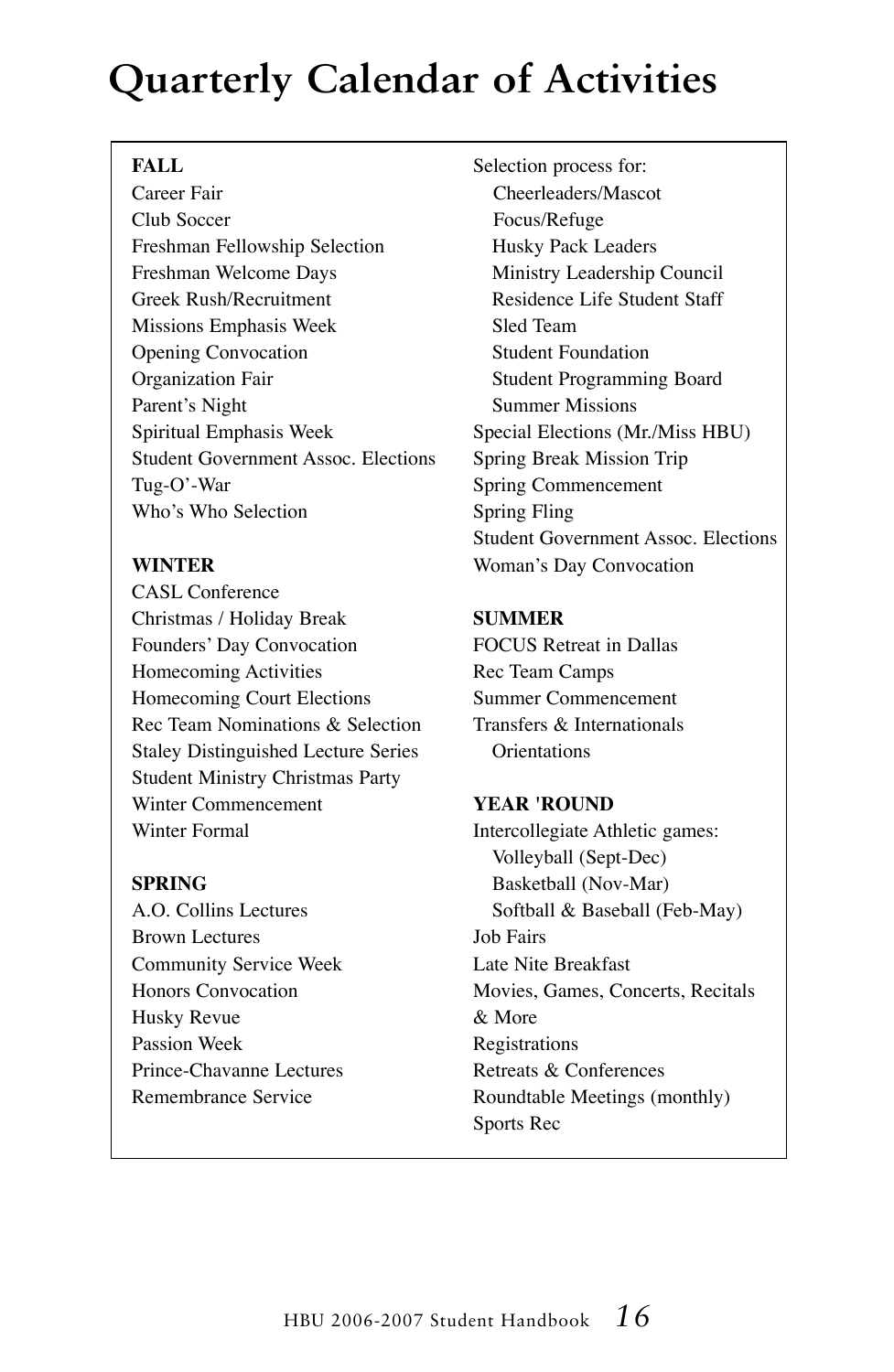# **Organizations**

Student Organizations are a vital part of college life and offer HBU students a myriad of opportunities to get connected and involved in campus life. Participation in these groups will provide additional opportunities to enrich your college experience. For more details about organizations, access the organization website on the intranet or refer to "Guidebook to Campus Organizations," available in the Student Life Office, second floor of the Baugh Center.

## **Organization Category**

#### **Governing**

 *Interfraternity Council Panhellenic Council Student Government Association (SGA)*

#### **Honor**

 *Alpha Chi (All disciplines) Alpha Epsilon Delta (Pre-Med) Alpha Kappa Delta (Sociology) Alpha Mu Gamma (Foreign Language) Kappa Delta Pi (Education) Kappa Kappa Psi (Band) Omicron Delta Kappa (Leadership) Phi Alpha Theta (History) Phi Epsilon Kappa (Kinesiology) Psi Chi (Psychology) Sigma Beta Delta (Business) Sigma Theta Tau (Nursing) Sigma Tau Delta (English)*

#### **Professional**

*American Student Dental Association Art Guild Association of Student Educators Bilingual Education Student Organization Nursing Student Association Phi Alpha Delta (Pre-Law) Pre-Optometry Professional Society Society of Physics Students*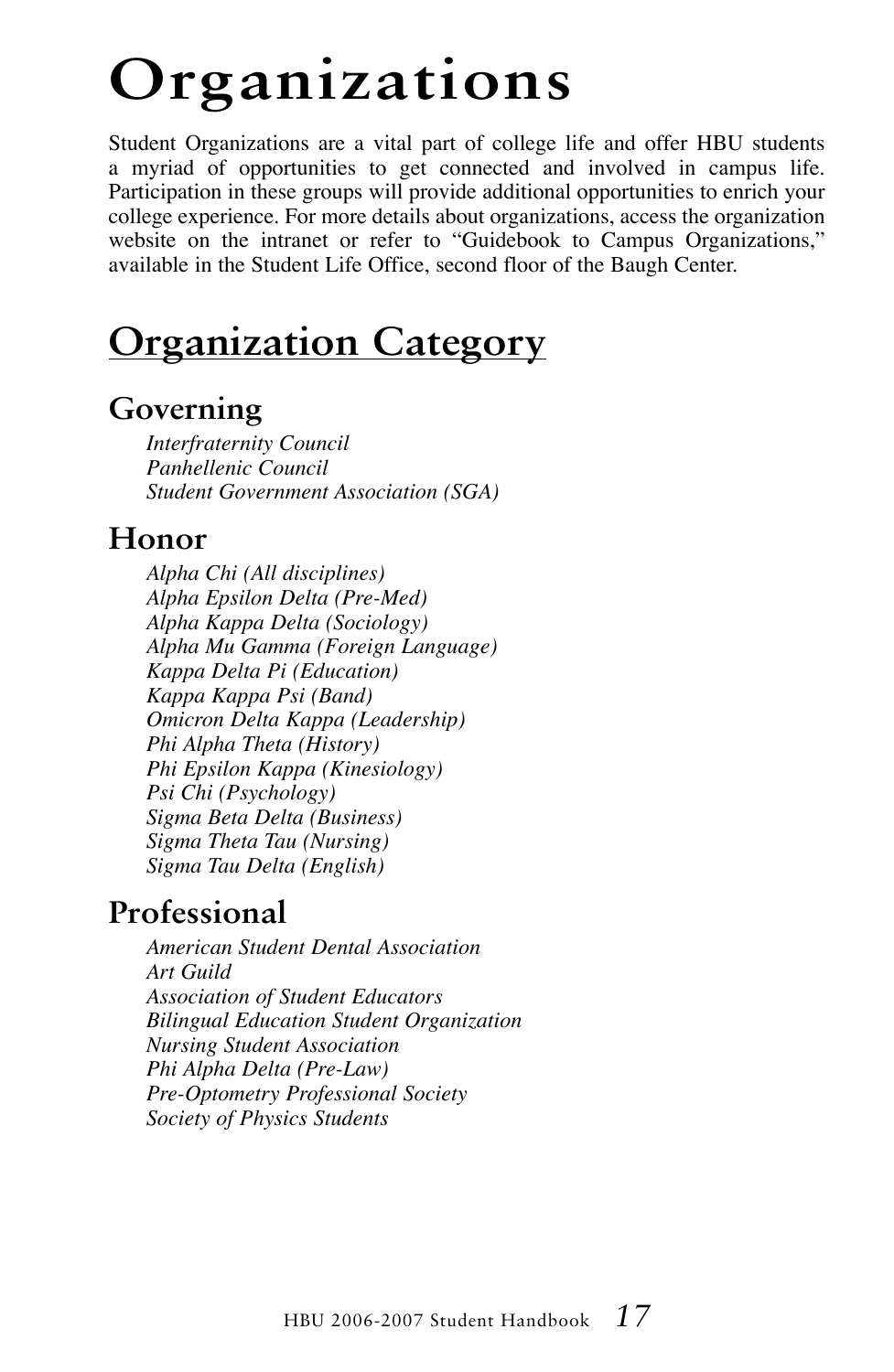#### **Service**

 *Alpha Phi Omega Association of Women Students Brothers Under Christ (Beta Upsilon Chi) Sisters for the Lord (Sigma Phi Lambda)*

#### **Social Service**

 *Alpha Pi Kappa Alpha Chi Omega Alpha Kappa Alpha Kappa Alpha Order Phi Kappa Psi Phi Mu*

### **Special Interest**

 *Black Student Fellowship Christian Medical Fellowship Fellowship of Christian Athletes Freshman Fellowship Hispanic Student Association South Asian Student Association Ministry Leadership Council Rex Fleming Readers Vietnamese Student Association Women in Communications*

## **Procedural Code for Student Organizations**

This code shall guide the organizing and functioning of chartered student organizations at Houston Baptist University.

## **I. Categories of Organizations**

- *Governing*
- *Professional*
- *Social Service*
- *Honor*
- *Service*
- *Special Interest*
- Organizations for which students receive academic credit for participation shall not be recognized as officially chartered student organizations of Houston Baptist University.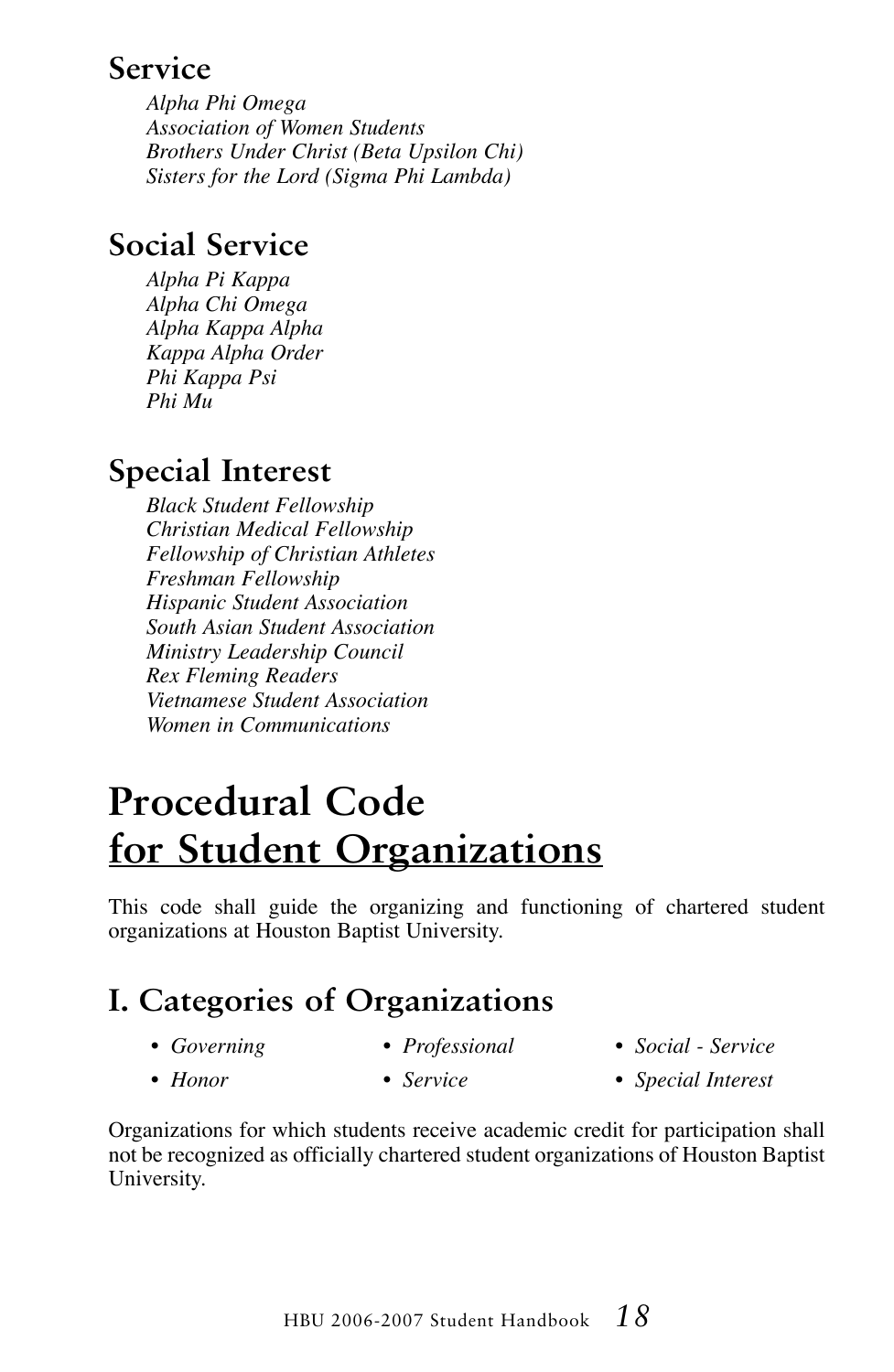### **II. Process to Become a Chartered Organization**

To obtain a charter, an organization must fulfill the following obligations:

- A. The prospective organization may meet only for the purpose of: (1) Drafting a constitution and by-laws, if desired; (2) electing charter officers;  $(3)$ establishing charter members; and (4) securing a sponsor from the faculty or administration.
- B. The organization must submit the application, the constitution and bylaws, a list of charter members (minimum of 12 required) and the name of the sponsor to the Organizations Committee of the Student Government Association (SGA).
- C. Upon review and recommendation by this committee, the organization will be presented to the SGA for approval or disapproval. When approved by the SGA, the organization will be recommended for charter to the Assistant Vice President for Student Affairs. Final approval for charter will be given by the Vice President for Student Affairs.
- D. The organization may then proceed to function with full privileges for a provisional period. The provisional period is for two full quarters after Vice President for Student Affairs approval and does not include the summer quarter. The organization is expected to function according to the guidelines listed in Section III. A review shall be conducted at the conclusion of the provisional period before the final charter is granted. Charter will be granted upon satisfactory performance of the organization during the provisional period.

### **III. Guidelines for Active Organizations**

To maintain one's status as a chartered organization, these guidelines must be followed. Failure to comply with any of these guidelines for maintaining a charter may result in a review of the charter in question, subject to revoking of the charter.

A. **Reviews** - Each organization must comply with review procedures. Reviews will follow a similar procedure as the application for charter process and will involve the same parties. The Organizations Committee of the SGA will conduct at least one organization review annually. Active status reviews shall be held as necessary, in such cases as inactive organizations seeking to be active, and active organizations which fail to comply with procedural code or with their constitution.

 Governing bodies and honor societies will not be subject to organization reviews.

B. **Organization Form** - Not later than three weeks after the school year begins, each organization must submit to the Student Life Office an updated organization form which lists current sponsor, officers with their contact information, and a list of active and inactive members. This form should be updated any time during the year when significant changes are made in the leadership or membership. This form is available on FirstClass in the organizations conference.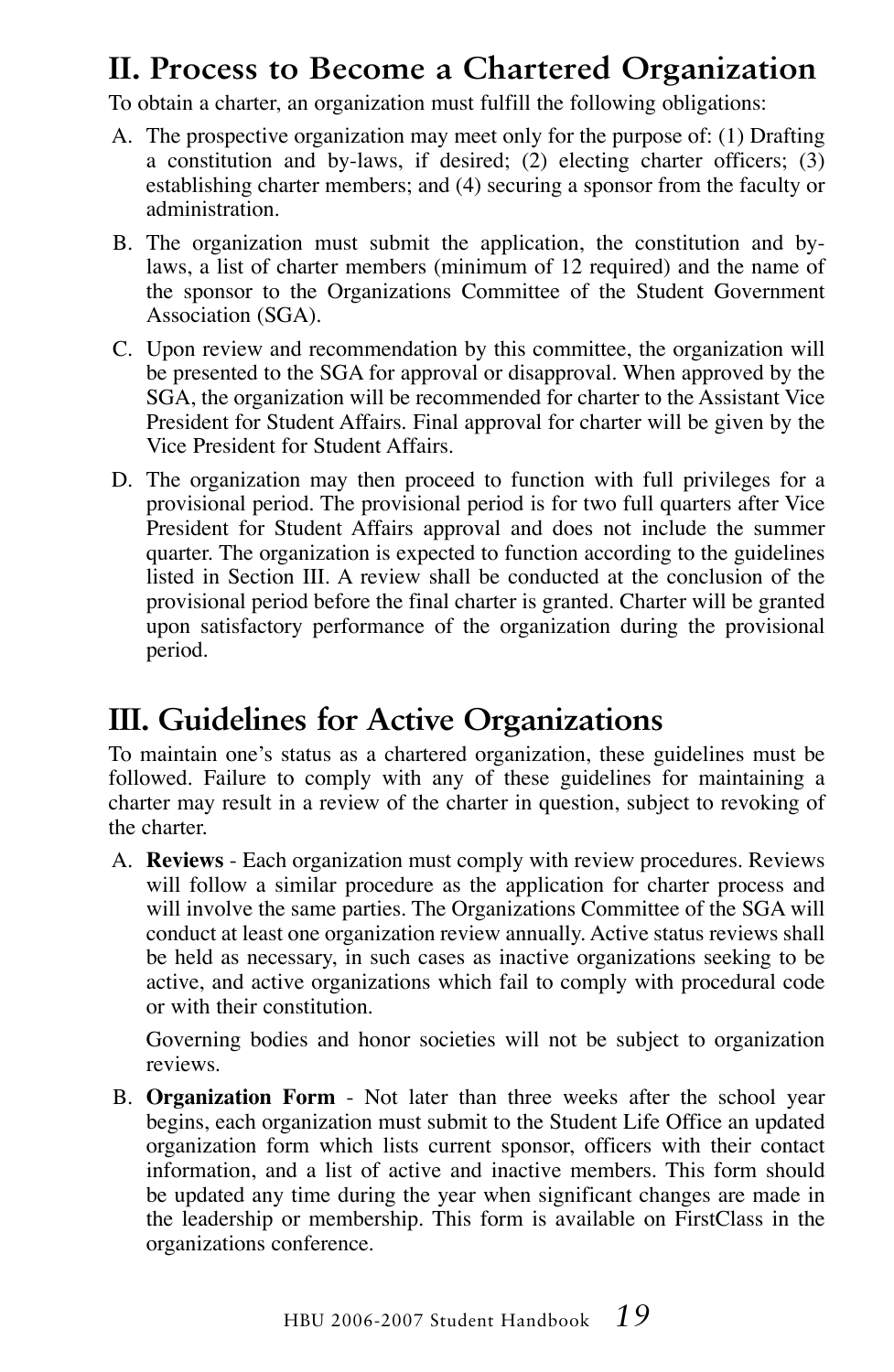- C. **Sponsor** Each organization must have a faculty/staff sponsor who is responsible for, is to be aware of, and must approve, all of the organization's activities. Any changes in sponsor must be reported immediately to the Student Affairs Office.
- D. **Calendaring** All meetings of organizations, either on or off the campus, must be registered on the University Calendar five days in advance, and are subject to the same rules governing campus functions. Before undertaking any special projects (i.e., fund-raising, donations/collections) the organization must coordinate with the Student Affairs Office by filling out a calendar request form to have the project placed on the University Calendar.
- E. **Meeting** A meeting is defined as any gathering, regardless of size, whose purpose, either partial or entire, deals with matters pertaining to the organization.
- F. **Good Standing** Grade point requirements of each organization must be maintained by the members according to their constitution or by-laws. Active members should be in good standing with the University.
- G. **Appropriate Conduct** Each organization must at all times comply with civil law and the University's standards of appropriate conduct.
- H. **Alcohol** No alcoholic beverages are to be served or consumed at any meeting, function or assembly of any Houston Baptist University chartered organization, whether on or off campus.
- I. **Changes in Function/Status** Any change in constitution must be reported to the Organizations Committee of the SGA. If an organization wishes to become inactive, or request reactivation, a written request must be filed with the Student Life Office who will notify the Organizations Committee of the SGA. Inactive status will be noted in the organization's file in the Student Life Office.
- J. **Finances** Organizations must set up an account in the Accounting Office. As required by institutional policy, all organizational funds must be handled through the Accounting Office in order to avoid losing its charter.
- K. **Participation** Only registered HBU students in good standing may participate in University sponsored activities or events such as intramurals, Husky Revue, Homecoming, etc. Exceptions may only be given by the Vice President for Student Affairs or Assistant Vice President for Student Affairs.
- L. **Benefit Activities** Activities sponsored by alumni, individuals or private groups for the benefit of a Houston Baptist University organization, at which HBU students are present, are considered to be activities of the HBU organization. Such activities are to be placed on the Official University Calendar and will be subject to all University regulations.
- M. **Police** University Police must be in attendance at all off-campus events sponsored by HBU organizations. This includes all activities where nonmembers are invited, such as social functions, recruitment events, etc. If there is any question as to whether an officer must be present, please contact the Student Life Office for clarification. The cost for the officer is to be paid by the sponsoring organization.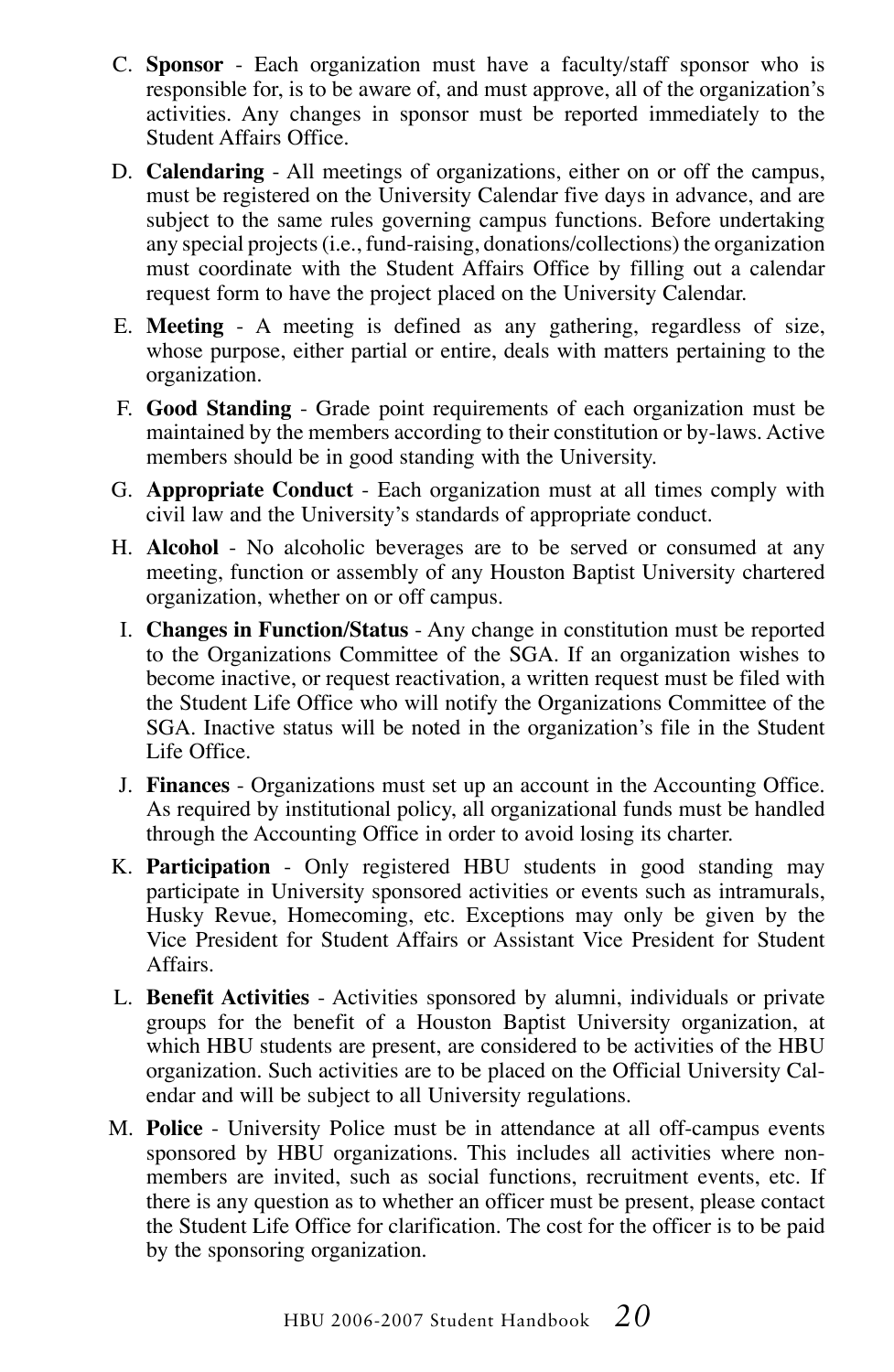## **Greek Life**

The Greek system at HBU is currently made up of one local and two national fraternities and three national sororities. The governing bodies for the Greek system are the Interfraternity Council (IFC) and the Panhellenic Council. Each chapter has representation on their respective council. The councils meet regularly and at times meet together as one group. These councils operate on the ideals of promoting cooperation and unity of various groups in matters of individual, college, and community benefit. Panhellenic and IFC work together to foster a sense of Greek pride and unity. The Greek chapters on campus are:

| <b>Fraternities</b> | <b>Sororities</b> |
|---------------------|-------------------|
| Alpha Pi Kappa      | Alpha Chi Omega   |
| Kappa Alpha Order   | Phi Mu            |
| Phi Kappa Psi       | Alpha Kappa Alpha |

Joining a fraternity or sorority takes place during "rush," a week of events for students to get to know the members of each chapter. To be eligible for initiation into a social-service fraternity or sorority, the following quarter, students must achieve a 2.0 GPA on a minimum of eight hours (full-time student). Chapters extend invitations (bids) to join their groups at the conclusion of Rush Week. For more information about theses groups contact the Student Affairs or Student Life Offices.

#### **Recognition Process for New Fraternities/ Sororities**

This recognition process is intended for use when a special interest group was previously established or has recently developed on the campus.

- **Step 1:** The sponsoring organization must inform the institution (via Assistant Vice President for Student Affairs/Dean of Students) in writing, of its desire to seek recognition as a Greek chapter at HBU.
- **Step 2:** After HBU receives correspondence from the sponsoring organization of its desire, a copy of the HBU Recognition Process will be sent.

The process is as follows:

It will be the duty of the sponsoring organization, in conjunction with the interest group, to prepare a presentation packet with the following information required:

- A. an accurate list of current interested members with their expected dates of graduation,
- B. a proposed Constitution and Bylaws,
- C. scholarship requirements and guidelines. All interest group members must maintain a GPA of no less than a 2.0,
- D. a copy of its New Member Education Program, Risk Management Guidelines and Policy, Alcohol/Drug Policy, and Anti-Hazing Policy,
- E. proof of acceptable liability insurance,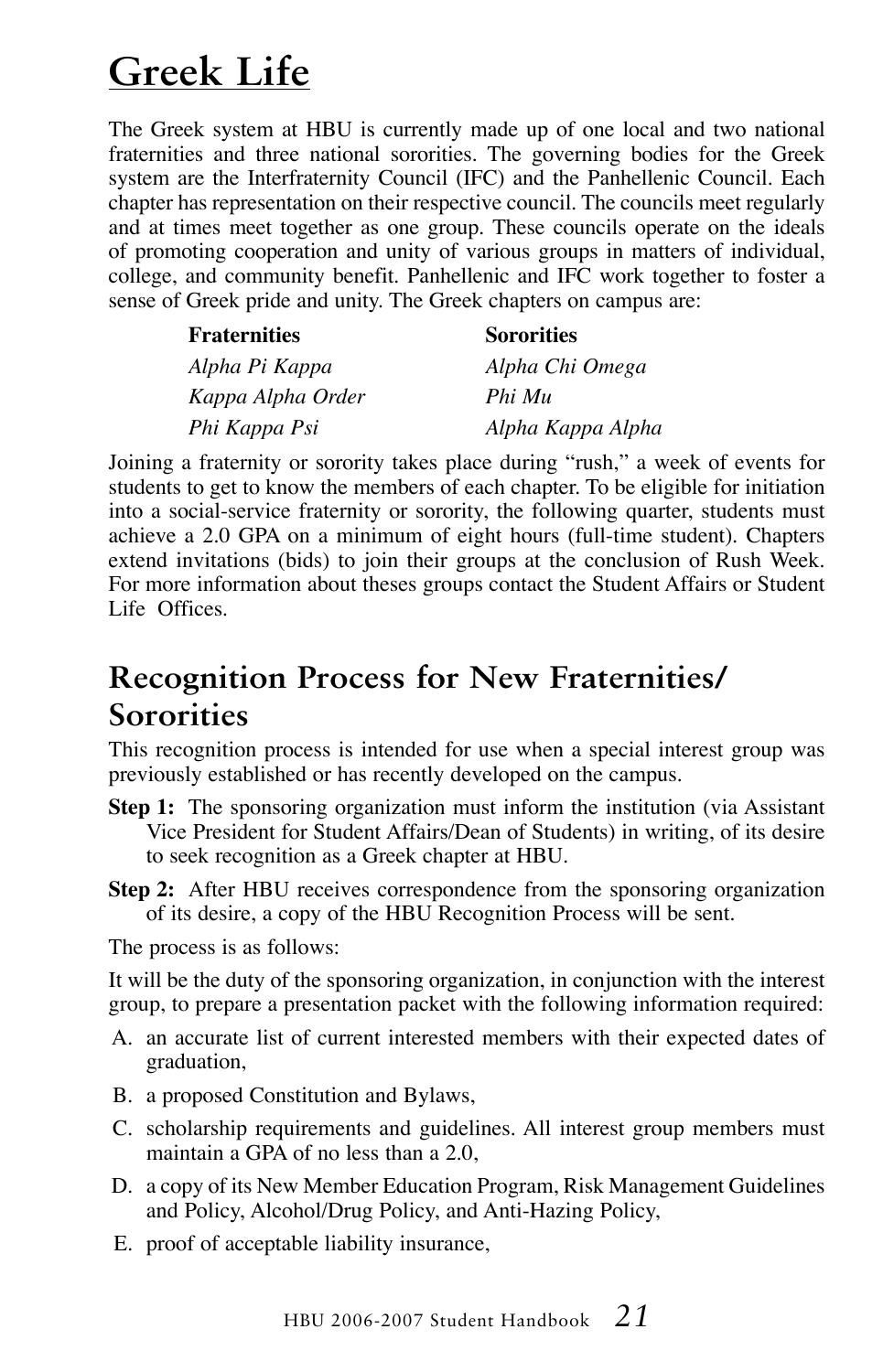- F. a list of officers with their duties and responsibilities to the chapter and International/National Headquarters (if applicable),
- G. a list of short and long term goals for the group,
- H. outline of the benefits the organization can bring to the University as a whole and to the current Greek System,
- I. service/philanthropic projects either required or interested in pursuing if awarded recognition,
- J. a copy of the National/International (if applicable) and collegiate chapter organizational structures,
- K. evidence of nearby collegiate chapter support,
- L. evidence of nearby alumni/ae support,
- M. outline of the chapter's intended financial structure and policies,
- N. a list of services provided by the International/National Organization or Regional Offices, and
- O. any additional information, brochures, pictures, or supporting documents that the interest group feels would enhance their likelihood of recognition.
- **Step 3:** This completed packet would then be reviewed by a committee consisting of, but not limited to, Assistant Vice President for Student Affairs, Dean of Students, Interfraternity Council President, and the Panhellenic President. This committee has the option to interview members of the interest group for further clarification of the packet.
- **Step 4:** After the packet has been reviewed by the committee and the interest group has addressed any required revisions it will then pass to the Vice President for Student Affairs.
- **Step 5:** After the packet has been reviewed by the Vice President for Student Affairs and the interest group has addressed any required revisions, it will then be reviewed by the President of the University.
- **Step 6:** If the packet meets the President of the University's approval and the interest group has addressed any required revisions, it will then move to the Student Affairs Committee of the Board of Trustees for information.

If the document is not approved at any level it will be returned to the International/ National organization with appropriate responses. Each petitioning organization is permitted one re-submission per quarter.

#### **Please see Hazing policy on page 80 of this Handbook.**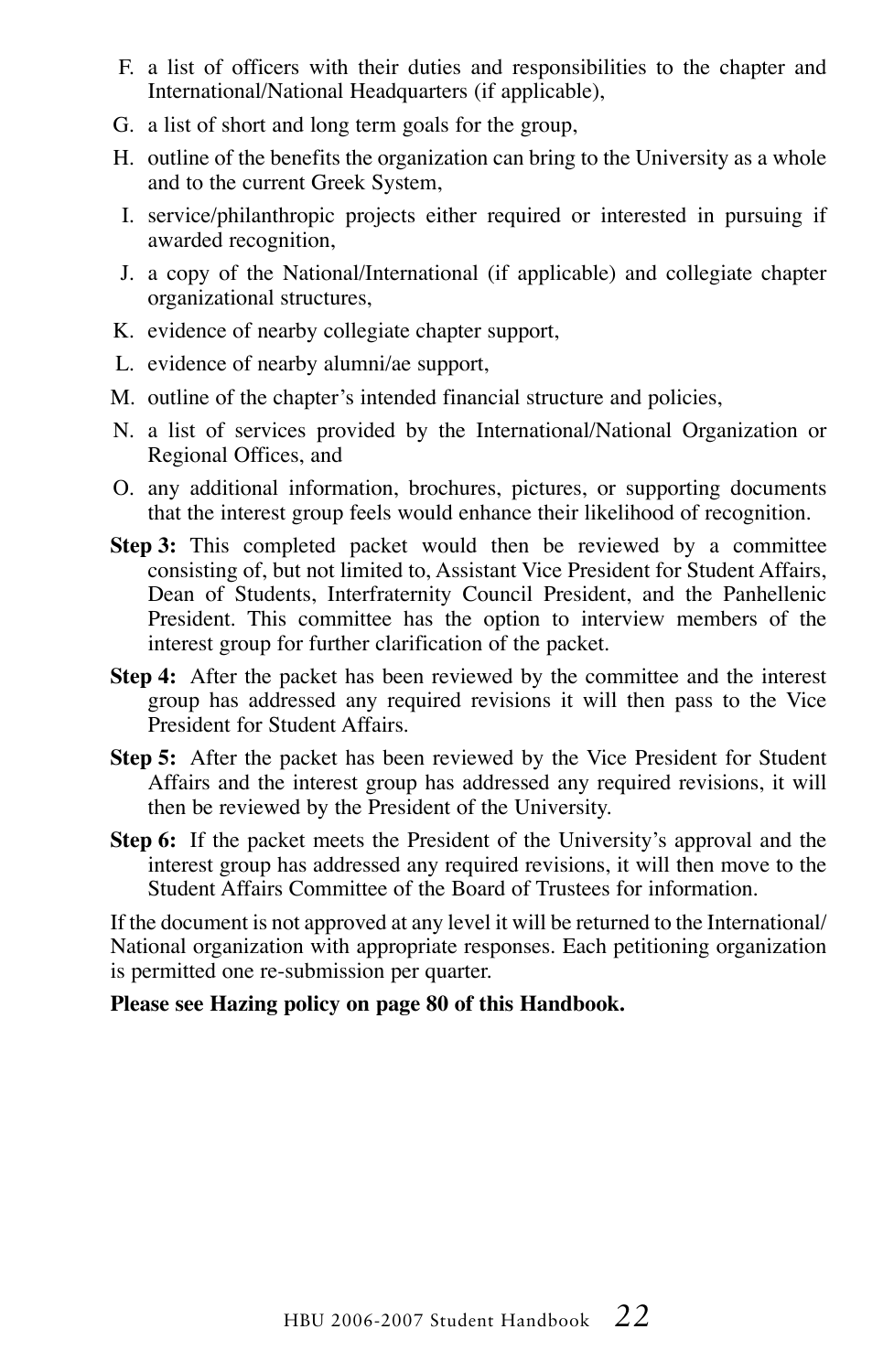## **Student Government Student Government Association (SGA)**

We, the Student Association of Houston Baptist University, by and with the consent of the faculty and administration, in order to govern ourselves more wisely; to promote greater understanding and cooperation with the faculty and administration; to foster the recognition of privileges and responsibilities of the students of the University community; to provide opportunity for responsible individual and collective action; to foster high ideals of conduct and academic standing; and to establish worthy traditions, establish the Student Association and the Student Government Association.

All currently enrolled students of Houston Baptist University shall be members of the Student Association, and shall be entitled to all rights and privileges outlined therein. The Student Association members shall come from the Freshman, Sophomore, Junior, and Senior classes; and from all colleges of the University organized under their college dean.

To obtain a copy of the SGA Constitution and Bylaws, you may contact the Student Life Office or e-mail sga@hbu.edu.

Elections for all SGA positions, except freshman representative, are held each spring. Freshman representative elections are held each fall. More information is available by calling the Student Life Office at 281-649-3302, or by e-mail at sga@hbu.edu.

# **Spiritual Life Department**

The Spiritual Life Department includes the Spiritual Life Program, Student Ministries, ACTS and the HBU REC Team. The Spiritual Life offices are located upstairs, above the bookstore in the M.D. Anderson Student Center. To reach the University Chaplain, Director of Spiritual Life, you may e-mail ccross@hbu.edu. For information on how to become involved in any of these areas, please call 281-649-3033 or visit the Spiritual Life offices.

#### . **Purpose**

*Spiritual Life seeks to nurture community, develop student leadership, build moral character, provide an environment for every student to know Christ and equip students to be Christ's ambassadors beyond HBU.*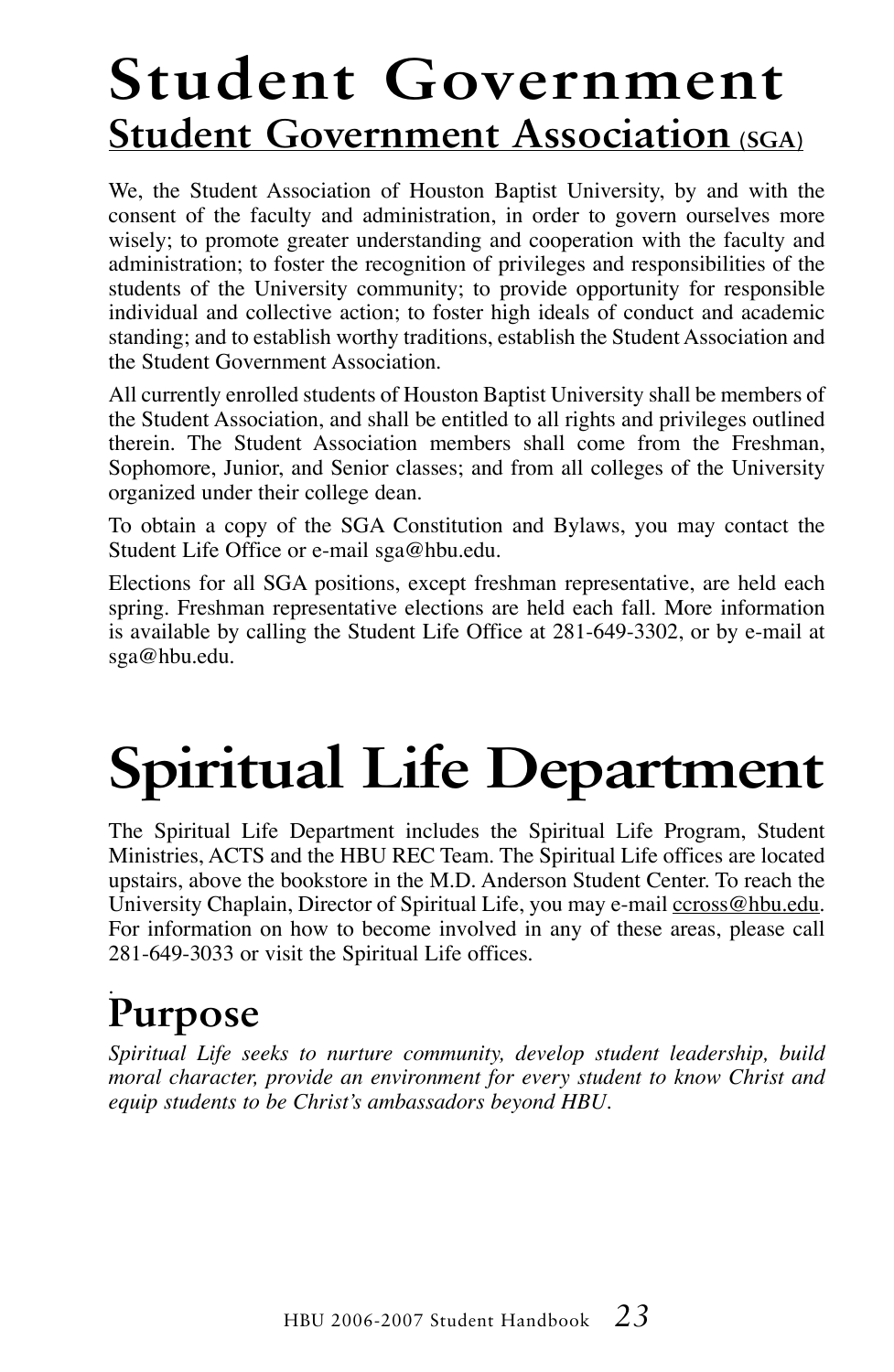## **Spiritual Life Program History**

Participation in the Spiritual Life Program enables students to better integrate faith and learning and foster a sense of Christian community on campus. HBU is strongly committed to the spiritual development of students and has therefore made the Spiritual Life Program a graduation requirement for all students seeking an undergraduate degree.

The Spiritual Life Program has adapted throughout the history of Houston Baptist University in order to support spiritual life on campus. The original program offered a chapel service on Tuesdays and an assembly on Thursdays. As the program evolved, the chapel and assembly meetings were combined and became the weekly Thursday CONVOCATION. An activity period for clubs and organizations was added in place of the Tuesday meeting.

The Spiritual Life Program underwent a major format change to a point system in 1996, which enabled students to receive points for attending a variety of Spiritual Life Program (SLP) offerings.

## **SLP Graduation Requirement**

All students seeking an undergraduate degree (full-time or part-time) have a SLP Graduation requirement of 90 points. Students are encouraged to garner a minimum of 10 points per quarter until the full requirement is met and to complete their Spiritual Life Program requirement before their last quarter. Students must satisfy this requirement in order to graduate from HBU.

**Transfer Students** will receive a transfer credit of 3/4 point for every transfer hour. For example, a student with 40 transfer hours will receive 30 SLP points towards the requirement of 90.

The *Points of Interest* magazine, published quarterly, gives details about the SLP events available. Questions about the SLP graduation requirement or the Spiritual Life Program may be directed to the Spiritual Life Office. Students may subscribe to "SLP email" and receive weekly updates of approved SLP events by e-mailing a request to spirituallife@hbu.edu.

**Associate Degree Nursing** - The ADN students have a SLP Graduation requirement of 54 points instead of 90 points. The transfer credit system works the same for ADN students with each transfer hour receiving 3/4 point. ADN students adhere to the same criteria as bachelor's students (i.e. quarter limits, event limits, etc.) except for the total number of points required.

**SLP Events** - The Spiritual Life Program offers a variety of events each quarter, each assigned a point value. Students accrue SLP points by attending SLP events, and may accrue up to a maximum of 15 points per quarter. Students may choose from the following event categories: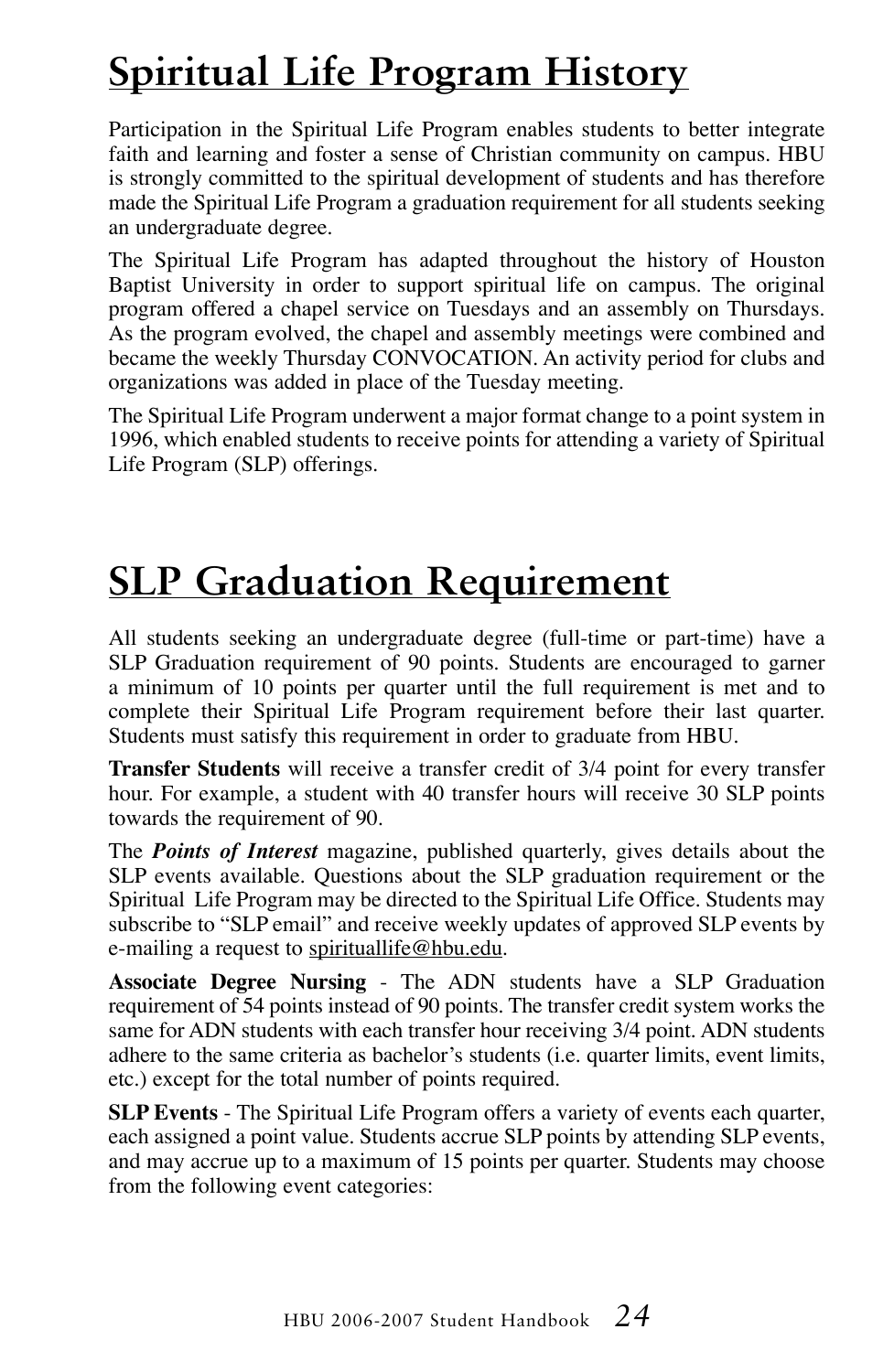| Event                                | <b>Point Value</b> | <b>Credit Max. (Per Quarter)</b> |
|--------------------------------------|--------------------|----------------------------------|
| Convocations                         |                    | $15$ pts./qtr.                   |
| Convocation                          | 1 point each       | 15 pts./qtr.                     |
| Power Thursday                       | 2 points each      | $6$ pts./qtr.                    |
| <b>Opening Convocation</b>           | 2 points           | 2 pts./qtr.                      |
| Founders' Day                        | 2 points           | $2$ pts./qtr.                    |
| <b>Honors Convocation</b>            | 2 points           | $2$ pts./qtr.                    |
| Special Emphasis Weeks:              |                    |                                  |
| Spiritual Emphasis Week              | 1 point/meeting    | $5$ pts./qtr.                    |
| Passion Week                         | 1 point/meeting    | $5$ pts./qtr.                    |
| <b>ACTS</b> (must be pre-approved)   |                    |                                  |
| <b>ACTS-sponsored Events</b>         | 1 point per hour   | 5 pts./qtr.;                     |
|                                      |                    | 10 pts. career limit             |
| Mission Learning Opportunities       | 5 points/week      | $5$ pts./qtr;                    |
|                                      |                    | 15 pts/career limit              |
| <b>Internships</b>                   |                    |                                  |
| Service Learning Internship          | 30 points          | 30 pts./career limit             |
| Church Leadership Internship         | 30 points          | 30 pts./career limit             |
| <b>Student Ministry</b>              |                    |                                  |
| Quest                                | 1 point each       | $10$ pts./qtr.                   |
| Power Quest                          | 2 points each      | $6$ pts./qtr.                    |
| Special Campus-wide Worship          | 1 point            | No limit                         |
| Retreats                             | 3 points each      | 15 pts./qtr.                     |
| Conferences                          | 3 points each      | $15$ pts./qtr.                   |
| <b>Other Alternatives</b>            |                    |                                  |
| <b>Organization Sponsored Events</b> | 1 point each       | $5$ pts./qtr.                    |
| <b>SLP</b> Groups                    | 1 point/meeting    | $10$ pts./qtr.                   |
| <b>SLP Classes</b>                   | 1 point/meeting    | $10$ pts./qtr.                   |
| <b>University Sponsored Lectures</b> | 1 point each       | No limit                         |
| Seminars                             | 2 points each      | $6$ pts./qtr.                    |
| Dunham Family                        |                    |                                  |
| Bible in America Museum              | 2 points           | 1 career limit                   |
| Movie with Discussion                | 2 points each      | $6$ pts./qtr.                    |
| Special Opportunities                | Up to 3 points     | $15$ pts./qtr.                   |

**Organization Sponsored Events** - A student organization may submit a request form in the Student Affairs Office for an event to receive Spiritual Life Program credit. Each organization may sponsor up to five events per quarter for credit. The Spiritual Life Program Credit Request Form must meet the approval criteria and be submitted 10 days prior to the event. The event must support Spiritual Life on campus and the mission of Houston Baptist University. Once an event is approved, the organization is responsible for properly promoting the event.

Additional options approved for SLP points will be advertised through FirstClass News-Students, SLP e-mail, and other available posting venues. Any additional programs for SLP points must be approved by the Spiritual Life Office.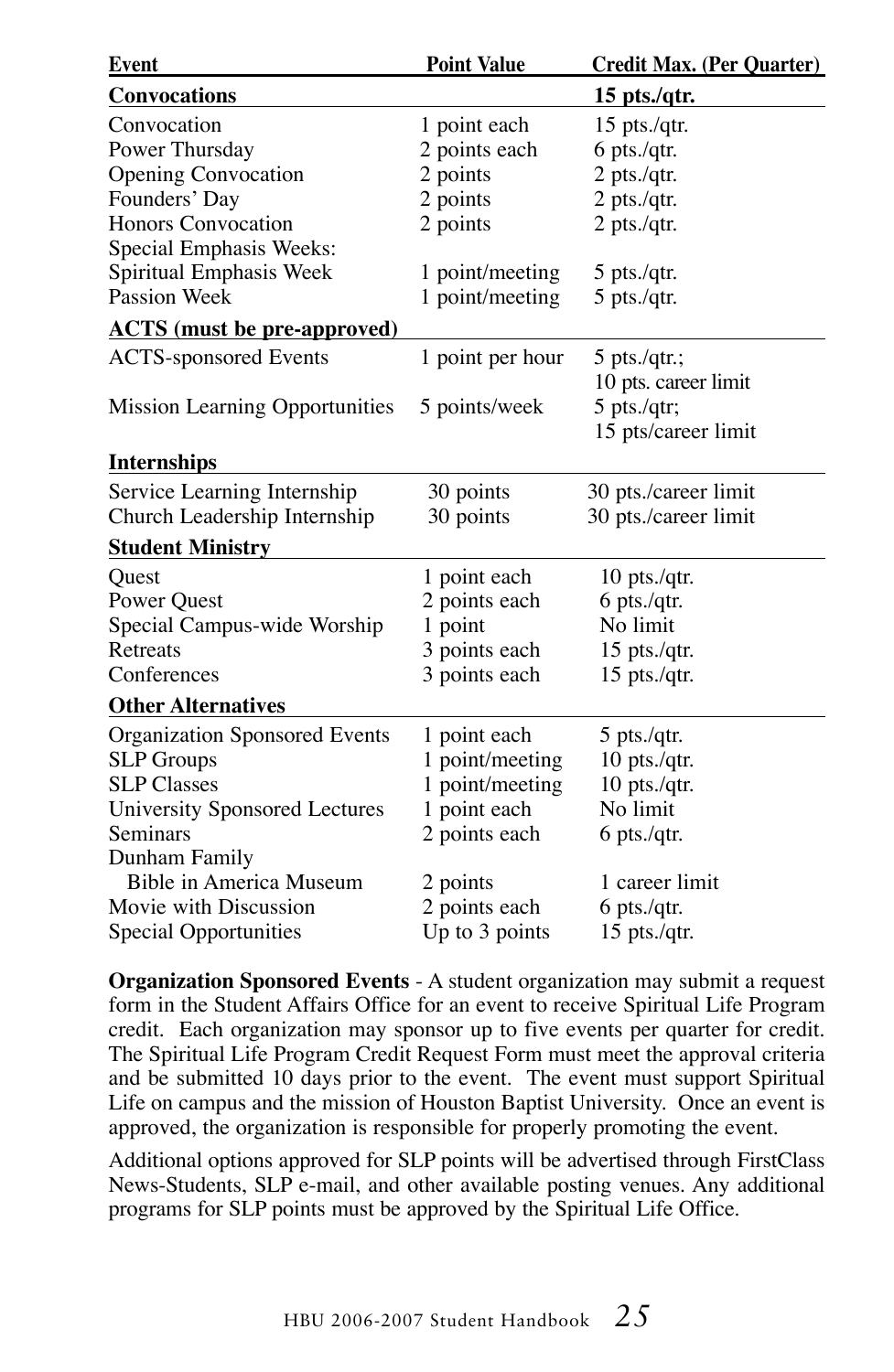**Attendance and Tracking** - A representative designated by the Spiritual Life Office will be available at approved events to record attendance. The student is responsible for having his/her attendance recorded by ID card scan or sign-in. A student may only sign in once per quarter at Convocation. Participants do not receive points when they arrive late, leave early, don't sign-in/scan-in or distract someone else from participating.

The student SLP record may be viewed on FirstClass conferences. It is the student's responsibility to notify the Spiritual Life Office with any questions regarding their SLP record. SLP point requirement and points received will print on the student's grade sheet and process form each quarter.

**Petitions Policy** - All students seeking an undergraduate degree must complete the 90 SLP point requirement in order to graduate. No petitions are accepted requesting a decrease in point requirement. However, if a student is unable to complete the requirement in order to graduate on schedule, petitions requesting permission to earn points beyond the quarter limits are accepted. Note that the SLP committee will make a decision regarding the petition and is pleased to help the student work out a plan on a case-by-case basis. Petition forms are available in the Spiritual Life Office.

**Holds Policy** - Students are encouraged to complete an average of 10 points per quarter in order to stay on schedule. In an effort to help students complete their SLP requirement on time a series of holds will be placed on students' accounts prior to registration, for those who fall behind schedule. The two types of holds are:

LEVEL 1: (30 pts. behind) Student is blocked from e-registration only until hold is removed.

LEVEL 2: (45 pts. behind) Student is blocked completely from registration until hold is removed.

**Hold Removals** - Student must meet with a spiritual life staff member to discuss their SlP requirement in order to have their hold removed.

**University Director/Chaplain of Spiritual Life** - The Spiritual Life office is located upstairs, above the bookstore in the M.D. Anderson Student Center. In order to reach the University Chaplain, you may call the Spiritual Life offices at 281-649-3117.

## **Student Ministry**

The vision for the 2006-2007 Ministry Leadership Council is *"Reflecting Authenticity ..."*

#### *"For in Him we live and move and exist." — Acts 17:28 (NLT)*

We seek to provide opportunities for all students to represent our Lord and seek to live a life totally for Him by learning to be active participants in their daily faith journey and then, helping to reach our campus for the Lord. We hope to do this by: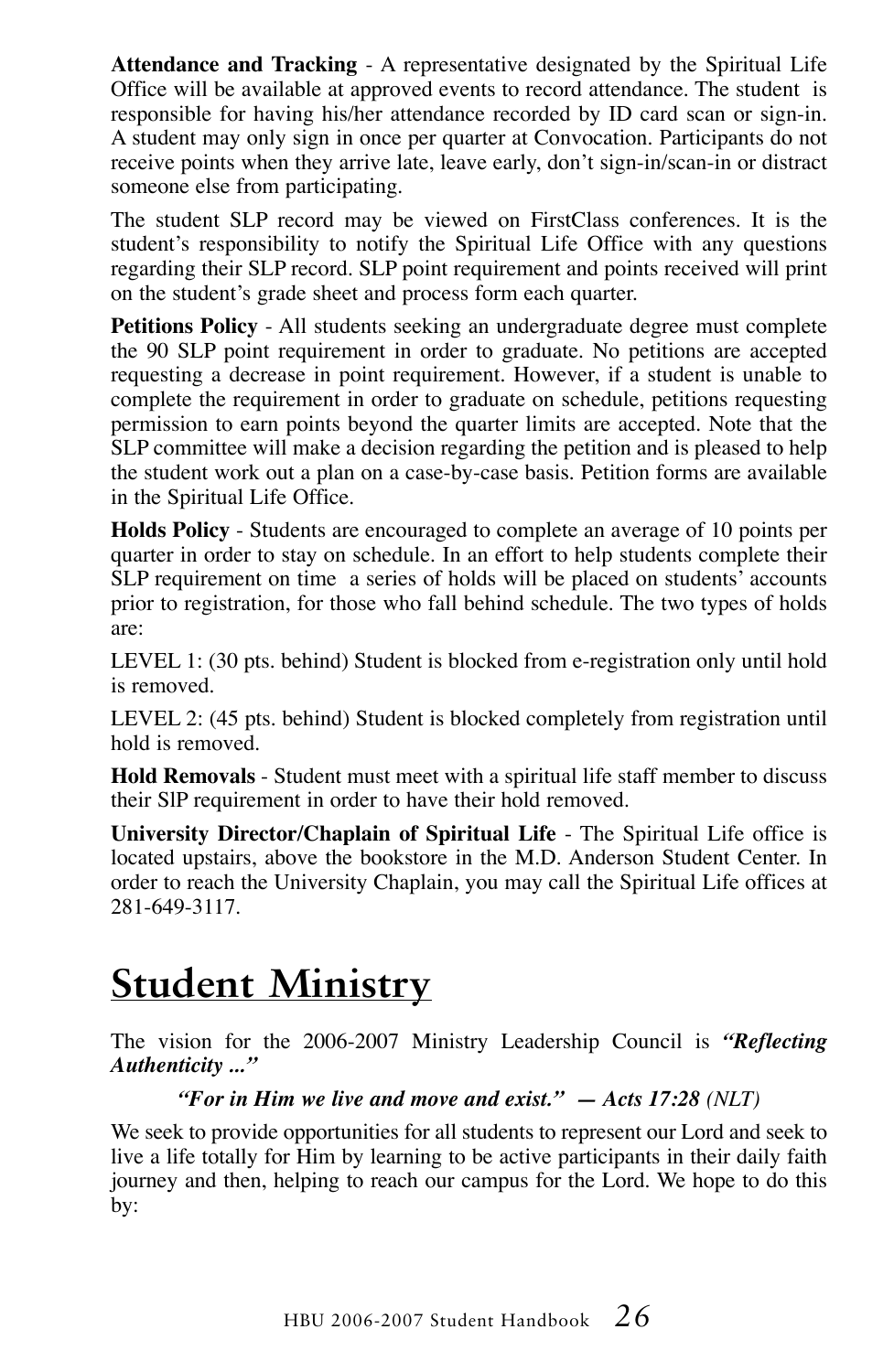- instilling a constant desire to know God more than the day before,
- discovering and celebrating the diversity of spiritual gifts with which God has blessed each person, and
- helping students to feel the urgency of making a gospel difference on our campus and in our world

### **Weekly Ministry Activities:**

**Quest** - Weekly gathering for worship each Tuesday, 6:30 p.m. (Fall and winter quarters in Mabee Theater, spring quarter in Glasscock Center.)

**Mission Munchies** - Weekly meal benefiting busy students immediately following Thursday Convocations for only \$1. All proceeds go to student missions.

**Freshman Fellowship** - Weekly gathering for freshmen - full of discipleship and fun each Thursday, 6:30 p.m. in Cullen Parlor.

## **Ministry Opportunities:**

Ministry Leadership Council (MLC) gives student leadership opportunities to the following ministries:

- Black Student Fellowship
- Commuter Ministry
- Disciple Now
- Evangelism Team
- Freshman Fellowship
- Mission Munchies
- Performance Gifts (Drama Team)
- Prayer Team
- Quest
- Random Acts of Kindness
- Sports Ministry
- Student Missions

## **Other Opportunities Include:**

- FOCUS Conference September 8-10, 2006
- Spiritual Emphasis Week September 19-21, 2006
- International Student Retreat October 6-8, 2006
- Mission Emphasis Convocation December 7, 2006
- Spring Break Mission Learning Opportunities - Nicaragua; Urban Plunge, Houston - February 23-March 3, 2007
- Student Mission Opportunities summer and extended opportunities
- Disciple Now Teams

Please come by the Student Ministry Office, M.D. Anderson Student Center, above the HBU Bookstore, or call 281-649-3393. You may also e-mail  $d$ miller@ hbu.edu or sbubeck@hbu.edu.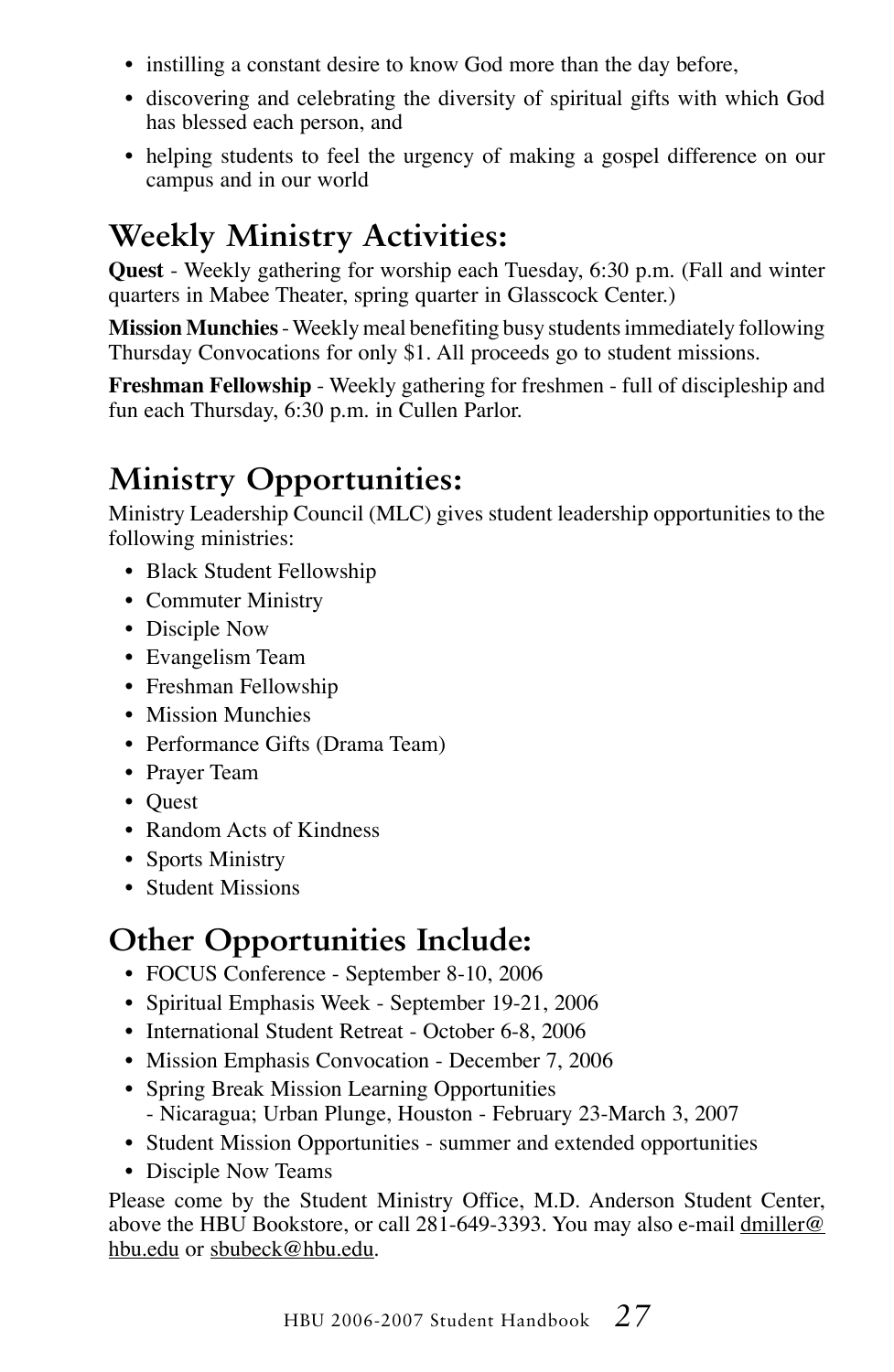### **ACTS Service Leadership Council Teams, Service-Learning and Missions-Learning**

ACTS (Assisting Communities Through Students) is a distinctive program that encourages students to make a Christian response to human needs through service in non-profit agencies and Houston schools. ACTS is committed to providing students with opportunities to address complex social issues, develop leadership skills, gain valuable work experience and apply classroom theory to real world situations. Most importantly, through these experiences, students will be encouraged to make service an integral part of their lives.

In 2002, the ACTS program increased the number of hours students could serve each quarter from 5 points/quarter to 30 points over two quarters. This shift encourages students to make long-term commitments at service agencies and build relationships with those whom they are serving. The development of the S-L Internship motivates students who want to invest on a deeper level as they work alongside people who have dedicated their lives to helping others.

### **Programs**

Students receive one SLP point per hour of service through participation in ACTS sponsored events (ACTS sponsored events include only those published in the quarterly *Points of Interest* magazine) with a limit of five points per quarter and a HBU career limit of 10 community service points. In addition to 10 community service points, student can earn an optional 30 points upon full completion of a Service-Learning Internship (see information on next page). To sign up, or for more information, visit the ACTS Office located in the M.D. Anderson Student Center, call 281-649-3000, extension 2301, or e-mail jshaffer@hbu.edu.

## **Service Leadership Council**

The Service Leadership Council is comprised of students who are devoted to serving and advocating for the poor and marginalized. They are responsible for leading other students to be active in serving throughout the Houston community. If you are interested in any of these areas of service, please stop by the ACTS office (located above the bookstore).

*Educational Advocate -* Oversees tutoring program. Researches and reports on issues facing education in Houston and around the world including literacy and job training.

*Housing Advocate* - Leads students to work on building projects for low income families.

*Children's Advocate* - Lead a team of students to serve in an after school program at a local apartment complex. Research issues relating to children's needs around the world (treatment of, homeless children, etc.)

*Environmental Advocate* - Coordinate the recycling campaign on campus. Develop a Community Garden program on campus. Research and report on environmental issues in Houston and around the World.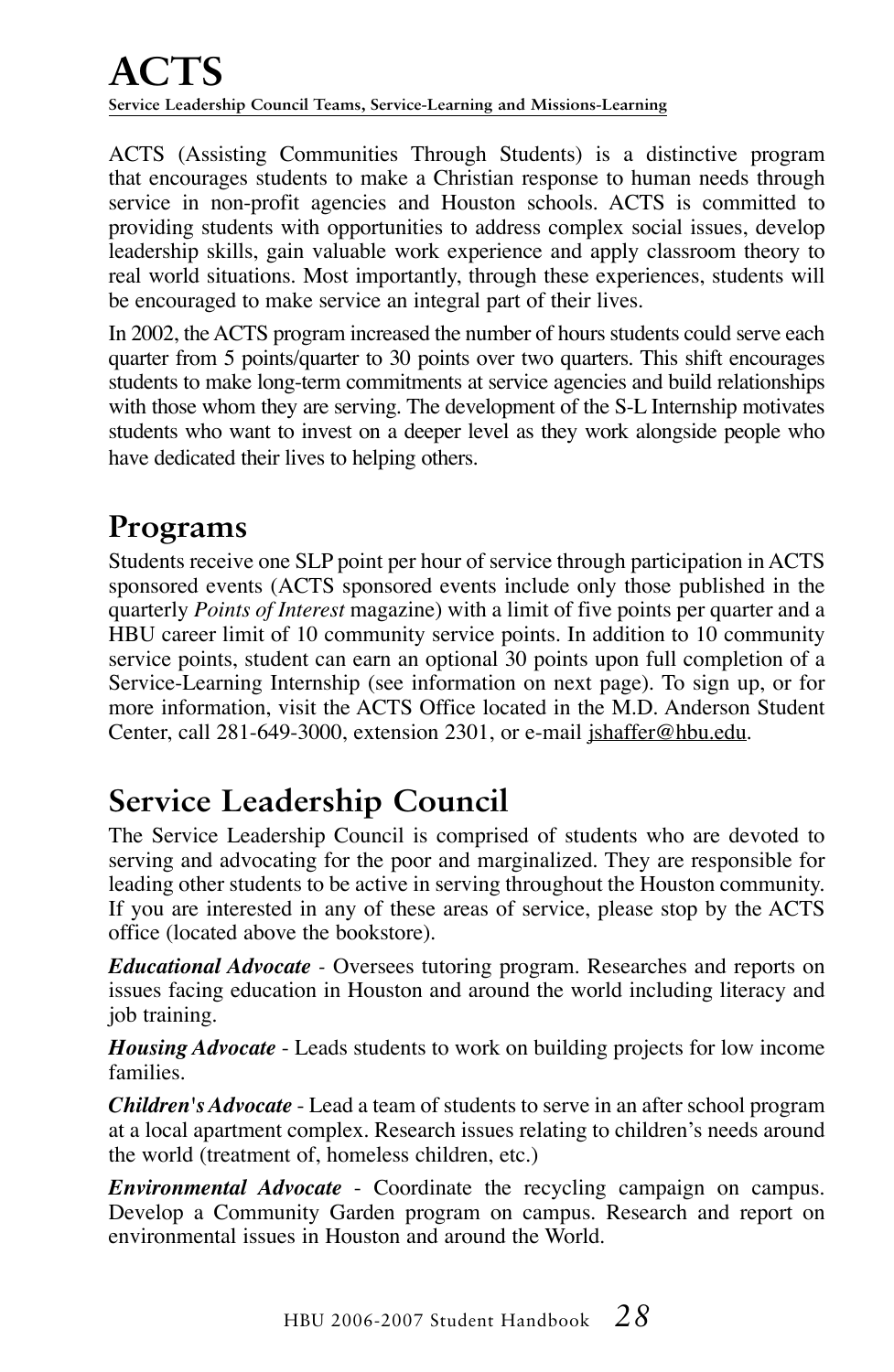*ACTS Intern* - Oversee Service Learning Internship program.

*Hunger Advocate* - Lead a team of students to serve at The Way Station (a ministry that serves breakfast to the homeless and working poor).

*Justice Council Advocate* - Lead a bi-weekly meeting to discuss God's heart for the poor, social justice, simplicity and lifestyles of service.

#### **Service Saturdays**

Service Saturdays are held a few times each month so that students can team up and make a difference in their communities on their Saturday mornings. See *Points of Interest* for dates and times.

### **Tutoring Program**

The HBU tutoring program supports local inner-city elementary schools by providing mentors and tutors for at-risk children. Students may receive SLP points by applying tutoring hours to a S-L Internship. All tutors must go through a background check.

### **Service-Learning (S-L) Internships**

Students interested in learning more about the process of social change and desiring to make an impact in their community can participate in a S-L Internship. Students serve 30 hours at a faith-based non-profit agency over a period of two quarters, write a three-page reflection paper and upon satisfactory completion of all requirements, students receive 30 SLP points. Students *must* apply for and be accepted by the ACTS Office prior to beginning the internship. Interested students can call the ACTS Office at 281-649-3393.

### **Missions and Mission Learning Opportunities**

Annual mission learning opportunities are co-sponsored by Student Ministries and ACTS. These opportunities are available to all students. They provide academic and cross-cultural, hands-on experiences to prepare students for missions. Previous trips have included Buenos Aires, Argentina, where students gained practical mission experience and studied mission theory for one month. In 2004, five students invested one month in Swaziland, Africa. In 2006 our partnership with Living Water International continued taking 35 students and staff to Leon, Nicaragua, to drill water wells and work with the children of area villages. We also took 10 students on an inner-city, Urban Plunge experience working with the homeless and illiterate of Houston. Both of these opportunities will be repeated during Spring Break 2007. In August 2006, 22 students went to New York City to help paint inner-city school buildings in order to help prepare them for the fall semester.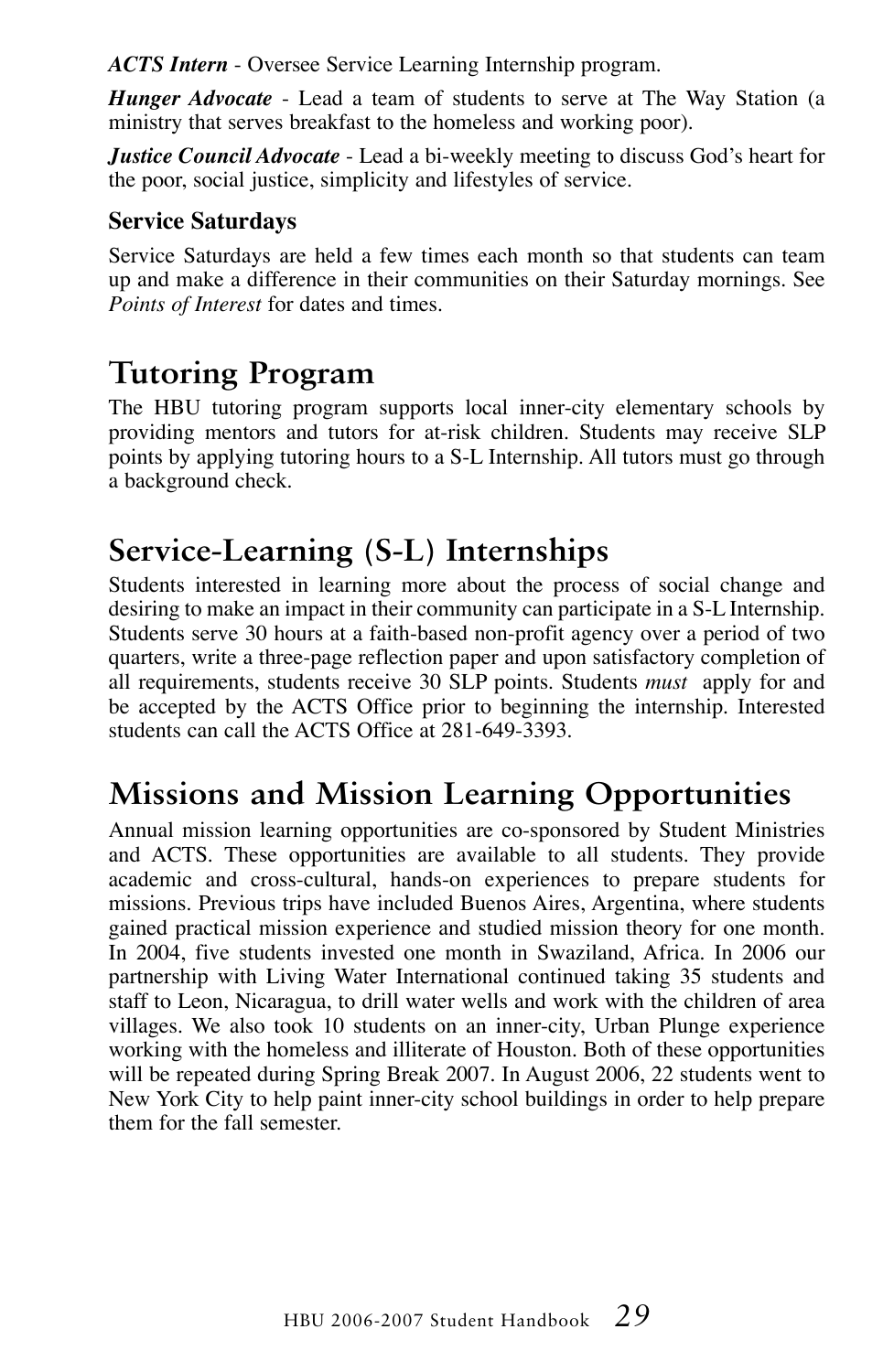## **Prayer and Evangelism Ministry**

Jesus said we should always pray, and we are to preach the gospel. Prayer and evangelism are vital disciplines in the Christian faith. At HBU, we encourage and provide opportunities for you to pray and share the Good News with individuals and in groups. Our prayer is that you may hear our Lord say, "Well done, good and faithful servant." To connect with this ministry, contact Saleim Kahleh in the Spiritual Life Office (located above the bookstore). You may also call 281-649-3485 or e-mail Saleim at skahleh@hbu.edu.

#### *Weekly Ministry Activities:*

**Prayer Walks** - each Friday of the quarter **Prayer Counseling** - each Thursday after Convocation

*Other Opportunities Include:*

**See You at the Pole** - September 27, 2006 **National Day of Prayer** - May 3, 2007 **Prayer Retreat** - winter quarter

### **Other Service Opportunities**

- Elementary and middle-school tutoring
- Mentor program at Community Education Partners
- SERRV handicraft and alternative gifts Christmas sale
- Missions Emphasis Convocation

(See Service Leadership Council for further opportunities.)

# **Campus Housing and Residential Life**

Living on campus at HBU is a tremendous part of the overall college experience and a significant component of the educational process. These living-learning environments provide opportunities to grow spiritually, develop interpersonal skills, increase understanding of diverse cultures and learn self-discipline in organizing time for study, work, and social activities.

Whether students choose to live in one of our two residence colleges, Rebecca Bates Philips College for Women (WRC), the Reuben L. Philips College for Men (MRC); or the Husky Village Apartments (HV), they will learn independence and responsibility living among friends and peers.

### **HBU Housing Options**

#### **Reuben & Rebecca Bates Philips Residence Colleges for Men and Women** -- The Men's (MRC) & Women's (WRC) Residence Colleges are a long way from the "dorms" at other schools; suite-style furnished rooms with air conditioning,

80 channels of cable tv and wireless internet. Each suite accommodates up to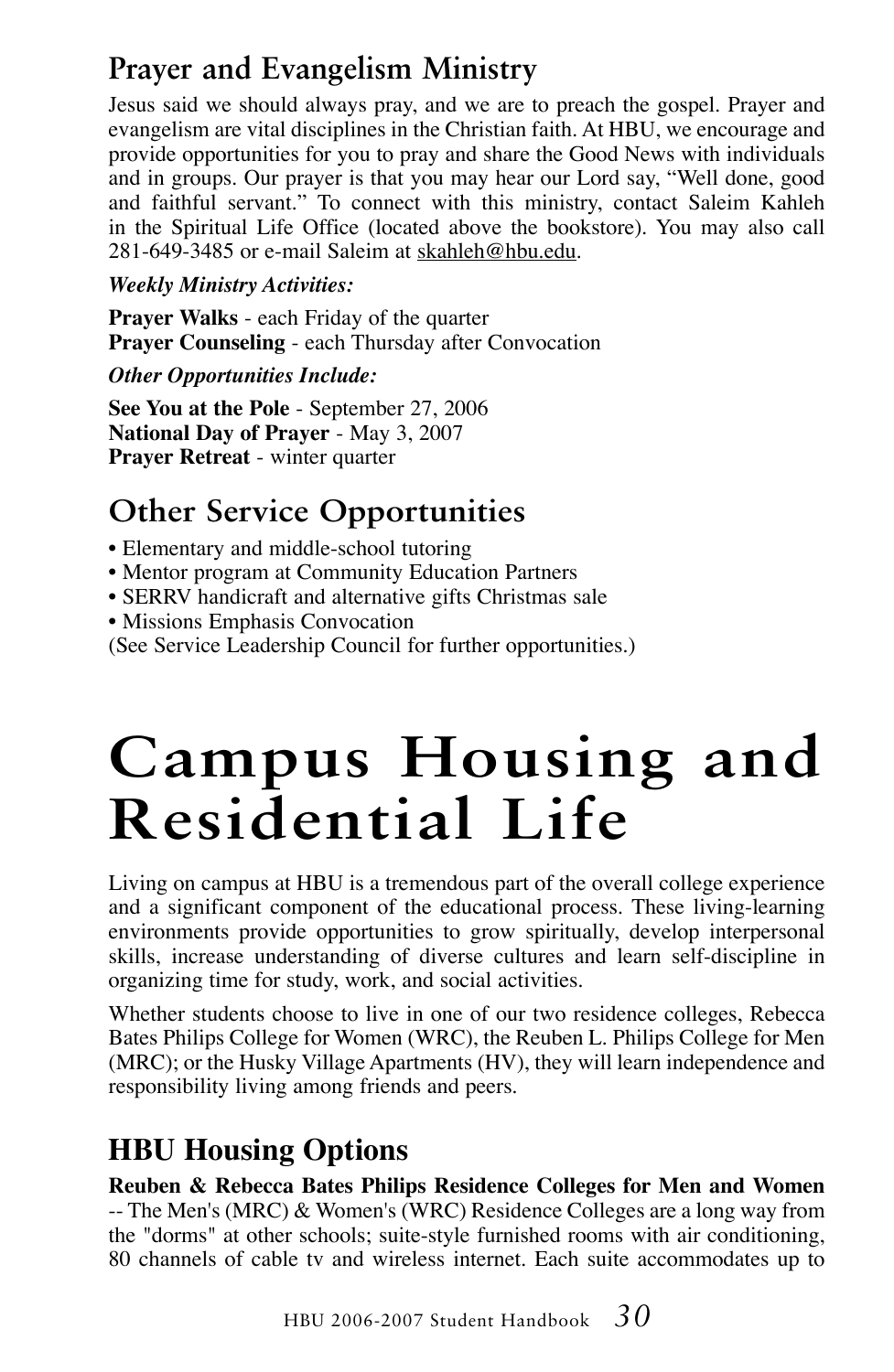eight residents with four bedrooms, two baths and a living room. A centralized lounge area, kitchen and additional computer lab access all facilitate a home-like atmosphere providing opportunities for social and academic interaction.

**Mest Wing for Women** — The Mest Wing of the WRC is a more traditional college housing choice with two bedrooms sharing a common bathroom providing living space for up to four residents. All the other amenities available to WRC residents are available in the Mest as well.

**Husky Village Apartments**— Husky Village is HBU's on-campus apartment community for upperclassmen. Located on-campus, it's just a short walk from classrooms, the library, and student center - everywhere a student needs to be. Our unique custom floor plans are designed exclusively for student use. Each unit includes a full kitchen with stove, dishwasher and refrigerator; built-in dining/study area; carpeting throughout; complimentary cable tv and high-speed internet; and maximum of two residents per bathroom. Individual lease liability.

**Residence Life Staff** — The Residence Life staff is committed to providing an atmosphere of learning and growth that will facilitate the educational experience in the context of University community. Resident Directors (RD) and Resident Assistants (RA) work together in developing a community conducive to student growth.

**Housing Requirements** — Because of the University's commitment to the residential experience, students are required to live on campus unless one or more of the following exceptions apply:

- 21 years of age or older prior to September 1
- Completed 96 credits prior to the beginning of Fall Quarter
- Married
- Graduate student
- Part-time student
- Living at home with parents/guardians in the Houston area

Any student who does not meet these criteria and desires to live off campus must petition to do so. A Housing Appeal form is available in the HBU Housing Office located in the Husky Village clubhouse, or you may e-mail housing@hbu.edu.

#### **Residence Life Services & Security Residence Life Services**

**Health Insurance** — All residential students will automatically be billed on their HBU student account for a Blanket Accident and Health insurance plan. Details of this coverage are available in the Office of Student Life.

**Laundry** — A laundry room with coin operated washing machines and dryers is provided for the use of the residents in each residential area.

**Lockouts** — If a resident becomes locked out of his/her room or apartment, they may call or stop in their housing area office or, if it is after hours, they may call the Resident Assistant on-call cell phone for assistance. This service is offered free to residents; however, a charge of \$15.00 per occurrence may be assessed if it becomes repetitive.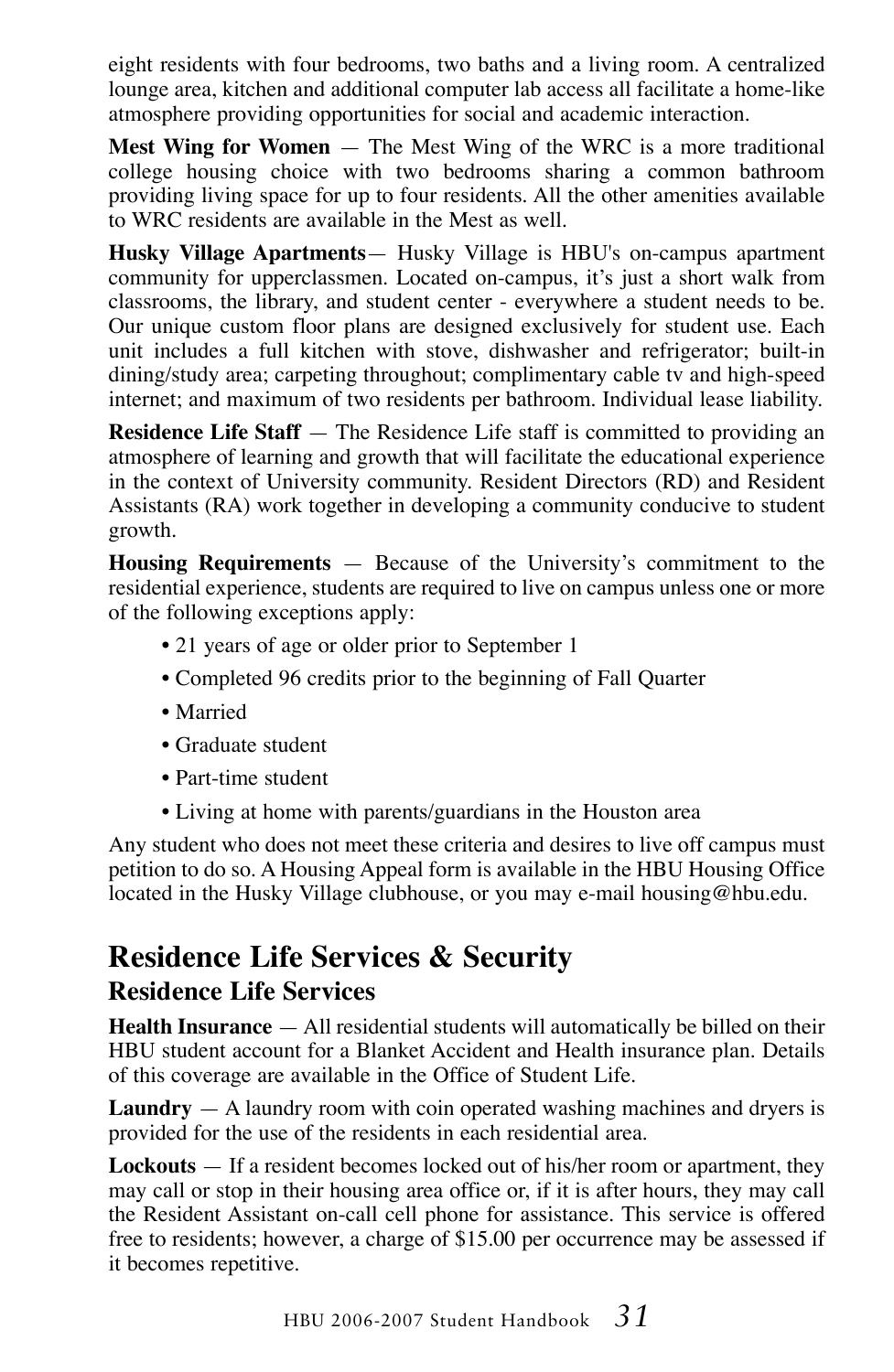**Lost and Found** — A student who finds any property belonging to someone else has the obligation to return the item to its rightful owner or the Student Affairs Office if the owner is unknown.

**Mail** — Each resident receives a key to a mailbox in his or her housing area. Students are responsible to check their mailbox regularly.

**Vacuums** — Vacuums are available in the office of each housing area for resident use.

#### **Housing Area Offices**

**Residence College Offices** — Each Residence College houses an office, called "The Box," in the lobby of each building to serve the residents. The WRC and MRC Box Offices are open weekdays from 9:00 am to 12:00 am, Saturday from 10:00 am to 12:00 am, and Sunday from 2:00 pm to 10:00 pm. Numbers are also posted in the Box Offices for after-hours emergencies.

**Husky Village (HV) Office Hours & Service Procedures** — Regular HV office hours are Monday through Thursday, 9:00 a.m. to 6:00 p.m., Friday, 9:00 a.m. to 5:00 p.m. and Saturdays at times to be announced. Business hours may vary during the course of the year due to holidays or variations in the University calendar. When the office is not open, call the Resident Assistant on-call cell phone (281-948-8837) for emergencies. The number also is posted on the office door and is distributed throughout the year in various newsletters and notices. A letter slot is available for messages and after-hours rental payments.

**Repairs** — Maintenance requests should be reported to your housing area office.

**Residence College Cleaning Service** — A cleaning service is provided in the Residence Colleges for the cleaning of bathrooms.

**Storage** — None available.

**Telephones** — Students may have private phone service in their rooms. Each individual will be responsible for his/her phone and for contracting with a service provider.

#### **Husky Village Services**

**Clubhouse Use** — The community's clubroom is utilized for a variety of educational, recreational, and social programs. It is also available for residents use (i.e., study groups, organization meetings, etc). For further information about reserving the clubroom facilities, please contact the Husky Village Office and/or a Resident Assistant.

**Game Room** — Located in building 7, the Husky Village Game Room is available for use at varying hours throughout the year. The room is supervised with equipment available to check out with a student ID. Rules for use are posted inside the game room.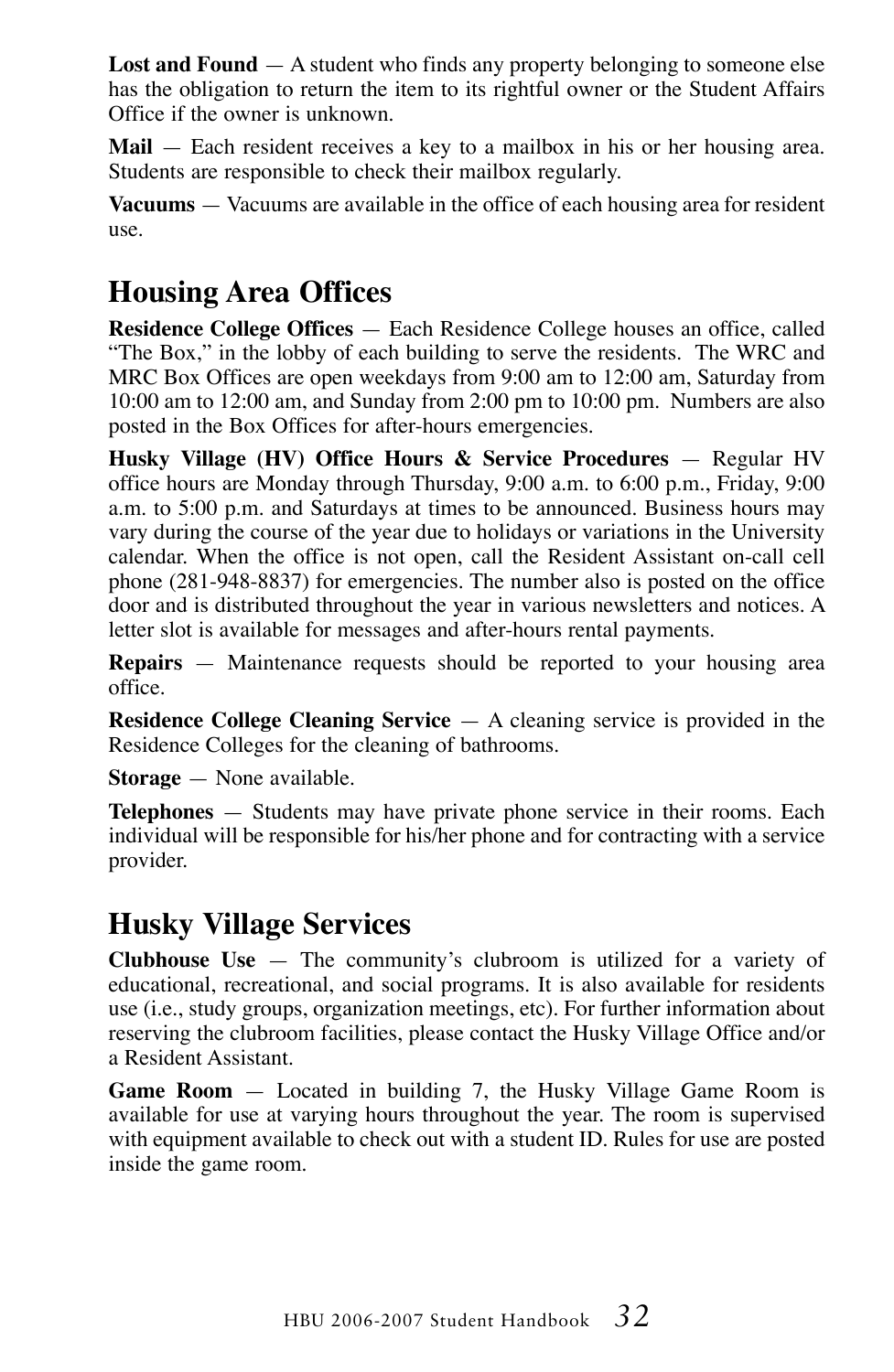**Pool & Spa** — Please follow posted hours of operation. A lifeguard is not on duty but an emergency call box is available for emergencies. Additional rules are posted in this area. Running, irresponsible behavior, loud noise, or public displays of affection are not allowed. Glass containers are not permitted. Modest commercial swim wear must be worn at all times. Residents and guests are expected to use decorum and exhibit appropriate public behavior at all times.

**Video Surveillance** — The Husky Village community is equipped with a limited number of Closed Circuit TV cameras. These cameras have been installed for the purpose of recording events for later viewing. The cameras are not monitored and are not installed for the purpose of stopping an event in progress.

### **Residence Life Security**

Security features such as six-foot perimeter fencing, deadbolt locks and limited access gates are provided. Residents should report any incident of theft, vandalism or unsafe conditions to the University Police and Residence Life staff.

**Police**— The University employs on-campus police officers on a twenty-four hour basis. They are responsible for maintaining safety on campus. Residents and their guests are expected to give all HBU police officers full cooperation.

**Access to the premises** — An individual gate remote control provides access to the Husky Village gates and/or the Campus Gates in Residence College Parking lots. Acceptance and use of the remote control is subject to compliance with the following guidelines:

- a. Immediately report lost or stolen remotes (Husky Village to the Husky Village office, Residence College to Campus Police). A lost or damaged remote can be replaced for a \$50.00 charge.
- b. Right to use the remote control ends when a resident's lease/residence ends or is terminated. Remotes must be returned at that time. Failure to return the remote will result in a \$50.00 charge.
- c. Residents should not share their remote with anyone else.
- d. Mere possession of a remote does not necessarily confirm right of entry. Therefore, residents should not assist someone who appears to be having difficulty gaining entry, someone whose access privileges have been revoked, or guests of other residents.

**Limited Access Gates** — To avoid damage to one's vehicle and to the vehicle access gates, residents should pass through the gates carefully. Tailgating and following other cars through the gate is not permitted. The Housing Office is not responsible for damage which occurs to residents' cars or their guests. Residents who vandalize the gates in any way whatsoever, or who bump the gate, will be fined, required to pay the costs of repairs, and may face disciplinary action and/or criminal prosecution.

**Husky Village Call Box** — The front-gate call box for Husky Village provides a resident directory with listings by last name and first initial. To gain entry, visitors may press the "#" button first for a dial tone, then dial the three digit code listed by the resident's name. The apartment telephone number will be dialed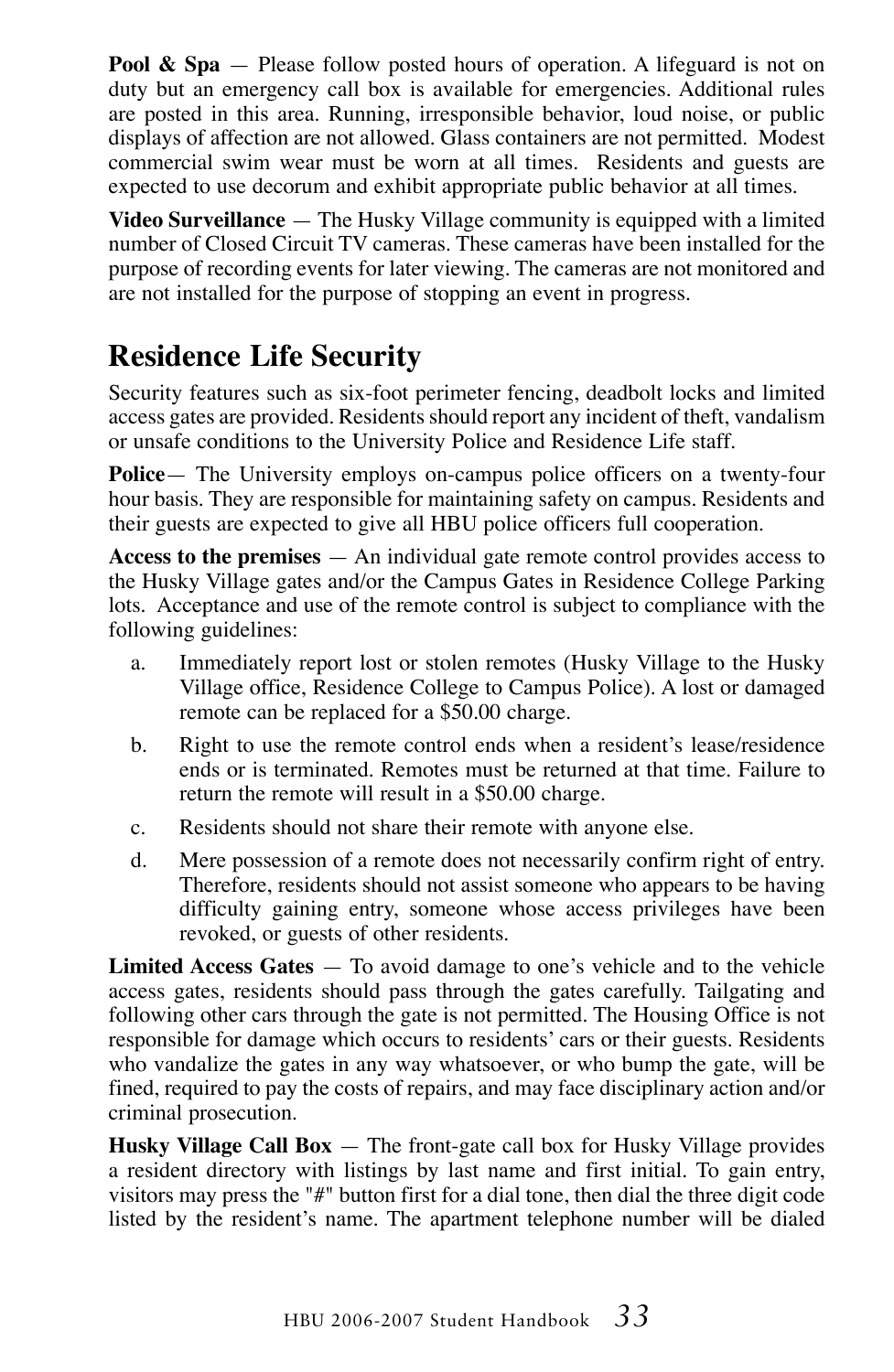and the gate may then be opened for a visitor by pressing the "9" button on the resident's telephone. Although visitors may enter Husky Village to pick up or drop off a resident, visitor parking is located in Lot # 6, through Gate # 3 and in front of the Baugh Center.

**Residence College Security Code** — A security code is given to residents for after hours access and the protection of the residents in the building. The code must not be given out for any reason to anyone not residing in the Residence College. A fine of \$100 will be assessed to any resident disclosing the code and to any non-resident using the code.

#### **Residence Life Policies and Procedures**

The following guidelines have been established to preserve the condition of the campus housing as well as provide safety and security to the residential community. Below is an overview of some of the policies; it is not an exhaustive list. All HBU students are expected to live in a way that promotes unity and the building of strong relationships with fellow students all in the context of a caring community and Christ-centered atmosphere. All other guidelines in this handbook are also applicable to campus housing facilities and residents.

**Housing Contract** — In order to reside on campus, students must complete a housing contract and return it to the HBU Housing Office.

**Meal Plans** — A meal plan is required of all resident students. The meal plan does not include University vacation periods or breaks between academic quarters. In the event that a resident needs to alter his/her meal plan, an appeal form may be obtained in the HBU Housing Office. All meal appeals must be accompanied by a written and detailed explanation of why the change is being requested, including medical documentation, if applicable.

**Residence College Housing Appeal Process** — A resident may request to break the housing contract by submitting a petition. The following procedures apply:

- Contact your Resident Director regarding your reasons for the appeal
- Complete a Housing Appeal form available from the HBU Housing Office, and
- Wait for approval/denial of request.

Any resident who moves without completing the appeal process and receiving approval is still responsible for the full terms of the contract.

**Husky Village Lease Termination Process** — Residents in the on-campus apartments enter into a legal and binding leasing contract with the Housing Office. A resident who wishes to break the terms of his or her leasing contract should review the terms of the contract carefully and speak directly with the Director of Housing Operations.

**Housing Assignment** — All students will receive a notice via e-mail to their university account confirming their move in date and roommate assignment. If a housing assignment is not received at least 30 days prior to the beginning of the quarter, contact the HBU Housing Office at housing@hbu.edu.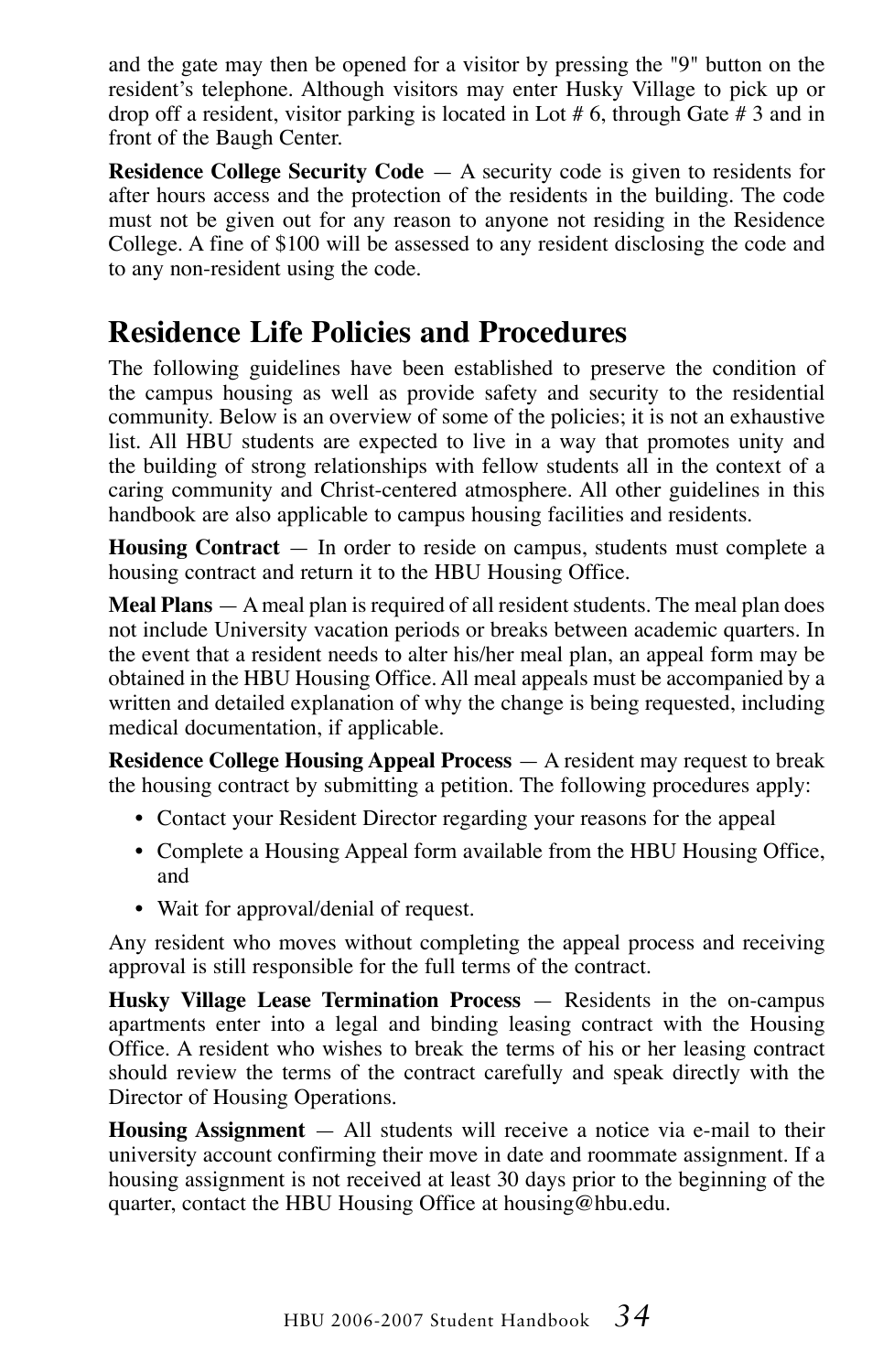**Keys** — Each resident is provided keys to access his/her room and mailbox upon checking in. Lost keys should be reported to the RA or Housing Office immediately. A replacement charge of \$30 in the Residence Colleges and \$15 in Husky Village will be assessed for each lost key. Duplication of keys is prohibited. It is strongly recommended that rooms are kept locked when not occupied. A mail key is required in order to retrieve mail from a resident's mailbox. Staff are not allowed to distribute mail to individual residents.

**Residence College Room Consolidation** – Within two weeks after each quarter begins, students residing in a private room are given the option to consolidate rooms or pay the private room fee.

**Room or Apartment Transfers** -- The following guidelines apply to all room/ apartment changes:

- Before requesting a room change, residents must speak with their RA regarding reasons for wanting to move.
- Upon recommendation from the RA, residents may petition their Resident Director for a room change.
- If approval is received from the RD/Housing office, the resident may be required to pay a transfer fee of \$75.00.
- If a resident moves without receiving approval, they may be sanctioned and required to pay a fine.

**Residence College Holidays & Quarter Breaks** — The Residence College will close at 7:00 p.m. the last day of classes for vacations, recess breaks and the last day of final examinations at the end of each term. Residence Colleges will open at 2:00 p.m. the day before classes begin each term and following all vacation periods. If a student must stay beyond that time, a petition must be submitted to the RD at least two weeks in advance. HBU assumes no responsibility for the housing or meals of any student when the Residence Colleges are closed.

**Right of Entry** — Residence Life Staff members reserve the right to enter and inspect living areas, including the bathroom, if:

- University policy is suspected of being violated,
- an occupant of the room is believed to be physically or emotionally in danger,
- maintenance or repair work is necessary or requested,
- health or safety hazards are suspected,
- local, state or federal law is suspected of being violated,
- cleanliness inspection.

The staff member will knock and identify him/herself before entering.

#### **Move-In and Move-Out**

**Residence College Move-In** — Residents of each room are responsible upon Move In to arrange a convenient time with their RA to inventory the room and to fill out a Room Condition Form. Students are responsible for the appearance and care of their room.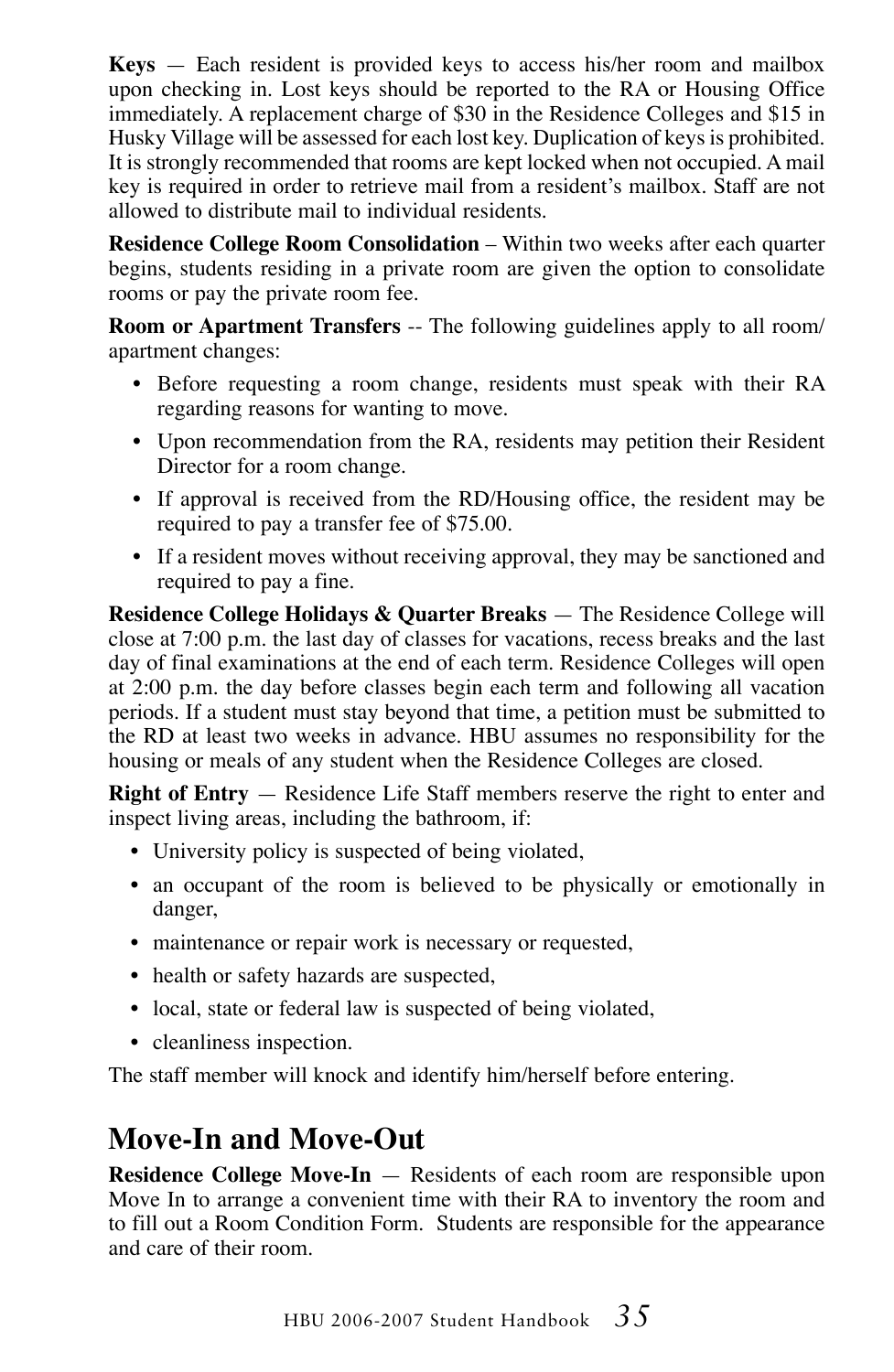**Residence College Move Out** — When a student is moving out of his/her room, it is his/her responsibility to set up a time with his/her Resident Assistant to check out of his/her room. Prior to check out, the resident is responsible for emptying the room of all personal belongings and trash. The room must be in "Model Ready Condition," all furniture and University property must be arranged properly and cleaned. At the time of check out, the Resident Assistant will once again inspect the Room Condition/Inventory with the resident, assessing any Room Condition Charges, if applicable.

**Husky Village Move-In** — Within forty-eight hours of Move-In, each resident must complete and return to the Housing Office a Move-In Inventory and/or a Unit Condition Report form. Any and all defects and damages reported must be noted and a written work order must be completed. Otherwise, the Premises, fixtures, appliances and furniture will be considered to be clean, safe, and in good working condition.

**Husky Village Move-Out** — When a resident leaves, whether at or prior to the ending date of their lease, the apartment, including, but not limited to: the windows, bathroom, patios, balconies, and kitchen appliances in the Common Areas, must be clean and in good repair and condition, reasonable wear expected. Failure to clean, or if any appliances have been damaged or are missing, will result in reasonable charges to complete such cleaning, repair or replacement. A walk-through may be scheduled with our staff prior to move out, though it is not required. Failure to schedule a walk-through indicates an agreement to accept assessment of damages and charges upon inspection of the Housing staff. Also, the final determination of damages will be made by management staff who may not inspect your room or Apartment until after you have moved out.

#### **Residence Life Visitation Policies**

Visitation policies have been established in each Housing Area in order to create a healthy living environment for all residents.

#### **Residence College Visitation**

#### **Residence College Visitation Guidelines**

- HBU Students and Staff must show their HBU ID to the box worker.
- Off campus visitors must leave photo identification at the front desk when they sign in and must be escorted by a resident.
- The resident is responsible for the behavior of his/her guest.
- All visitor-occupied rooms must have room doors fully open.
- All visitor-occupied rooms must have lights on.
- Guests of the opposite sex are prohibited from using residents' bathrooms. Guest bathrooms are provided in the lobby of each Residence College.
- Resident Assistants (RAs) will monitor visitation by making rounds.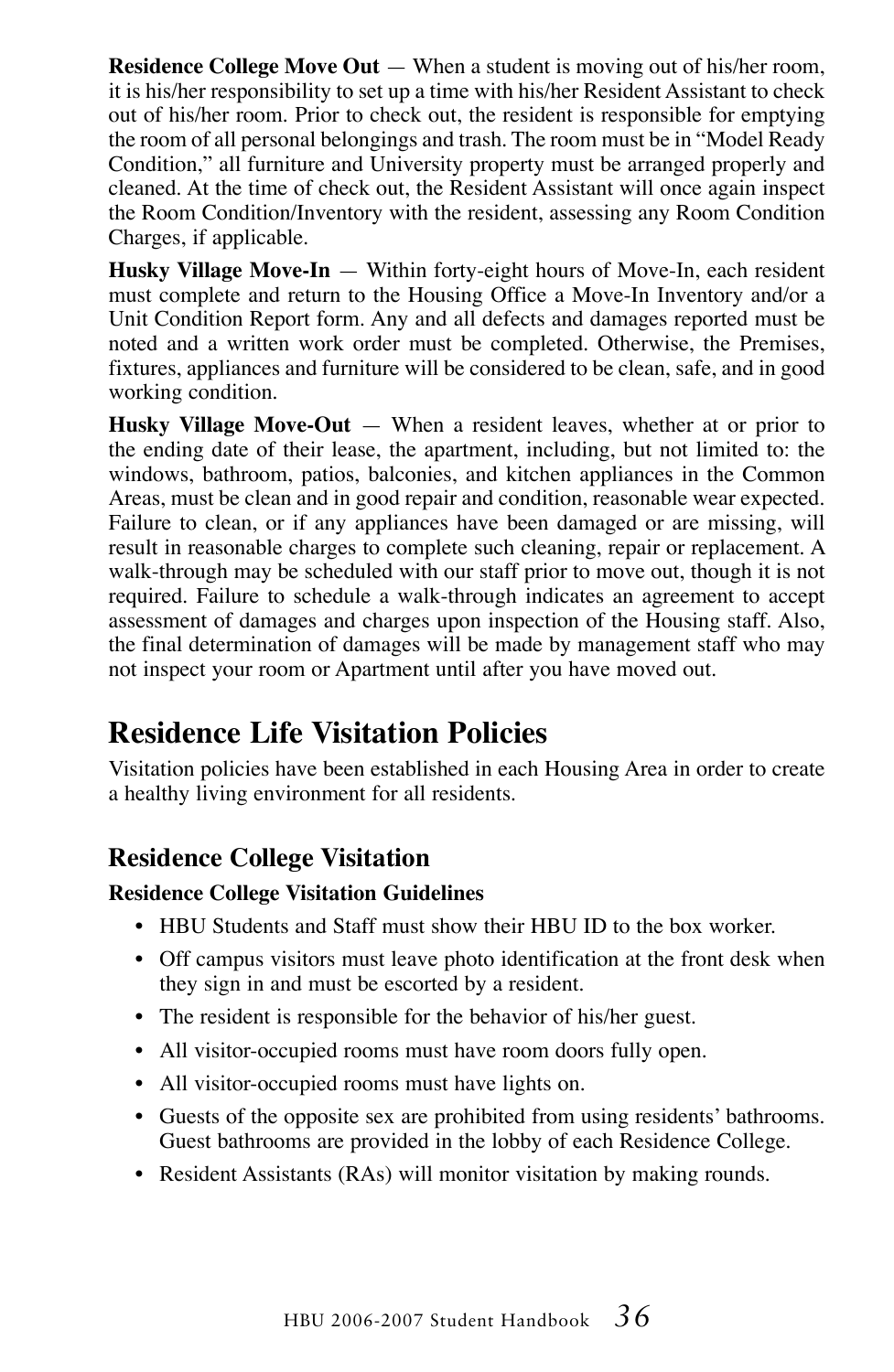**Visitation of the opposite sex** -- The Residence Colleges have established visiting hours for members of the opposite sex as follows:

Monday - Thursday 6:00 p.m. to 10:00 p.m. Friday 6:00 pm to 12:00 a.m. Saturday 2:00 p.m. to 12:00 a.m. Sunday 2:00 p.m. to 10:00 p.m.

Visitation of the same sex may take place in the residence colleges anytime the Residence Colleges are open. The visitor must show his/her HBU ID or sign in with a resident and present an off campus ID. Same sex guests who stay after 12:00 AM will be considered overnight guests and must be registered with the RA on duty.

**No visitation during breaks** — During the University breaks, there will be no one allowed into the building except with advance permission of the Resident Director or the Assistant Vice President for Student Affairs.

#### **Husky Village Visitation Guidelines**

**Except for members of the immediate family, visitors of the opposite sex are not permitted between the hours of 2 AM and 10 AM**. Same sex guests who stay after 2:00 AM will be considered overnight guests and must be registered in the Housing Office.

**Overnight guests of the same sex (Husky Village and the Residence Colleges)** must be reported and may not stay more than two consecutive nights or more than four nights in a month. Overnight guests of the same sex are allowed only with the approval of all roommates.

### **Residence Life Community Guidelines**

**Alcohol Policy**—Possession or consumption of alcohol is not permitted anywhere on campus by any individual. Alcohol-related conduct that ignores the rights of others to a quiet, orderly living environment is not acceptable. For further information, please see "Alcohol Policy" in University Policies section.

**Chronic Misbehavior** — A resident establishes an unacceptable pattern of misconduct when he or she is frequently in trouble, though individual offenses might be minor. A pattern of recalcitrance, irresponsible conduct, or manifest immaturity may be interpreted as a significant disciplinary problem. Generally, the third violation of policy will result in a referral for eviction/termination of contract.

**Drugs & Illegal Substances** — Use, possession and/or distribution of drugs and/or illegal substances is strictly prohibited and may result in eviction and referral to the University discipline officer and/or law enforcement agencies. This includes possession of any drug paraphernalia.

Failure to Comply - Residents must comply with all written and verbal requests and instructions from Residence Life, Housing Staff, and University officials. This includes requests to produce valid identification. Failure to comply may result in disciplinary action and/or fine.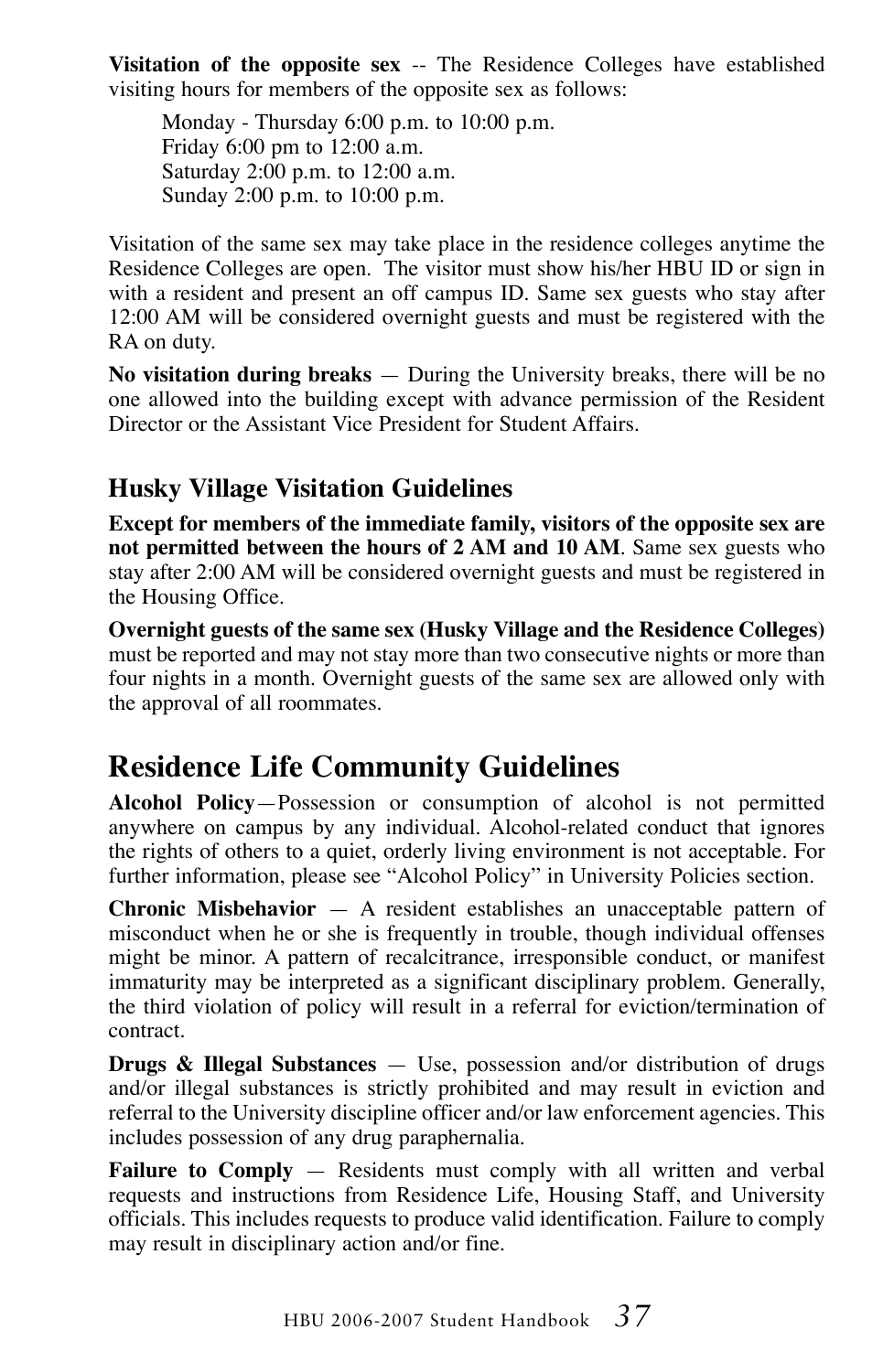**Firearms/Weapons** — Firearms and other weapons are not allowed on the property. Residents and their guests must comply with all federal, state, local and University laws and regulations pertaining to all weapons including, without limitation, explosives, bows and arrows, illegal knives, martial arts weapons, air rifles, BB guns, or any other object that can be construed as a weapon.

**Implied Consent** — All students in a room/area will be held responsible for their behavior/objects in that room or area. In addition, residents who are not observed participating in misbehavior or in possession of inappropriate items/ objects, but are in the presence of a policy violation, can be held responsible. This is called "Implied Consent." If a resident is not present, he/she will be held responsible unless it can be clearly demonstrated that he/she had no knowledge of the violation.

**Loss of Property** — The University assumes no responsibility for damages and/or loss of personal property due to theft, fire, destruction, acts of God, etc. Students are advised to check with their parents/guardians regarding their insurance coverage. Students are encouraged to get renters insurance or contact the HBU Housing Office for details. Students are reminded that any belongings left in Campus Housing after moving out will be disposed of by the University.

**Minor Children** — Residents are required to supervise at all times any guests on the property who are minor children. Babysitting is not permitted in any oncampus housing. Guests under the age of 16 are not allowed to stay overnight.

**Noise Policy** — Residents and their guests must respect the rights of others at all times by behaving in a manner that is conducive to sleeping and studying. High volume sounds from home and car stereos, televisions, electrical instruments, and such are not permitted. Residents are expected to show consideration and courtesy to others at all times.

**Quiet Hours** — In order to meet the many requests of resident students for a better living and learning environment on campus, the hours between 10:00 pm to 10:00 am have been set aside as quiet hours for residents to relax, study and sleep.

**Posting** — All signs and posters must be pre-approved by the HBU Student Affairs department before being posted. If approved, posters, signs, and other items should only be posted in designated areas.

**Roommate & Neighbor Counseling** — All residents agree to abide by the following process:

- a. The complaining resident discusses the problem with an RA/RD; the staff will give tips on how to talk with the roommate/neighbor; the complaining resident addresses the concern directly with the roommate/neighbor.
- b. Our staff will follow up with the complaining resident. If the problem remains, a resolution meeting is held among roommates/neighbors and our staff. A roommate/neighbor contract may be formulated to help arrive at resolution.
- c. Our staff will follow-up and revise the roommate/neighbor contract if needed.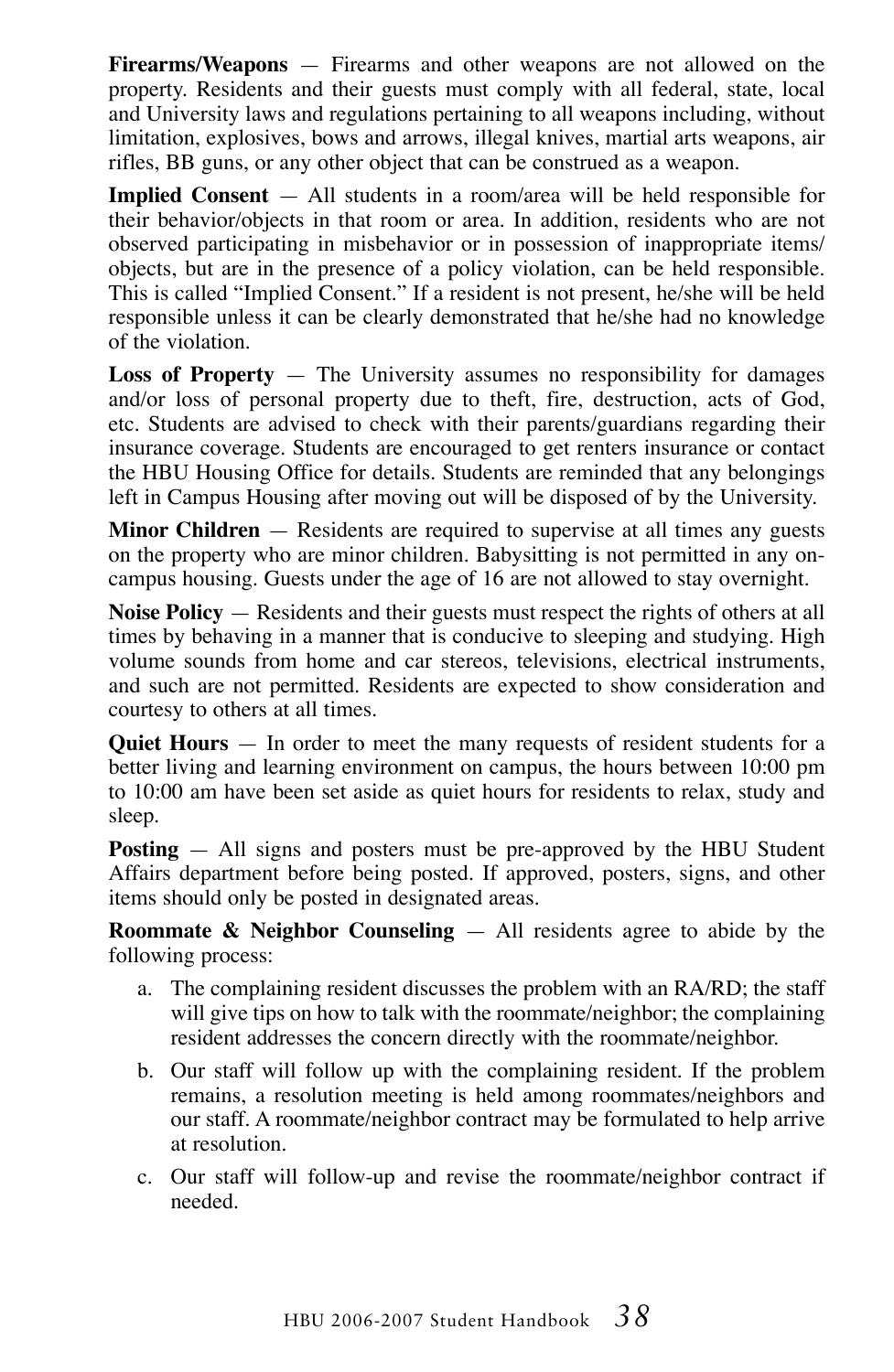Only after our staff feels that the roommate/neighbor resolution process has been given full opportunity will changes in room or apartment assignments be considered. Failure to get along with roommates/neighbors is not grounds for lease termination.

**Solicitation** — No student is to permit his or her room to be used for any commercial purpose. Soliciting in the Residence Colleges or on University grounds is forbidden without the expressed written permission of the Vice President for Student Affairs. Campus organizations must obtain permission from the Residence Life Office to sell or conduct meetings in the Residence Colleges.

**Smoking** — HBU is a smoke-free campus. Smoking is prohibited anywhere on University premises except for the confines of private vehicles.

**Verbal and/or Physical Abuse** — Residents and guests are to treat all neighbors, apartment mates, visitors, Residence Life, Housing Staff, and University officials with courtesy and respect. Verbal abuse will not be allowed including swearing, name calling or any other language offensive or demeaning to the person. Physical violence of any type will not be tolerated.

**Windows** — Students are prohibited from entering or exiting rooms or buildings through the windows.

### **Campus Housing Facility Policies**

**Decorations** — Personal decorations are not to be displayed publicly, i.e., outside a room or apartment. Aluminum foil may not be placed in windows as insulation or decoration. Decorations inside the room or apartment must comply with other stated guidelines and be consistent with the morally conservative environment of the University. All decorations should be temporary in nature so as to not permanently deface or cause damage. Posters and other wall decorations are only permitted to be hung with poster putty, as that will not damage painted wall surfaces. No wall papering or painting is permitted.

**Fire Hazards** — Because of the potential for accidents or fires, the following regulations must be observed:

- no open flames (candles, sterno, liquid fuel, etc.),
- no incense,
- no hot plates,
- no halogen lamps,
- only UL approved, or listed, electrical lights or extension cords may be used.
- lights are not to be placed around doors or windows with the power line passing through the doorway or window frame to an outlet,
- no multiple-outlet, "octopus" plugs in your room or apartment unless they have a self-contained circuit breaker,
- only artificial trees are permitted in student's rooms,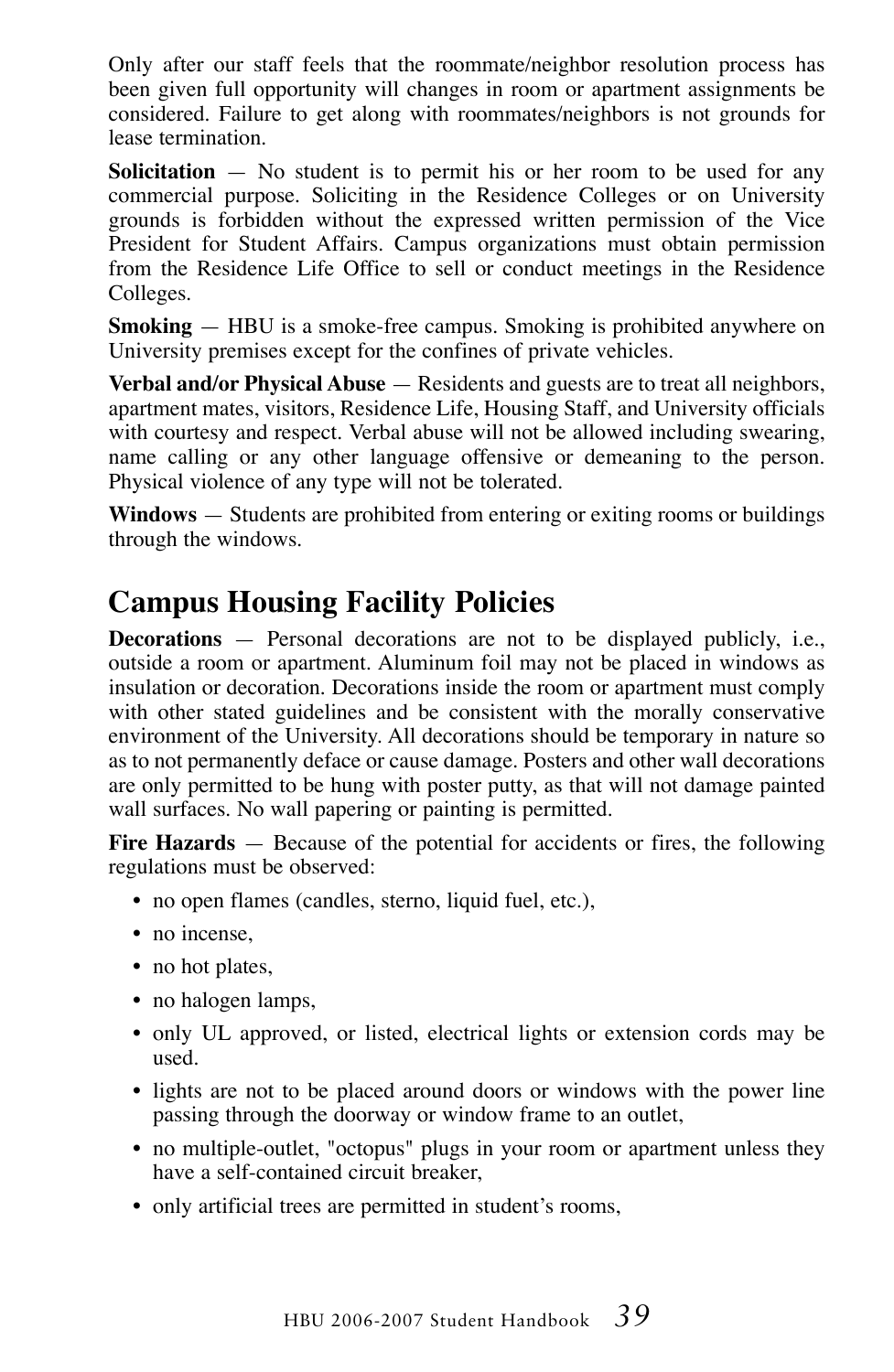- decorations may not obstruct an exit,
- do not hang anything from sprinkler heads, and
- all decorations used on the inside of the University building must be flameproof or flame retardant.

**Antenna Hookups** — Individual outdoor antenna or satellite hookups are not permitted.

**Barbeque Grills** — Fire codes prohibit the storage or use of barbecue grills on the sidewalks in front of each building and on the unit patios and balconies. After use of the community grills provided, please leave the equipment, grills, and area clean for the next person. Flammable liquids may not be stored in your room or apartment.

**Cafeteria Dishes** — All cafeteria dishes (to include plastic tumbler glasses, hot drink mugs, silverware, plates, bowls, utensils, etc.) must remain in the cafeteria.

**Common Areas** — Residents are expected to use common sense and consideration for others when using these facilities. Use of the common areas is a privilege that can be withdrawn for any reason. Do not make loud noise or play music in the courtyard, clubhouse, pool area or other common areas. Residents and their guests are required to follow the posted rules and regulations.

**Common Area Furniture** — Public or common area furnishings or equipment must remain in those areas.

**Common Area Damage** — Residents of a wing, hall, or building are jointly responsible for the care, cleanliness, and protection of common areas. Damages may be charged to students of that suite area, apartment, or residents of the entire building if assessment to specific individuals cannot be determined.

**Residence Life Courtyards** — The courtyards are for community use. Please do not leave personal property in the courtyard area or common walkways.

**Husky Village Patios & Balconies** — Keep patios and balconies clean and uncluttered at all times. Only appropriate patio furnishings should be used. Do not dry clothing or linens or store unsightly personal property on your patio or balcony at any time, including but not limited to boxes, tires, recyclables, and/ or broken furniture. No apartment furniture is allowed to be used outside the apartment.

**Bicycles** — Bicycles must be stored in the outdoor bike racks or in an individual's room. Bicycles may not be stored in hallways or access areas. Do not chain bicycles to trees or fences. If a bicycle is kept on the property, it is at the individual's sole risk of loss or damage.

**Pets** — For health and sanitation reasons, students may not keep any pets. Mammals, reptiles, insects or fish of any kind are prohibited.

**Cleanliness** — Residents must maintain their apartment/room in a clean, orderly and sanitary condition at all times. Unclean conditions may create an unhealthy environment for roommates and/or neighbors. All residents are responsible for the cleanliness of their respective common area(s). If the Maintenance staff must clean an apartment to assure sanitary conditions, the responsible resident must reimburse the Housing Office for all costs incurred.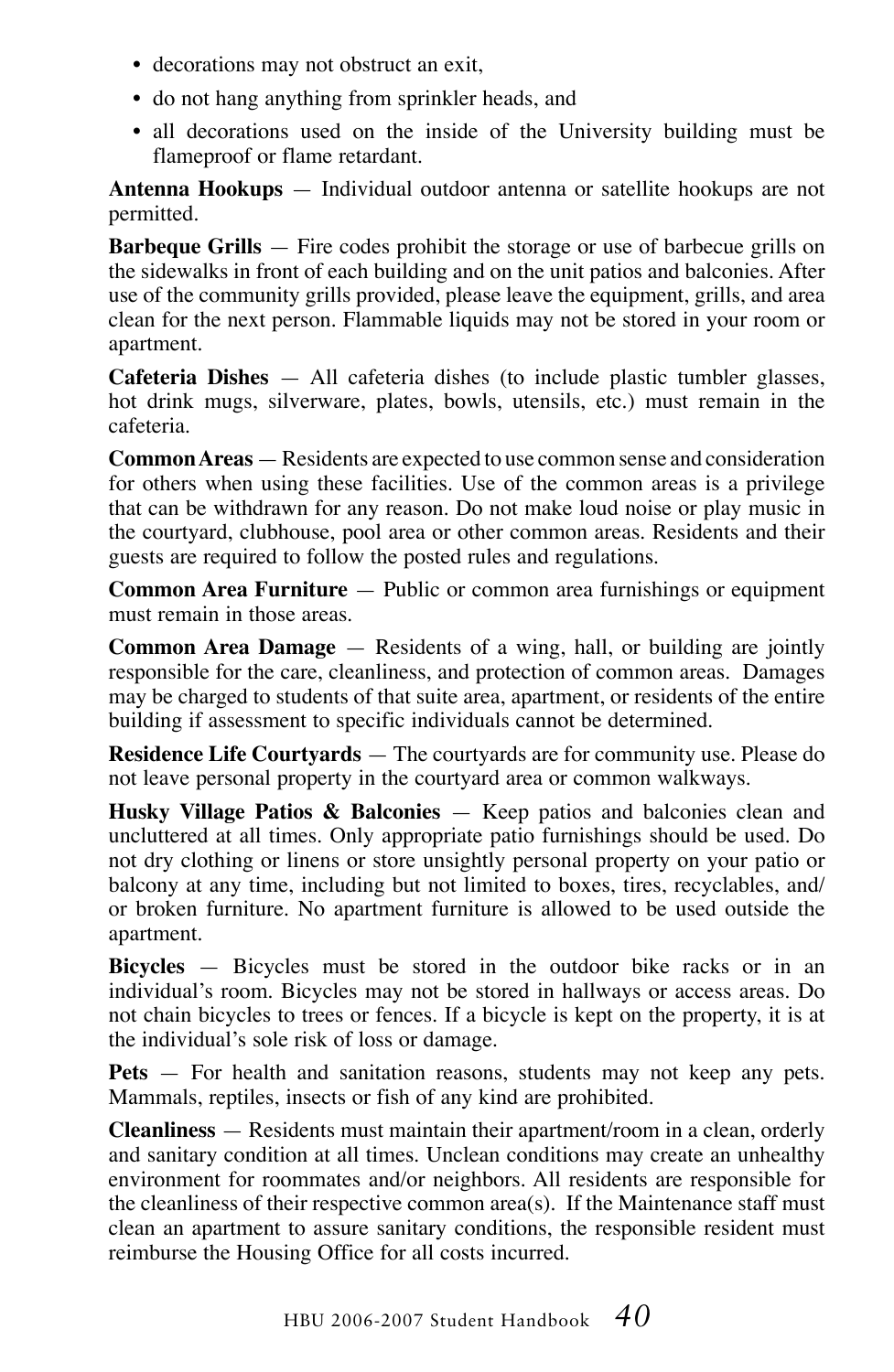**Room Furniture** — University furniture in a given room must remain in that room. Residents are responsible for all University property assigned to their rooms and will be billed at the end of the semester/academic year for missing or disassembled items.

**Street Signs** — Municipal signs (stop, yield, street, interstate, etc.) are not allowed in Campus Housing.

**Trash** — All trash must be deposited by residents in provided trash barrels and dumpsters. Failure to deposit trash in the appropriate place may result in warnings and/or fines.

**Parking Areas & Permits** — All vehicles operated on the university property must be registered at the University Police Department. A resident may have one vehicle registered in his/her name or his/her parent's name parked on-site at any time. Husky Village residents receive a parking tag from the Housing Office which should be displayed on the rear view mirror at all times. Commercial vehicles, boats, campers, trailers or large recreational vehicles may not be stored on the property, even temporarily, without prior written permission. All vehicles that have not been properly registered may be towed at the owner's expense. Vehicles may not be maintained, repaired, or washed on the property.

**Motorcycles** — Motorcycles and all other motorized two or three-wheeled vehicles must be licensed for operation on public roadways and must be registered at the University Police Department. These types of vehicles may not be allowed on the property. However, if permitted, the vehicle must be parked in a parking space.

#### **Residence Life Emergencies**

**Emergencies** — All emergencies should be reported immediately to the University Police. Please call the University Police at 281-649-3314 (nonemergencies) and/or 281-649-3911 (emergencies) to report any criminal activity, fire or medical emergency. From a University phone, dial ext. 3911.

**Emergency Fire Procedures** — In order to protect the health and property of residents, the University has established the following procedures for fire safety:

- Before a Fire: (a) know the location of fire safety equipment on the floor; and (b) know the location of all exits throughout the building.
- Discovering a Fire: (a) vacate the building as quickly and safely as possible via the nearest accessible exit; and (b) if time permits, notify University Police (Ext. 3911) and a Residence Life Staff member.
- Being warned of a fire when in your room:
	- a. open curtains,
	- b. put on shoes and coat and take a wet towel to cover the face,
	- c. turn off all lights,
	- d. vacate the room, close the door and lock it if time permits,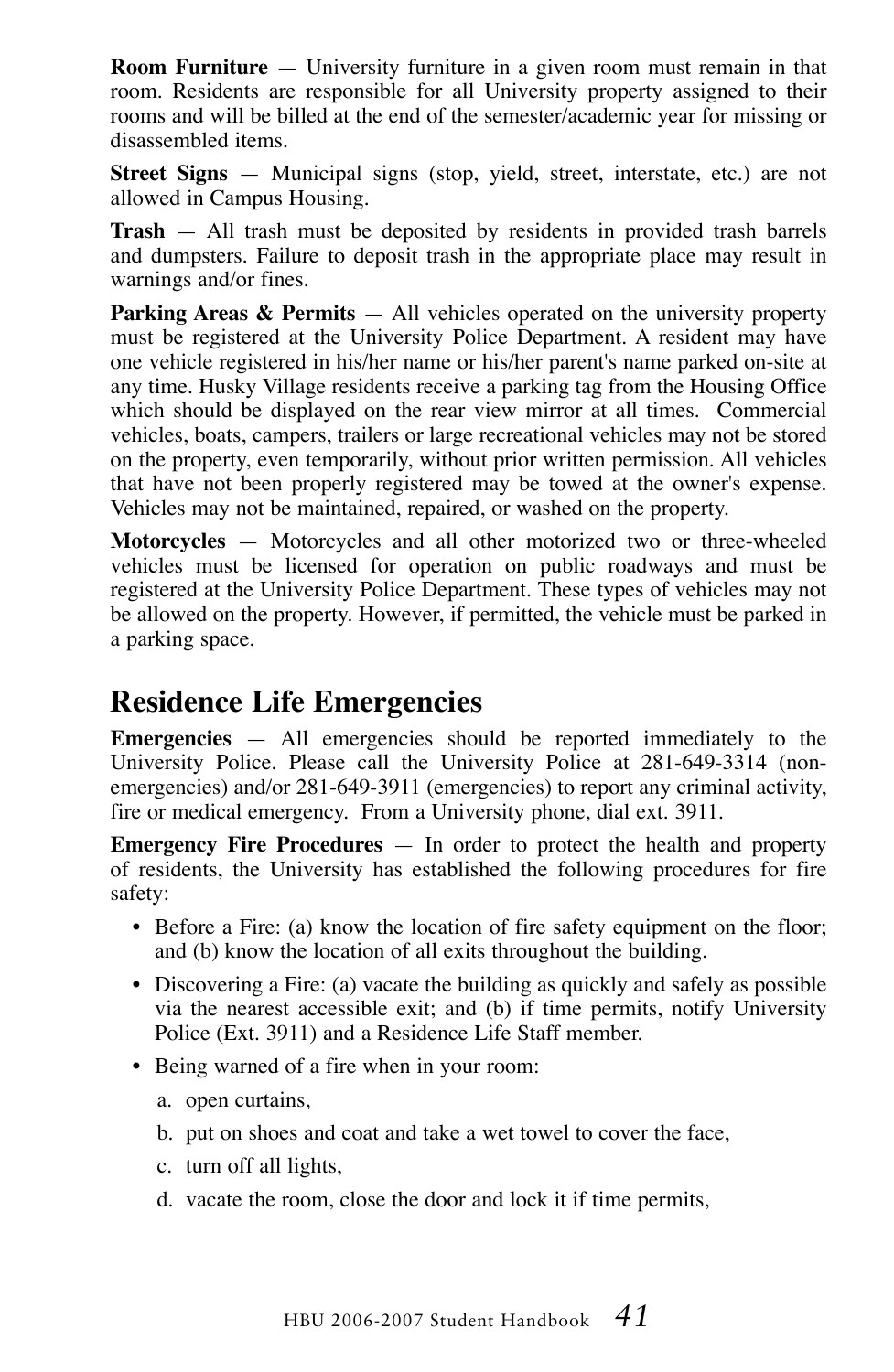- e. vacate the building as quickly and safely as possible by the nearest accessible exit, and
- f. if you encounter smoke while exiting, keep as low to the floor as possible.

NOTE: If your door or doorknob is hot, do not attempt to leave your room. Keep your door closed. Place a blanket or towel along the bottom of the door to keep smoke out of the room. If a window is available, hang something out of it and shout for help to attract attention.

- After Vacating the Building:
	- a. leave the immediate area of the building, and
	- b. remain at least 100 feet from the building until you receive further instructions from emergency personnel and/or staff members.

NOTE: Tampering with fire equipment or sounding a false fire alarm is against the law. Violators will face a Campus Disciplinary Hearing and could be referred to the civil authorities. If found guilty, violators could be fined up to \$1000 and dismissed from campus housing.

# **Academic Guidelines**

The following are selected excerpts from the Academic Policies and Procedures and Academic Resources sections of the *HBU Catalog (Bulletin)*. For comprehensive information on all academic matters, please access the *Catalog* at www.hbu.edu/bulletin.

### **Academic Policies and Procedure Americans with Disabilities Act**

Houston Baptist University provides equal access to all University educational programs to every qualified student. However, if any student requires special personal services or equipment, the student will be responsible for the expenses thereof. This policy includes the expense of providing personal tutors, personal attendants, medical technicians, and so forth. The office of the Director of Academic Advising will assist such students in communicating with the proper community or governmental agency to secure any available financial assistance to meet his or her needs.

### **Application for Degree**

Each student must file an application for graduation at least three quarters before the date graduation is expected. The application for graduation will verify the name as it should appear on the diploma, the date the degree is expected, and the major fields of interest to be completed as a part of the degree requirements.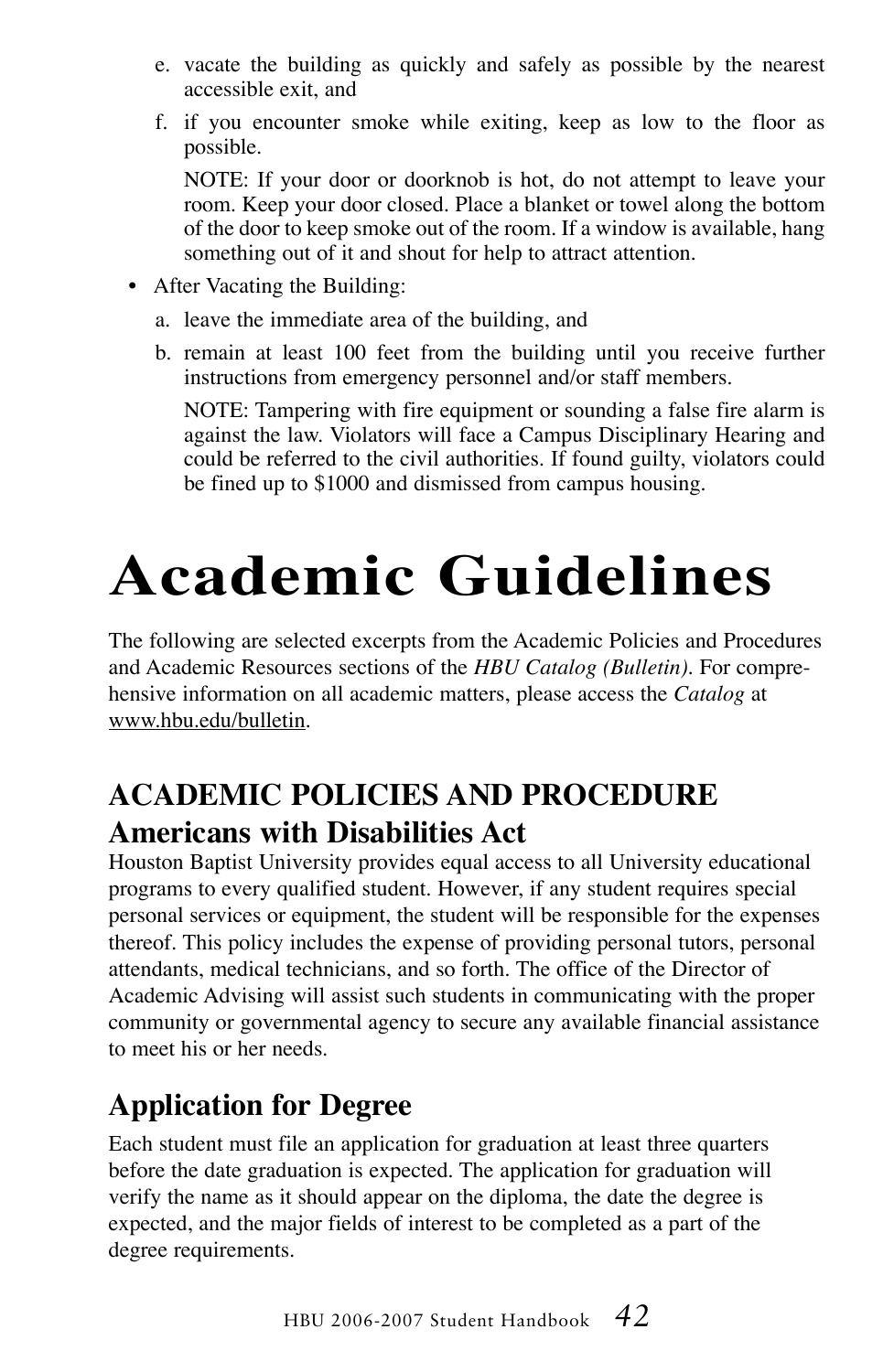An undergraduate student who leaves the University to attend a graduate or professional school to which he or she has been admitted prior to the completion of the requirements for the Bachelor's degree may petition the Registrar's Office upon the successful completion of two years of graduate school for the granting of the Bachelor's degree. The student must complete all Smith College requirements. Approval must be granted by the University faculty, upon the recommendation of the Academic Affairs Committee in consultation with the faculties of the colleges representing the fields of major study.

### **Attendance Requirements**

Faculty members are responsible for maintaining complete and accurate attendance records for each student. The number of absences for each student is recorded on the grade sheet for each course at the end of the quarter. A student must be present for at least two-thirds of the class sessions. A grade of "F" is assigned to the student who does not meet this minimum attendance requirement. Regular attendance in class, labs, internships, and practicum experiences is expected of all students. Attendance may be considered as a factor in determining the final course grade as stipulated in the course syllabus.

In order to be eligible to receive credit in any course, a student must be present for at least two-thirds of the class sessions, discussion group meetings and other scheduled activities related to that course. This limitation applies regardless of the ability of the student and the quality of the work he has done.

### **Classification of Undergraduate Students**

| Freshman:          | Fewer than 32 semester hours of credit                                                                                                                                                                 |
|--------------------|--------------------------------------------------------------------------------------------------------------------------------------------------------------------------------------------------------|
| Sophomore:         | At least 32 and not more than 63 semester hours                                                                                                                                                        |
| Junior:            | At least 64 semester hours, and an approved degree plan on<br>file with the Registrar                                                                                                                  |
| Senior:            | At least 96 semester hours and a 2.00 scholastic standing or<br>above                                                                                                                                  |
| Special:           | A student over 21 years of age, with demonstrated ability<br>to do acceptable university work, but indicating by signed<br>statement that he or she is not interested in following a<br>degree program |
| Part-time Student: | Undergraduates registered for fewer than eight semester<br>hours in a regular quarter                                                                                                                  |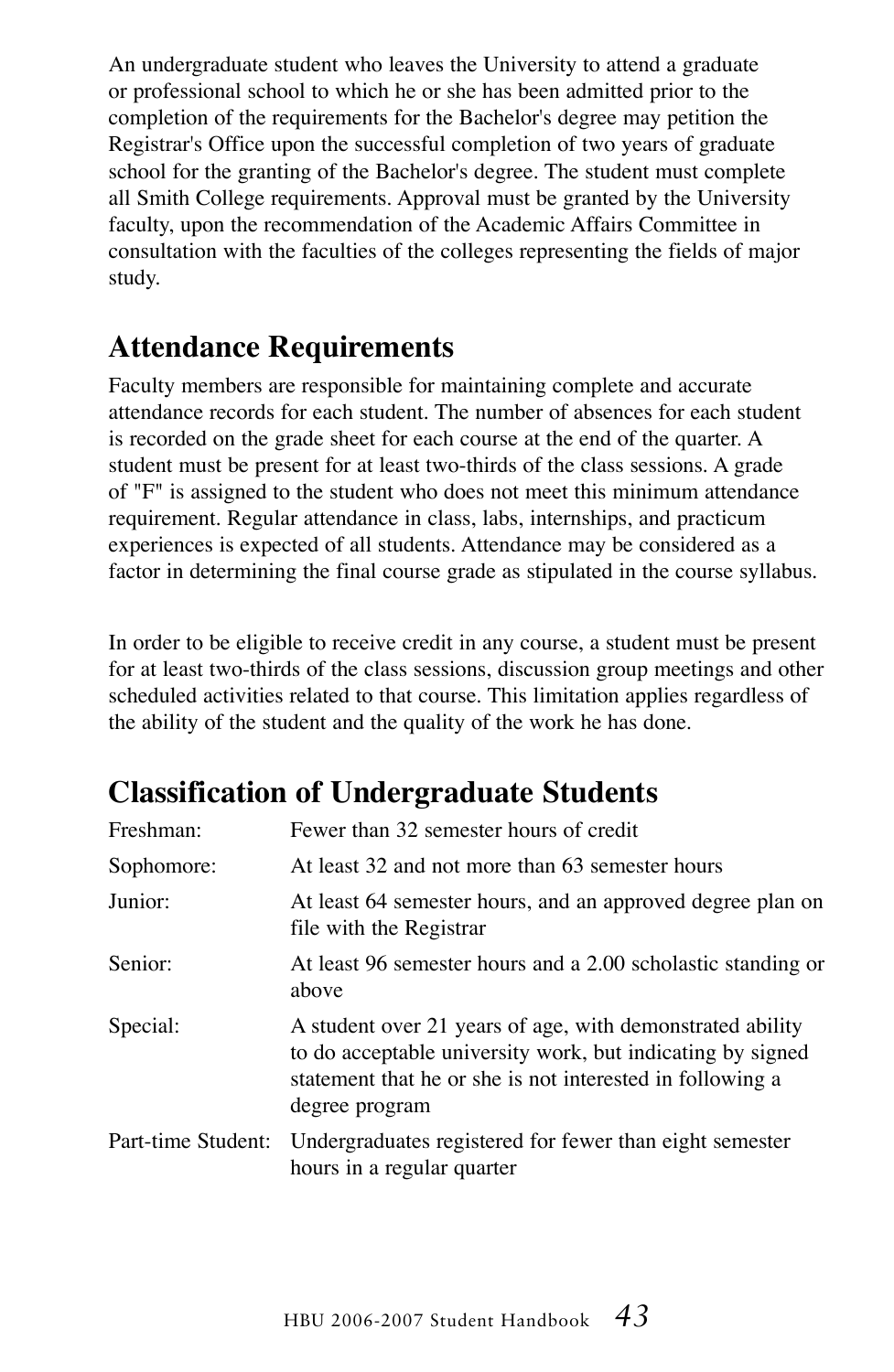### **Degree Plan**

Before an undergraduate student with 64 semester hours of credit can register, the student must have an approved degree plan on file. A transfer student who transfers more than 50 semester hours must file a degree plan before the second quarter in residence. A transfer student who expects to receive Veteran's Administration benefits must file a degree plan before the initial registration. The degree plan must be based on the current Bulletin at the time of filing and will be valid for a period not to exceed five years from the date of filing. The student must submit their degree plan to the Registrar's Office in person.

### **Degrees with Distinction**

Honors at graduation are awarded to undergraduate baccalaureate students who have completed a minimum of 64 semester alpha hours in residence at Houston Baptist University and have earned an appropriate number of grade points to be eligible for the honors indicated. An average standing of 3.5 entitles the student to graduate cum laude; 3.7 magna cum laude; 3.9 summa cum laude.

Honors at graduation are awarded to undergraduate associate degree students who have complete a minimum of 35 semester alpha hours in residence at Houston Baptist University. An average standing of 3.5 or higher entitles the student to graduate with high honors. An average standing of 3.0 to 3.49 entitles the student to graduate with honors.

### **Dishonesty in Academic Affairs**

Houston Baptist University views any act of academic dishonesty as a violation of the very heart of the nature of the University as expressed in this Bulletin. Academic dishonesty occurs when a student submits the work or record of someone else as his own or when a student has special information for use in an evaluation activity that is not available to other students in the same activity.

It is the responsibility of the faculty member or administrative officer to establish clearly whether academic dishonesty has occurred. The faculty member will decide whether to assign a zero for the specific component of work involved or an "F" for the course in the case of a classroom violation. The faculty member shall report the incident to the Dean of the College. In the case of admissions testing or documentation, the student may be barred from admission by the University Admissions Committee. The student may appeal the action in the case of a classroom violation to the Dean of the College involved or to the Director of Admissions in the case of admissions testing or documentation violations. An existing Standards Committee within each College will serve as a hearing committee to assure that the student receives a fair hearing. The committee may take further action when academic dishonesty has occurred or may recommend further action to a standing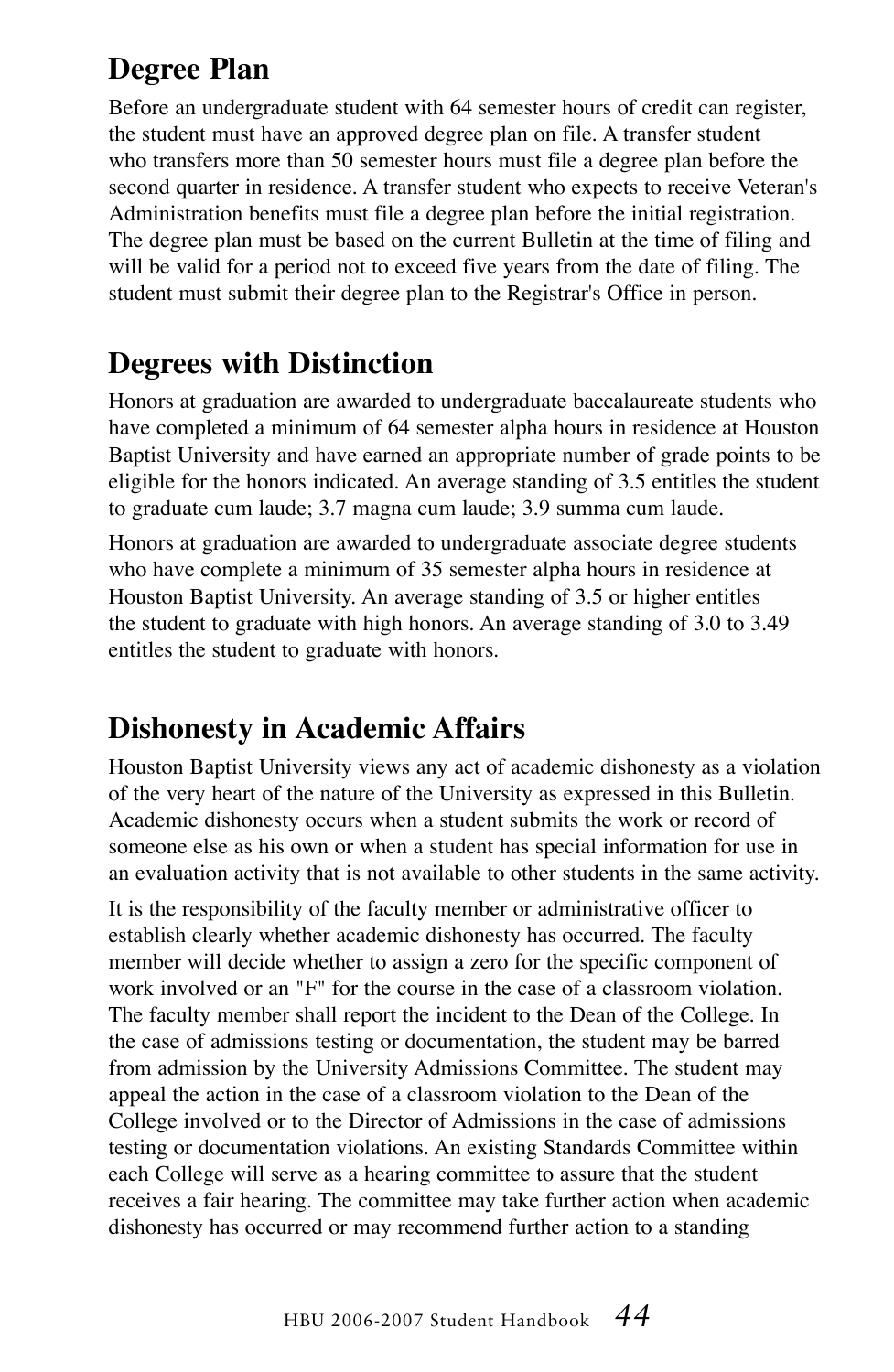University committee, i.e. Student Affairs or Admissions Committee. In every case, however, the grade assigned in the course is determined by the instructor. The Vice President for Academic Affairs should be notified of action taken by the Standards Committee. The instructor in every class should notify students of the policy regarding academic dishonesty at the beginning of each term. However, failure to do so by that means does not invalidate the implementation of these policies in all cases. Inclusion in this Bulletin is considered sufficient notice to all students of University policy and procedures in this matter.

### **Family Educational Rights and Privacy Act**

In compliance with the Family Educational Rights and Privacy Act (FERPA), HBU cannot release personally identifiable information to any person other than the student, unless written permission is given for the University to do so. Students may give permission for their educational records to be released to designated parties by completing the "Transcripts Request Form" in the Registrar's Office.

In general, no personally identifiable information from a student's education records will be disclosed without written consent from the student. This includes, but is not limited to, grade reports, academic schedule information and transcripts. Two exceptions may, however, be made: (1) directory information may be released unless the student requests that it be withheld, as explained in the section below; (2) records may be disclosed to parents of students who depend upon them as defined by Internal Revenue Code 1986, Section 152.

HBU has designated the following student information as public or "directory information": name, classification, major field of study, home address, e-mail address, local residence, and telephone number. The institution may disclose such information for any purpose, at its discretion.

Currently enrolled students may withhold disclosure of either or both categories of information under the Family Educational Rights and Privacy Act of 1974. To withhold disclosures, written notification must be received in the Campus Life Office by the end of the first full week of classes for any term. Forms requesting the withholding of "directory information" are available in the Registrar's Office and remain in effect until revoked in writing by the student. HBU assumes that failure on the part of any student to specifically request the withholding of categories of "directory information" indicates individual approval for disclosure.

### **Grade Appeal Process**

Grades in academic courses may be appealed by the student through the office of the dean in whose college the course was taught. Students should first discuss disputed grades with the faculty member. If no resolution can be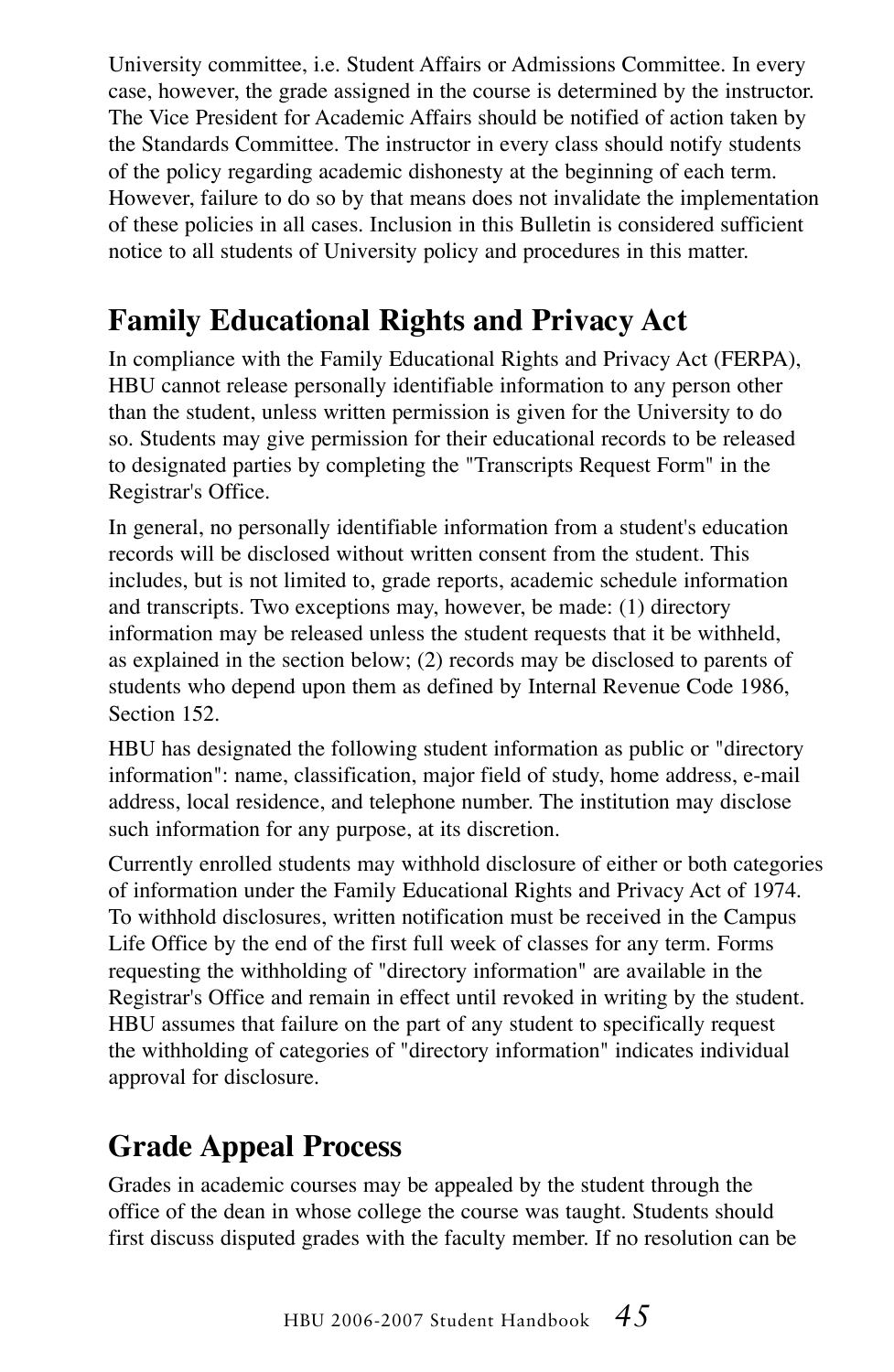achieved, an informal hearing will be scheduled by the dean before a Standards Committee that exists in each college. The membership of the committee is composed of both student and faculty representatives. The Standards Committee hears the presentation of both parties in informal setting. No legal representation is allowed. Formal due process is not observed. The Committee has no coercive authority to force the change of a grade; however, the hearing aspect of the Committee process serves to assure integrity in the assigning of grades to students by faculty. If a student questions any grade as recorded in the University Registrar's Office, the student has a period of one year beginning with the end of the term in which the grade was awarded, or six months after the degree is conferred (whichever comes sooner), to challenge the accuracy of the grade. At the end of five years, the permanent record will become the absolute record and a record may NOT be changed for any reason. A faculty member may not initiate a grade change after one calendar year.

### **Majors**

Since most baccalaureate graduates of Houston Baptist University will complete a major in each of two selected academic fields of interest, minors are not recognized or indicated on student records except in the Bachelor of General Studies degree. No more than 36 semester hours in the same field may be counted as a part of an undergraduate degree program.

Upon occasion, a student who holds the undergraduate degree from Houston Baptist University may wish to complete courses to add a third major. When this request is made in the Registrar's Office, the student must file a modified degree plan which details the requirements for the major which are in effect at that time, including any new requirements for Smith College. Upon completion of all requirements for the third major, the student should notify the Registrar's Office so that a note can be added to the appropriate section of the student's transcript which verifies completion of the major and the date.

### **Pass-Fail Courses**

Houston Baptist University undergraduate students may register for one elective course each quarter on a pass-fail basis. Such an option is offered to encourage students to broaden their educational contacts through participation in courses outside their major fields without fear of competition with students who have experience that is more extensive in the selected area. This option does not apply to courses required by the University for a degree except in the case of kinesiology. In addition, courses taken on this basis may not be used as a part of a major. The hours earned in pass-fail courses are counted in the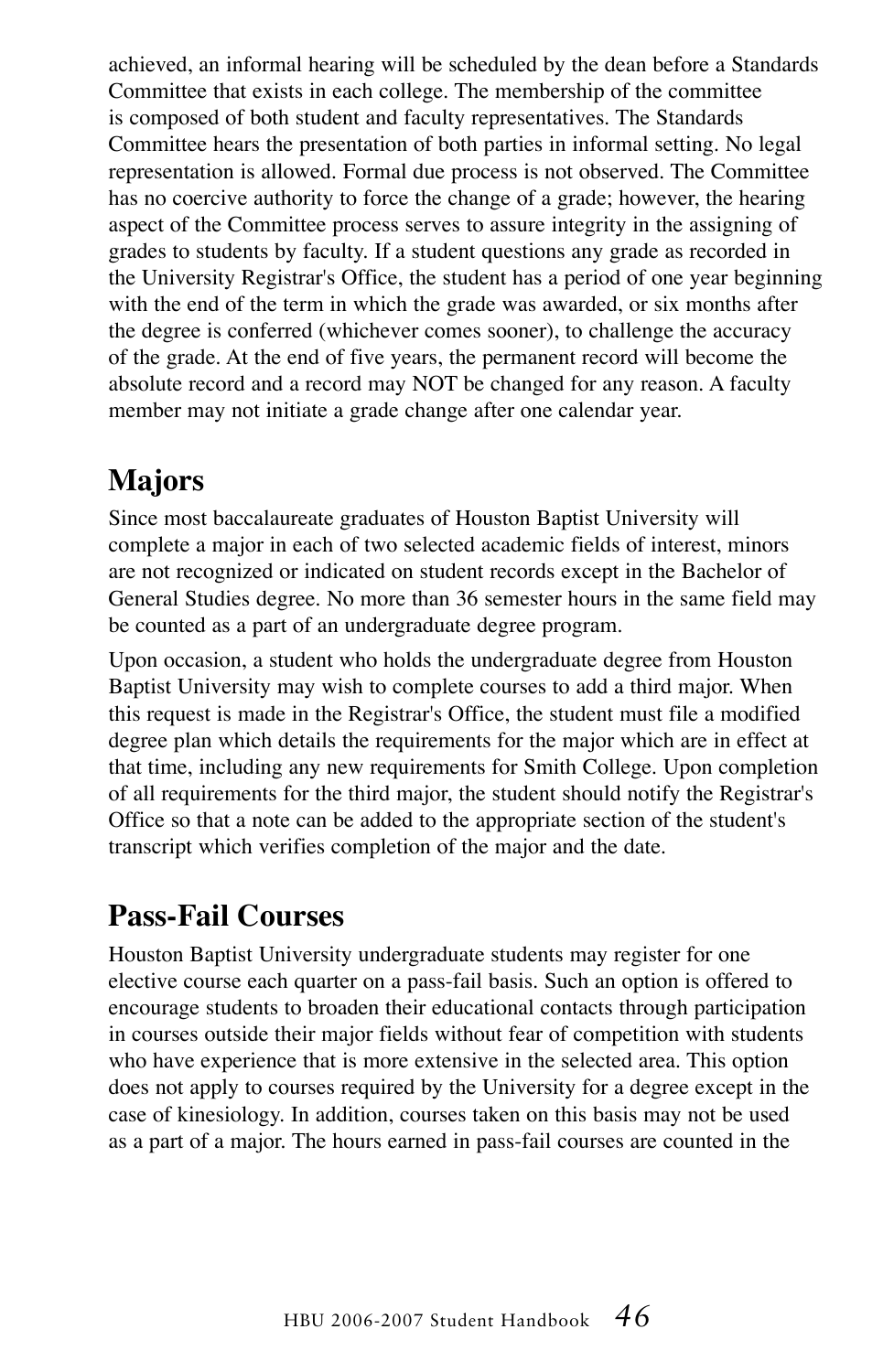total required for a degree but not for honors. A pass grade does not affect the computation of scholastic standing; however, a fail grade in a course affects scholarship standing in the same way as any other failing grade. Courses taken on this basis are counted as a part of the student load for the term, and the type of registration elected for any course may not be changed after the last date to register as posted in the class schedule. These courses are designated at registration by a "P/F" following the course number. A student who properly registers for a course on a pass-fail basis may, at the discretion of the instructor, be assigned a grade of "A" where the student's performance merits that grade. The assignable grades are "A," "P," and "F." The pass-fail grade is not available for graduate courses.

### **Scholastic Standing**

The Records Office will maintain a cumulative record of the grade point standing of each student. Those failing to achieve acceptable minimums will be placed on academic probation for one quarter and their enrollments terminated at the end of the quarter if satisfactory progress is not made; for students with fewer than 22 hours, see "Academic Warning." A student dropped from enrollment because of scholastic deficiencies may apply for readmission after the end of the suspension period.

An undergraduate must attain the following cumulative scholastic levels:

| $0-22$ hours            | 1.60 |
|-------------------------|------|
| $23-44$ hours           | 1.75 |
| $45-66$ hours           | 190  |
| 67 hours and above 2.00 |      |

The grade point average on which scholastic standing is based is determined by dividing the number of grade points earned at Houston Baptist University by the number of semester hours attempted at Houston Baptist University, with repeated courses considered only once in the cumulative calculation. A student who does not have a 2.00 cumulative standing may not register as a senior nor be considered as a candidate for a degree. A student must maintain the cumulative academic standing specified for a classification to be eligible to represent the University.

### **Transcripts**

Official scholastic records will be maintained in perpetuity for each student who registers for credit at Houston Baptist University. These records are the joint property of the student and the University, and as such will be handled with care and confidentiality. Certified copies will be available to students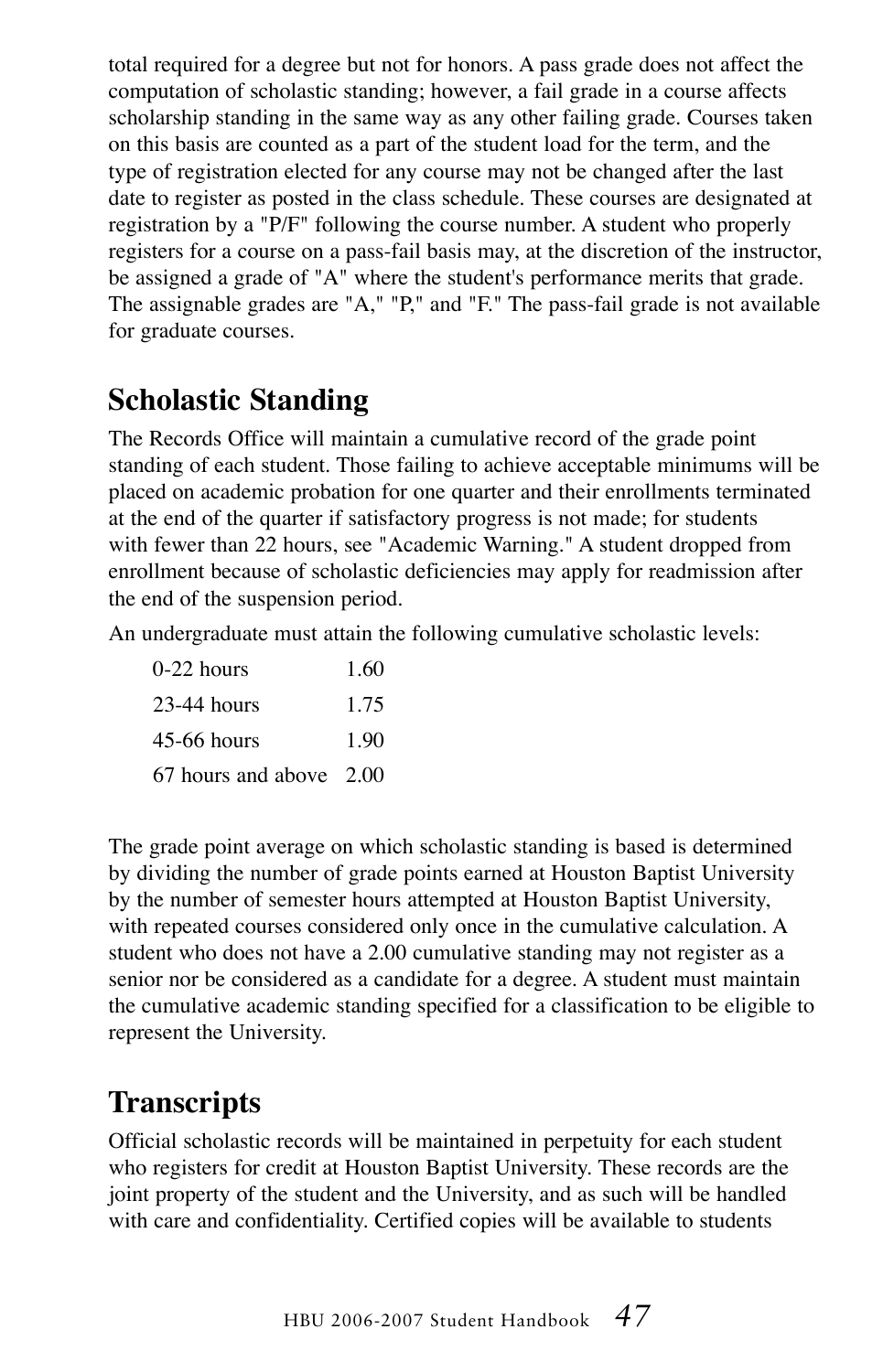and graduates. To obtain this service, the person whose record is involved completes and signs a Transcript Request form and files it with the Registrar's Office. Students should allow three working days for the request to be processed. Transcripts will not be released until satisfactory arrangements have been made regarding all financial obligations to the University. The University ordinarily does not issue copies of transcripts or other documents received from other institutions or agencies, nor may official records be removed from academic files once placed there.

The Family Educational Rights and Privacy Act of 1974 provides that transcripts may not be released to anyone without the written consent of the student.

If a student questions any grade as recorded in the Registrar's Office, the student has a period of one year beginning with the end of the term in which the grade was awarded, or six months after the degree is conferred (whichever comes sooner), to challenge the accuracy of the record. At the end of five years, the permanent record will become the absolute record and may NOT be changed for any reason. A faculty member may not change a grade upon personal initiation after one calendar year.

### **Withdrawal Procedure from Class**

A student who ceases to attend class should follow the prescribed withdrawal procedure to protect his status and leave himself in the best possible position with respect to future registration at this or another university. Failure to do so may result in lower scholastic standing and greater financial loss. Proper forms and instructions to follow may be obtained from the University Registrar's Office. In every case, no student may withdraw after the published last day to withdraw in the Bulletin. Grades assigned on withdrawal are described in the "Grading System" section of the *Catalog*.

### **Withdrawal Procedure from University**

Enrollment A student who is withdrawing from all courses in the University may do so with a grade of "W", with the approval of the University Registrar, at any time prior to the beginning of the final examination period. The student must demonstrate that the withdrawal is due to circumstances beyond the control of the student.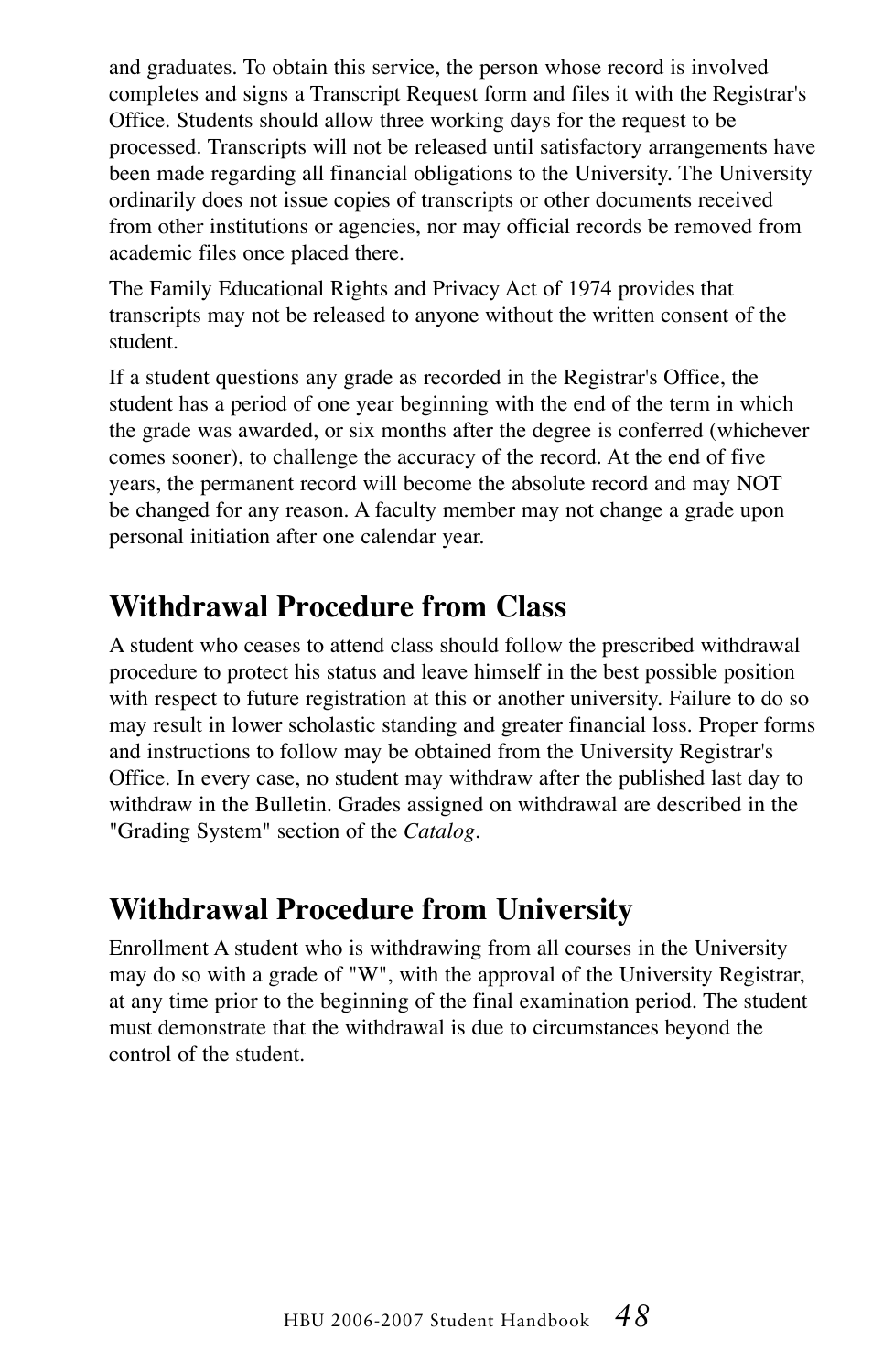### **Academic Resources**

### **Academic Advising**

The advising process is designed to help the student make important decisions related to academic and career progress. All HBU students should become familiar with their advisor and the advising process. Below are some guidelines to follow to make the advising process a successful part of the HBU experience.

Most HBU students must choose two majors. At the time a student is accepted to HBU, a faculty academic advisor is assigned for one of the majors. Students will have the opportunity to choose an advisor in the other major. The faculty advisors also assist in planning educational and career goals.

Students may see advisors to:

- discuss academic successes, failures, or other issues that may affect academic progress
- select courses for each quarter
- file a degree plan
- discuss educational and career goals
- provide personal encouragement and support

The faculty advisor's responsibility to the student is:

- to listen and help solve problems regarding academic or career issues
- to aid in selecting appropriate courses each quarter
- as a reference to appropriate campus resources
- to assist in attaining educational and career goals

The student's responsibility to the faculty advisor is to:

- come to the advising sessions prepared and ready to ask questions
- be knowledgeable about HBU academic polices and procedures
- know the office hours and location of advisors
- schedule appointments with advisors
- keep scheduled appointments on time or cancel in advance
- accept responsibility for academic decisions
- seek assistance before experiencing academic difficulty
- share information about educational and career goals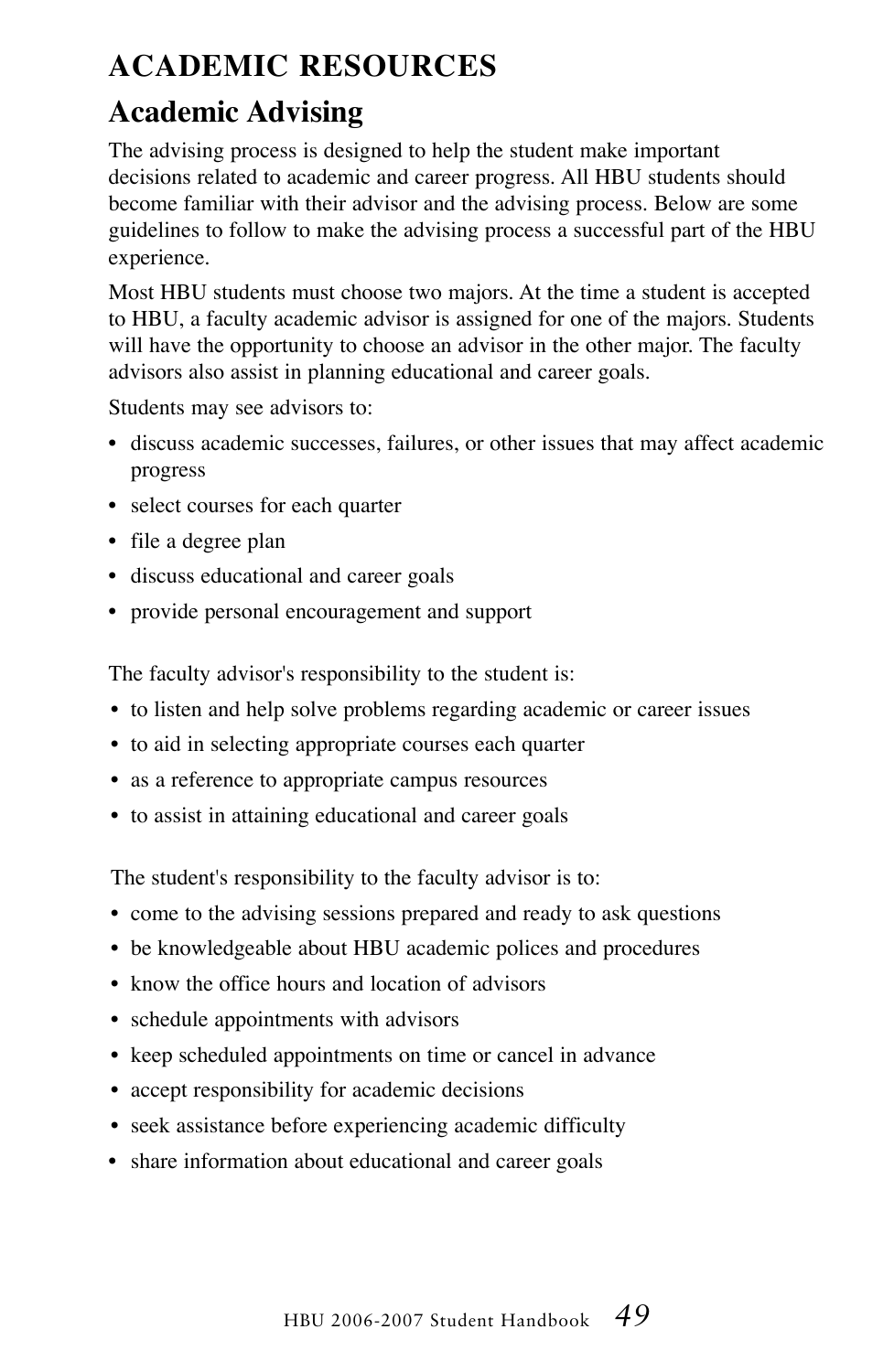Students may wish to spend some time investigating fields of interest, majors, and careers. Advisors or staff members in the Enrichment Center or the Office of Academic Advising are available for assistance in exploring majors and careers.

### **Academic Resource Center (ARC)**

Students of all majors may use the ARC resources to become better writers and oral communicators. In the ARC, students can obtain one-on-one writing instruction, help with revising and developing papers, public speaking instruction, presentational skills, coaching, and communication apprehension.

### **Center for Exploring Ministry Careers**

The Center for Exploring Ministry Careers is the structure through which Houston Baptist University coordinates its many efforts to assist students who are committed to church vocations. The SERV (Support for Every Religious Vocation) Program provides financial aid and vocational guidance for students exploring ministry careers. Field-based opportunities through the Supervised Ministry Practicum are also provided through the Center. A placement referral service links students with churches seeking part-time and full-time staff. A testing battery and counseling service assist students with the process of selfdiscovery.

### **Extended Education**

The Division of Extended Education was created to augment the curricular offerings of the University and to provide current and frequently changing content designed to meet the career and personal needs of the community.

### **Continuing Education**

Continuing Education offers both credit and non-credit courses on a broad range of topics designed to meet the personal growth and self-improvement needs of community citizens, business professionals, and University alumni. Courses are offered in a variety of formats and through various delivery systems to meet the needs of the prospective student.

### **Instructional Television**

The Office of Instructional Television provides access to national and regional satellite programming to meet student, faculty, and community training and development needs. Television services include satellite downlinking, live broadcast, taped presentations, producing tapes, and/or live presentations on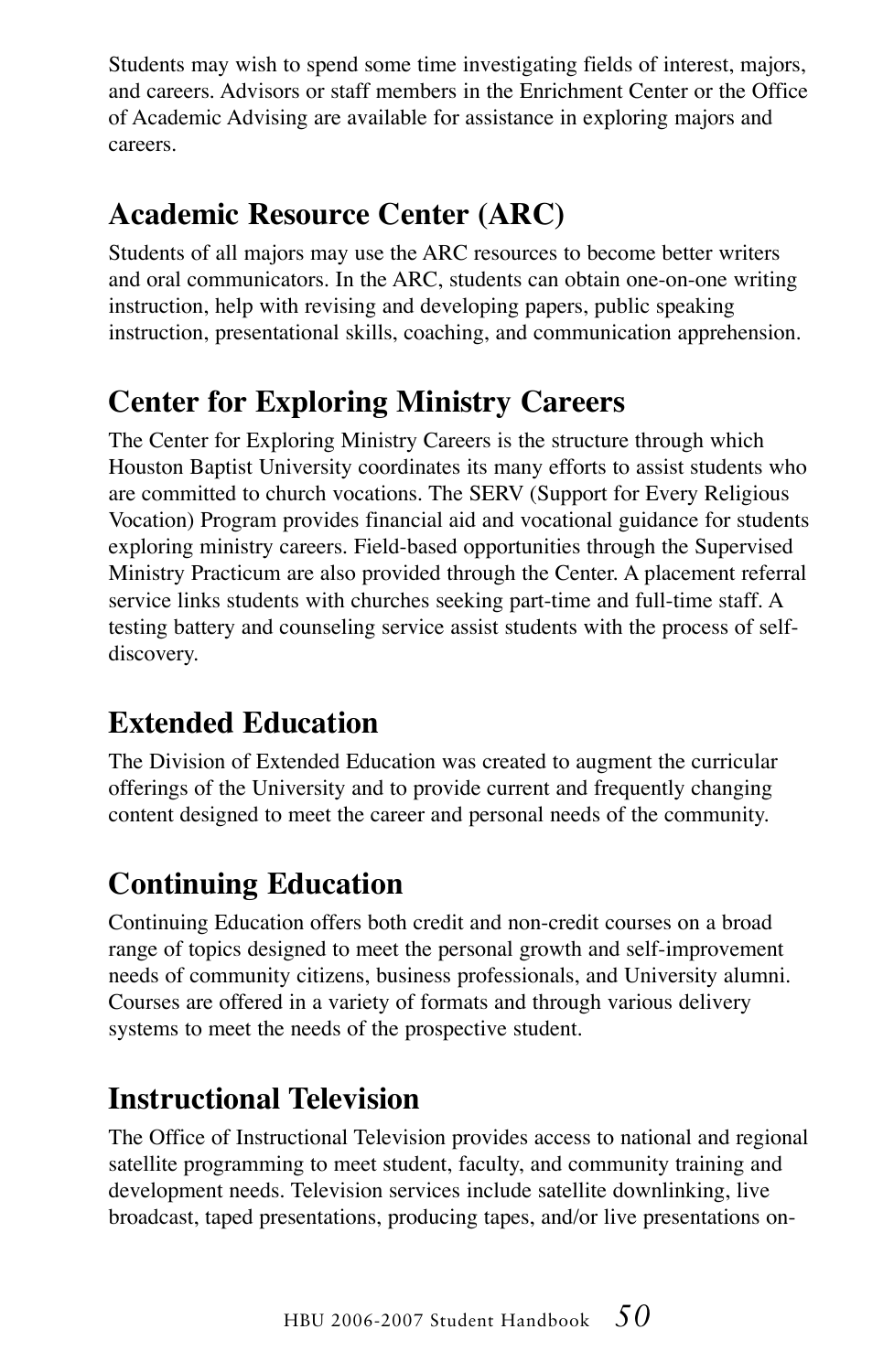site in the University's TV studio, and transmitting tapes or live presentations, either locally or to remote sites, via fiber optic cable or uplinking for satellite transmission.

The University's television/classroom studio is a fully equipped distance learning broadcast facility with complete interactive communications capabilities for properly equipped receive sites.

### **Intensive English Institute**

The Intensive English Institute at Houston Baptist University specializes in serving international students and professionals. Classes assist international students to reach the level of English skills required to enter the University. International professionals advance their careers by improving their English proficiency.

After testing, students are placed in class levels according to the individual's current ability. The Institute follows a 20-hour per week classroom schedule and uses an integrated approach to skill building. All instructors are required to have a minimum of a baccalaureate degree and teaching experience with international students. Further information may be obtained by calling 281-649-3292.

### **Instructional Media Services**

Instructional Media Services provides assistance and information to members of the University community who use instructional technologies to support their teaching, learning, research, and community service.

Instructional media services include classroom projection equipment, video and audio production services, and production of PowerPoint presentations.

### **Honors Programs**

The Departmental Honors Program provides highly qualified and motivated students with the opportunity to develop additional expertise in their chosen majors through independent investigation. Students may apply for the program who have completed 64 hours, 32 of which must have been earned at HBU, with an overall GPA of 3.25 and 3.50 in the selected major or majors. Specific requirements are established by each academic department or college and approved by the Honors Council. Successful completion of Departmental Honors is indicated on both the transcript and diploma and is announced at graduation. Students interested in Departmental Honors should contact the appropriate college dean for additional information.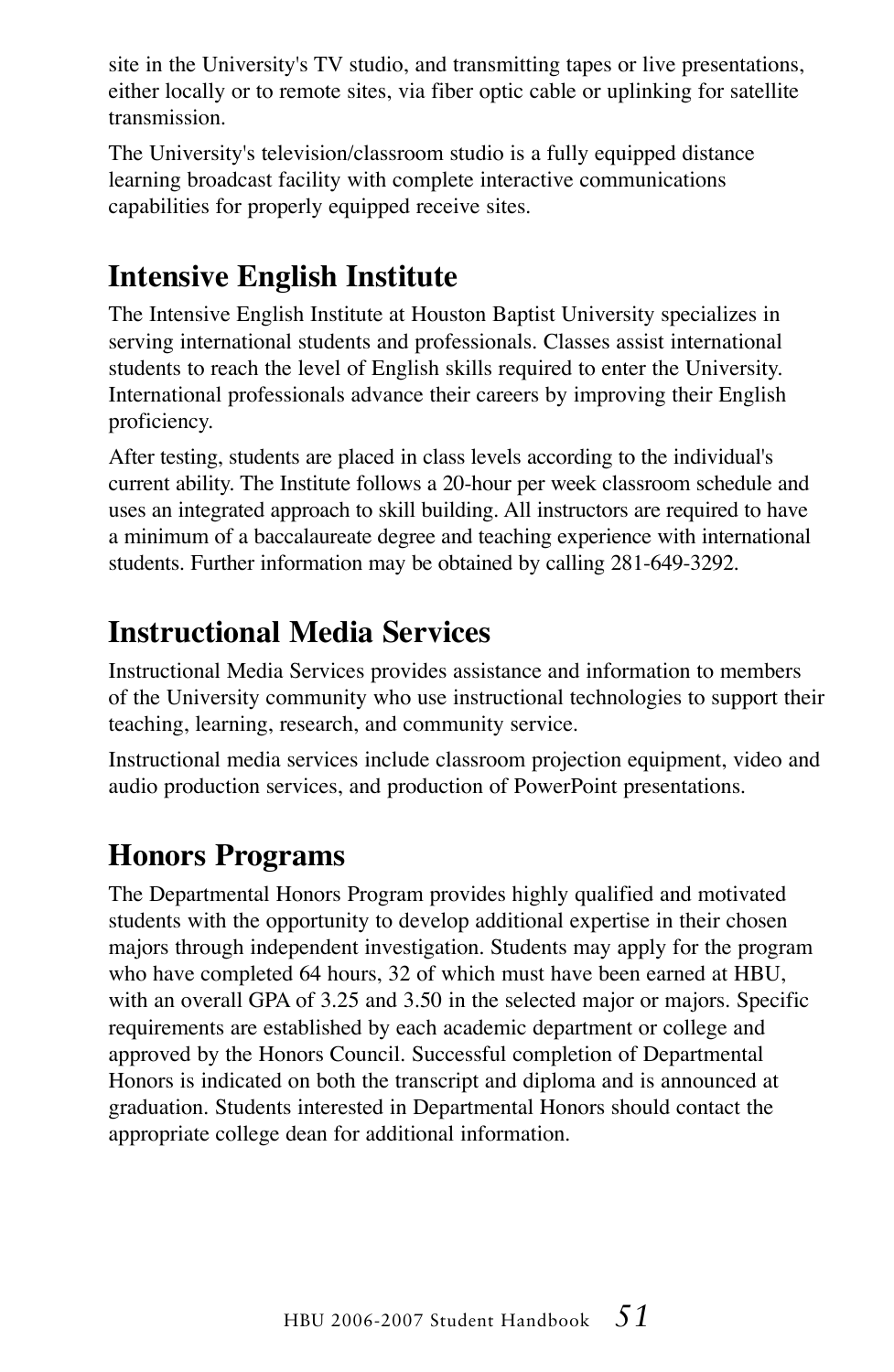# **University Services & Resources**

## **Baugh Center**

The Eula Mae Baugh Center, or Baugh Center, is one of the newer buildings on the HBU campus. The cafeteria is located on the first floor of the Baugh Center. On the second floor students may enjoy watching TV in the student lounge area, relax with a game of pool in the game room or join a small study group in one of the study rooms available. The Baugh Center conference room can be scheduled for meetings and storage areas are available for organizations. Offices for Sodexho Campus Services, Student Activities and Residence Life are also located on the second floor.

## **Computer Labs**

HBU offers a supervised walk-up lab available to all students, located in Atwood II #101. Anyone using the lab must present a valid University ID card. Guests are not allowed to accompany students into the lab.

#### **COMPUTER LAB HOURS**

#### **Location:** Atwood II, Room 102

#### FALL, WINTER & SPRING

| Hours: | Monday - Thursday             | 7:00 a.m.   | to 12:00 a.m.   |
|--------|-------------------------------|-------------|-----------------|
|        | Friday                        | $7:00$ a.m. | to $10:00$ p.m. |
|        | Saturday                      | $9:00$ a.m. | to $10:00$ p.m. |
|        | Sunday                        | $1:00$ p.m. | to $10:00$ p.m. |
|        | Closed on University Holidays |             |                 |

#### **SUMMER**

| Hours: | Monday - Thursday             | 7:00 a.m. to $10:00$ p.m. |  |
|--------|-------------------------------|---------------------------|--|
|        | Friday                        | 7:00 a.m. to $8:00$ p.m.  |  |
|        | Saturday                      | 9:00 a.m. to $6:00$ p.m.  |  |
|        | Sunday                        | 2:00 p.m. to $6:00$ p.m.  |  |
|        | Closed on University Holidays |                           |  |

#### **Equipment:** • Over 50 computers available for use.

- MS-Office (Word, Excel, Access, PowerPoint)
- Internet connectivity.
- Special software requested by professors.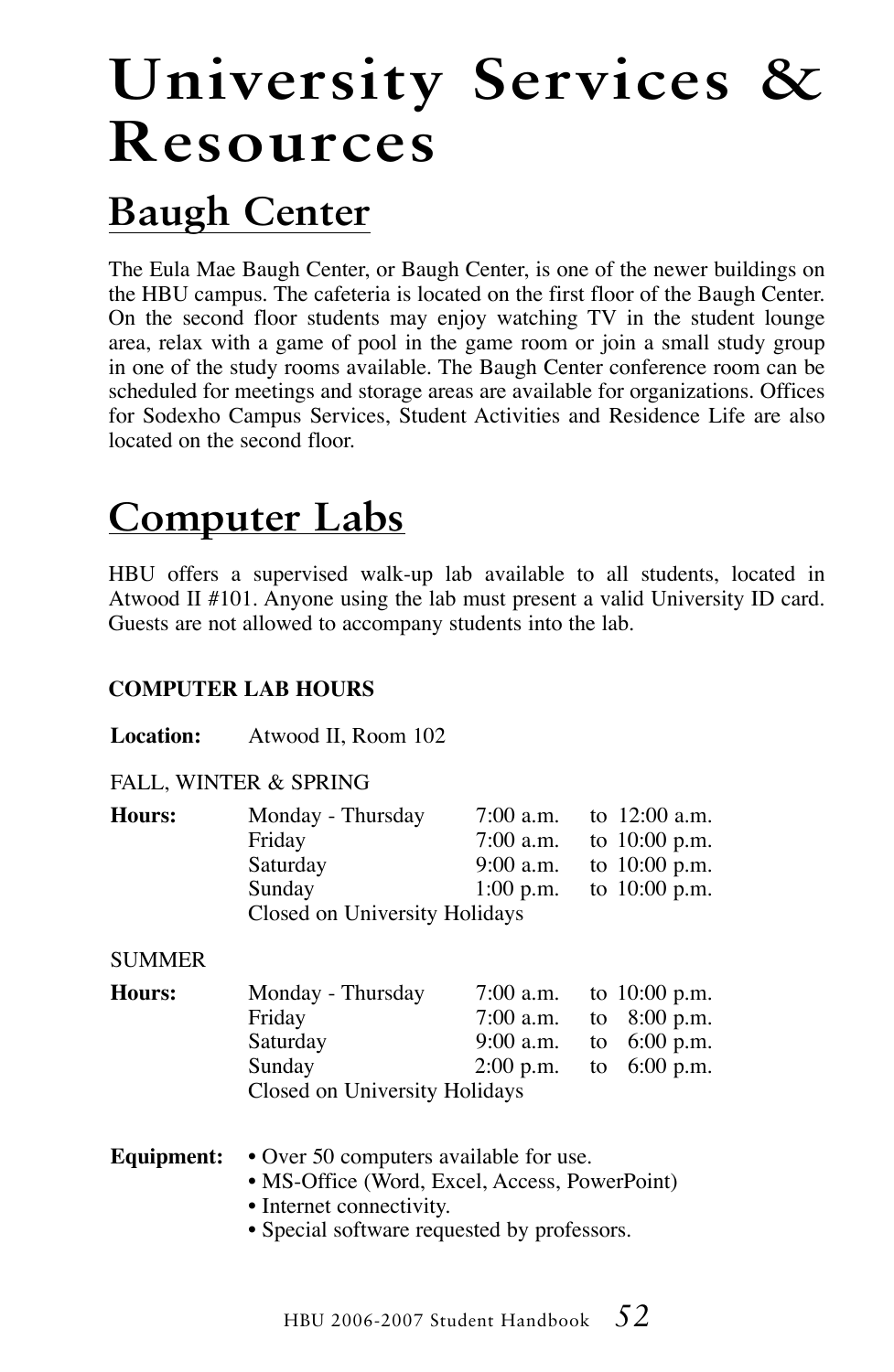### **Computer Lab Policies and Procedures**

- Please be considerate of others!!!
- You must currently be attending HBU to use the computer lab. Your HBU ID card or SS# is necessary to have access to the lab.
- You are allowed to enter the lab up to five occurrences per quarter without your HBU ID card. NOTE \*\*\*IEI students must always show their IDs with current quarterly stickers on the back to enter the lab.

Please:

- do not load any software, games, inappropriate material, etc. on computers;
- keep food, drink and all containers outside the computer lab;
- whisper when talking to classmates;
- turn phones on vibrate or silent. Talk on your cell phone outside the lab;
- do not move or unplug any lab equipment;
- sit in chairs only;
- wait for the Lab Assistant to take your ID before entering the lab;
- when exiting, wait at the Lab Assistant desk for your ID ... do not take your ID card from the Lab Assistant's holder;
- wait in hallway for the next available computer when both labs are full;
- do not use lab equipment for non-class purposes;

As a courtesy to those waiting for a computer, please do not leave the computer idle for more than five minutes. You may be asked to let another use your idle computer.

**We reserve the right to ask anyone to leave the lab for improper conduct. Failure to comply with these guidelines may result in loss of computer lab privileges.**

**Thank you for following these instructions!!**

## **Enrichment Center**

The HBU Enrichment Center provides a full range of career and personal counseling services to undergraduate and graduate students, as well as University alumni. The Enrichment Center offices are open Monday through Friday, 8 a.m. to 5 p.m. There are two functional areas of specialization within the office:

### **Career Services**

This department provides a variety of career counseling and placement services for University students and alumni.

Professional counselors are available to assist individuals with career choices, development of job search action plans, résumé and cover letter writing, interviewing strategies and other career and job-search activities. Services include: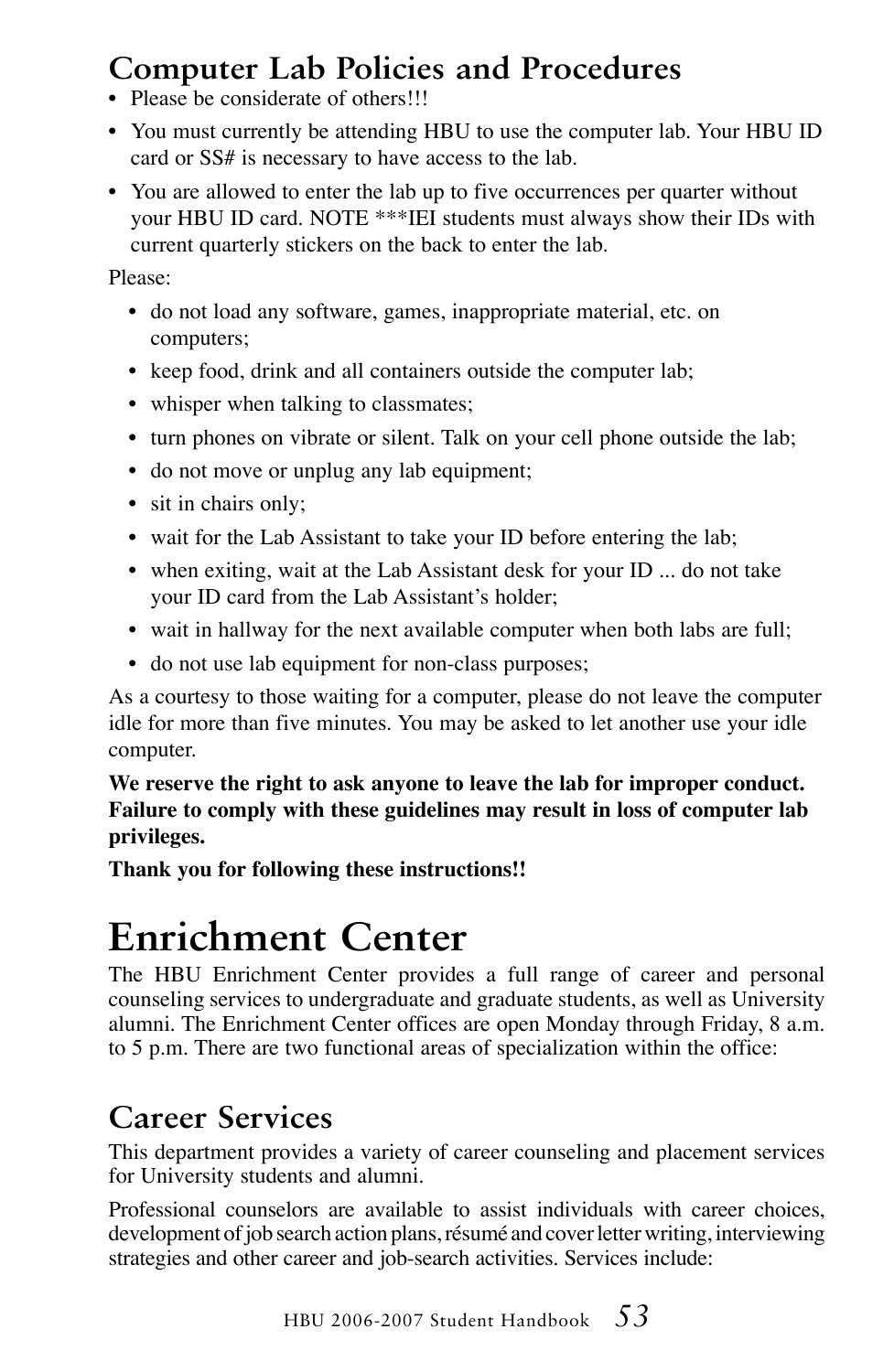- job fairs,
- on-campus interviews with prospective employers,
- off-campus Interviews with prospective employers,
- career/job-search counseling,
- career seminars,
- job vacancy listings,
- career resource library,
- web-based resume posting service, and
- mock interviews

For further information please contact the Enrichment Center at 281-649-3359.

### **Counseling Services**

Professional personal counseling services are provided for students in an effort to assist them in becoming more effective, productive and comfortable in their dealings with others. A proactive approach to wellness is made manifest through a variety of programs that are provided in the form of seminars and discussion groups. Services are provided without charge including individual, group, premarital and marital counseling on a short-term basis on a broad range of issues. These services are kept in strictest confidence.

For further information please contact the Enrichment Center at 281- 649-3359.

## **Financial Services**

The Office of Financial Services provides financial information, advisement and help to University students planning to enter and remain in the University. In order to establish the need of each applicant, the Free Application for Federal Student Aid (FAFSA) should be submitted to the Federal Processor and the HBU Office of Financial Services as soon as possible after January 1. March 1 is the preferred deadline to submit these documents. Forms for supplying the information necessary to secure financial assistance are available to high school seniors at their high school and to on-campus students from the Office of Financial Services and the Scholarship Office. All merit, talent and off campus scholarships are coordinated through the Scholarship Office. Inquiries concerning eligibility should be sent to Ken Rogers, Director of Scholarships, e-mail address: *krogers@hbu.edu*. Phone number 281-649-3113: office first floor of Brown Administrative Building.

## **FirstClass**

In an effort to constantly improve our student's ability to be in touch with faculty, students and administration, we have adopted FirstClass groupware. This is an easy to use communications system for Windows and Mac operating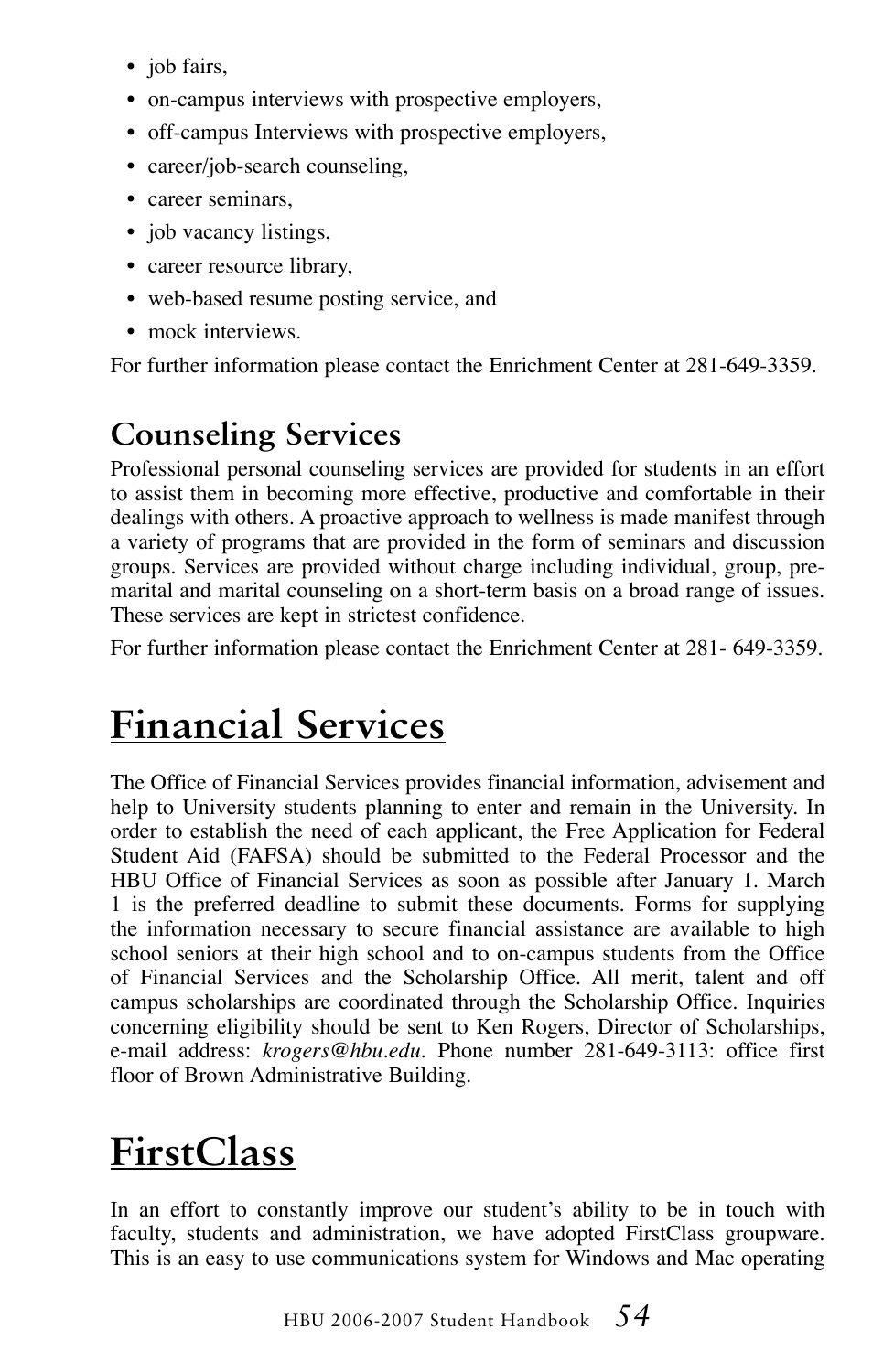systems. With FirstClass, you can send and receive e-mail, share files, use electronic conferencing to exchange ideas, participate in on-line chats and link to the Internet. With FirstClass, you can share information and improve your productivity – at the office, at school and on the road. And best of all, FirstClass is easy and useful regardless of your degree of technical computer knowledge. This system is designed for the real world.

Professors may present their class as a conference on the FirstClass server. Each course can be downloaded to the student's personal desktop. When faculty or students post information to the class, each user is immediately notified.

At the time of registration each student is assigned an HBU e-mail address that will remain intact for the duration of his or her tenure. All official University communication delivered by e-mail will be sent via FirstClass. However, students may forward their FirstClass e-mail to another, more preferred address.

## **ID Cards**

At the initial HBU enrollment, each student receives an ID card. The ID card is validated in the Office of Financial Services each quarter when the student registers for classes. The card includes the name and color photo of the student and a bar code which indicates the permanent student number. Replacement ID cards cost \$5 and may be obtained from the Office of Student Affairs.

The student ID card is used in a variety of ways, including, but not limited to 1) admittance to computer labs, 2) library resource checkout, 3) dining services (meal plan or munch money), 4) game room equipment checkout, 5) University Bookstore book buy-back, 6) services at the Student Health Clinic, 7) attendance at Convocation, 8) use of the Wellness Center, and 9) admission to HBU regular season home athletic events.

Students at any time while on campus must furnish satisfactory identification upon the request of a faculty member, administrative official, or police officer. The Student ID card is the official means of identification. Falsification or misuse of this card is considered a violation of University policy.

## **Library**

The William L. Moody Library is designed, staffed and operated in order to provide resource materials and research assistance for students, faculty and staff. The library contains approximately 323,000 books and other items and subscribes to or provides electronic access to over 20,000 periodicals.

Hours: The library is open 83.5 hours per week.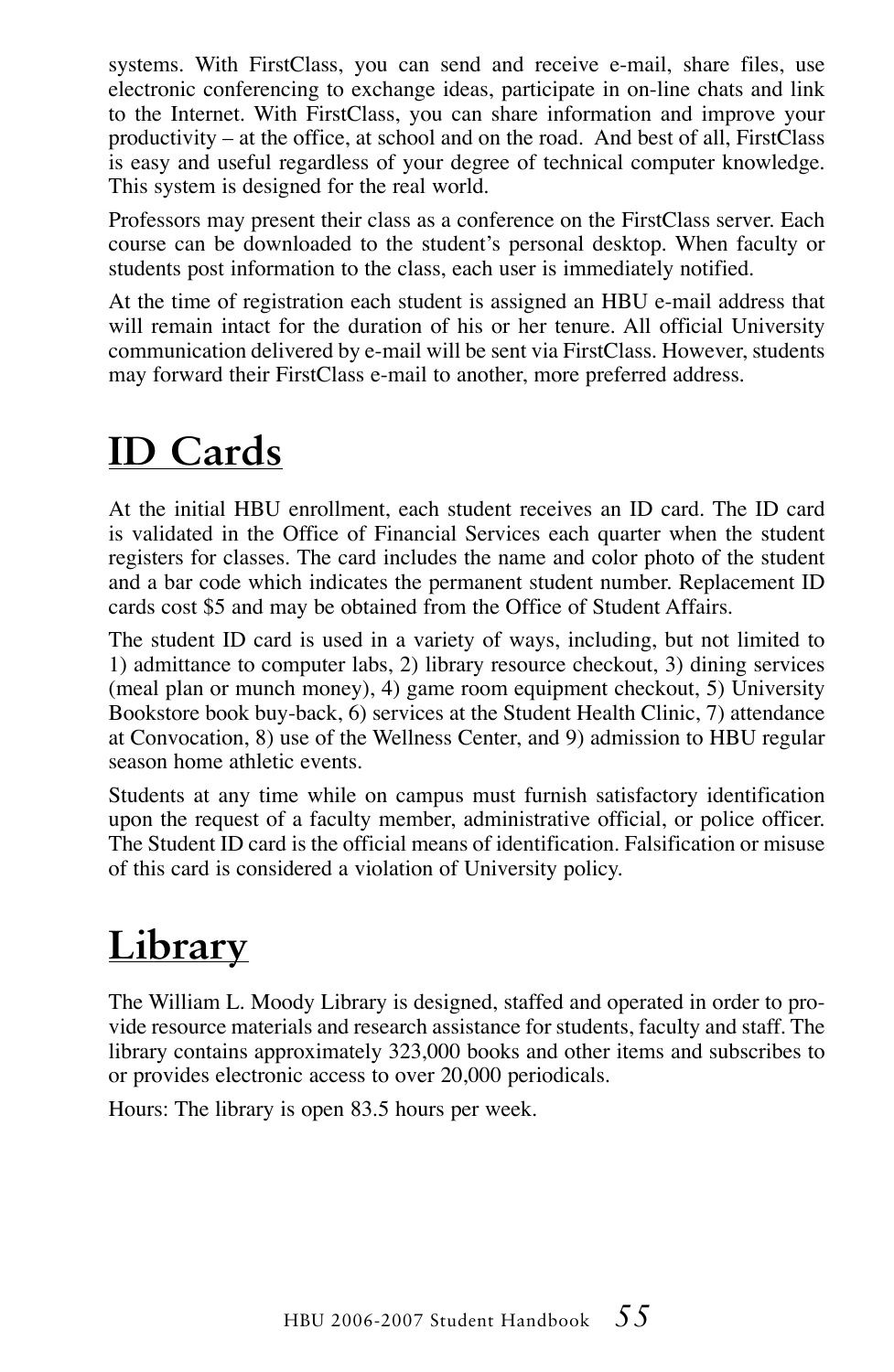#### **All Quarters**

The library is closed during Convocation and other special events. Holiday schedules will be posted. The library is not open during Christmas break. Food and drink are not permitted in the building. Cellular telephones are not to be used in the building.

**Borrowing Privileges** - Circulating books can be kept for a period of two weeks. To check out books, students must present a validated I.D. card. Books can be renewed twice if no one else needs them and must be returned to the library for renewal. Patrons can place holds on materials that are checked out.

The automated circulation system sends notices of overdue materials via FirstClass. Fines for overdue books are 25 cents per day per book and \$5 per day for reserve materials. Unpaid fines and unreturned books can affect registration, receipt of grades, etc.

**Reference Service** - Professional librarians are on duty at the reference desk most hours the library is open. They are available for directing students in the use of the electronic catalog and periodical indexes and assisting in the use of reference books and electronic data bases, including Internet.

When faculty make appointments the librarians can provide group instruction in the effective use of library resources. Open orientations are also available.

**Reserve Books** - Faculty members place heavily used books on reserve at the circulation desk. Four periods can be designated: building use only, overnight only, two hours only and one week. Overnight books are to be used in the building until 15 minutes before the library closes and returned within 30 minutes after the library reopens.

**Non-Book Materials** - The library maintains collections of phonograph records, cassette tapes, video cassettes, compact discs, DVDs and media kits. These items are to be heard or viewed in the library on equipment provided. Exceptions are made for classroom presentations with faculty approval.

**Off-Campus Resources** - The Houston Public Library issues cards to Houston Baptist University students valid at the Central Library and branches. The nearest branches to Houston Baptist University are at Fondren and West Bellfort, Fondren and Clarewood, and Augusta at Westheimer.

Rice University, University of St. Thomas, and the University of Houston libraries allow Houston Baptist University students to use materials within the building.

Interlibrary loans are available for research materials not located in the University library. Apply at the Reference Desk. TexShare cards are also available for currently enrolled students.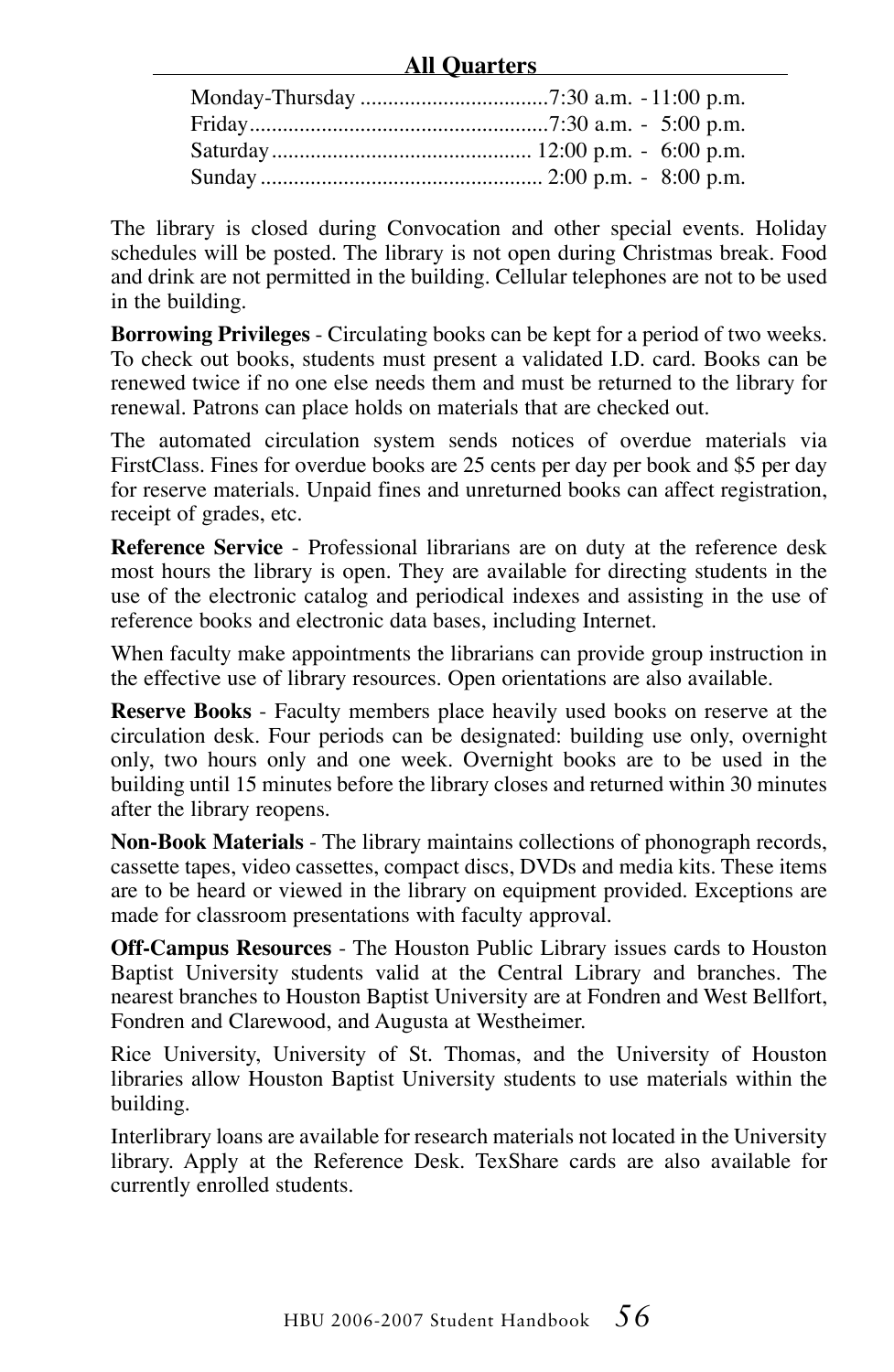**Photocopiers** - The library provides three photocopy machines. Patrons can use coins ( $15¢$  per 8  $1/2"$  x  $11"$  or  $20¢$  per  $11"$  x  $17"$ ) or declining balance cards which are available at the circulation desk. The cards provide substantial savings. The library does not provide change.

**Computers** - All of the library's computers are dedicated to library-related purposes. Students should use the computer labs for non-library usage. Email is available only on HBU's FirstClass system. There is no word processing capability.

## **Lost & Found**

All lost and found items are to be taken to the Student Affairs Office. Items will be held for only 30 days.

## **Museums**

### **Dunham Family Bible in America Museum**

The Museum houses one of the most extensive collections of rare American Bibles. On display are first editions of the earliest Bibles printed in America. Exhibits focus on the Bible and its influence in American life and culture. From September-May, the Museum is open Tuesdays 10 a.m.-4 p.m., Thursdays 11 a.m.-4 p.m., and the second Saturday of every month, noon-5 p.m. Tours are available at other times by appointment. Contact Dr. Diana Severance at 281-649-3287 or dseverance@hbu.edu. The Museum's website at *www.hbu.edu/bia* provides highlights of the Museum's collection and additional information.

#### **Museum of American Architecture & Decorative Arts**

Established in 1969, permanent displays of furniture and household items of early Texas settlers and full-sized replicas of pioneer and Victorian bedrooms reflect the emphasis on Texas history. Additionally, the Museum houses the Theo Redwood Blank Doll Collection, numbering over 1,000 items. Located in the Moody Library/Museum Complex, the Museum is open for browsing or study September through May, 10:00 a.m.-4:00 p.m. Tuesday-Friday and 2:00-5:00 p.m. Sunday. For special tours by appointment, call 281-649-3311 or lmiller@ hbu.edu.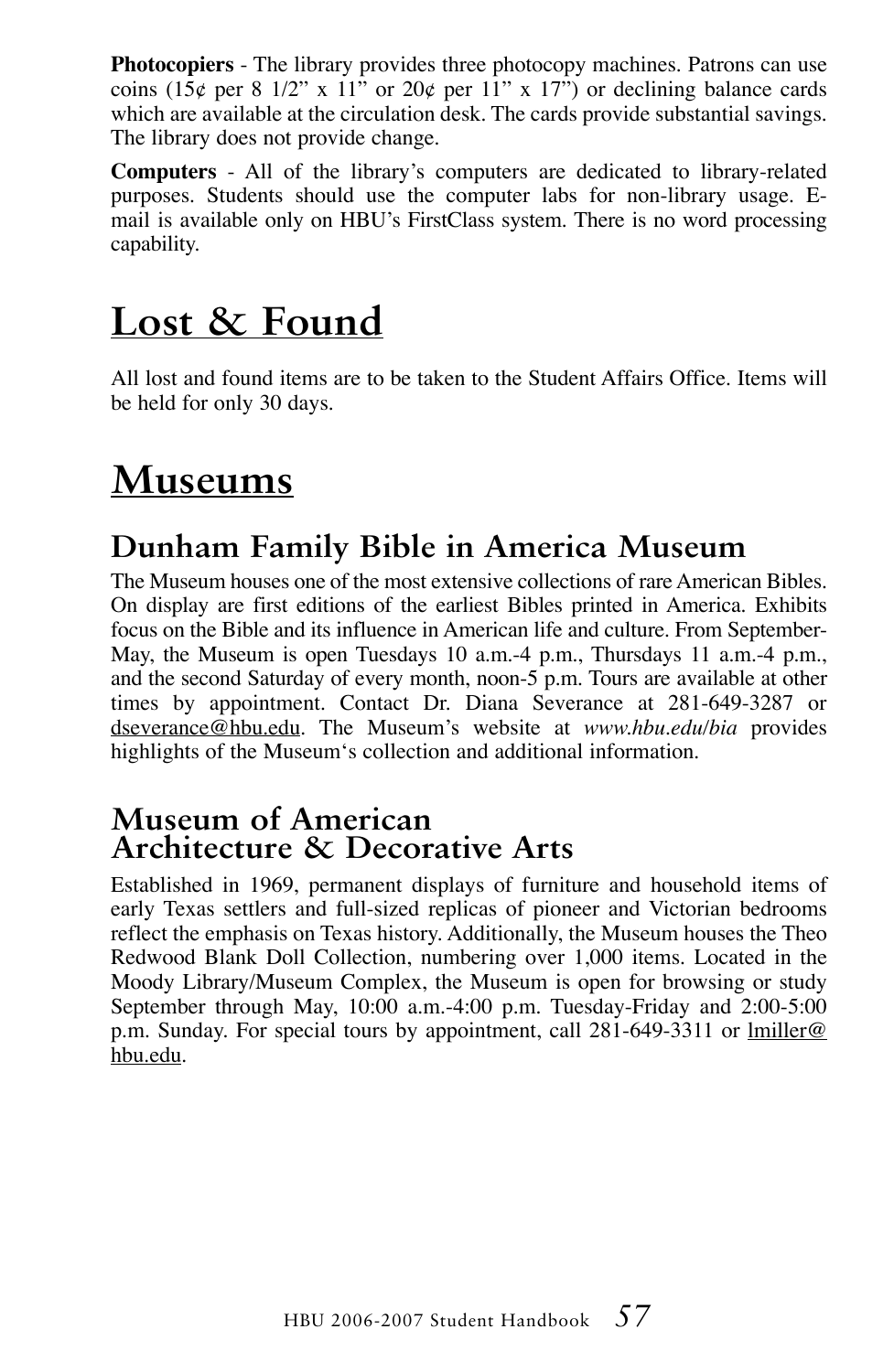## **Music Performance Opportunities**

The HBU School of Music invites students with musical ability to play or sing in one of the University ensembles. Scholarship help is available for participation.

INSTRUMENTAL ENSEMBLES:

Symphonic Band, University Orchestra

The Symphonic Band and Orchestra present several concerts during the year including outside engagements. Student may also play in the Pep Band.

Interested players should contact Mr. Robert McElroy at 281-649-3000, ext. 2260 or rmcelroy@hbu.edu. Scholarships are available for non music majors. A simple audition is required.

VOCAL ENSEMBLES:

University Singers, Schola Cantorum

Scholarships are available for non music majors. A simple audition is required.

University Singers and Schola Cantorum present three major concerts a year, lead the Christmas Convocation, and are performance active in the greater Houston community.

Interested singers should contact Dr. John Yarrington at 281-649-3027 or jyarrington@hbu.edu.

## **Parking Regulations**

#### **General Regulations**

Houston Baptist University has adopted a parking and traffic program to create an orderly traffic flow and equitable parking conditions on campus. Your personal safety, the recognition of the needs of others, campus appearance, and applicable laws were considerations in the formulation of these regulations. The program is administered by the Houston Baptist University Police Department, Hinton Center, Room 118 (281-649-3314).

Faculty and staff may obtain their parking permits from the University Police office. All students should secure their permits from the Student Affairs Office. There is no additional fee for parking permits and every vehicle on campus must be registered. Short-term registration will be available through the University Police Department.

Possession of a parking permit is not a guarantee of a parking place in a specific lot. To park on University property you must have a permit. You may park anywhere your permit allows. A student permit allows you to park in lots 1, 2, 3, 4, 5, or 6. and Husky Village Apartments lots 6 and 7 require special permits. A faculty/staff permit allows you to park in any available, unassigned space. Parking regulations are enforced Monday-Friday from 6 a.m. to 6 p.m.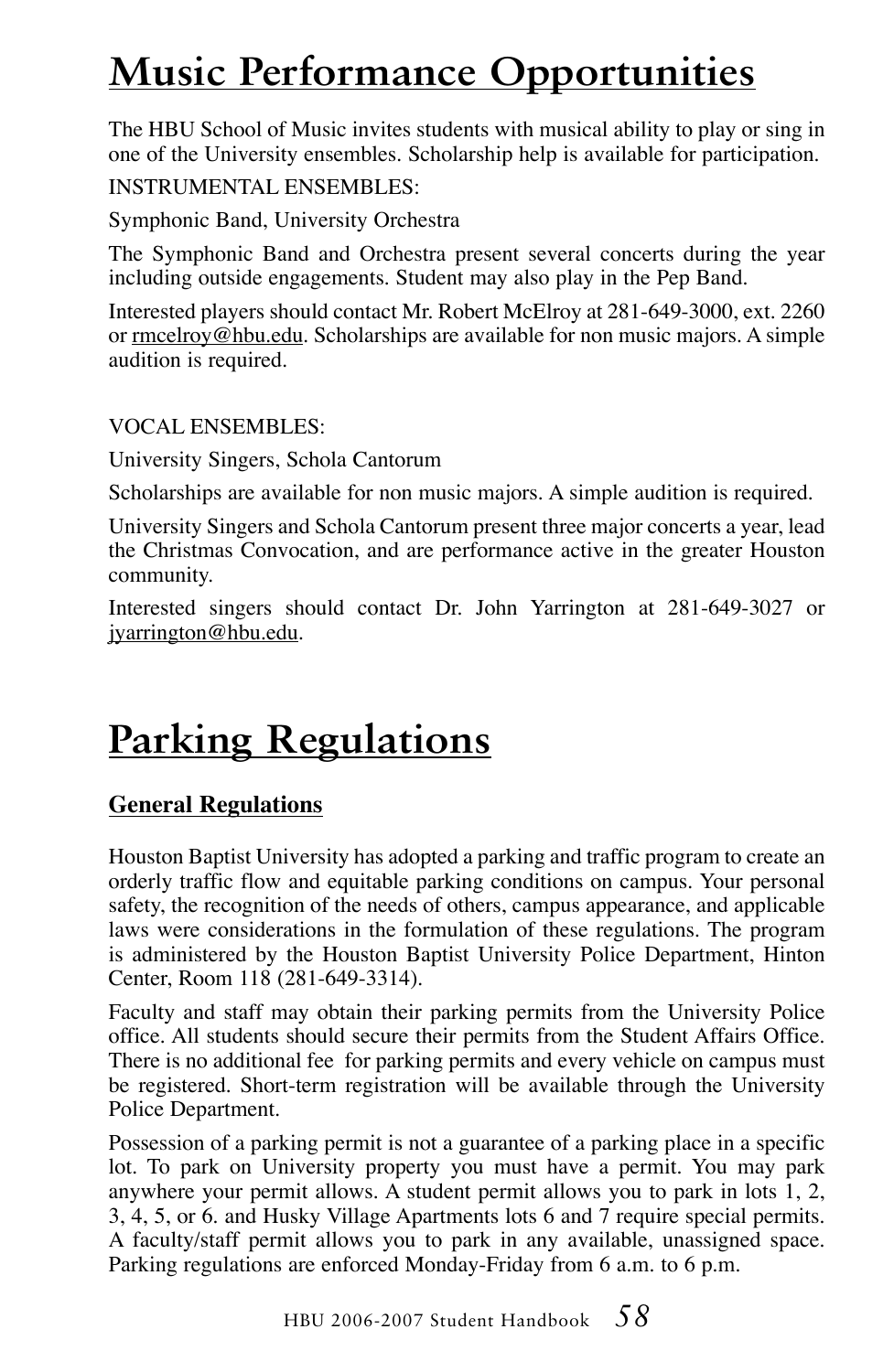Visitor parking is available in several locations. Visitor parking for more than one hour is not permitted in any space labeled "Short Term Parking - Limit One Hour." Failure to display either a permanent or temporary permit does not allow parking in visitor places. License plate numbers of vehicles parked in visitor parking will be monitored and citations for parking in a visitor space and failure to secure a parking permit will be issued to vehicles belonging to students or their families.

Handicapped parking is available in designated parking spaces. Parking in handicap parking places is not allowed without the handicap permit. A University permit is not required where the vehicle is issued special handicap identification by the state.

No Parking Areas are: the loading dock behind the Anderson Student Center, fire lanes, no parking zones, the grass, sidewalks, along curbs or any spot that would disrupt pedestrian or vehicular traffic.

Emergency Call Boxes are in lots 1, 2, 3, 5 and 6. You may use Emergency Call Boxes for auto assistance as well as emergencies. For assistance, please call ext. 3314.

No parking is allowed in construction areas except for construction personnel.

#### **Vehicle Registration**

Anyone (except visitors) who operates a motor vehicle on Houston Baptist University property must register that vehicle. Motorized wheelchairs and authorized University vehicles and equipment are exempt.

**Handicapped** - The University honors all official Handicap permits.

#### **Special Areas**

**Sharp Gym** - Parking is restricted to special permits issued by the Athletic Director. All others are subject to towing.

**Glasscock Center** - Parking behind the Glasscock is restricted to maintenance personnel only. All others are subject to towing.

**Loading Zones** - These areas are reserved for loading and unloading objects into and from your vehicle. All loading zones are restricted to a maximum 20-minute time limit. Student or faculty usage requires prior approval from the University Police 281-649-3314.

**Bicycles and Motorcycles** must be parked in designated areas.

**Residential College Parking Lots** are restricted to residents who have secured proper permits authorizing the use of these lots.

#### **Campus Traffic**

**Sidewalks** - Emergency and University vehicles authorized by the University Police are the only ones permitted access to the sidewalks. Policies pertaining to vehicular use of sidewalks are in effect 24 hours per day, seven days per week.

#### **Enforcement**

University Police have the authority to issue citations 24 hours per day, seven days per week. Citations can be a warning citation or a University citation. Both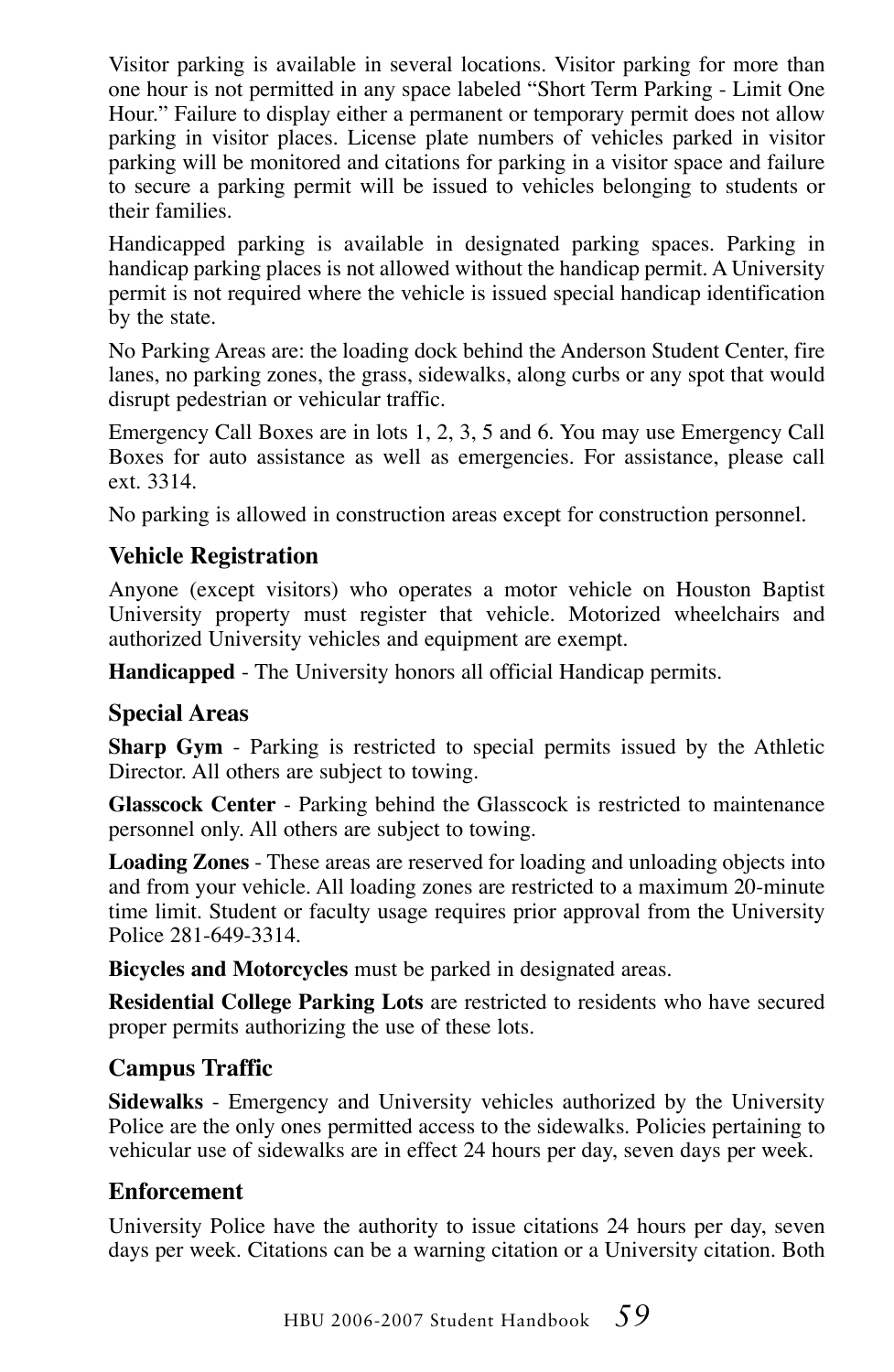warning and University citations are recorded in the Police Office. Citations can be issued for any of the following violations:

#### **Typical Parking and/or Traffic Violations and Associated Fines**

#### **Group A**

Fire lane zone Handicapped zone **Fine \$100**

#### **Group B**

Faculty/staff restriction Proper permit not displayed **Fine \$30**

#### **Group C**

Loading zone No parking zone Blocking traffic way Blocking two spaces Parked on grass, sidewalk **Fine \$50**

#### **Group D - Moving Violations**

#### **Fine:**

| Unsafe operation                        | \$100 |
|-----------------------------------------|-------|
| Failure to stop at stop sign            | \$50  |
| Driving wrong direction on one-way road | \$50  |
| Speeding                                | \$75  |
| Driving on sidewalk or grass            | \$50  |

#### **Towing**

University Police Officers are authorized to have vehicles towed (at the expense of the owner) for the following reasons:

- 1. Vehicles which block the access or egress of others
- 2. Parking in one location in excess of 30 days
- 3. Parking of other than a conventional vehicle without the University Police approval
- 4. Unauthorized parking in Handicapped Zone
- 5. Excessive unpaid violations
- 6. Parking which creates a hazard

#### **Additional Violations**

- 1. Changing, damaging, or moving any University traffic sign or signal
- 2. Removing citations from other vehicles
- 3. Providing false information on vehicle registration documents
- 4. Disobeying traffic direction given by a Police Officer
- 5. Failure to obey traffic signs or barricades.

Fines levied by citations must be paid within 10 ten working days. Failure to do so will result in a doubling of the fine and a charge for the higher amount will be placed on the student or staff member's account. All fines are paid in the Business Office.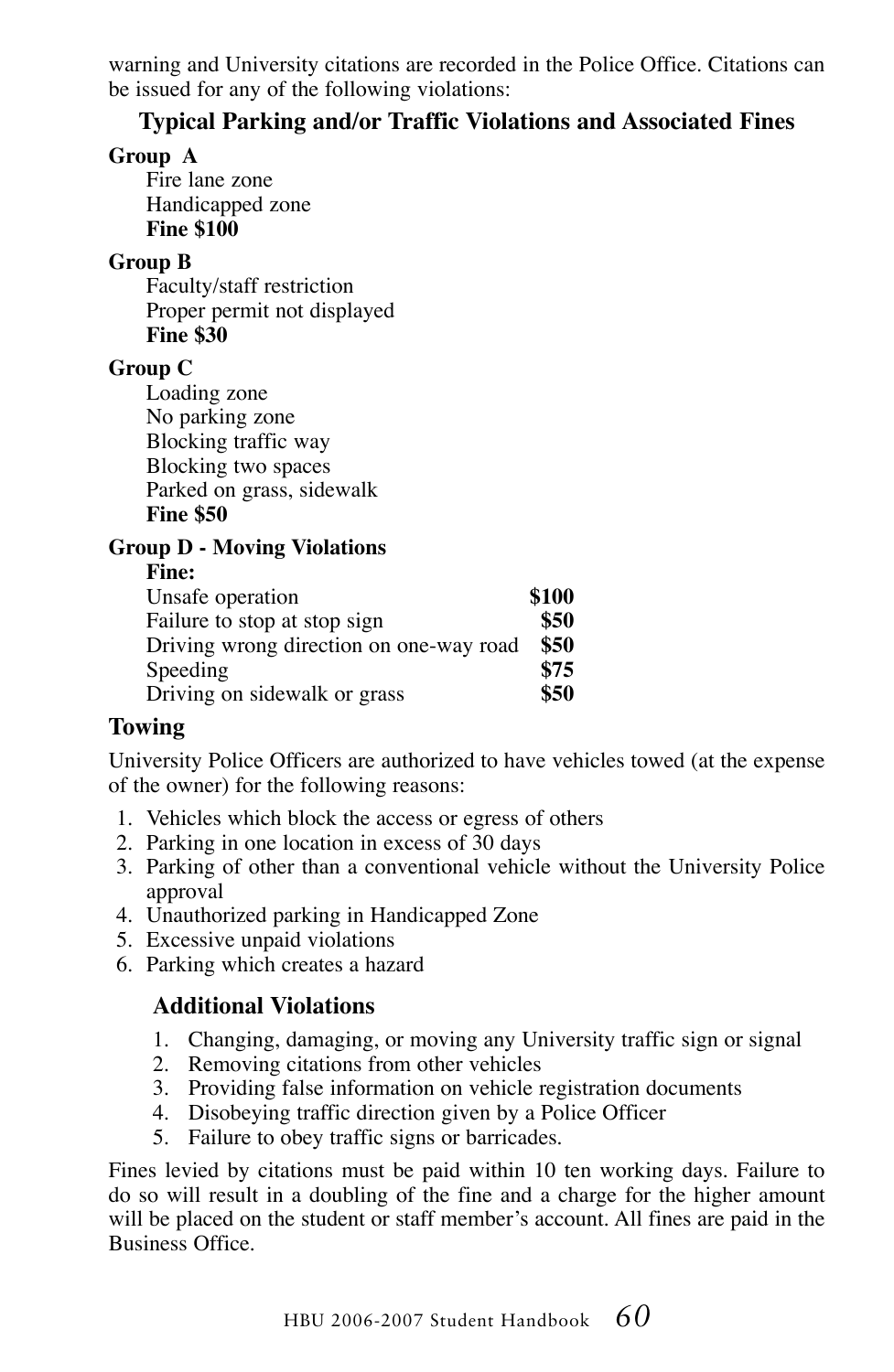#### **Appeal Procedures**

Any citation may be appealed by completing an appeal form in writing available from the University Police Department. Appeals must be filed within 10 working days of the issuance of the citation.

Appeals will be reviewed by the Chief of Police. A grace period of 10 working days will be allowed for the payment of citations where the appeal is denied. The University reserves the right to withhold the issuance of grade reports, verification of enrollment, or University transcript until arrangements have been made with Financial Services for the payment of citations.

## **ROTC Cross-Enrollment Program**

### **Army**

Houston Baptist University students may participate in the Army Reserve Officers Training Corps unit at the University of Houston. The cross-enrollment program is an arrangement between the student and the Military Science Department at the University of Houston.

Academic credits are transferred to the student's records at Houston Baptist University. Underclassmen spend 3-5 hours a week in class and leadership lab. The Army ROTC prepares selected college students for positions of responsibility in the Active Army and its Reserve Components. It enables a student to earn a commission as an officer at the same time he earns an academic degree in a field of his choice. The ROTC program prepares the individual to pursue either a military or a civilian career. Tuition is charged for these courses at the current Houston Baptist University undergraduate tuition rate. Two and three-year ROTC scholarships are available. Veterans may enroll directly into the Advanced Course, and there is a two-year program for those students completing their second year of studies.

Interested students should contact the Army ROTC Unit, University of Houston, Houston, Texas 77204-5320 (713-743-3875).

### **Navy**

Houston Baptist University students may participate in the Naval ROTC Unit at Rice University. The cross-enrollment program is an arrangement between the student and the Naval Science Department at Rice University.

Tuition is charged for these courses at the current Houston Baptist University undergraduate tuition rate.

There are four NROTC Programs that lead to a commission in the regular or reserve components of the Navy or Marine Corps:

1. a four-year Scholarship Program leading to a commission in the regular Navy or Marine Corps provides all tuition, books, school fees and uniforms plus \$100 per month,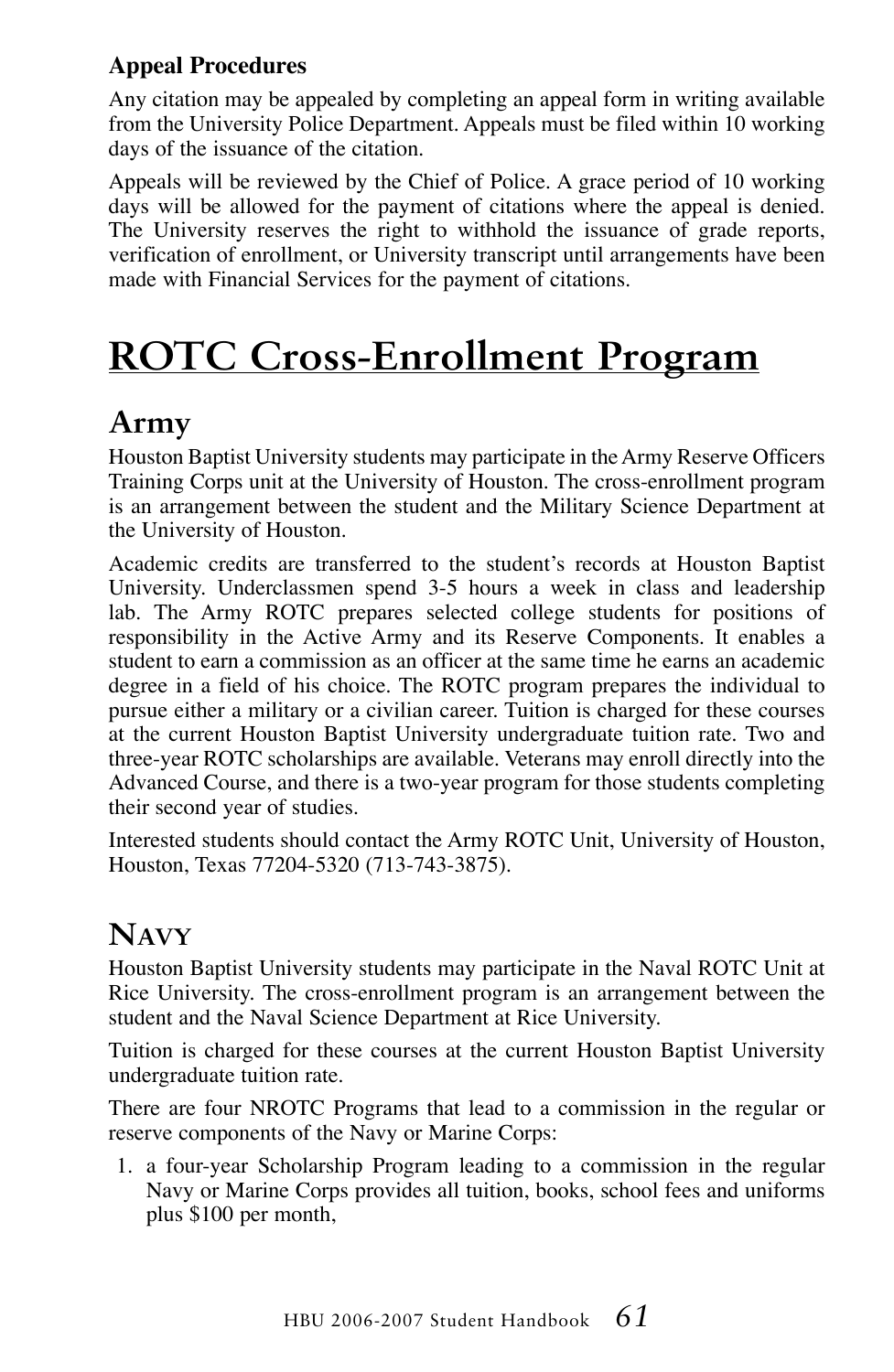- 2. a four-year College Program that leads to a commission in the Naval or Marine Corps Reserve provides all books and uniforms required for naval science courses,
- 3. a two-year Scholarship Program covering juniors and seniors, and
- 4. a two-year Nuclear Propulsion Candidate Scholarship Program which may lead to nuclear power training after graduation.

Interested students should contact the Naval ROTC Unit, Rice University, Houston, TX 77001 (713-527-4825).

## **Student Health Services**

### **Purpose**

The purpose of the HBU's Student Health Services is to promote the wellness of the campus community through health education and provision of basic health care services.

### **Goals**

- Meet health education needs of campus community.
- Delivery of personalized, comprehensive, high-quality student care through on-going monitoring for quality of practical and health outcomes.
- The campus community will be free of outbreaks of communicable diseases.

### **Personnel**

HBU's Student Health Service is provided by licensed medical personnel: Family nurse practitioners, registered nurses and a family practice physician (four hours per week).

All health service personnel are under the supervision of the Vice President for Student Affairs. The Family Nurse Practitioner serves as the Director of Student Health Services and performs administrative duties.

### **Facilities**

The clinic is located on the upper level of the M.D. Anderson Student Center in the Student Affairs Offices.

### **Clinic Services**

All students are expected to present a valid student ID card in order to qualify for services. A nominal fee will be assessed for services rendered. The current fee schedule is posted outside the Student Health Services Office and is subject to change.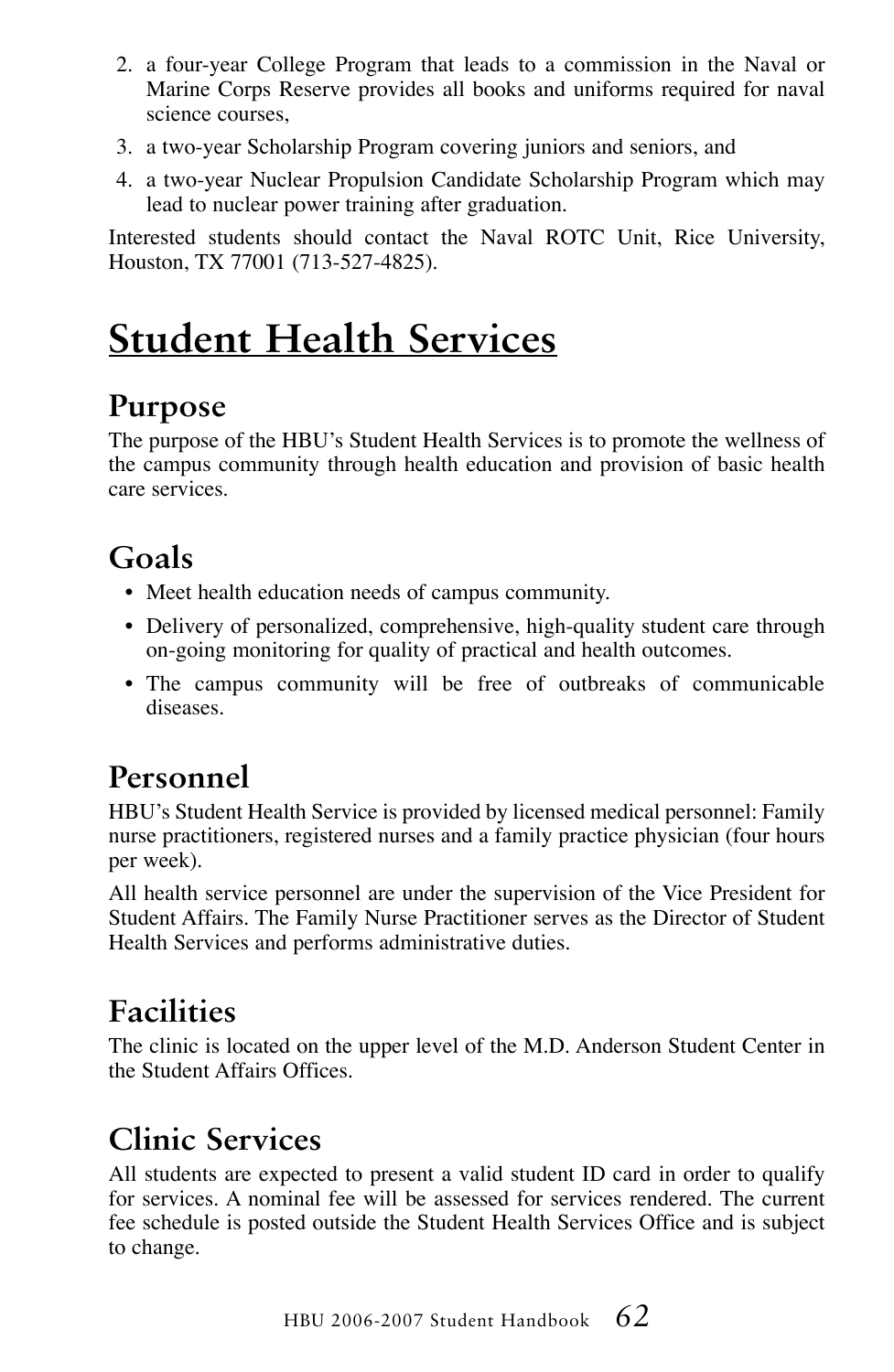#### **The services provided include, but are not limited to:**

- Comprehensive Physical Examination
- Flu Shot Administration *(in season)*
- Immunizations and Tuberculosis (TB) screening
	- Hepatitis A Hepatitis B MMR Tetanus
- Office Visits for Basic Health Care

### **Hours of Service**

The health services are provided Monday-Thursday, 9 a.m. - 3 p.m. and Friday, 9 a.m. - 12 noon. The last patient will be seen at 15 minutes to the scheduled closing time. Either a nurse practitioner, nurse or physician will be available to see students on a first-come-first-serve basis.

Non-emergency visits to the Student Health Center should be made at times that do not conflict with the student's class schedule.

Clinic hours are posted as "sick call" and published on FirstClass quarterly.

**"Sick Call"** *Registration Procedure*: Upon presentation for "sick-call," the student must present a student ID card for current enrollment verification and follow the outlined sign-in procedure posted in the clinic. The student will be seen on a first-come, first-served basis unless a change is deemed necessary by the Student Health Service personnel.

**"Sick Call"** *Discharge Procedure:* Once seen by the provider, and before leaving the Student Affairs Office, the student will pay for services rendered based on a posted fee schedule. Subsequent consultation, prescriptions, and/or referrals will also be determined prior to discharge from the clinic.

### **Student Records Policy**

#### **Admission Records**

Prior to admission to the University all students are required to complete a Student Health Record. The form is provided by the Office of Admissions or the Student Health Services. Records will be retained for an undetermined period of time. Charts, Progress Notes, Confidential Records, and notes for student visits will be retained for a minimum of five years past graduation.

#### **Incident / Accident Reports**

Copies of Incident / Accident reports completed by HBU Police according to the protocol established by the Medical Emergency Procedures Team, will be retained for an undetermined time by the Director of Student Health Services.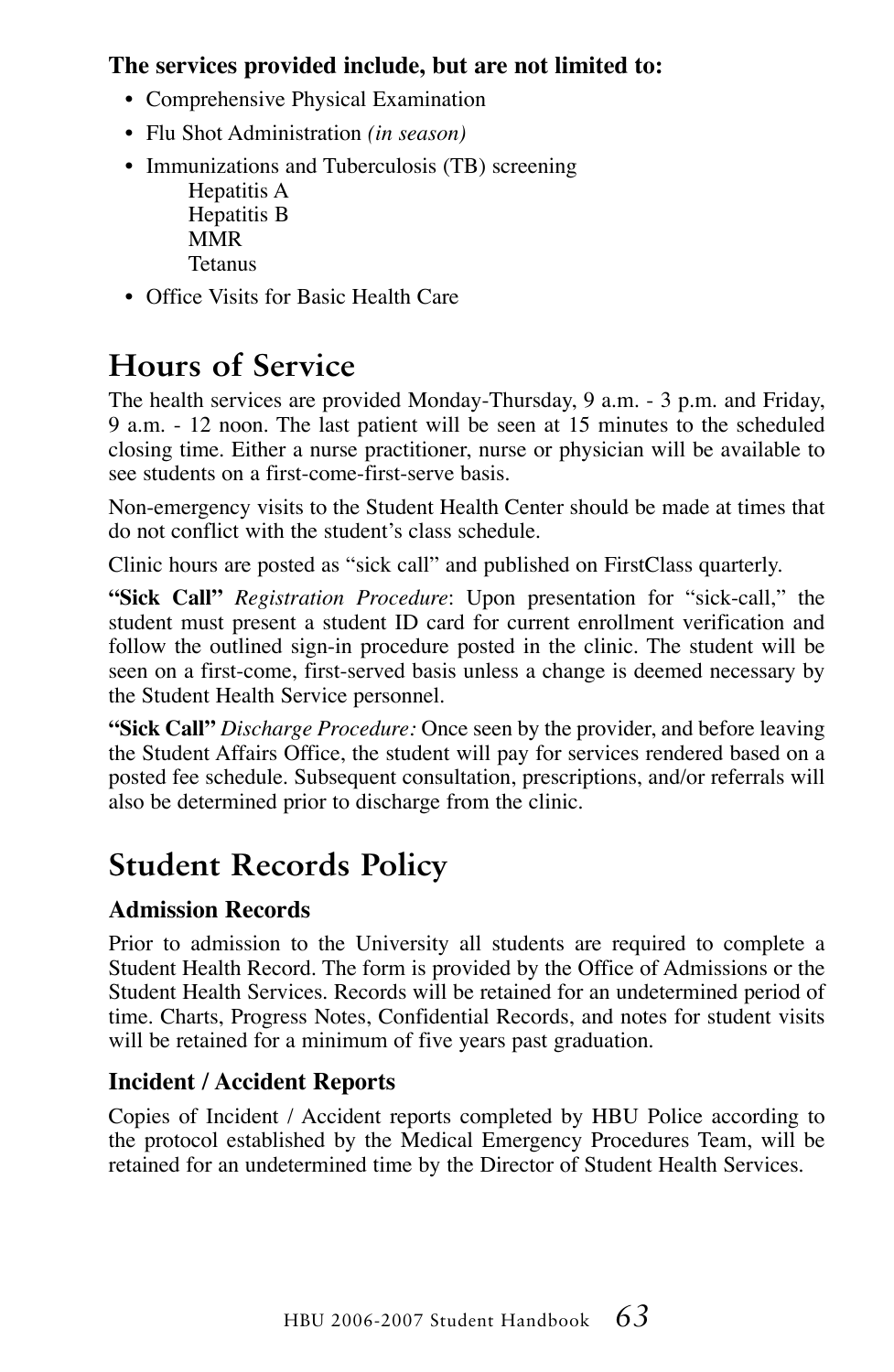#### **Release of Records**

A formal "release of records" must be signed by the student and a cost of \$20 copying fee paid to cover cost of materials and postage prior to any release of records, charts or reports. To maintain confidentiality, records will be released to the patient. A current drivers license is required to verify identification.

Telephone requests for out-of-town students may be completed after the student faxes his/her signature and request in writing.

#### **Peer Review**

Upon request by the Vice President for Student Affairs, the peer review process will be initiated through the HBU College of Nursing in cases of a reportable incident or concern involving Student Health Service professionals.

#### **Health Insurance**

Minimum insurance coverage for an accident or illness is expected of all enrolled undergraduate students. The student's policy is administered by a reputable insurance company selected by the University. Details of coverage are available in ADMIN 110, across from Financial Services.

#### **Medical Excuses**

No excused absences for class or other school function will be issued unless a student is seen by a Student Health Service provider on the day the excuse is requested to cover.

The student must assume the responsibility for communicating directly with the professor in matters concerning missed classes, assignments, or exams because of illness.

#### **Immunizations**

Prior to admission, all students, including part-time general studies students, are required by Texas law to have MMR (measles, mumps, rubella) and TD (diphtheria and tetanus) boosters if born after 1957. Documentation of the immunizations is required.

#### **Accidents or Injuries**

To ensure maximum protection for students, in the event of an accident resulting in injury, the University Police should be promptly notified at ext. 3911. All accidents and injuries will be handled according to the University Police's Medical Emergency Policy.

#### **Financial Responsibility for Health Care**

The student is responsible for the payment of all financial obligations incurred for health care.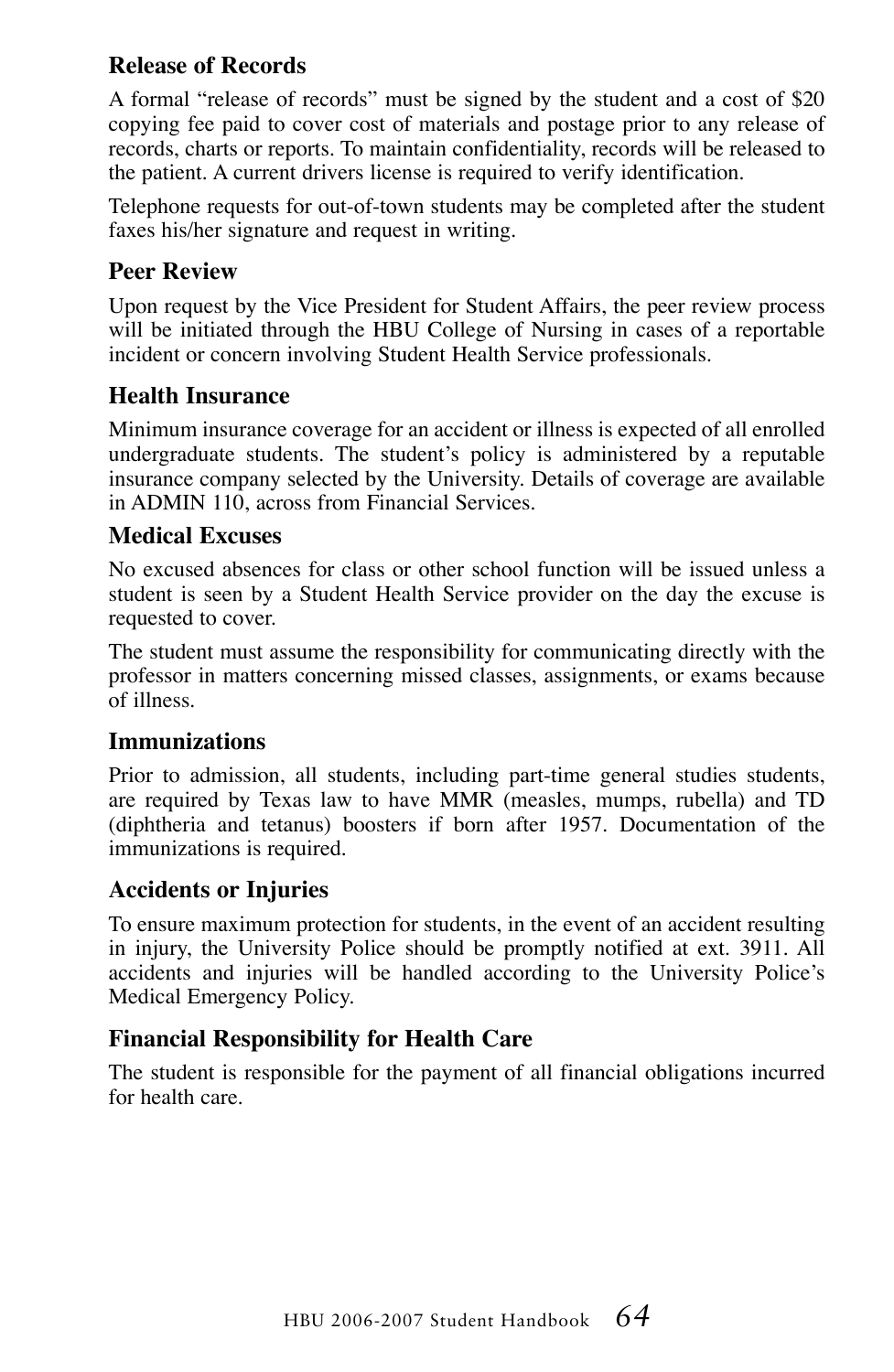## **Student Publications**

### **Houston Baptist University Media Guidelines**

Editors of HBU's student publications are expected to ensure that their publications advance ideals in keeping with the principles of a Christian university. Editors are expected to exercise responsible freedom, good taste, high ideals and fair-mindedness.

### *The Collegian* **(Newspaper)**

The student newspaper is housed in the Department of Communications and is published without prior restraint. It serves as a tool to prepare students for a professional career in journalism; therefore students follow the "Model Code of Ethics for Collegiate Journalists" prepared by the Associated Collegiate Press. The adviser and the department chair serve as resource people on matters of University policy and journalistic practice. The University's legal counsel is available for libel review.

### *Ornogah* **(Yearbook)**

The official yearbook of the University is published under the auspices of the Office of Marketing. The *Ornogah* is a student-produced publication which follows the guidelines of the Associated Collegiate Press. The publication's goal is to accurately represent the history of the University. A concerted effort is made to include all campus groups, activities and individuals.

The *Ornogah* is not a journalism lab. However, credit may be given for student portfolios in the Department of Communications based on the criteria set up by the department.

## **Transportation**

A city bus operates on Fondren Road, the east boundary of the campus. Call Metro at 713-739-4000 or visit them on-line at *www.ridemetro.org*. Student operated automobiles are permitted, and ample, convenient parking areas are provided. Owners of all vehicles on campus are required to register their vehicle at the Student Affairs Office or Police Department and to follow parking regulations.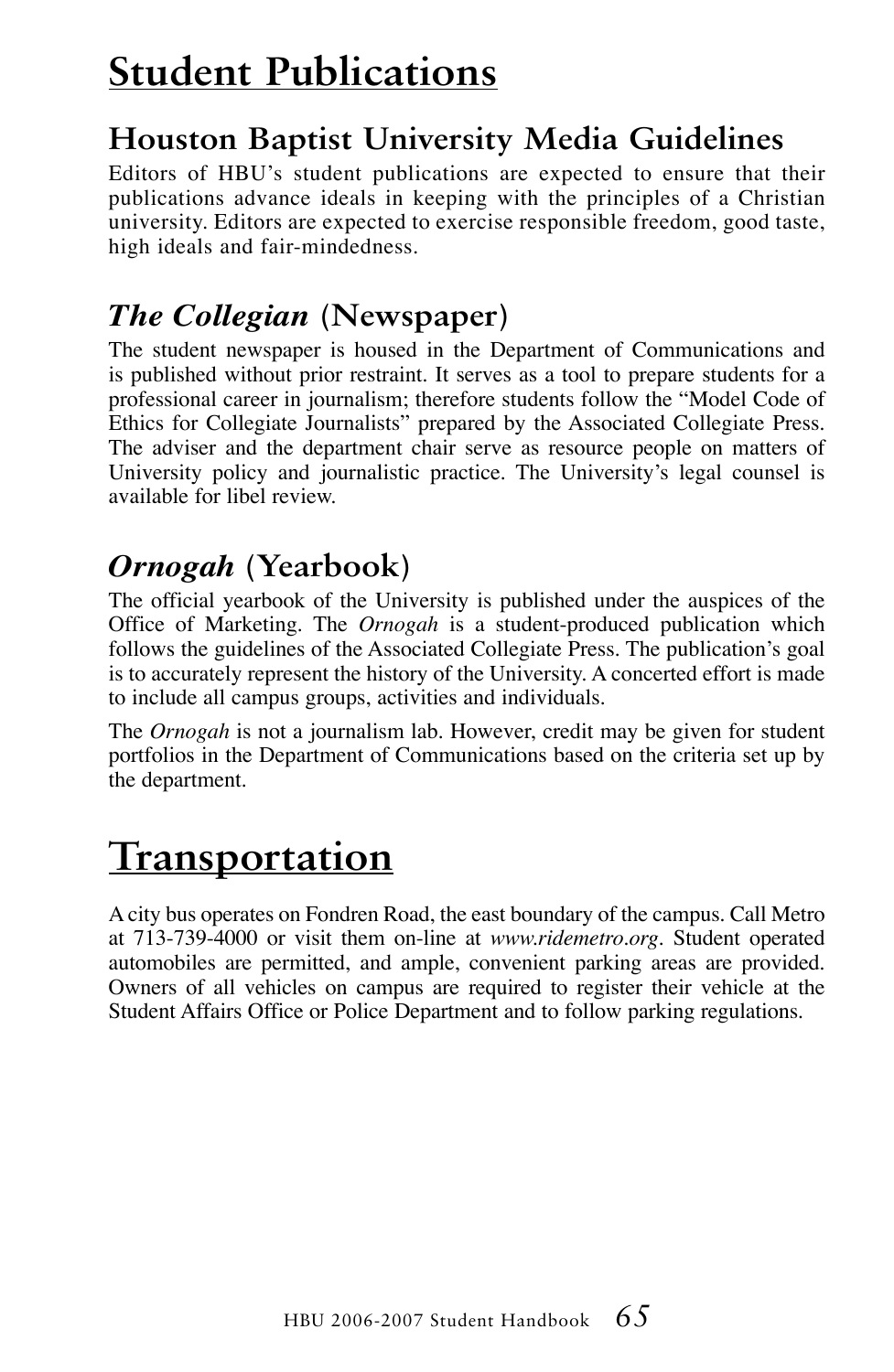## **University Bookstore**

#### **Hours:**

| <b>Days of Operation</b> | <b>Hours of Operation</b>   |
|--------------------------|-----------------------------|
| Monday & Thursday        | 7:45 a.m. $-6:30$ p . m .   |
| Tuesday & Wednesday      | $7:45$ a.m. $-4:30$ p . m . |
| Friday                   | $7:45$ a.m. $-2:00$ p . m . |
| Saturday & Sunday        | <b>CLOSED</b>               |

Extended hours of operation may be available during the first week of each quarter and during the week of book buy-back.

**Methods of Payment** - Payment for University Store purchases may be made by cash, check, VISA, MasterCard, Discover, American Express or charged directly to the student's University account. When paying by check you will be required to furnish your student ID and day-time phone number.

**Refunds or Returns for General Merchandise** - **An HBU receipt is required for all returns or refunds.** Refund or return of supplies, clothing, gifts, etc. will be five days from the date of purchase. All original packaging or materials must be included. No refunds or returns on computer software, special orders, sale items, or any review books and study aids. Defective items should be returned immediately for replacement. University Store staff will determine if refunds or returns are permitted.

**Refunds or Returns for Textbooks** - **An HBU receipt is required for all returns or refunds.** Full refunds or returns will be allowed for 10 days from the first day of class for Fall, Winter and Spring quarters and five days from the first day of class for each summer session. No refunds or returns on any textbooks or course materials bought after the 10th day of class for Fall, Winter and Spring quarters and after the 5th day of summer classes. No refunds or returns will be allowed on textbooks or course materials bought the week before and the week of finals. Buy back price may be offered at this time. New textbooks must be clean, totally free of markings and have no damaged corners. All components must also accompany book. Defective books should be returned immediately for replacement. University Store staff will determine if refunds or returns are permitted.

**Textbook Information** - All required and optional textbooks for each class are arranged alphabetically by course name, course number and section. Bring your class schedule from registration to match course and section numbers with the information on the shelves. This will help ensure that you arrive at class with the correct book(s).

**Textbook Buy Back** - Textbook buy back is conducted in the University Store during the week of finals for Fall, Winter and Spring Quarters and two different dates for summer sessions. Days and times will be posted approximately two weeks in advance. Up to 50% of purchase price will be paid for books that are 1) needed the following quarter, 2) a current edition of the book, and 3) in resalable condition. The amount paid for used books varies for the following reasons:

1. A new edition has been published making the edition being used at HBU obsolete and valueless.

HBU 2006-2007 Student Handbook *66*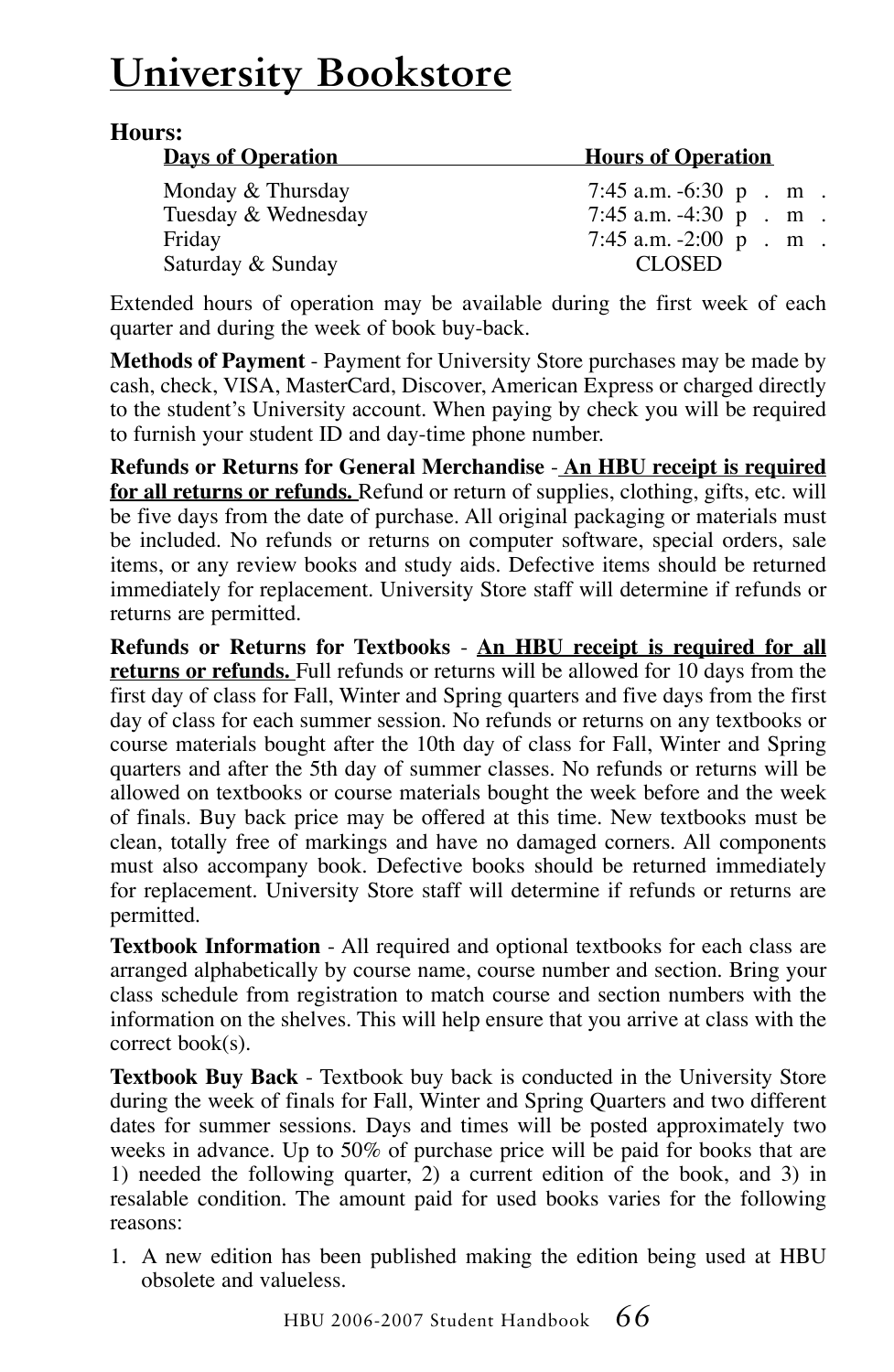- 2. HBU faculty member has not requisitioned the book for the current quarter resulting in a wholesale price being offered.
- 3. The University Store has more supply than requests for the book. This also results in a wholesale price being offered.

Textbooks can be sold with some highlighting and writing in them. Workbooks and study guides must be returned in salable condition; all pages accounted for and free of any markings. Lab manuals, lecture notes and non-bound materials can not be sold back. It is the judgement of the book buyer to decide which books are eligible for buy back.

#### **The University Store cannot guarantee any resale value of textbooks purchased.**

**Other Services** - The University Store also offers a variety of special services such as ordering class rings, graduation announcements and memorabilia, special order books, study aids for all majors, computer software and supplies and much more. Check cashing is available at no charge. Checks may be written for a maximum of \$20 cash. If you have any questions or concerns, please ask one of the University Store staff for assistance. Your comments and suggestions are always welcome.

The phone number is 281-649-3258 or visit us at *www.hbubookstore.com*.

## **University Chaplain**

The Director of Spiritual Life/University Chaplain Office is located upstairs, above the bookstore in the M.D. Anderson Student Center. In order to reach the chaplain, you may call the Spiritual Life Office at 281-649-3117 or e-mail mmccurdy@hbu.edu.

## **University Dining Services**

Houston Baptist University and Sodexho Campus Services are pleased to offer an exceptional new concept in dining services. There is a new look and lots of new services in the Eula Mae Baugh Center.

There will be the variety of a food court right at your fingertips. Food stations featuring subs and sandwiches, salad bars, fresh fruit, vegetarian and wellness platters, freshly baked breads, hot and hearty soups, "meat and potatoes" favorites, grilled burgers, turkey, chicken, and fish sandwiches, pizza, pasta and Italian dishes, coffee and pastries, freshly baked pies and cakes, soft drinks, juices and more.

Direct access to the Food Service Director is facilitated for student convenience. The phone number is 281-649-3259.

A food service card or cash can be utilized for purchases. Hours of service are posted in the dining room and in the Eula Mae Baugh Center.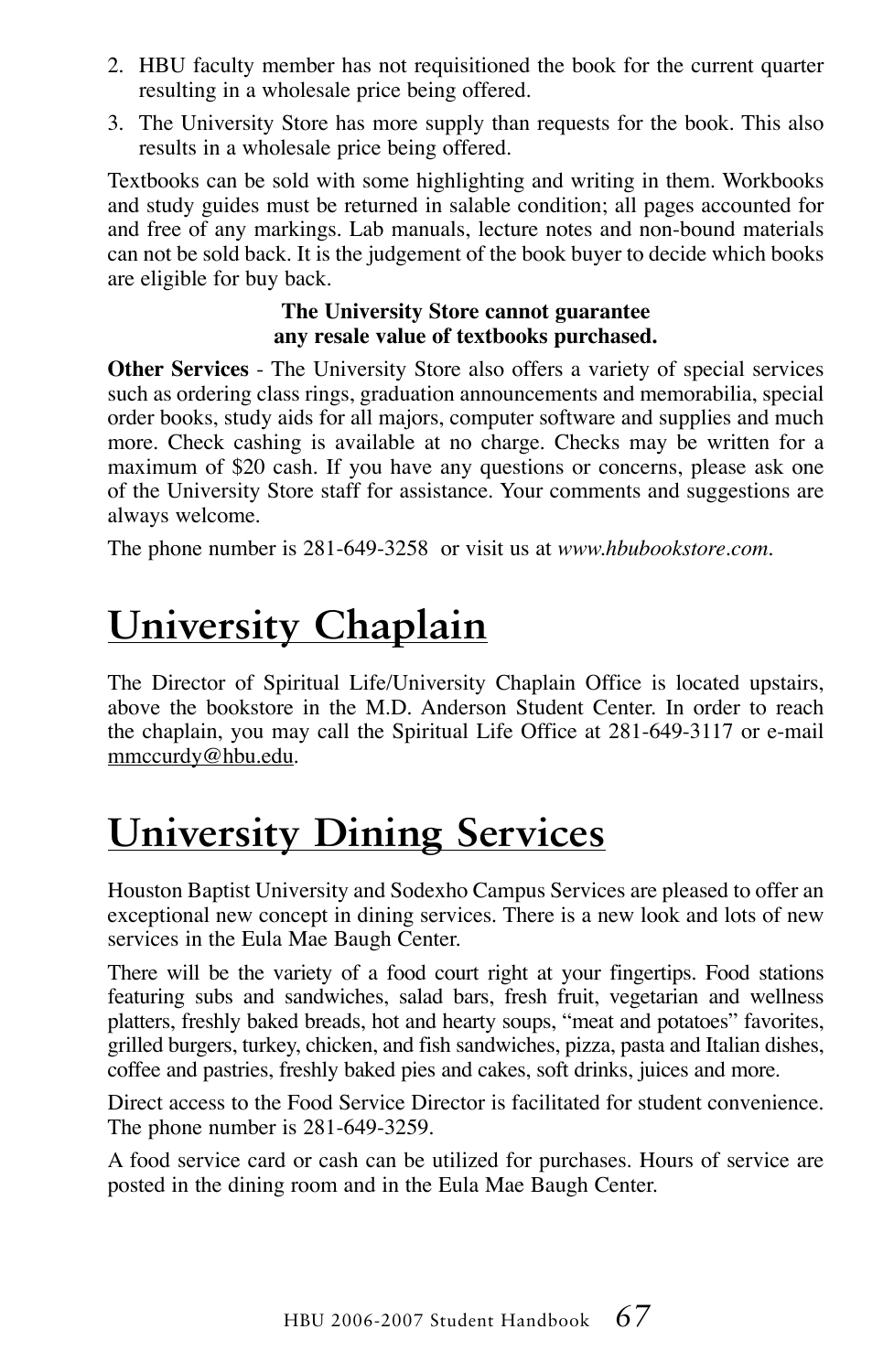#### **HOURS: Baugh Center Dining Hall**

Located in the Eula Mae Baugh Center.

| Meal                  | <b>Days of Operation</b> | <b>Hours of Operation</b>               |
|-----------------------|--------------------------|-----------------------------------------|
| <b>Full Breakfast</b> | Monday - Friday          | $7:30$ a.m. $-10:15$ a.m.               |
| Lunch                 | Monday - Friday          | 10:45 a.m. $-$ 2:00 p.m.                |
| Dinner                | Monday - Friday          | 5:00 p.m. $-6:30$ p.m.                  |
| Lunch Grill           | Monday - Friday          | $2:00 \text{ p.m.} - 3:00 \text{ p.m.}$ |
| Dinner Grill          | Monday - Thursday        | 6:30 p.m. $-8:00$ p.m.                  |
| Weekend Brunch        | Saturday & Sunday        | $11:00$ a.m. $-2:00$ p.m.               |
| Weekend Dinner        | Saturday & Sunday        | $5:00$ p.m. $-6:30$ p.m.                |

## **The Pawz**

The campus coffee shop is a popular meeting place and is located in the M.D. Anderson Student Center next to the Bone Appetit Café.

## **Bone Appetit Café**

Conveniently located in the M.D. Anderson Student Center, the "Bone," provides Husky snacks and on-the-run-meals for the campus community. The daily menu features pizza, sandwiches, salads, as well as a choice of one or two entrees.

#### **HOURS: Bone Appetit Café**

| Meal             | <b>Days of Operation</b> | <b>Hours of Operation</b> |
|------------------|--------------------------|---------------------------|
| <b>Breakfast</b> | Monday - Friday          | $8:00$ a.m. $-10:15$ a.m. |
| Lunch            | Monday - Friday          | 10:45 a.m. $-$ 2:00 p.m.  |
|                  | Saturday & Sunday        | Closed                    |

## **University Police**

It is the desire of the University to provide a safe and peaceful campus, free from fear or concern for one's personal safety. Although this is a challenge in today's society, the University is well equipped to meet this and other challenges.

The Police Department in and of itself cannot guarantee every person's safety. It requires the combined efforts of a professional police team along with the awareness and concern of all members in the University community. One of the major functions of the officers is to patrol the University campus 24 hours per day, seven days per week. The officers carry radios and there are numerous Emergency Call Boxes (see page 76 for locations) which ring directly to the University Police Department.

Another tool which is absolutely essential in order to maintain peace and safety on campus—is the personal awareness by every member of the University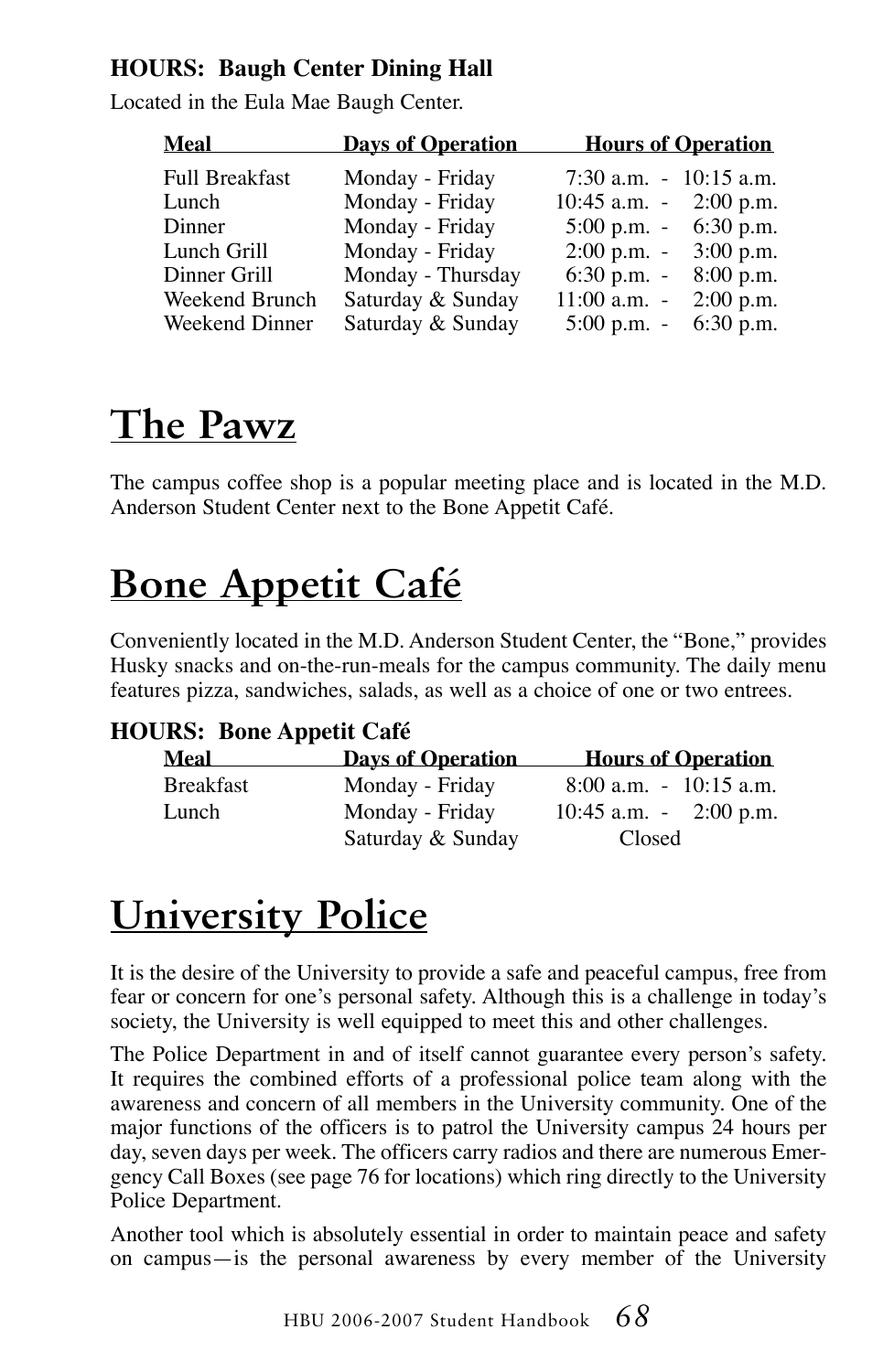community. It is essential that you are aware of your surroundings and that you report any activity which seems out of the ordinary. The officers would much rather respond to a call that proved not to be of any consequence, than to write an incident report after a situation occurs in which they had NO opportunity to intervene.

The officers of the Houston Baptist University Police Department are highly committed to this University and maintaining the safety of every person. They take a personal interest in each and every person. Please help them help you.

Some of the ways which you can help are:

- Report any suspicious activity by calling the University Police Department at extension 3911 or 281-649-3911, call on the Emergency Call Boxes, or stop by the Police Department located on the ground floor, south end, of the Hinton Center, room H118.
- Allow them to be of service to you. Please call them if you have a concern. Please call if you desire a police escort to your vehicle or Residence College, especially at night.
- If you have fears for your personal safety or that of your personal property, talk to Chief Paula Aguirre or one of the other officers.
- Take advantage of the Crime Prevention Presentations given on campus. Call the University Police at ext. 3314 for the time and location of the next presentation.
- If there is an emergency, remain as calm as possible, call ext. 3911 and give the dispatcher the facts as completely as possible. Make sure you give your name, location and the nature of the emergency. Don't hang up when the conversation is over until the dispatcher hangs up. Remain calm and encourage others to remain calm.
- Report any theft, no matter how minor, to the Police Department.
- Read, understand, and abide by the parking and vehicle regulations. More than anything, they are written to protect you and your property.
- Communicate with them. You will find that the HBU Police can be a positive contributor to your education.

### **Campus Emergency Call Boxes**

HBU's security system includes numerous emergency call boxes located in different areas on campus. They are generally identified by a blue light on top. These call boxes are available in an emergency situation. As soon as the button on the call box is PUSHED, the University Police are alerted and will respond through the speaker on the call box. See map above for location of call boxes.

TO REPORT ALL EMERGENCIES (including medical) CALL EXT. 3911 on a campus telephone, or DIAL 281-649-3911.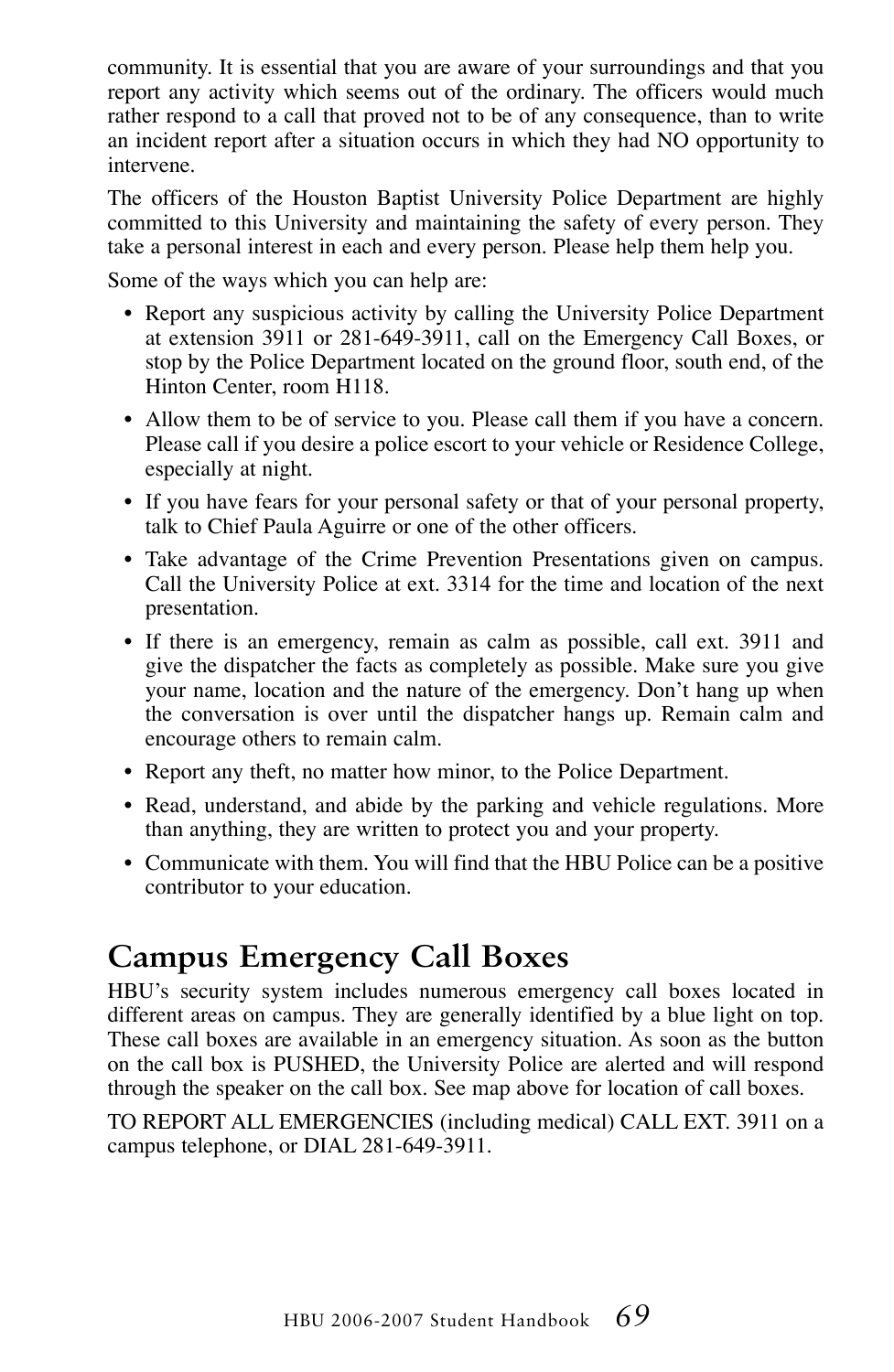

### **Crime Statistics Report**

The following charts reflect the number of crimes for the past four years.

|                                             | 2004<br>Non-Res Res |          | 2003<br>Non-Res Res |          | 2002<br>Non-Res Res |          | 2001<br>Non-Res Res |          |
|---------------------------------------------|---------------------|----------|---------------------|----------|---------------------|----------|---------------------|----------|
| <b>Crimes</b>                               |                     |          |                     |          |                     |          |                     |          |
| Murder & Non-Negligent<br>Manslaughter      | 0                   | $\Omega$ | 0                   | 0        | $\theta$            | 0        | $\mathbf{0}$        | 0        |
| Negligent Manslaughter                      | 0                   | 0        | $\theta$            | 0        | $^{(1)}$            | 0        | $^{(1)}$            | $\theta$ |
| Sex Offenses                                | 0                   | 0        | 0                   | $\theta$ | 0                   | 0        | $\theta$            | 0        |
| Robbery                                     | $\theta$            | 0        | 0                   | $\theta$ |                     | 0        | $\theta$            |          |
| <b>Aggravated Assault</b>                   | 0                   | 0        | 0                   | 0        | $\mathbf{0}$        | 0        | $\theta$            | 0        |
| Burglary                                    | 0                   | 0        | 3                   | 0        | $\theta$            | 1        | $\theta$            | 0        |
| Motor Vehicle Theft                         | 0                   | 0        | 0                   | 0        | $_{0}$              | 0        | $\theta$            | 0        |
| Arson                                       | 0                   | 0        | 0                   | $\theta$ | $\mathbf{\Omega}$   | 0        | $\mathbf{0}$        | 0        |
| Larceny/Theft                               | 0                   | 0        | 12                  | $\theta$ | $\mathbf{\Omega}$   | 7        | 9                   | 3        |
| <b>Burglary Motor Vehicle</b>               | 0                   | 0        | 0                   | 1        | $\theta$            | 1        |                     | 0        |
| Alcohol Violations                          |                     | 2        | 0                   | $\theta$ | $\mathbf{0}$        | $\Omega$ | $\mathbf{0}$        | 0        |
| Drug Violations                             | $\mathbf{\Omega}$   |          |                     | 1        | $\mathbf{\Omega}$   | 0        | $\mathbf{0}$        | 0        |
| <b>Weapons Violations</b>                   | 0                   | 0        | 0                   | $\theta$ | 0                   | $\theta$ | 0                   | $\theta$ |
| <b>Other Crimes</b>                         | 0                   | 0        | 0                   | $\theta$ | $\mathbf{\Omega}$   | 0        | 0                   | 0        |
| $Non-Res = Non-residental Res = Residental$ |                     |          |                     |          |                     |          |                     |          |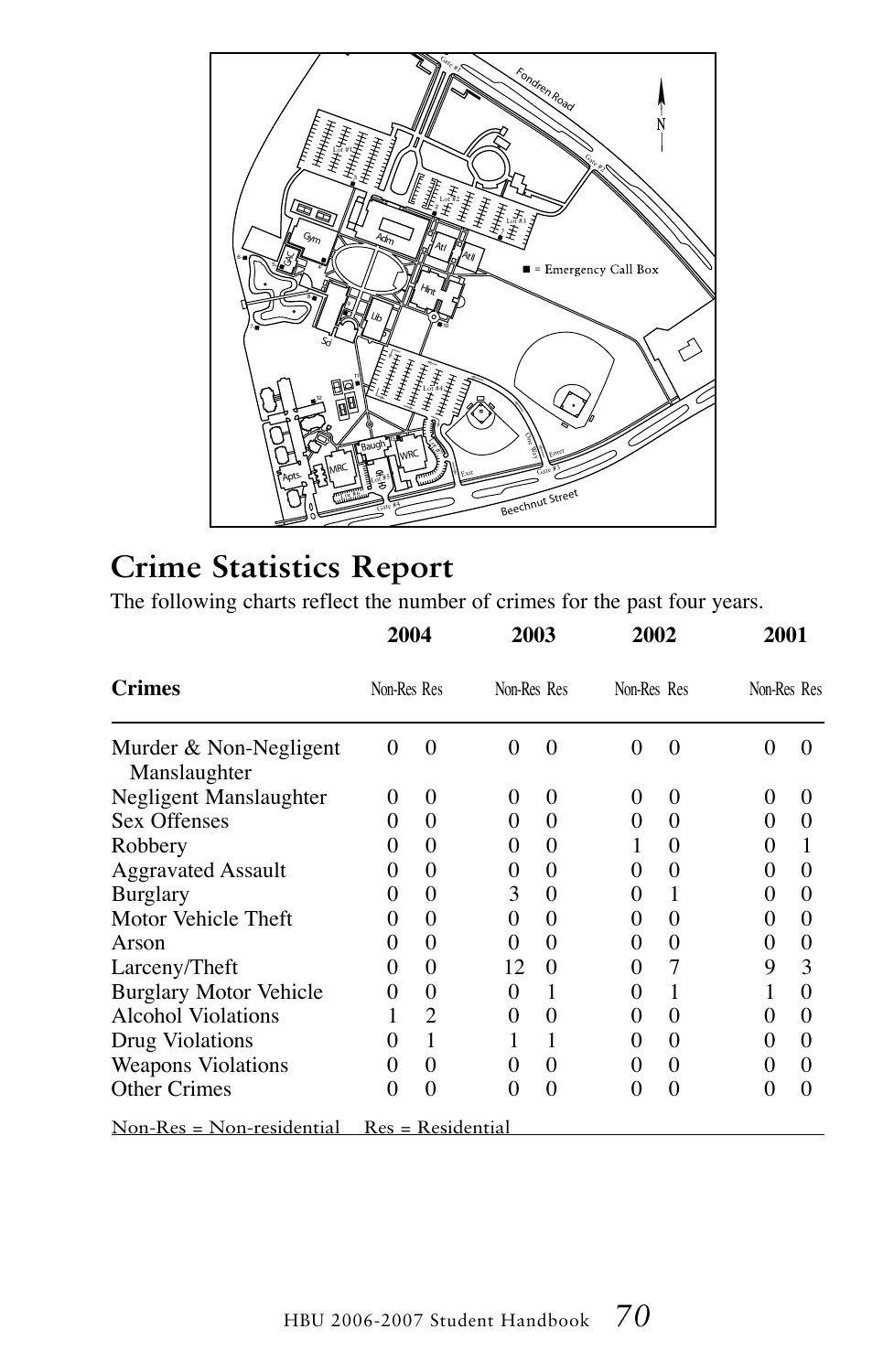### **Medical Emergencies**

Should you have any type of medical emergency on campus, call ext. 3911 immediately. The HBU Nursing School has trained the officers to provide the quickest and most appropriate attention until the paramedics arrive. Contacting the Houston Fire Department or the University Clinic directly will only delay medical attention. Please call 3911 for any emergency.

## **Wellness Center**

The Memorial Hermann/HBU Wellness Center provides excellent facilities, personnel and opportunities that promote the total wellness of persons, strengthening physical, social, psychological and spiritual health among individuals of every age. Membership to the Wellness Center is available to all undergraduate students enrolled on a full-time basis. Students enrolled for part-time coursework, graduate students and Intensive English students have the opportunity to purchase memberships. Hours posted for student use of the Wellness Center are:

| <b>Days of Operation</b> | <b>Hours of Operation</b> |
|--------------------------|---------------------------|
| Monday - Thursday        | 9:00 a.m. - 11:00 a.m.    |
|                          | 1:00 p.m. $-$ 4:00 p.m.   |
|                          | 8:00 a.m. - 10:00 p.m.    |
|                          |                           |
| Friday                   | $9:00$ a.m. $-11:00$ a.m. |
|                          | 1:00 p.m. $-10:00$ p.m.   |
|                          |                           |
| Saturday & Sunday        | 1:00 p.m. $-$ 5:00 p.m.   |

- Aquatics Center with lap pool, therapy pool, class exercise pool, whirlpool,
- indoor walking track (1/17th mile in length),
- cardiovascular, strength and stretching areas,
- multi-purpose gymnasium with full-court basketball and volleyball court,
- racquetball/squash/handball courts,
- outdoor courtyard with meditation garden,
- café and healthy snack area,
- wellness resource information area, and
- other basic service classes and program offerings available during student hours.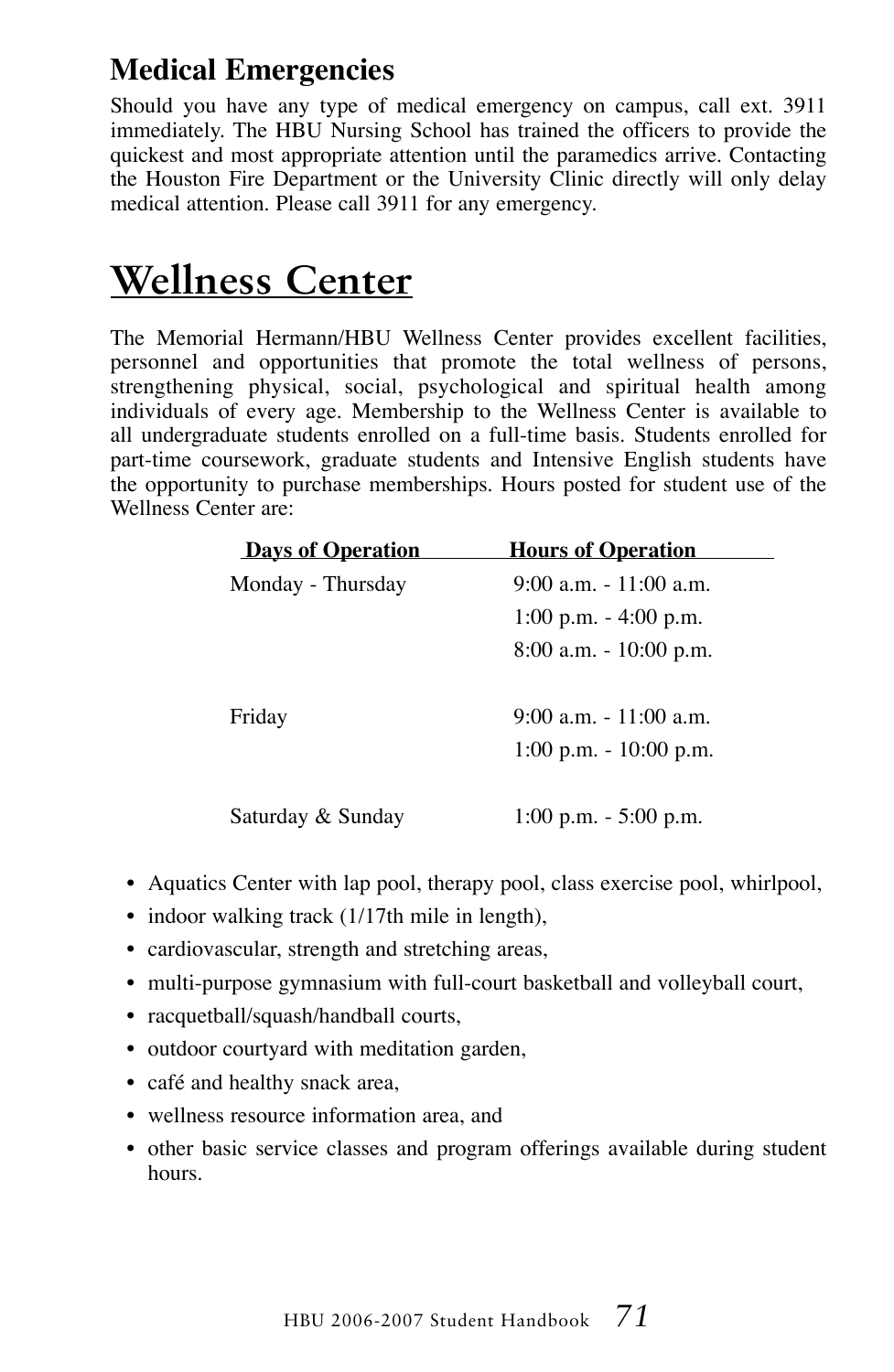To upgrade membership, contact the HBU business office. For additional information The Wellness Center may be contacted:

|         | Telephone: 713-488-8000 |
|---------|-------------------------|
| E-mail: | wellnesscenter@mhhs.org |
| Web:    | www.mhhs.org            |

# **University Policies AIDS**

AIDS is an acronym for Acquired Immunodeficiency Syndrome, and is a disease caused by a virus that breaks down part of the body's immune system, impairing a person's natural defenses against a variety of illnesses, many life-threatening. HIV is a medical term for the virus that breaks down the body's immune system. HIV is found in many body fluids and secretions of people who are infected, but respected medical authorities have determined that its transmission is solely through blood, semen and female genital secretions. Current medical knowledge indicates that students and employees with HIV infection do not pose a health risk to other students and employees in an academic setting. The Public Health Service states that there is no risk created by living in the same place as an infected person, casual kissing or swimming in the same pool with an infected person.

### **Education**

There is as yet neither a vaccine to prevent HIV infection nor curative therapy for infected persons. Even though knowledge about limiting the consequences of established HIV infection is meager, what is presently known should be communicated through education consistent with the morals espoused by a Christian institution.

### **Policies Regarding HIV/AIDS**

- 1. **Individual Rights** The individual rights of all people in the Houston Baptist University Community shall be safeguarded. Therefore: a) The uninfected should be protected from undue risk of exposure to the disease. b) The infected should be protected against prejudice and denial of the reasonable opportunity for an education at the University. c) The University condemns any and all actions of physical or emotional harassment toward the infected or those suspected of infection.
- 2. **Policy Implementation** As stated above, current medical knowledge indicates that people with HIV infection do not pose a health risk to others in an academic setting. Therefore, until medical knowledge indicates a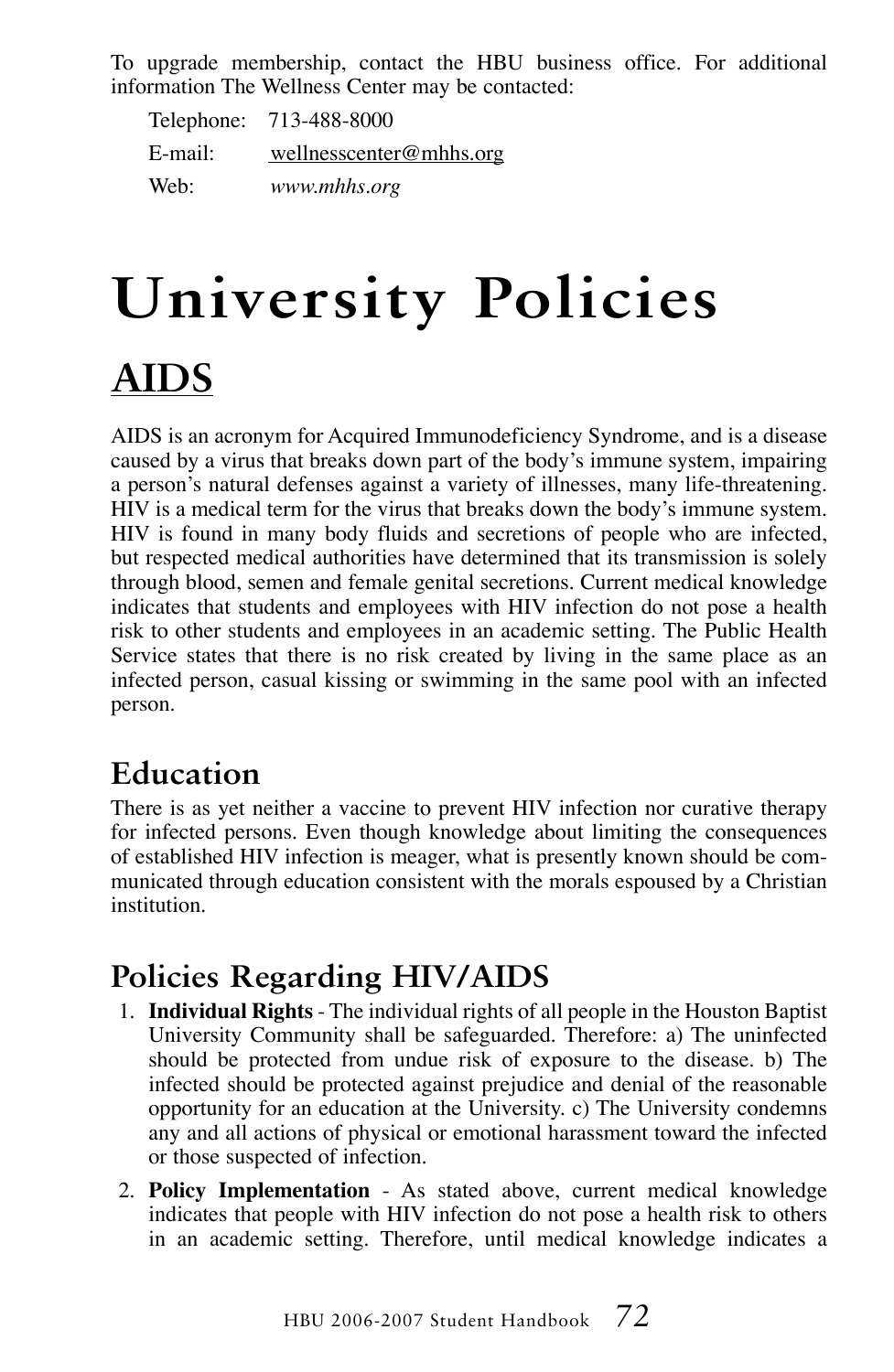contrary conclusion, or unless health regulations or other laws require a different response, the policy of Houston Baptist University will conform to the following:

- Admissions No otherwise qualified individual will, solely by reason of his or her HIV/AIDS status, be denied admission to the University.
- Attendance Students with HIV/AIDS may attend regular classroom sessions. The University reserves the right to restrict a student on a case-by-case basis if a student has a contagious disease (including those associated with or arising from AIDS) or if the individual's behavior is disruptive or endangers the safety of health of other persons. Departments will establish safety guidelines for the handling of blood and bodily fluids in classroom settings in which either may be a part of the course work, such as in nursing or biology classes.
- Access to University Housing and Facilities Students with HIV/AIDS will have access to University housing and facilities. Restrictions will only be imposed on the basis of medical recommendations.

# **Alcohol**

Members of the HBU Community are expected to commit themselves to promoting a healthy social and academic environment where learning and campus life are not hindered by the misuse of alcohol and other drugs.

Possession, sale, or use of alcoholic beverages on campus or at University sponsored events or activities is strictly prohibited.

Evidence of use of alcohol, such as empty alcoholic beverage containers displayed in resident's rooms or in a student's possession is also prohibited.

Lighted beer signs or posters promoting the use of alcoholic beverages will not be permitted on campus.

Any student who returns to campus while intoxicated shall be subject to full disciplinary action.

Culpability: As it is difficult to accurately determine degrees of culpability, all students present in a room or area at the time of the alcohol violation will generally be held responsible for such violation. Students are advised in advance to avoid such situations which may put them at risk of disciplinary action.

#### **Alcohol Counseling**

If students or employees of HBU feel that they may be experiencing an alcohol or drug problem, they are encouraged to contact the Enrichment Center located on the first floor of the M.D. Anderson Student Center. Counseling is available for confidential consultation on a voluntary walk-in basis or by appointment. The student will not be disciplined for coming in on a voluntary basis. The counselor will be able to provide information or assist in making a referral to a local agency or treatment facility.

Following is a list of various counseling, treatment or rehabilitation programs and facilities available in the surrounding community: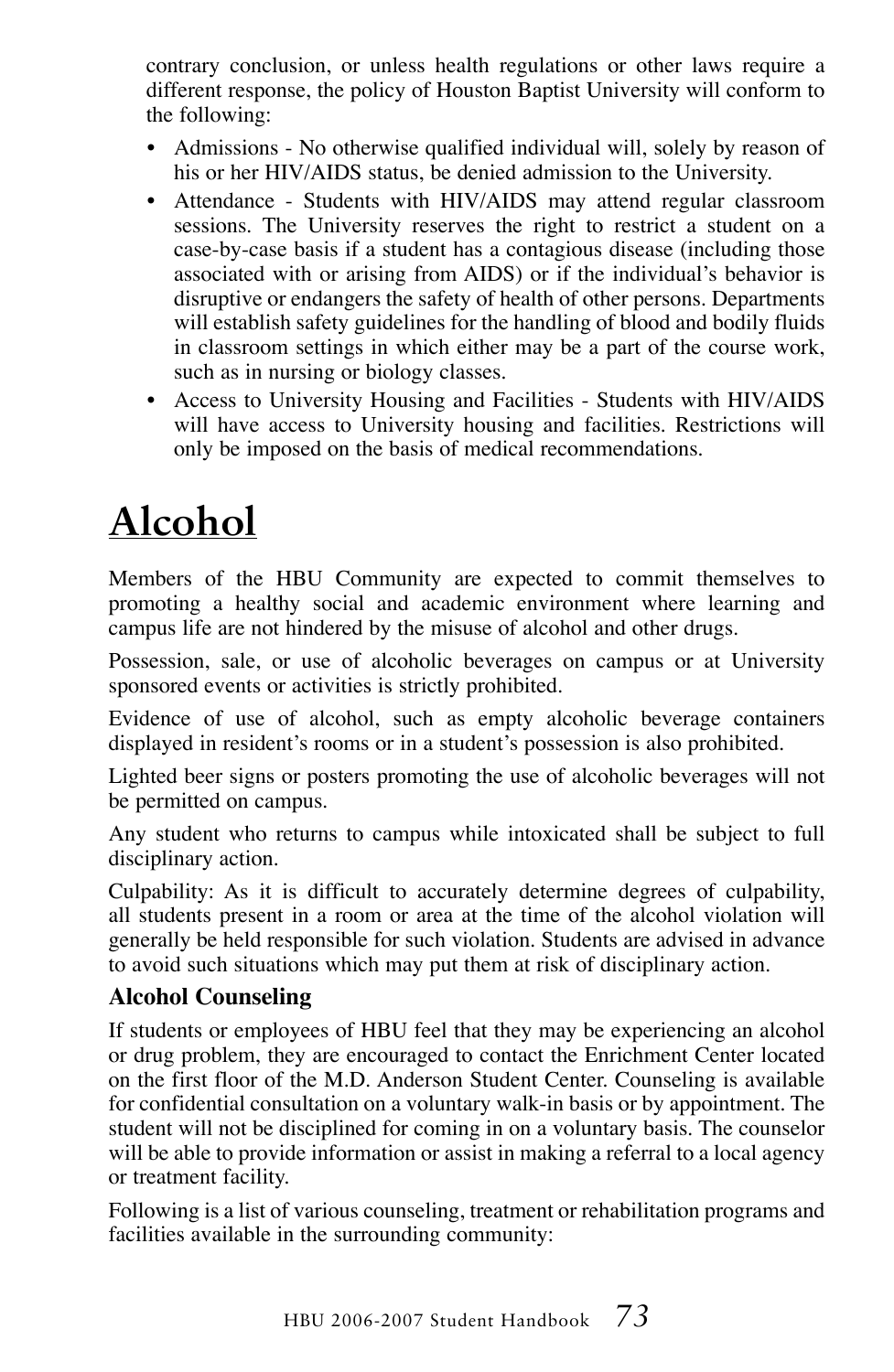#### **Alcoholics Anonymous**

 **Memorial Hermann Southwest Hospital** 7600 Beechnut Street and SW Frwy, Houston, Texas 77074 Monday, 8 p.m.; Wednesday, 8:00 p.m.; Friday, 8:00 p.m.

 **West Oaks Hospital** 6550 Hornwood, Houston, Texas 77074 Sunday, 8 p.m.; Monday, 8:00 p.m.

**College Park Baptist Church**

7887 Beechnut Street, Houston, Texas 77074 Thursday, 8 p.m.

 **Bellaire Club** 6701 Dunlap, Houston, Texas 77074 713-771-3370 Sunday, 12 Noon; Sunday, 8 p.m.; Monday, 12 Noon; Monday, 8 p.m.

# **Dance Policy**

- Only all-university dances will be allowed.
- Dances must be sponsored by registered student organizations or University departments and may be attended by all currently enrolled HBU students and guests of the HBU student attending the dance. HBU identification cards will be required of all currently enrolled HBU students. Guests must show picture identification. Identification will be required of all attendees.
- Dances must be calendared with the Student Affairs department at least one month in advance.
- No dances may be scheduled on a Sunday. Dances that begin on Friday or Saturday evening must end by 1:00 a.m. the following morning. Any dances held Monday through Thursday must end at midnight. Only one on-campus dance will be allowed per week.
- University staff members will determine reasonable capacities for all facilities to be used during on-campus dances. These capacities must be strictly enforced. They may require limiting admission of latecomers until an appropriate number of persons currently in attendance at an event have departed.
- The University will determine the nature and extent of security required for each dance scheduled on campus by a student organization. The sponsoring organization shall reimburse the University for the cost of staffing and security, including overtime pay as required. The organization is responsible for security for the event including issues related to tickets, parking, etc. The number of police needed will be based on the size of the facility and the number of people expected. The guideline to be used will be one officer for every 100 people or potential audience.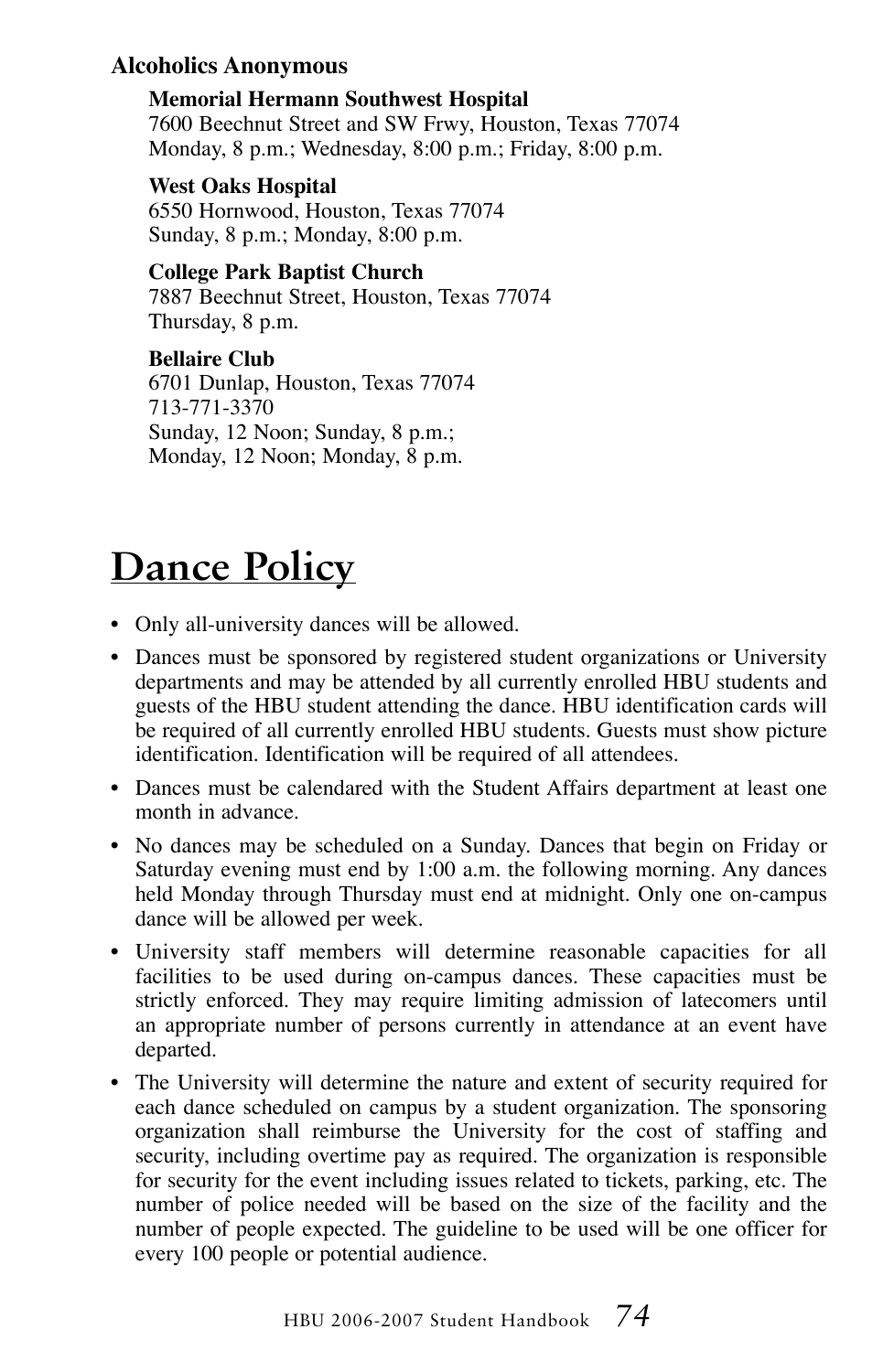- Representatives of the student organization sponsoring a dance must meet with the appropriate University officials prior to the event and must agree to adhere to any special requirements that are imposed. Those present at the meeting should include, but should not be limited to, the President and faculty advisor of the organization, the Chief of HBU Police and the Director of Student Activities. Failure of the organization to comply with pertinent University requirements, rules, and regulations, including those involving security and financial obligations related to the event, may result in the forfeiture of the privilege of scheduling events on campus.
- Signage with the rules of the dance must appear at every entrance. On the signs, there must be special notice that no alcohol or other drugs will be permitted.
- At the beginning of each dance, the student leaders and faculty advisor of the organization sponsoring the dance will introduce themselves to the police officers on duty and go over any special procedures for the given event. They will cover notification procedures in case of emergencies or incidents needed assistance. Members of the organization will be responsible for cleaning the facility and cleaning the facility at the close of the event.
- If an attendee or organization violates a University policy, the sponsoring organization leaders and advisor will inform the violator to leave. If ignored, then the HBU Police officers can order departure or the violator may be arrested for criminal trespass. If anyone chooses to violate state laws (e.g., fighting, intoxication, trespass, refusal to leave upon order of the HBU Police), he or she may be arrested, transported to jail, and appropriate reports filed with the criminal courts system and the University.
- All participants will conduct themselves in a manner consistent with the Christian mission and purpose of the University. Attire must be modest and not sensual in any way. All dancing (individual, couples, group/line, etc.) shall be in good taste and should not be sexually suggestive, profane, or in any other way inappropriate. Students and/or their guest will be asked to leave for noncompliance. Students may also be addressed via the University disciplinary process.
- The faculty advisor and student leaders of the organization must be present for the duration of the dance.
- The sponsoring student organization will be held responsible for the conduct of all attendees.
- An appropriate covering for the floor must be used for all indoor dances, regardless of the location of the dance. The sponsoring organization is responsible for procuring and paying for the rented dance floor. The rented covering must be approved by HBU facilities management prior to being placed in the dance location. Outdoor dances (parking lots, grass areas, etc.) do not require a rented floor.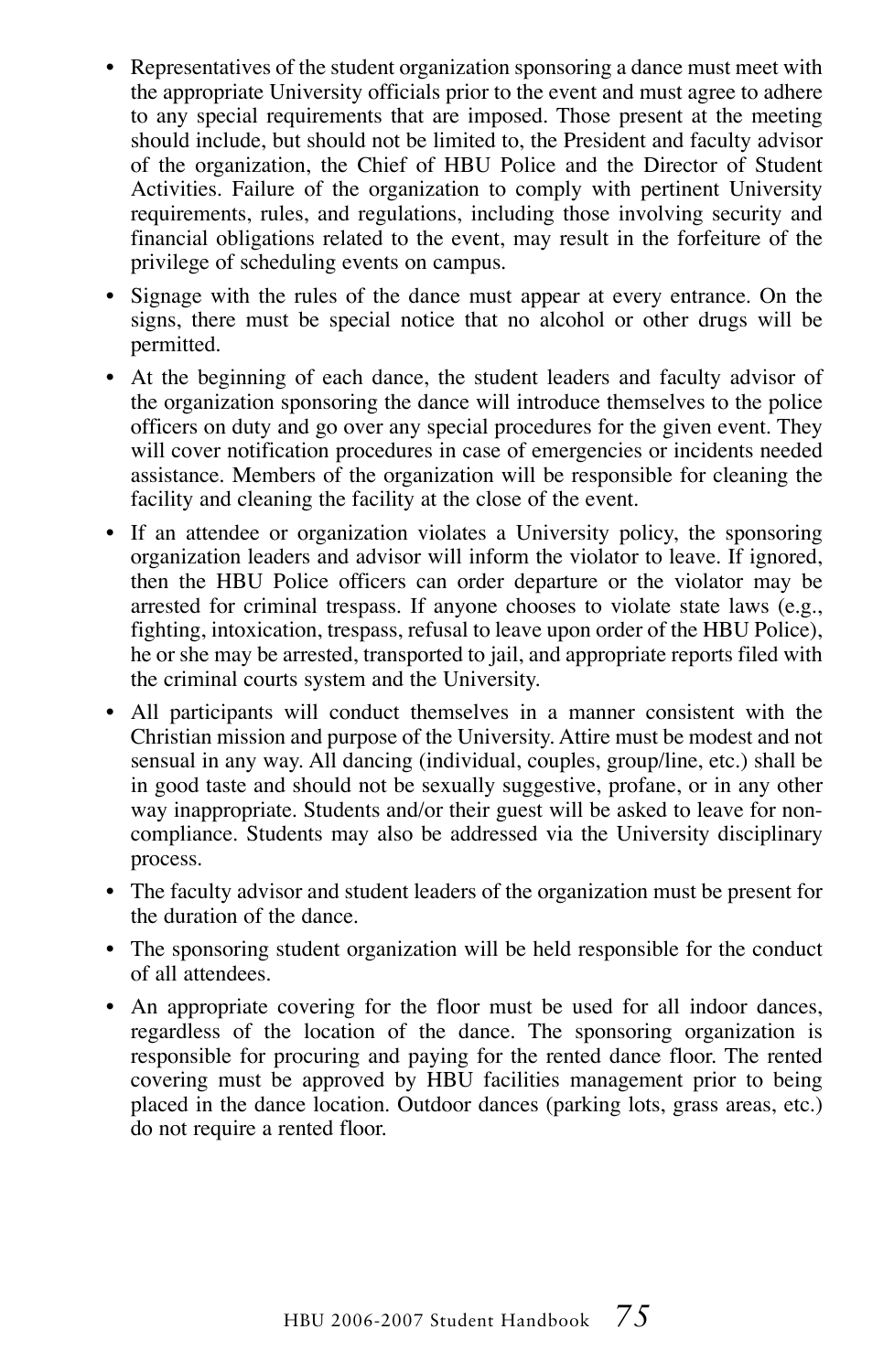# **Drugs**

HBU has a prime concern for the psychological and medical well-being of its students and employees and recognizes the problems created by the misuse of controlled substances. The University prohibits the possession, distribution, sale or use of controlled substances and all other drugs prohibited by state and federal law (e.g. marijuana, cocaine, narcotics, barbiturates, hallucinogens or amphetamines). The University also prohibits the possession of drug paraphernalia.

Students who violate this policy are subject to disciplinary action by the University and/or criminal prosecution under State and Federal law. Possession or use of illegal drugs may result in immediate dismissal for a maximum of three quarters.

**Sale** - When, in the opinion of the Vice President for Student Affairs/Assistant Vice President for Student Affairs, there is sufficient and credible information that a student is or has been trafficking in controlled drugs, the student will be dismissed from the University by the Vice President for Student Affairs/Assistant Vice President for Student Affairs.

**Use** - Students are urged to seek help for themselves or on the behalf of others in any matter of drug use. If, in the judgement of the Vice President for Student Affairs/Assistant Vice President for Student Affairs, the welfare of the HBU campus community requires that the student receive help either on or off campus, he or she may be required to do so as a disciplinary sanction at his or her expense. (See below).

**Culpability** - As it is difficult to accurately determine degrees of culpability, all students present in a room or area at the time of the drug violation will generally be held responsible for such violation. Students are advised in advance to avoid such situations which may put them at risk of disciplinary action.

### **Drug Counseling**

If students of HBU feel they may have a drug problem, they are encouraged to contact Student Health Services or the Enrichment Center.

### **Facilities**

University facilities are well-maintained and their security given consistent attention in the interest of students, staff and faculty. There are cultural and athletic events held in University facilities that are open to the public. Other facilities such as the Bookstore and Sodexho Campus Services are likewise open to the public.

At our campus, administrative and academic buildings are open from 8 a.m. until 10 p.m., Monday through Friday. Student Organizations are to terminate their meetings held on week-nights by 10 p.m. Academic buildings are scheduled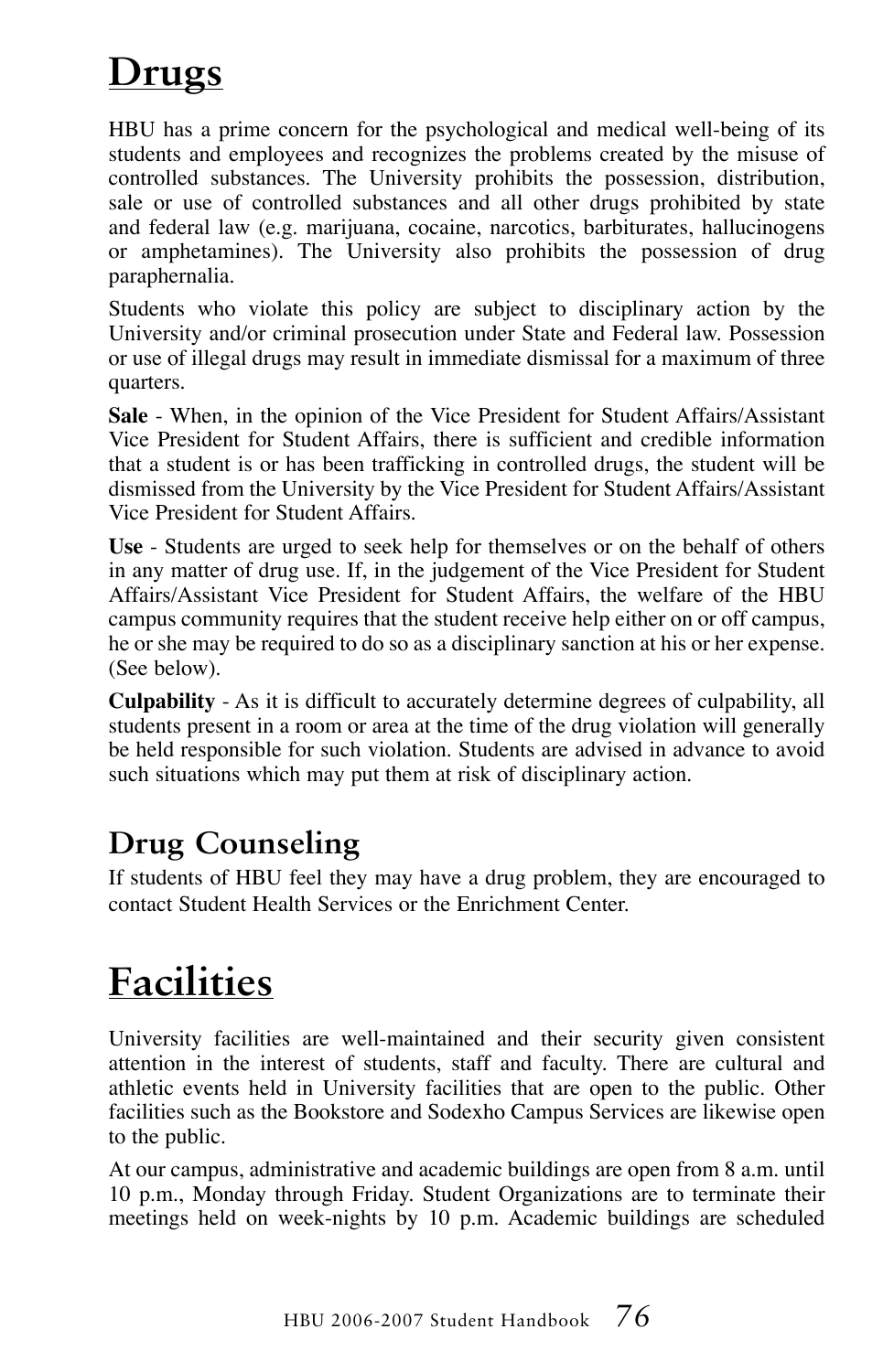to be open on weekends only as needed. Access to individual classrooms and laboratories is limited to those enrolled. Access to University residence colleges is limited to residents through a code lock system. During the times that the University is officially closed, University buildings are locked and only faculty, staff, and students with proper I.D. are admitted. Clearance to others is granted through the University Police Office.

### **Use of University Facilities**

HBU recognizes a fundamental responsibility to its community and therefore, when possible, makes its facilities available when not required for use or work by the University. Recognized student organizations may schedule space without cost. Non-university sponsored events may include:

- *• legally established organizations for presentation of educational, cultural, and musical programs of general interest;*
- *• conferences, workshops, seminars;*
- *• individual recitals, weddings, wedding receptions; and*
- *• camps, athletic events.*

Facilities may not be used for any non-Christian religious purposes.

With the exception of classroom assignments facilitated by the Vice President for Academic Affairs, ALL use of campus facilities must be scheduled on the University Calendar.

If there is any damage to the scheduled facility (conference rooms, classrooms, athletic complexes, buildings, grounds, etc.) during the event, the individual or organization may be liable for costs incurred by the University. The University is not liable for items lost during or in connection with these activities, In addition, standard fees are charged to defray cost of maintenance.

### **Scheduling of Facilities**

The University Calendar, located in the Student Affairs Office, is maintained by the Calendar Facilitator. This calendar may be viewed from the FirstClass icon "Calendars" or at *http://fc.hbu/calendars/* from outside HBU. Calendar request forms and facility set-up request forms are available in the Student Affairs Office. Additionally, forms are available on-line under http://MY.hbu.edu. Scheduling may be done during normal business hours of 8 a.m.- 5 p.m., Monday through Friday. **Calendar requests are to be made at least five working days in advance.**

1. **Calendar Request** - When planning an event/meeting, secure the space by submitting a Calendar Request form to the Calendar Facilitator. This includes any outdoor activities as well as tables/space in the Student Center, Sharp Gymnasium Foyer and Hinton Center Rotunda.

#### **ALL REQUESTS MUST BE IN WRITING. A ROOM IS SECURED WHEN THE CALENDAR REQUEST FORM HAS BEEN RECEIVED**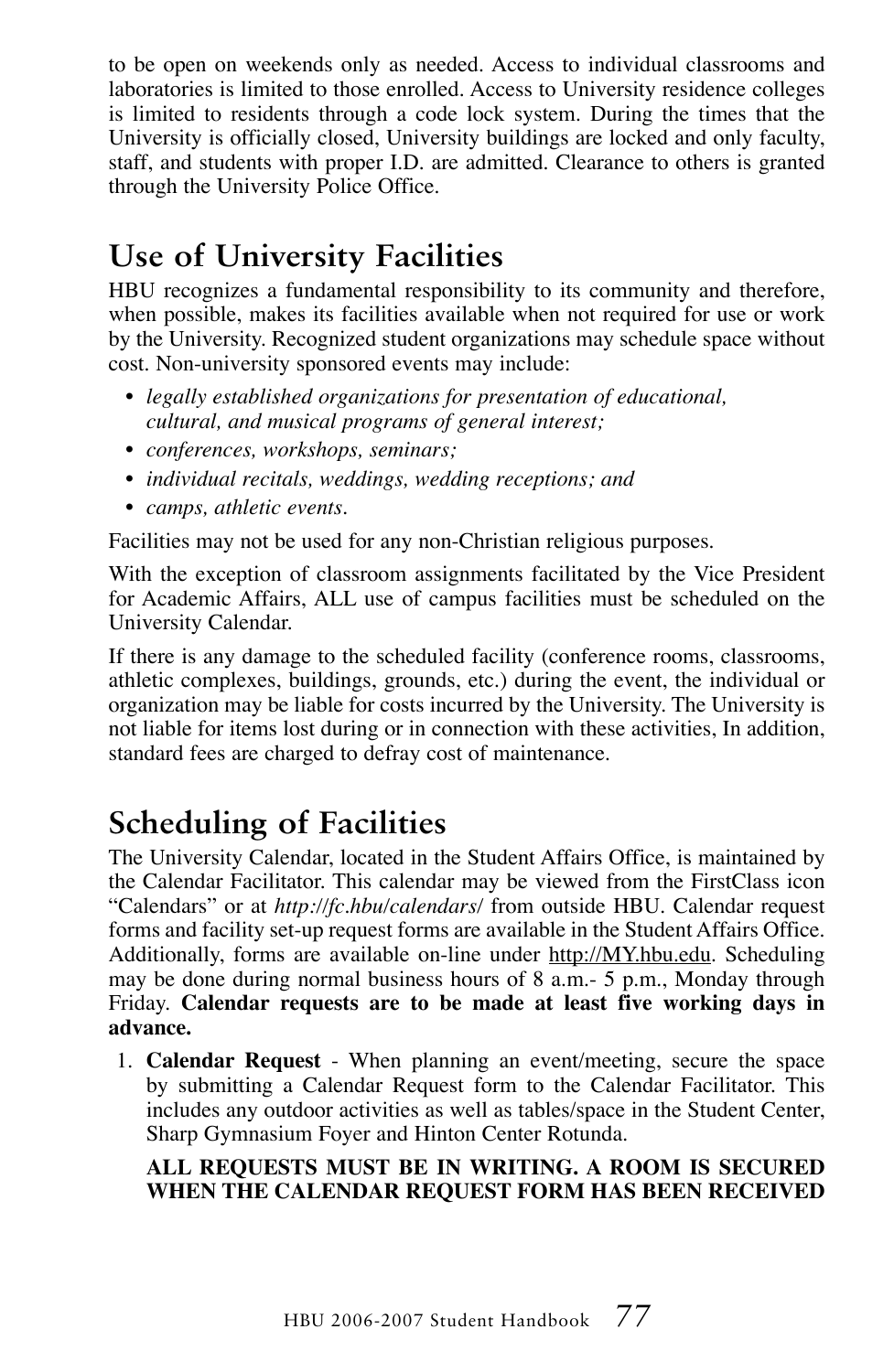#### **AND APPROVED BY THE CALENDAR FACILITATOR. CONFIR-MATION WILL BE SENT VIA CAMPUS MAIL.**

 Notification of change/cancellations should be made by calling the Calendar Facilitator at 281-649-3236, returning the pink copy of the calendar request form, and contracting Campus Services at 281-649-3442.

- 2. **Facility Set-up Request**  This request is made in addition to the calendar request form for any event requiring special arrangements/set-up. The facility set-up request form must be submitted to Campus Services located in the Husky Village Clubhouse **at least five working days prior to the event**.
- 3. **Media Request** Contact Media Services at 281-649-3000, ext. 2465.
- 4. **Food Services/Table Linens** Contact Sodexho Campus Services at 281-649-3360 or 281-649-3366. The catering request form is available on the HBU Intranet under Campus Services forms.

### **Scheduling of University Vehicles**

#### **General Statement**

University owned vehicles are available on a first-come, first-served basis provided the request for use has been made in a timely manner and in accordance with the guidelines established by Campus Services. When multiple requests have been made, priority will he given to "Level 1" groups (please see definition below).

#### **Level 1**

These groups include those whose activities and trips are initiated or required by the University. Funding of the trip would typically be provided in part or fully by the University. If a University vehicle is not available, then Campus Services will procure a vehicle to satisfy the request (provided the request has been made according to established guidelines). Level 1 groups may include, but not necessarily be limited to: academic, athletic, rec. team, residence life, choral, faculty/ staff, etc. Any clarification on whether a group is Level 1 will be determined by the Student Affairs Office.

#### **Level 2**

This includes all other groups such as HBU chartered clubs, organizations, academic classes, etc. If a University vehicle is not available, then Campus Services will procure a vehicle to satisfy the request (provided the request has been made according to established guidelines). If a non-University vehicle is used, the group will be responsible for payment. Payment may be made directly to the University or via an internal accounting transfer.

#### **Guidelines (these apply to Level 1 and Level 2)**

• The organization must reserve a vehicle in advance and in accordance with the established procedures of the Campus Services Department (Hinton 118, ext. 3442).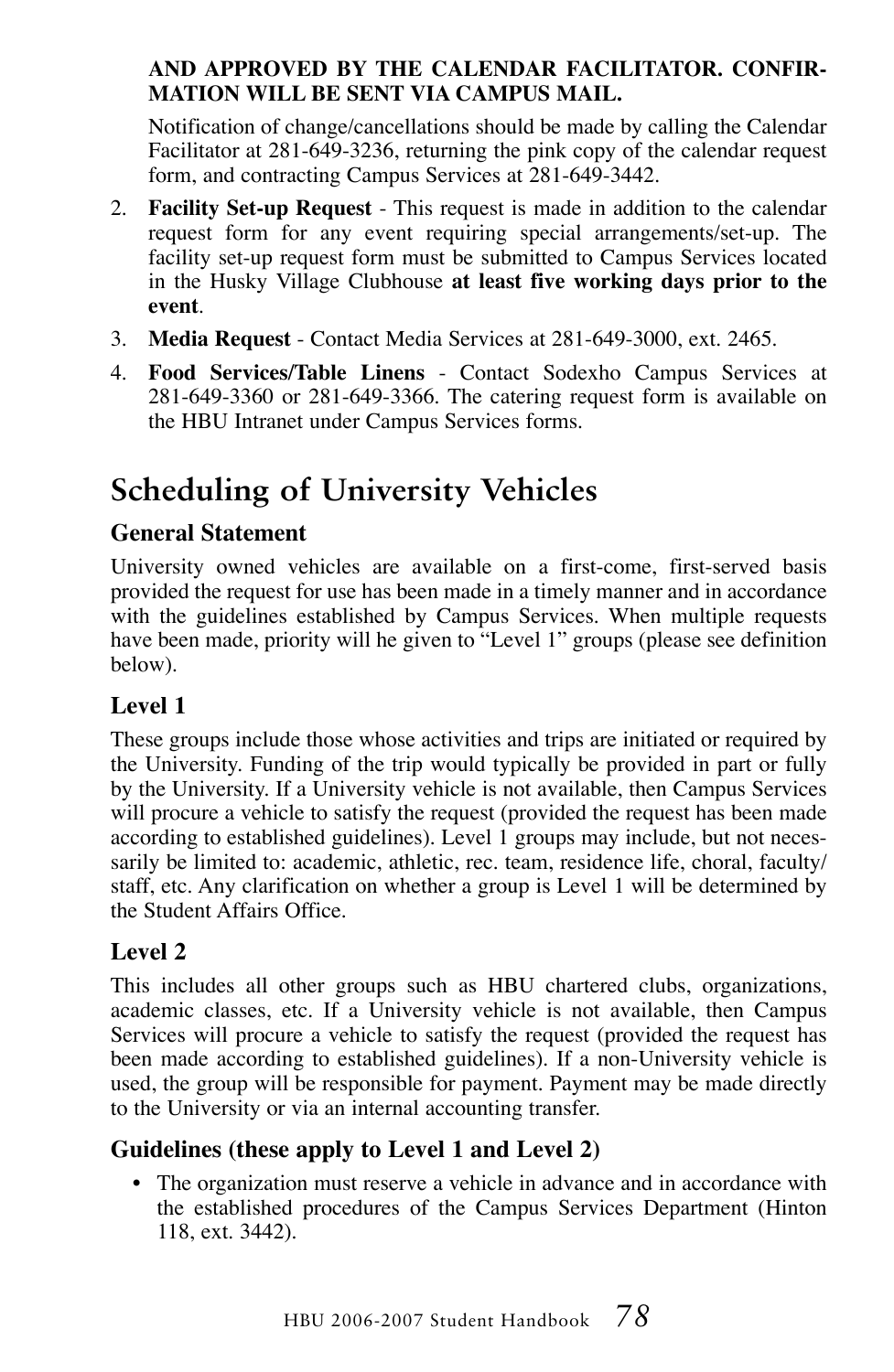- A University faculty/staff member, or their delegate, must accompany student groups any time a vehicle is used (whether the vehicle is Universityowned or rented).
- All drivers (faculty/staff or students) must complete the Driver Safety Course and currently be on the approved driver list as determined by Campus Services.
- All drivers must be at least 21 years of age to drive a vehicle, whether HBU owned or rented.
- A reservation may not be made unless:
	- a) a copy of the individuals TDL is on file with Campus Services,
	- b) the driver has taken and passed an online driving test,
	- c) the driver has a clear MVR (will be run by Campus Services).
- If the trip is to exceed six hours, the group must have a minimum of two approved drivers per vehicle.
- Drivers will obey all laws, ordinances, etc. in the operation of University vehicles.

Any questions should be directed to:

#### **Student Affairs - 281-649-3236** or **Campus Services - 281-649-3442**

# **Grievances**

Houston Baptist University maintains an open door policy regarding your concerns. To address suggestions, concerns or dissatisfaction regarding Houston Baptist University policies, procedures, discipline/code of conduct or living conditions, the following process should be followed:

- the grievance must be submitted in writing to the Assistant Vice President for Student Affairs,
- the Assistant Vice President for Student Affairs may elect to address the grievance himself and/or refer action to appropriate personnel,
- the student who submitted the grievance will be notified of the Assistant Vice President's decision or referral to the appropriate Vice President for action, and
- the Office of the Assistant Vice President for Student Affairs will maintain documentation files on the grievances submitted and subsequent action taken.

Note: Additionally, students are encouraged to express their concerns and suggestions to the Student Senate.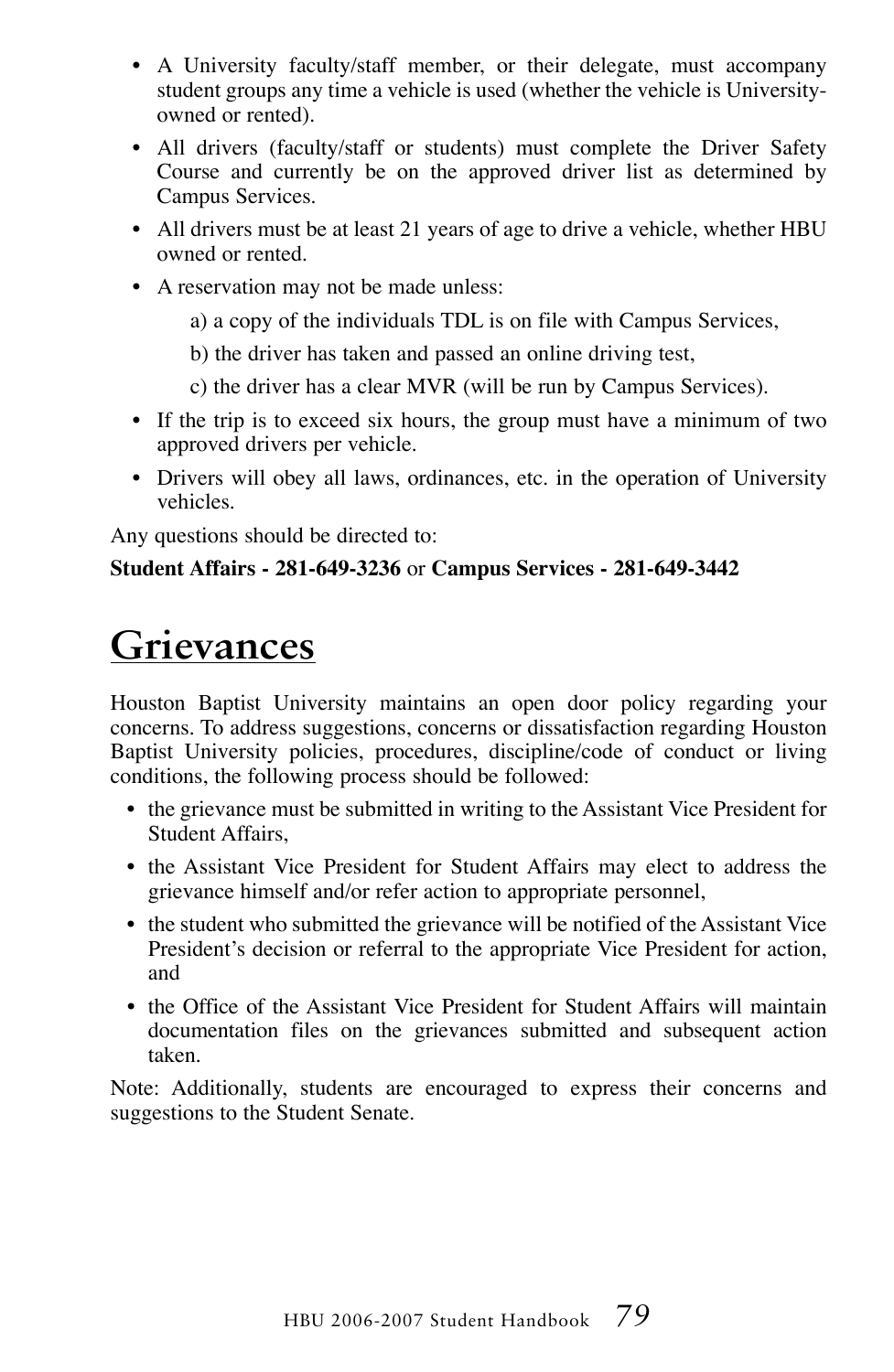# **Hazing**

No annoyance of a student by playing abusive or ridiculous tricks, harassing or aiding or abetting in such behavior, which would cause physical, mental or emotional harm, or which involves violation of a statutory law, shall be allowed. A student or an organization may be found to have engaged in acts of hazing even when the acts are not subject to the provisions of state law.

For a number of years the Laws of the State of Texas have contained a provision that makes hazing unlawful. The provisions of Subchapter F. of the Education Code (Section 37.151 to 37.157) are made applicable to certain institutions of higher education under Section 51.936 of the Higher Education Code. These statutes are available at the Reference Desk in Moody Library using the CD-ROM version of Vernon's Annotated Texas Statutes. The statute specifies a number of activities that may constitute hazing under the law. Generally, these activities are directed against a student by other students or a group of students when the student is "pledging, being initiated into, affiliating with, holding office in, or maintaining membership in an organization."

Hazing offenses may be either personal (including engaging in hazing and failing to report hazing, both of which as Class B Misdemeanors punishable by fine and/ or jail time) or organizational (including activities of organization alumni subject to a fine of \$5,000 to \$10,000). Consent is not a defense against a hazing charge and immunity from prosecution is available where there is a formal investigation and involved students testify for the prosecution.

# **Poster Policy**

In an effort to communicate about news, events, opportunities and policies on campus with minimum clutter, the following procedures apply regarding posting flyers or similar information. Failure to observe these guidelines may result in a minimum \$25 fine and/or other disciplinary measures, including removal of flyers.

- All posters/signs must be "Poster Approved" from the Student Affairs Office.
- Posters will be posted in appropriate bulletin board spaces only.
- Do not post information in bathrooms, on glass doors, stair steps, columns, or any painted surfaces.
- Kiosks will have only HBU related information posted. Information to be posted in the kiosk can be submitted to the Office of Student Affairs (3-5 copies).
- Posters/signs should be in good taste and not include references to alcohol, tobacco products or any inappropriate sexual references or connotations.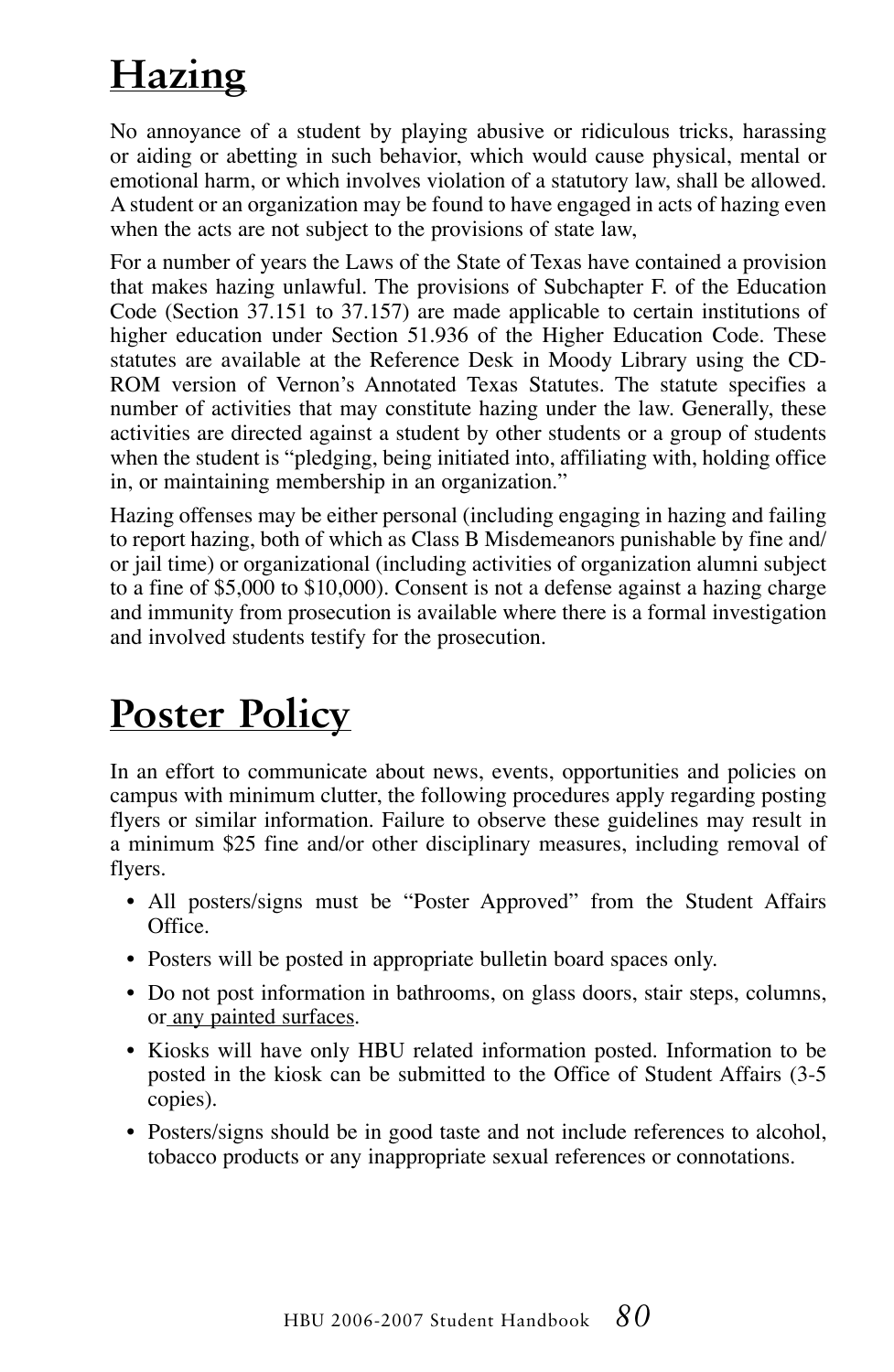- All information posted must be consistent with the Christian mission and purpose of the University.
- Posters/signs should give accurate information regarding events (place, date and time), consistent with the University Calendar.
- Because of limited space, keep the sign/poster to a maximum size of 8 1/2" x 11"
- Banners (maximum size of 4' x 8') may be posted in M.D. Anderson Student Center, hung on the cable along the upstairs railing.
- Distributing flyers on car windshields is prohibited. Police should be notified immediately if this is detected.
- All posters must be removed as soon as the event is over.
- Chalking may be done only in open, uncovered areas.

## **Search & Seizure**

Institutional searches may be authorized by the Vice President/Assistant Vice President for Student Affairs. In this instance the Vice President/Assistant Vice President would have reason to believe that it is more likely than not that items which are in violation of University policy (re. drugs, alcohol, master keys, guns, weapons, stolen property, etc.) are present in a specified location. The University also reserves the right to use a search warrant issued by civil authorities if deemed necessary or appropriate.

# **Sexual Harassment**

### **What is Sexual Harassment?**

Sexual harassment is a form of discrimination in violation of Title VII of the Federal Civil Rights Acts of 1964. Such behavior has the potential of threatening an individual's academic performance, economic livelihood, career advancement, psychological and spiritual well-being, as well as our Houston Baptist University community life. According to the Federal Equal Opportunity Commission guidelines:

Unwelcome sexual advances, requests for sexual favors, and other verbal or physical conduct of a sexual nature constitute sexual harassment when:

- submission to such conduct is made either explicitly or implicitly a term or condition of an individual's employment or academic advancement,
- submission to or rejection of such conduct by an individual is used as the basis for employment decisions or academic decisions affecting such individual,
- such conduct has the purpose or effect of unreasonably interfering with an individual's work or academic performance or creating an intimidating, hostile, or offensive working or learning environment.

Sexual harassment most often occurs in situations where one person abuses the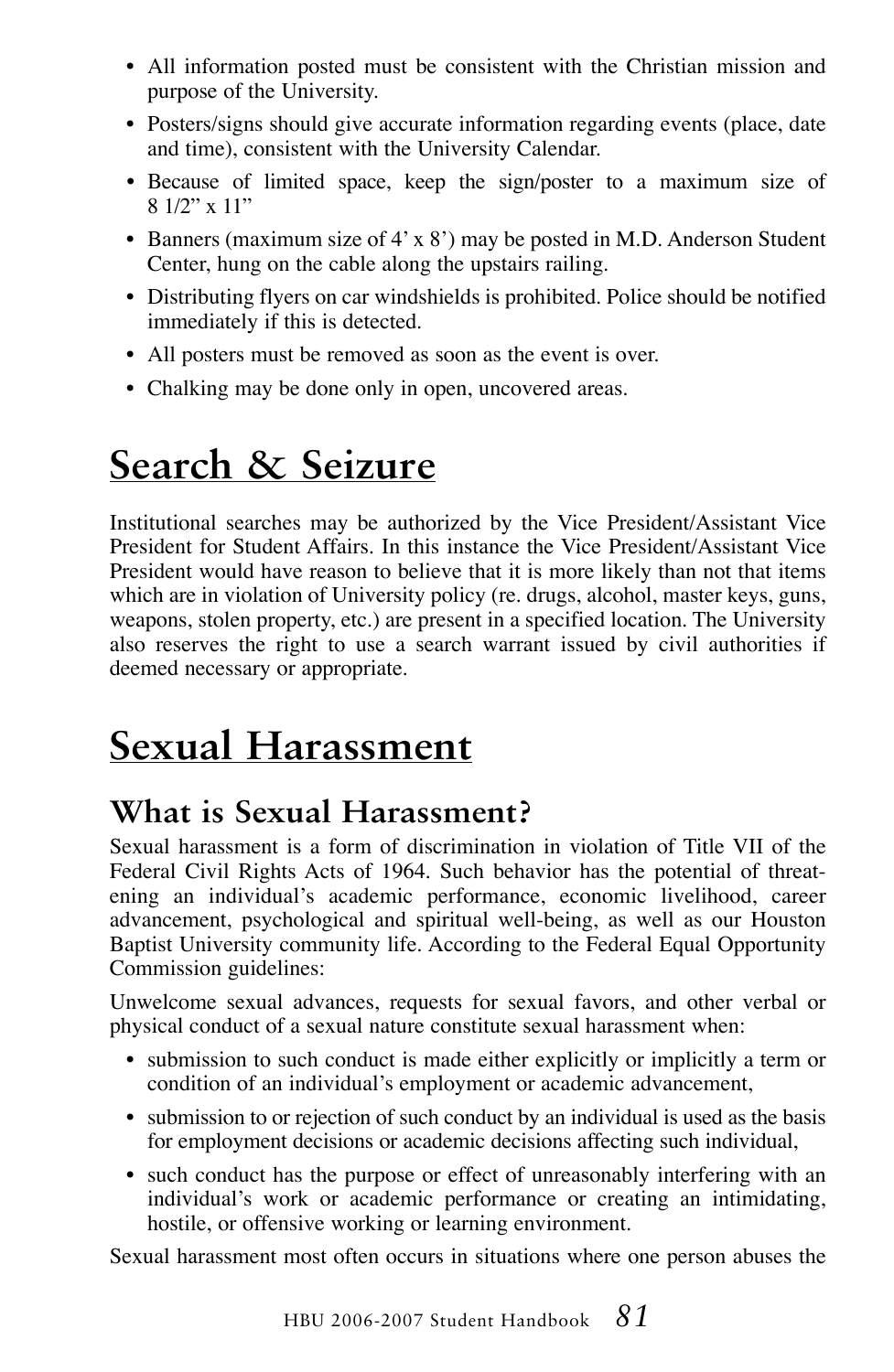power he or she has over another person, thereby violating the boundaries and trust implicit in that relationship. However, harassment can also occur between equals (i.e., student to student). Any member of the Houston Baptist University community is a possible victim of sexual harassment, although historically women are most often victimized.

### **Sexual Harassment Can Involve**

- Professor and professor
- Professor and student
- Supervisor / superior and employee
- Employee and employee
- Student and student
- Other relationships among colleagues, peers, and co-workers

### **Sexual Harassment Can Take Many Forms**

- **Verbal harassment** may include innuendo, humor and jokes about sex or gender-specific traits, implied, or blatant verbal threats.
- **Physical harassment** may include offensive contact (patting, pinching, brushing against the body, etc.), blocking movement, attempted or actual fondling or kissing or any other form of coerced sexual contact. (A separate section on sexual assault follows the harassment information.)
- **Non-verbal harassment** may include insulting, whistling, gestures, or leering.

### **How To Deal With A Sexual Harassment Situation**

HBU takes sexual harassment complaints by students, faculty, administration, and staff very seriously. Sexual harassment hurts our whole community when it occurs. In addition to violating the law, as well as University policy, it violates the University goal of developing a community where relationships are based on trust and mutual respect.

Any student believing he/she is being harassed, or otherwise feeling in need of advice or support is encouraged to immediately see one of the following people:

- Vice President for Student Affairs
- Assistant Vice President for Student Affairs
- Dean of Students
- University Chaplain/Director for Spiritual Life
- Director of Student Ministry
- Director of Residence College
- University Counselor
- Director of Human Resources
- Associate Vice President for Enrichment Center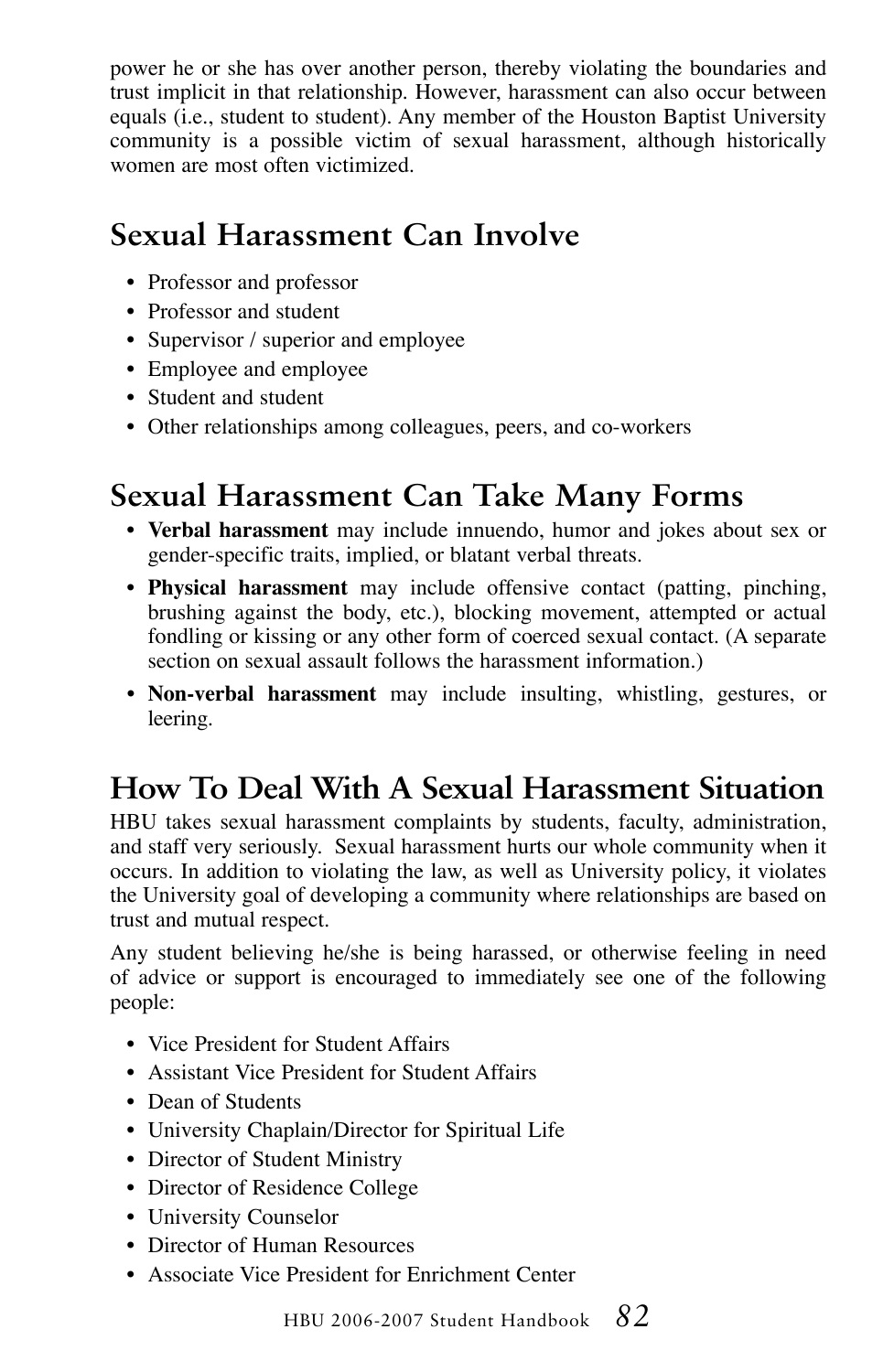Faculty, administrators, and staff believing they are being harassed or feeling in need of advice are encouraged to see the Director of Human Resources as soon as possible.

Students are encouraged to seek assistance even if they are unsure that what they are experiencing is sexual harassment. Do not allow sexual harassment to jeopardize your rights and opportunities as a student here at Houston Baptist University for work or education. The University wants to work with students to attempt to resolve sexual harassment issues but cannot do so unless reports are received by the appropriate personnel listed above.

### **Smoke Free Campus Policy**

The University has elected to strengthen the Smoke Free Campus Policy. Effective September 1, 2006, the new policy prohibits smoking anywhere on University premises except for the confines of private vehicles.

Consistent with the University's commitment to health and wellness education, information regarding cessation programs and the health risks of smoking will be available in the Student Health Center, located in the Student Affairs Suite of M.D. Anderson.

## **Student Discipline System and Code for Student Conduct**

Preamble

#### **A. Philosophical Approach**

Houston Baptist University has chosen to set itself apart for the purpose of preparing students for meaningful lives and work, and for service to God and the peoples of the world. The University is dedicated to the development of moral character, the enrichment of spiritual lives, and the perpetuation of growth in Christian ideals. Spiritual maturity, strength of character, and moral virtue are considered foundational for successful living. The University shall stand as a witness for Jesus Christ expressed directly through its administration, faculty, and students.

Students by their voluntary membership in this Christian community, assume responsibility to abide by all the standards, rules and regulations of the University, as well as to use personal discretion involving any activities which may be morally or spiritually destructive or reflect poorly on the campus community. All members of the campus community share mutual responsibility for confronting actions that violate established standards for conduct or reflect poorly on the University. It is essential that this confrontation is exercised in a spirit of love and gentleness—a hallmark characteristic of biblical Christianity.

The Student Conduct Code serves the educational mission of the University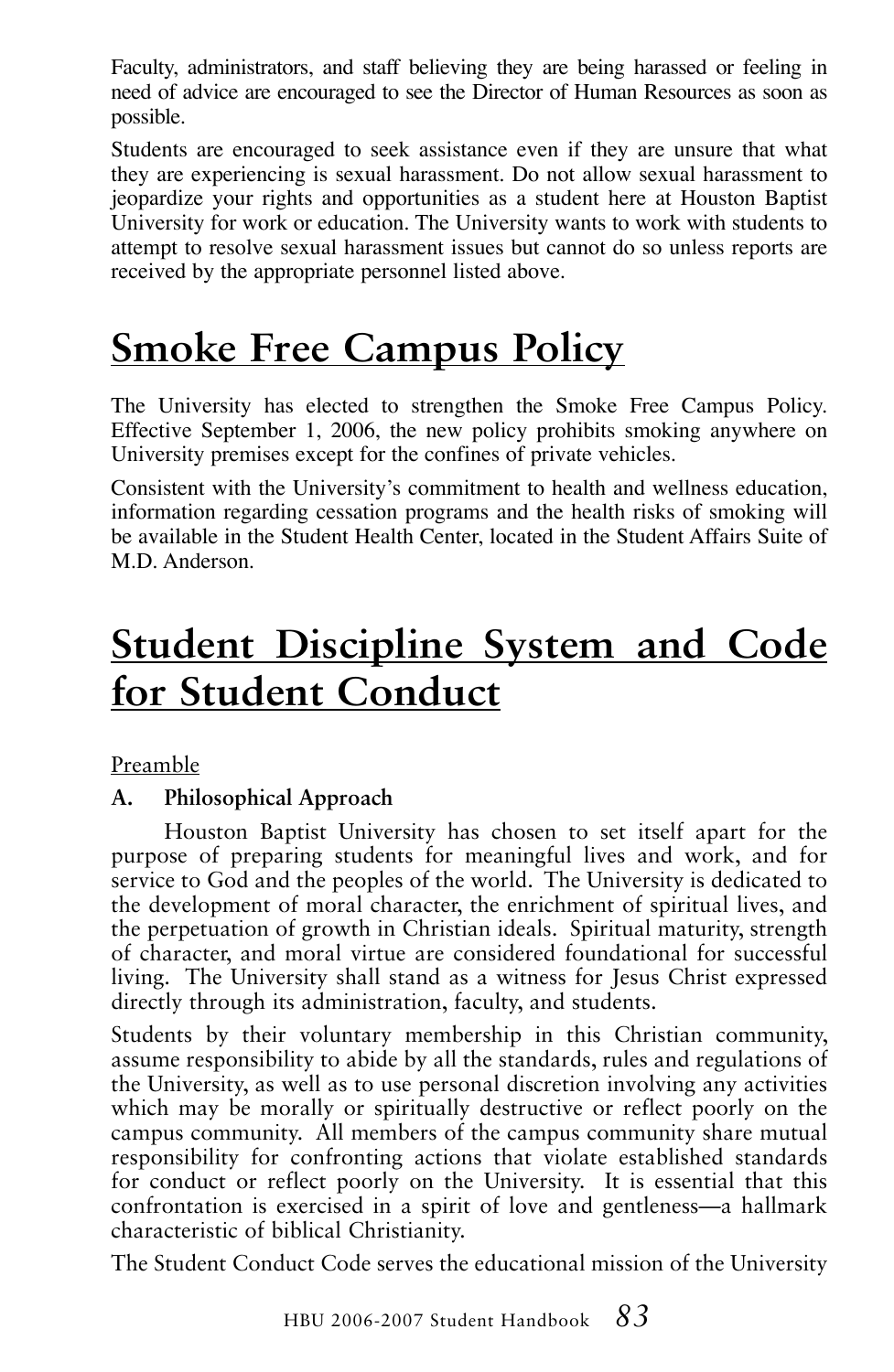in achieving the aforementioned objectives. Community standards, policies and regulations, and the Student Discipline System are in place for the expressed purpose of moving students towards personal maturity and creating an environment that is conducive to academic learning, personal development and spiritual growth.

The Student Discipline System is an educational process, not a legal proceeding. The disciplinary process always attempts to confront misconduct in an educative posture that the student might learn from the experience, respond to the correction, and be reconciled to the community whenever possible. The disciplinary system provides university personnel opportunities to educate students towards better decision-making, character formation, and spiritual maturity. The effectiveness of these *teachable moments* requires that each student be treated with equal care, concern, honor, fairness and dignity.

#### **B. Biblical Principles.**

It is our natural inclination as human beings to resist discipline and accountability, but the Bible admonishes its reader to embrace them both as beneficial and an essential attribute of a Christian community. The following scriptures are among only a few that speak on this topic:

*My children, do not despise the Lord's discipline and do not resent his rebuke, because the Lord disciplines those he loves, as a father the child he delights in. Proverbs 3:11-12*

*Do not make light of the Lord's discipline, and do not lose heart when he rebukes you, because the Lord disciplines those he loves, and he punishes everyone he accepts as a son. Hebrews 12:5-6*

*No discipline seems pleasant at the time, but painful. Later on, however, it produces a harvest of righteousness and peace for those who have been trained by it. Hebrews 12:11*

*If any person is over-taken in misconduct or sin of any sort, you who are spiritual—who are responsive to and controlled by the Spirit should set him right and restore and reinstate him, without any sense of superiority and with all gentleness, keeping an attentive eye on yourself, lest you should be tempted also. Galations 6:1*

#### **C. Champions of Character.**

Character formation is a significant educational objective of the University because it is a core value of Christian Higher Education, an educational outcome that benefits a diverse student population, and a critical need for future generations of community leaders. As a member institution of the National Association of Intercollegiate Athletics (NAIA), the University has embraced the NAIA's *Champions of Character* program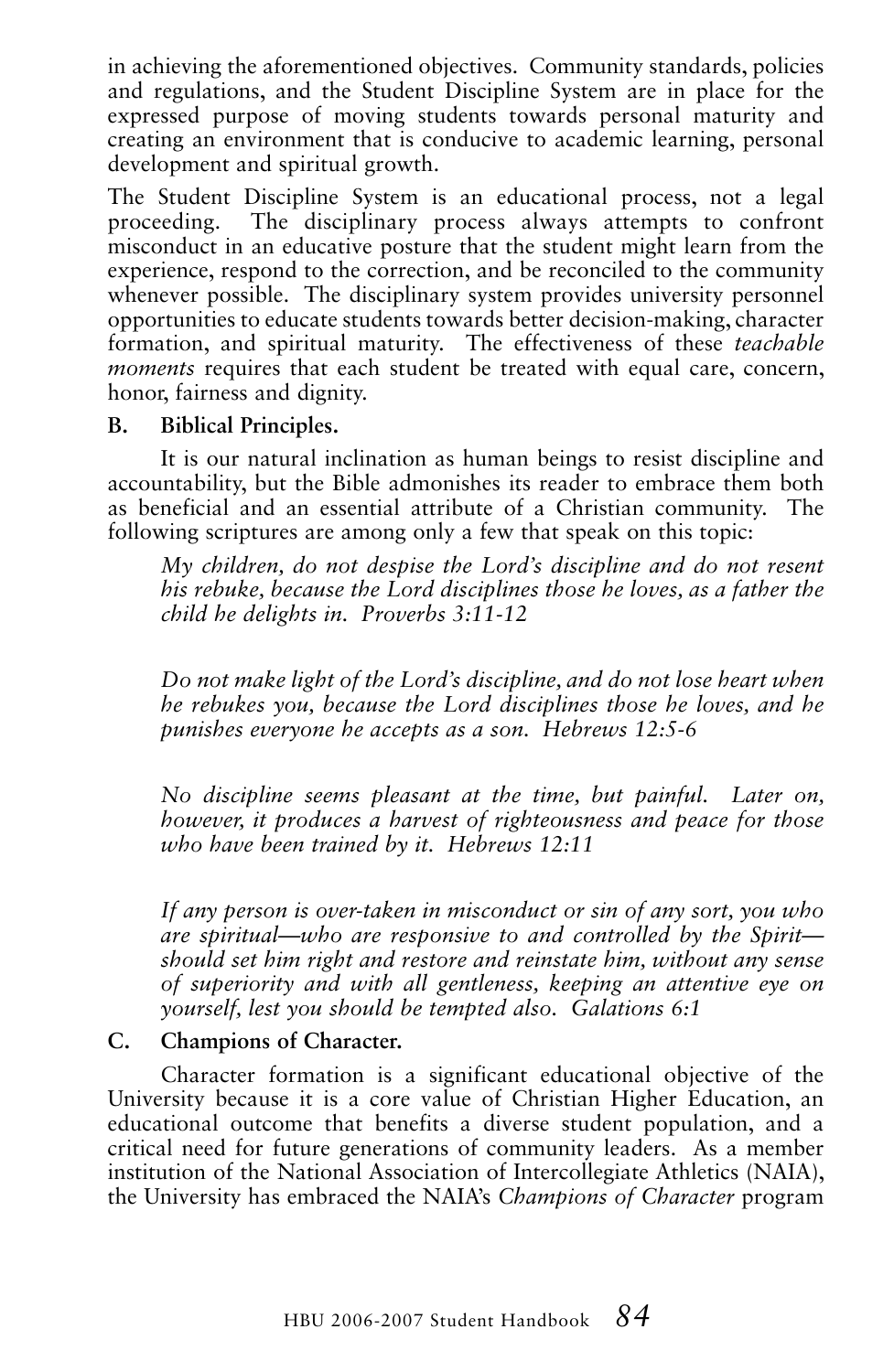as a University-wide initiative. The Student Discipline System is designed to support the University's commitment to developing the NAIA's five core character values in the lives of students: *Respect, Responsibility, Integrity, Servant Leadership,* and *Citizenship.*

#### **Article I: Definitions**

- 1. The term "University" means Houston Baptist University.
- 2. The term "student" includes all persons taking courses at the University, either full-time or part-time, pursuing undergraduate or graduate studies. Persons who withdraw after allegedly violating the Student Conduct Code, who are not officially enrolled for a particular term but who have a continuing relationship with the University or who have been notified of their acceptance for admission are considered "students" as are persons who are living in University housing, although not enrolled in this institution. This Student Conduct Code applies to the main campus, University-sponsored events, and activities at which the University is substantially represented.
- 3. The term "faculty member" means any person hired by the University to conduct classroom or teaching activities or who is otherwise considered by the University to be a member of its faculty.
- 4. The term "University official" includes any person employed by the University, performing assigned administrative or professional responsibilities.
- 5. The term "member of the campus community" includes any person who is a student, faculty member, University official or enlisted volunteer, or any other person employed by the University. A person's status in a particular situation shall be determined by the Vice President for Student Affairs.
- 6. The term "University premises" includes all land, buildings, facilities, and other property in the possession of or owned, used, or controlled by the University (including adjacent streets and sidewalks).
- 7. The term "organization" means any number of persons who have complied with the formal requirements for University recognition or charter.
- 8. The term "Student Discipline Board" means any person or persons authorized by the Vice President for Student Affairs to determine whether a student has violated the Student Conduct Code and to recommend sanctions that may be imposed when a rule violation has been committed. A board of persons will include one or more students.
- 9. The term "Student Discipline Administrator" means a University official authorized on a case-by-case basis by the Vice President for Student Affairs to impose sanctions upon any student(s) found to have violated the Student Conduct Code. The Vice President for Student Affairs may authorize a Student Discipline Administrator to serve simultaneously as a Student Discipline Administrator and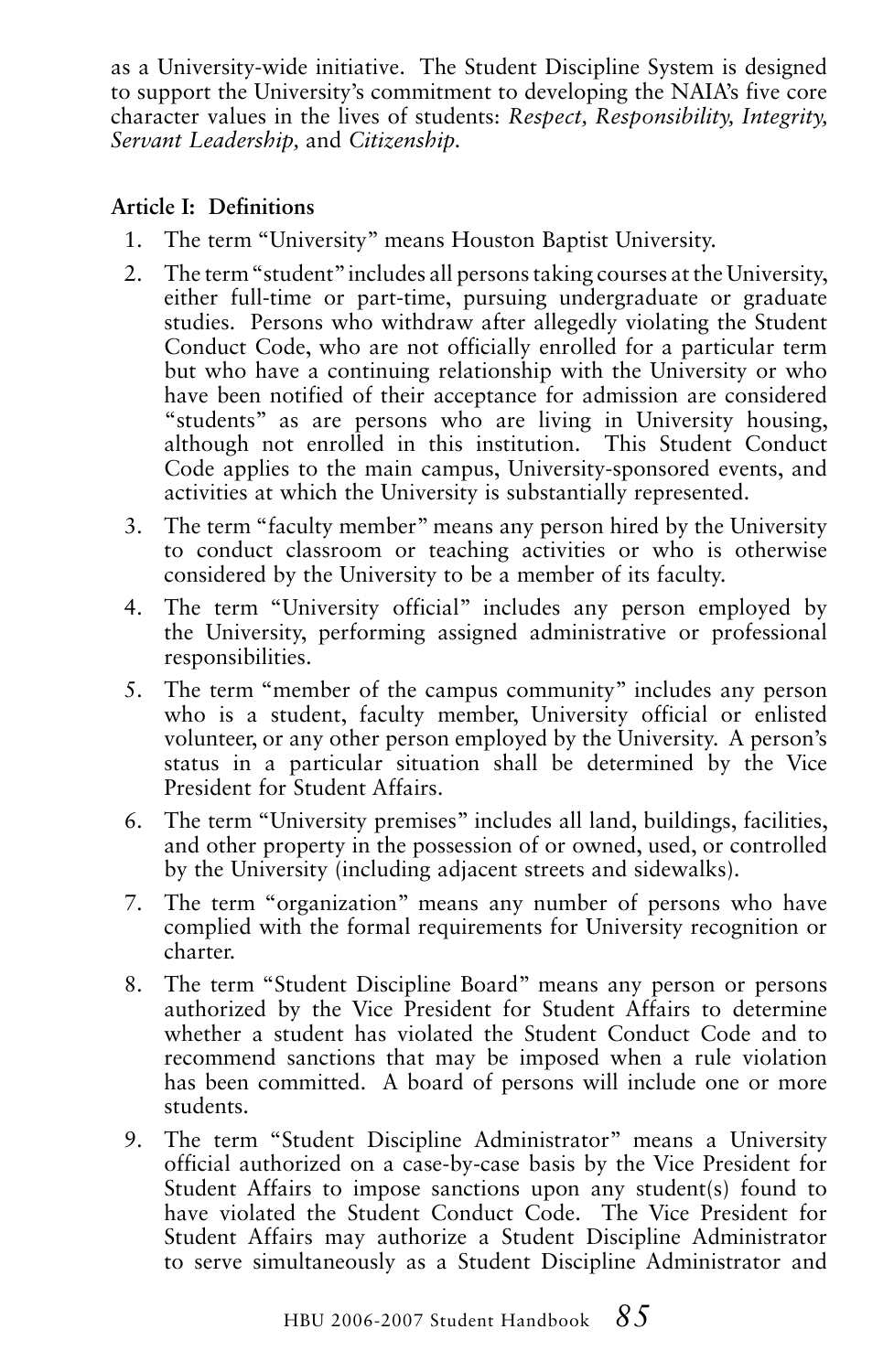the sole member or one of the members of the Student Discipline Board. The Vice President for Student Affairs may authorize the same Student Discipline Administrator to impose sanctions in all cases. Unless otherwise delegated, the Assistant Vice President for Student Affairs will serve as the Chief Student Discipline Administrator. A Resident Director may serve as the Student Discipline Administrator in less severe violations involving residents under their supervision.

- 10. The term "Appellate Administrator" means a University official authorized on a case-by-case basis to consider an appeal from a student, either the complainant or the accused. Unless otherwise delegated, the supervisor of the acting Student Discipline Administrator will serve as the Appellate Administrator. The Vice President for Student Affairs will serve as the Chief Appellate Administrator. The Vice President for Student Affairs may authorize an Appellate Administrator to serve simultaneously as an Appellate Administrator and the sole member or one of the members of the Appellate Board.
- 11. The term "Appellate Board" means any committee of persons authorized to consider an appeal from a Student Discipline Board's determination as to whether a student has violated the Student Conduct Code or from the sanctions imposed by the Student Discipline Administrator. The Appellate Administrator, the Chairperson for the Student Discipline Appeals Committee or alternative designee from the Student Discipline Appeals Committee may serve as the chair of the Appellate Board.
- 12. The term "Student Discipline Appeals Committee" refers to an appointed committee of faculty, staff, and students available to serve as members of an Appellate Board at the request of the Appellate Administrator. Faculty and staff nominees are affirmed by the Vice President for Student Affairs and confirmed by the University President, and student members are nominated by the Student Government Association President, confirmed by a two-thirds vote of the Student Senate, and appointed by the Vice President for Student Affairs.
- 13. The term "shall" is used in the imperative sense.
- 14. The term "may" is used in the permissive sense.
- 15. The term "customary(ily)" is used to provide the prerogative to diverge from the typical action.
- 16. The term "community standards" refers to general or overarching guidelines and biblical principles represented in University policies, rules, regulations, codes of conduct, and other reasonable expectations for student conduct.
- 17. The term "policy" means the written regulations of the University as found in, but not limited to, the Bulletin, Student Conduct Code, Student Handbook, Housing Agreement, website, or other relevant publication.
- 18. The term "Complainant" means any person who submits a charge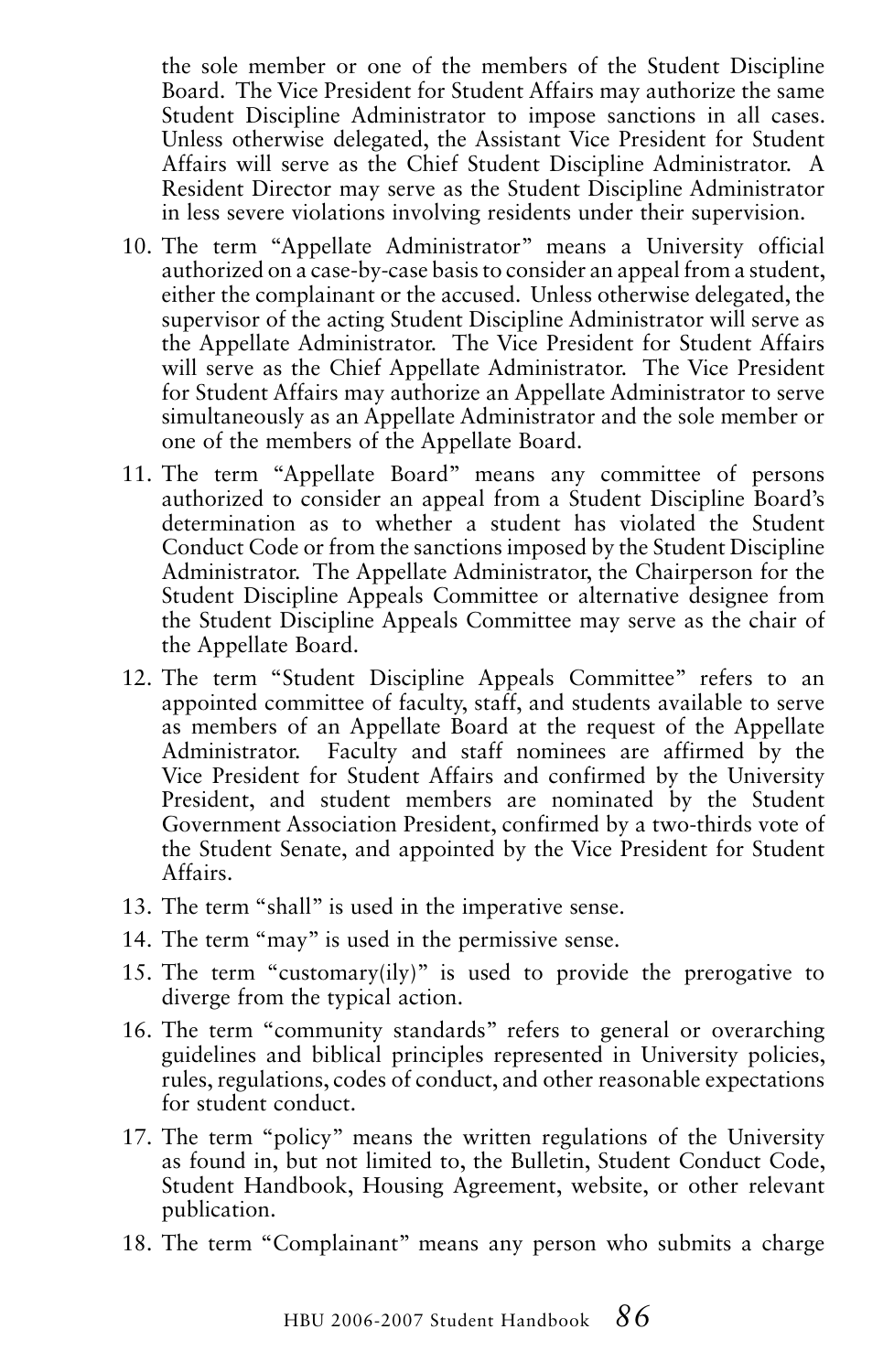alleging that a student violated this Student Conduct Code. When a student alleging the violation believes that s/he has been a victim of another student's misconduct, the student who believes s/he has been a victim will have the same rights under this Student Conduct Code as are provided to the Complainant, even if another member of the University community submitted the charge itself.

19. The term "Accused Student" means any student accused of violating the Student Conduct Code.

#### **Article II: Student Discipline Authority**

#### **A. Authority and Responsibility.**

The Vice President for Student Affairs is that person designated by the University President to be responsible for the administration of the Student Discipline System. The Vice President for Academic Affairs is that person designated by the University President to be responsible for the administration of the academic policies and procedures addressing academic dishonesty (see the Houston Baptist University Bulletin, section entitled "Dishonesty in Academic Affairs".) Faculty are designated by the Vice President for Academic Affairs to be responsible for general classroom conduct management.

#### **B. Student Discipline Hearing Oversight.**

The Assistant Vice President for Student Affairs shall determine the composition of Student Discipline Boards and determine which Student Discipline Board or Student Discipline Administrator shall be authorized to hear each matter.

#### **C. Student Appellate Hearing Oversight.**

The Vice President for Student Affairs shall determine the composition of Appellate Boards and determine which Appellate Board or Appellate Administrator shall be authorized to hear each matter. Unless otherwise determined, the Appellate Administrator will be the supervisor of the Student Discipline Administrator.

#### **D. Procedural Authority.**

The Vice President for Student Affairs shall develop policies for the administration of the Student Discipline System and guidelines for the implementation of Student Discipline Board Hearings that are consistent with provisions of the process.

#### **E. Finalizing a Decision.**

Decisions made by a Student Discipline Board and/or Student Discipline Administrator complete the disciplinary process, unless a formal appeal is petitioned. Decisions made by the respective Appellate Administrator shall bring to conclusion the formal student disciplinary system protocol.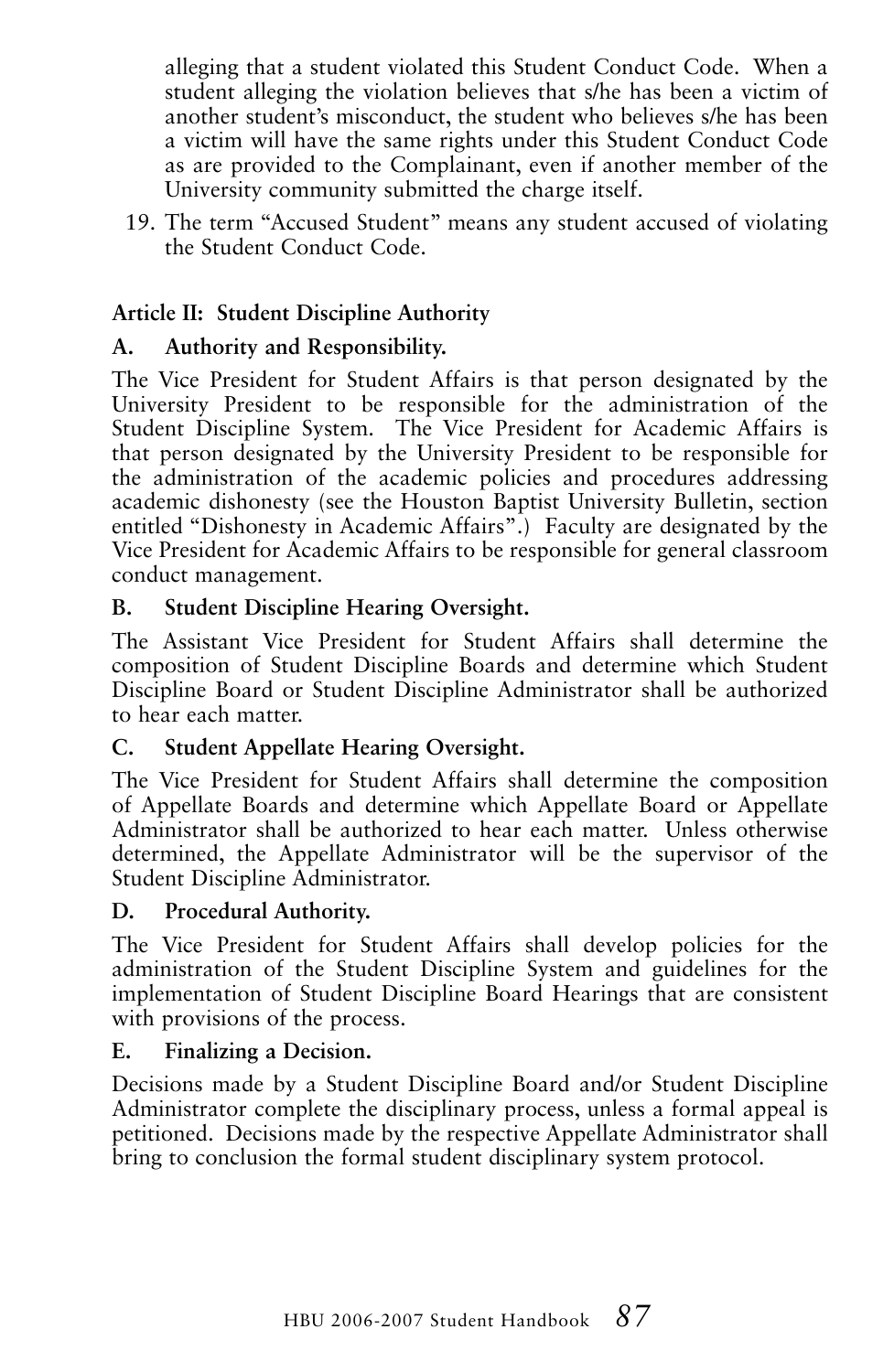#### **Article III: Proscribed Student Conduct Code**

#### **A. Jurisdiction of the University Student Conduct Code.**

The University Student Conduct Code and Community Standards shall apply to conduct that occurs on University premises, at University sponsored activities, and to off-campus conduct that is deemed to adversely affect the University Community and/or the pursuit of its objectives. Each student shall be responsible for his/her conduct from the time of application for admission through the actual awarding of a degree, even though conduct may occur before classes begin or after classes end, as well as during the academic year and during periods between terms of actual enrollment (and even if their conduct is not discovered until after a degree is awarded).

The Student Conduct Code shall apply to a student's conduct even if the student withdraws from school while a disciplinary matter is pending. The Vice President for Student Affairs shall decide whether the Student Conduct Code shall be applied to conduct occurring off campus, on a case by case basis, at his/her discretion.

#### **B. Community Standards.**

Community Standards refer to general guidelines or biblical principles that are represented in University policies and expectations for the conduct of community members. They may be articulated in written or spoken directives, or may be implicitly understood as "common sense" or basic to Christian teaching or practice. The following Community Standards are not meant to be an exhaustive list, but rather touch on topics of particular concern, interest, or conflict with contemporary culture.

- 1. *Integrity and accountability.* Members of the campus community are expected to maintain lives of integrity regarding biblical principles and standards of conduct adopted by the campus community. The University firmly believes that mature individuals submit themselves to accountability within a community of persons, and take responsibility for actions that violate that covenant relationship. Members are equally responsible to bring to bear accountability where there is knowledge that fellow members are violating community standards for conduct, and should exercise such action in humility with concern for the offender.
- 2. *Affirmation of diversity.* The University recognizes the influence that diversity has in shaping the unique contributions of community members. The University is committed to affirming these contributions and creating opportunities for synergistic reasoning and insights. This commitment is based on a belief that community members should be able to maintain their unique distinctiveness while sharing mutual respect and dignity for the experiences and beliefs of others. Consistent with its educational objectives, the University refrains from endorsing or permitting conduct deemed to be in conflict with biblical principles or expressions of non-Christian religious worship or ceremony on University premises or at sponsored gatherings.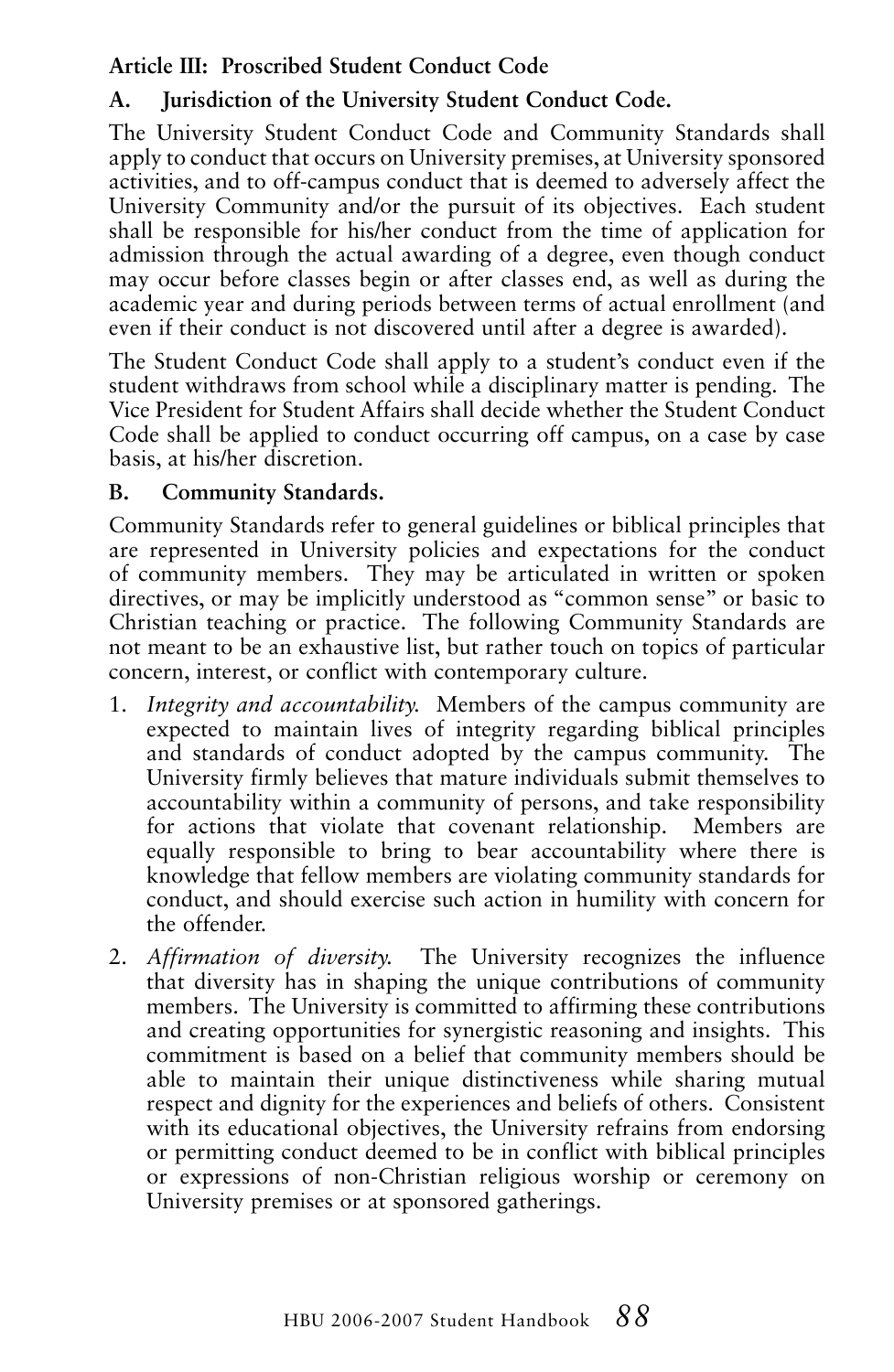- 3. *Sanctity of life.* The University embraces a biblical position which honors the sanctity of life. Consequently, the University cannot support actions which encourage or result in the termination of human life through suicide, euthanasia, or abortion-on-demand. The University's belief in the sanctity of life influences its response to those students who are involved in a crisis pregnancy. The campus community is prepared to stand with both the father and mother of the unborn child as they consider the results of their actions and experience forgiveness that comes from genuine repentance. Subsequently, abortion is not advised or entertained as an alternative solution. The University is committed to assisting the student(s) with other alternatives. Continuity of oncampus student residency will be considered in light of what is best for all those impacted by the pregnancy. As always, persons in such a crisis will find the University officials supportive and redemptive.
- 4. *Sexual harassment.* The University desires to maintain a working and learning environment free from the sexual harassment of its community members and guests. Any behavior determined to constitute sexual harassment will be viewed as neither complimentary nor humorous, and will be subject to disciplinary action. The University recognizes that the perception of sexual harassment behavior is often subjective and that the circumstances surrounding the conduct, as well as its pattern, frequency and severity need to be considered in assessing the behavior. Although statistical analysis has shown that sexual harassment is usually committed by an individual in a position of power or influence, sexual harassment can occur between any two individuals regardless of gender, employment status, work relationship or academic association. Sexual harassment may be verbal, graphic, written or physical in nature, each of which may be grounds for disciplinary action.

#### **C. Policies and Regulations.**

Any student found to have committed or to have attempted to commit the following misconduct is subject to the disciplinary sanctions outlined in Article IV:

- 1.0 *Administrative Policy.* The following are prohibited:
- 1.1 *Knowing presence contribution.* Behavior, active or passive, which fails to confront or correct the misconduct of fellow community members. Students may be held accountable for an incident at which they indirectly participated in the violation through their own complicity.
- 1.2 *Non-Compliance.* Violation of any University policy, rule, or regulation. Failure to comply with the requests or directions of University officials or law enforcement officers acting in performance of their duties. Failure to identify oneself to these persons when requested to do so.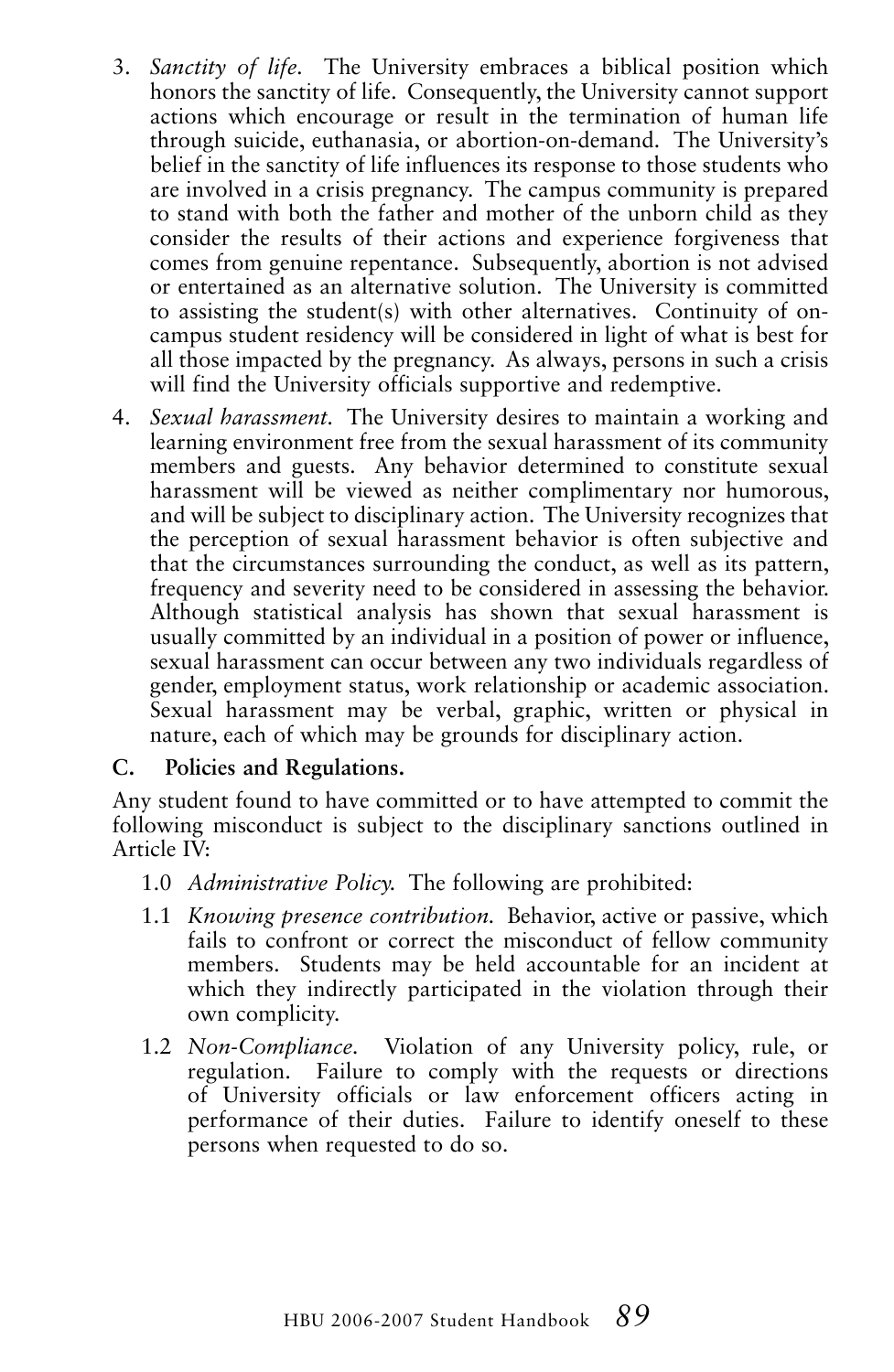1.3 *Acts of dishonesty.* Dishonesty including but not limited to the following:

a. Cheating, plagiarism, or other forms of academic dishonesty.

b. Furnishing false information to any University official, faculty member, or office.

c. Forgery, alteration, or misuse of any University document, record, or instrument of identification.

- 1.4 *Disruption or obstruction.* The disruption or obstruction of teaching, research, administration, disciplinary proceedings, free flow of pedestrian or vehicular traffic, other University activities, including its public service functions on or off campus, or of other authorized non-University activities when the conduct occurs on University premises. Participating in an on-campus or off-campus demonstration, riot or activity that infringes on the rights of other members of the University community.
- 1.5 *Abuse of the Student Discipline System.* Including but not limited to:

a. Failure to obey the notice from a Student Discipline Board or University official to appear for a meeting or hearing as part of the Student Discipline System.

b. Falsification, distortion, or misrepresentation of information before a Student Discipline or Appellate Board.

c. Disruption or interference with the orderly conduct of a Student Discipline Board proceeding.

- d. Institution of a student disciplinary proceeding in bad faith.
- e. Attempting to discourage an individual's proper participation in, or use of, the Student Discipline System.
- f. Attempting to influence the impartiality of a Discipline or Appellate Administrator or member of a Student Discipline or Appellate Board prior to, and/or during the course of, the student disciplinary proceeding(s).
- g. Failure to comply with the sanction(s) imposed under the Student Disciplinary System.
- h. Influencing or attempting to influence another person to commit an abuse of the Student Discipline System.
- 2.0 *Property, Facilities and Grounds.* The following are prohibited:

2.1 *Theft or vandalism.* Attempted or actual theft of and/or damage to, or unauthorized alteration or misuse of, property of the University or property of a member of the University community or other personal or public property, on or off campus.

2.2 *Unauthorized use.* Unauthorized possession, duplication or use of keys to any University premises or property, or unauthorized entry to or use of University premises or property.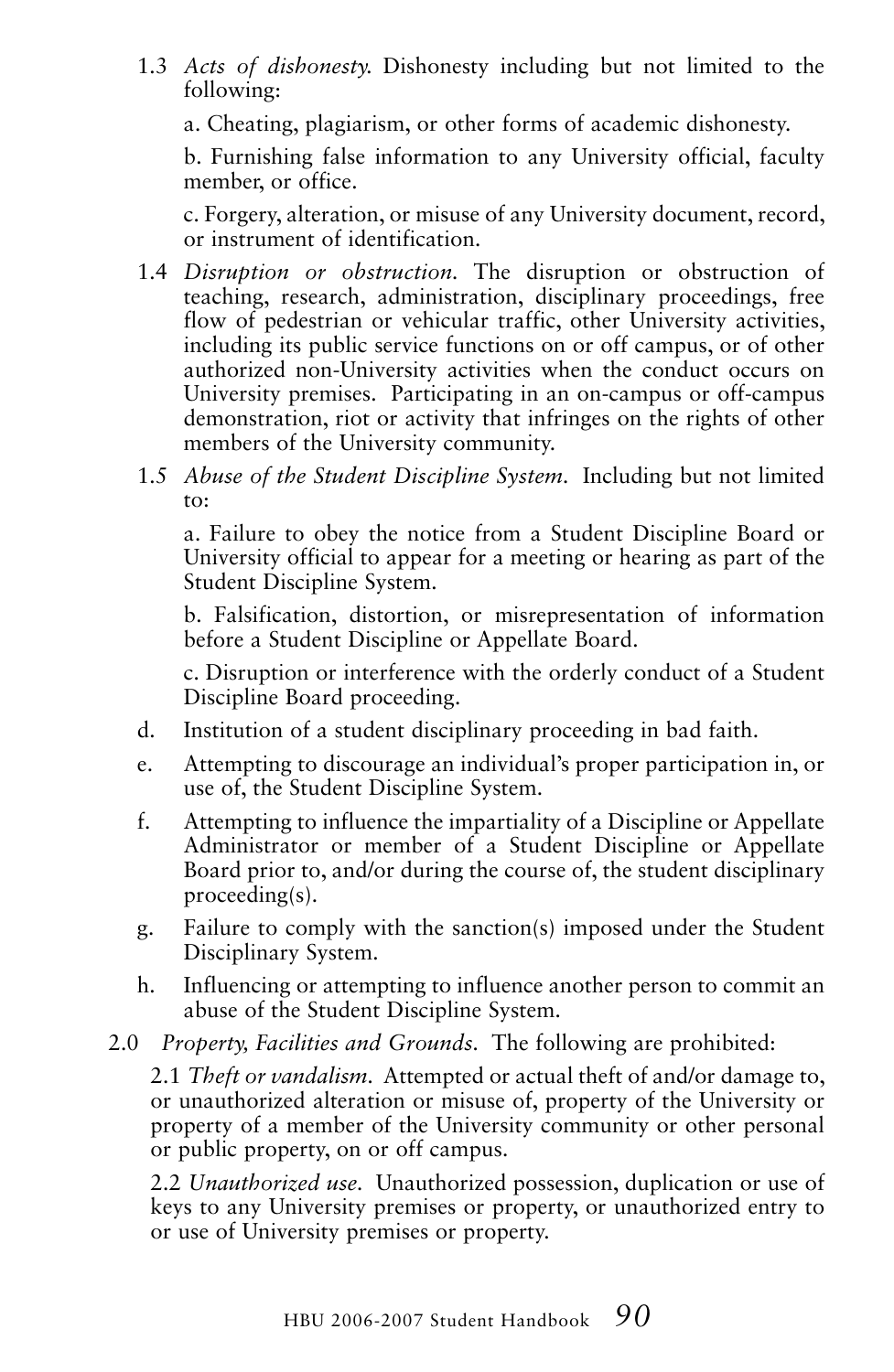2.3 *Abuse of computer resources*. Theft or other abuse of computer facilities and resources, including but not limited to:

a. Unauthorized entry into a file, to use, read, or change the contents, or for any other purpose.

b. Unauthorized transfer of a file.

c. Use of another individual's identification and/or password.

d. Use of computing facilities and resources to interfere with the work of another student, faculty member or University Official.

e. Use of computing facilities and resources to view, download, or send pornographic, obscene or abusive messages or images.

f. Use of computing facilities and resources to interfere with normal operation of the University computing system.

g. Use of computing facilities and resources in violation of copyright laws.

- h. Any violation of the University Computer Use Policy.
- 2.4 *Unauthorized motorized vehicles.* Operating unlicensed motorized vehicles, except for those prescribed for a verifiable physical disability, anywhere on University premises without the prior written consent of the Vice President for Student Affairs.
- 2.5 *Postings and solicitation.* Posting flyers, posters, advertisements, etc. without departmental sponsorship or the approval of Student Affairs. Postings must be stamped approved and displayed in compliance with written policies available in Student Affairs. Solicitation of goods and services on University premises without the prior approval of Student Affairs is prohibited.
- 3.0 *Safety and Security.* The following are prohibited:

3.1 *Failure to evacuate.* Failure to evacuate a campus building immediately upon the sound of an alarm, or to follow specific prescribed procedures or the on-site directives of a University representative.

3.2 *Breaching security systems.* Jeopardizing or interfering with the safety and security systems established within the campus community, including the propping of locked doors, altering locking devices, permitting unauthorized access to another, etc.

3.3 *Misuse or tampering with emergency equipment.* Illegitimately engaging alarm pull stations, discharging fire extinguishers, or disengaging smoke detectors. Individuals misusing or tampering with emergency equipment may be subject to criminal charges.

3.4 *Weapons possession.* Illegal or unauthorized possession of firearms, explosives, other weapons or dangerous chemicals on University premises or use of any such item, even if legally possessed, in a manner that harms, threatens or potentially causes fear to others.

3.5 *Flammable agents or burning objects.* Use or storage of flammable agents or materials in or near buildings, including gasoline, solvents, paint, propane, butane, or other machine dependent upon combustible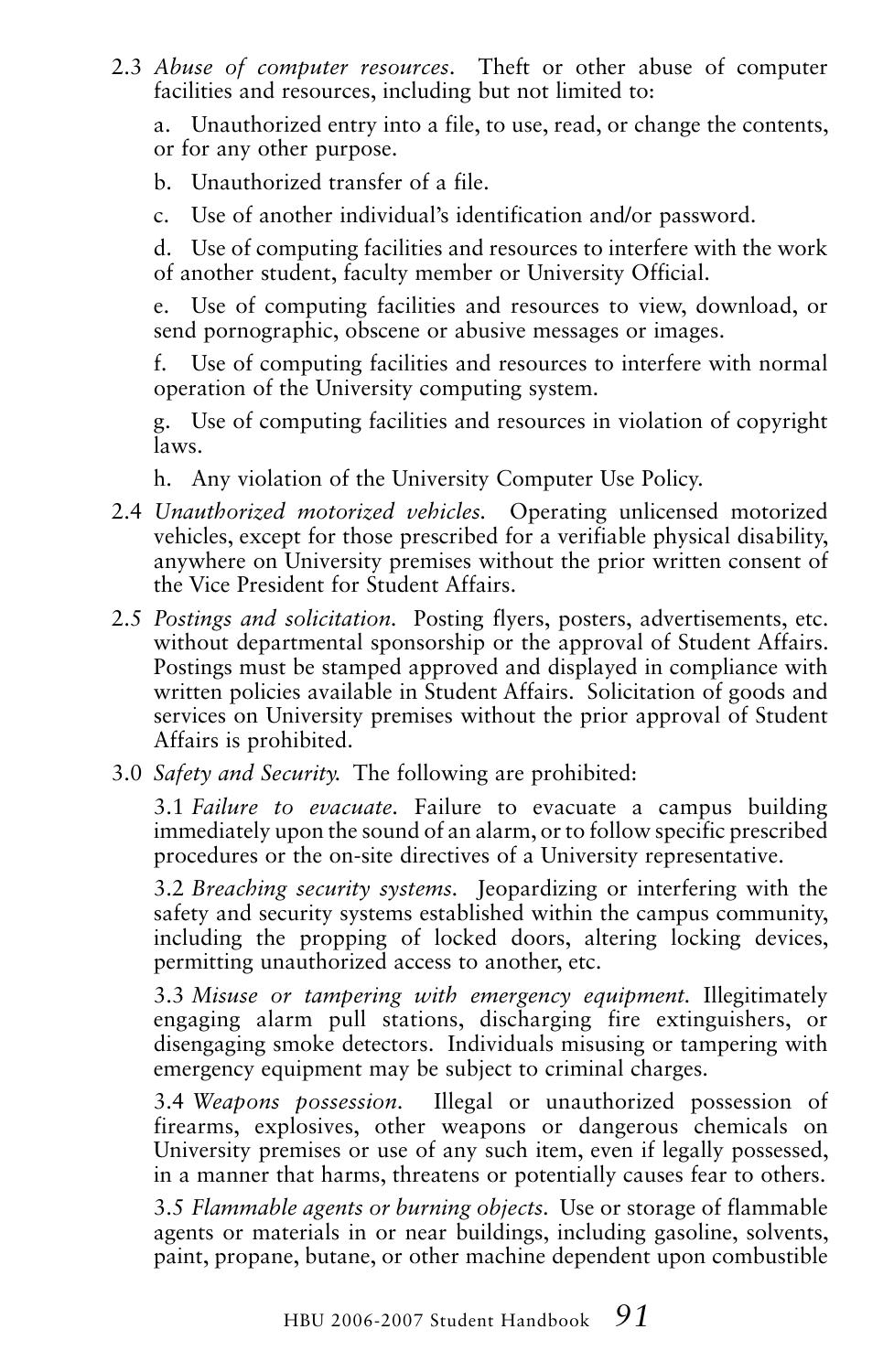fuel for operation. Unauthorized burning of any object, including candles, incense, charcoal, gas barbecues, etc. in or immediately adjacent to buildings.

4.0 Social, Moral or Biblical. The following are prohibited:

4.1 Unlawful acts. Violation of any federal, state or local law. Students convicted of a crime during continued enrollment or residential status in University housing must report this information to the Vice President for Student Affairs.

4.2 Abuse or threats. Physical abuse, verbal abuse, threats, intimidation, harassment, coercion, and/or other conduct which threatens or endangers the health or safety of any person, including oneself, whether acted upon or not.

4.3 Sexual harassment. Including but not limited to the following:

- a. Sexual advances
- b. Requests for sexual favors
- c. Verbal or physical conduct of a sexual nature that expressly or implicitly imposes conditions upon, threatens, interferes with, or creates an intimidating, hostile, or demeaning environment for an individual's (1) academic pursuits, (2) University employment, (3) participation in activities sponsored by the University or organizations or groups related to the University, or (4) opportunities to benefit from other aspects of University life.

4.4 *Sexual assault.* Acts of sexual aggression including rape, attempted rape, sexual battery and/or assault. Any sexual act that occurs without the consent of another person, or that occurs when the person is unable to give consent.

4.5 *Sexual misconduct.* Consensual sexual behavior when it falls outside biblical intentions and/or explicit guidelines, such as sexual intimacies outside of a heterosexual marriage, including any type of intercourse, sensual nakedness, fondling of sexual organs, or sleeping intimately with one another.

4.6 *Inappropriate dating, living, or displays of affection*. Including but not limited to the following:

- a. Single students dating married persons.
- b. Married students dating anyone other than their spouse.
- c. Homosexual relations.
- d. Cohabitation with members of the opposite sex.
- e. Public affection deemed inappropriate for the context.

4.7 *Pornography.* Possession, display or distribution of pornographic materials or images. Use of pornography for personal entertainment, including internet and telephone services that provide pornographic images, sounds, or sensual conversation.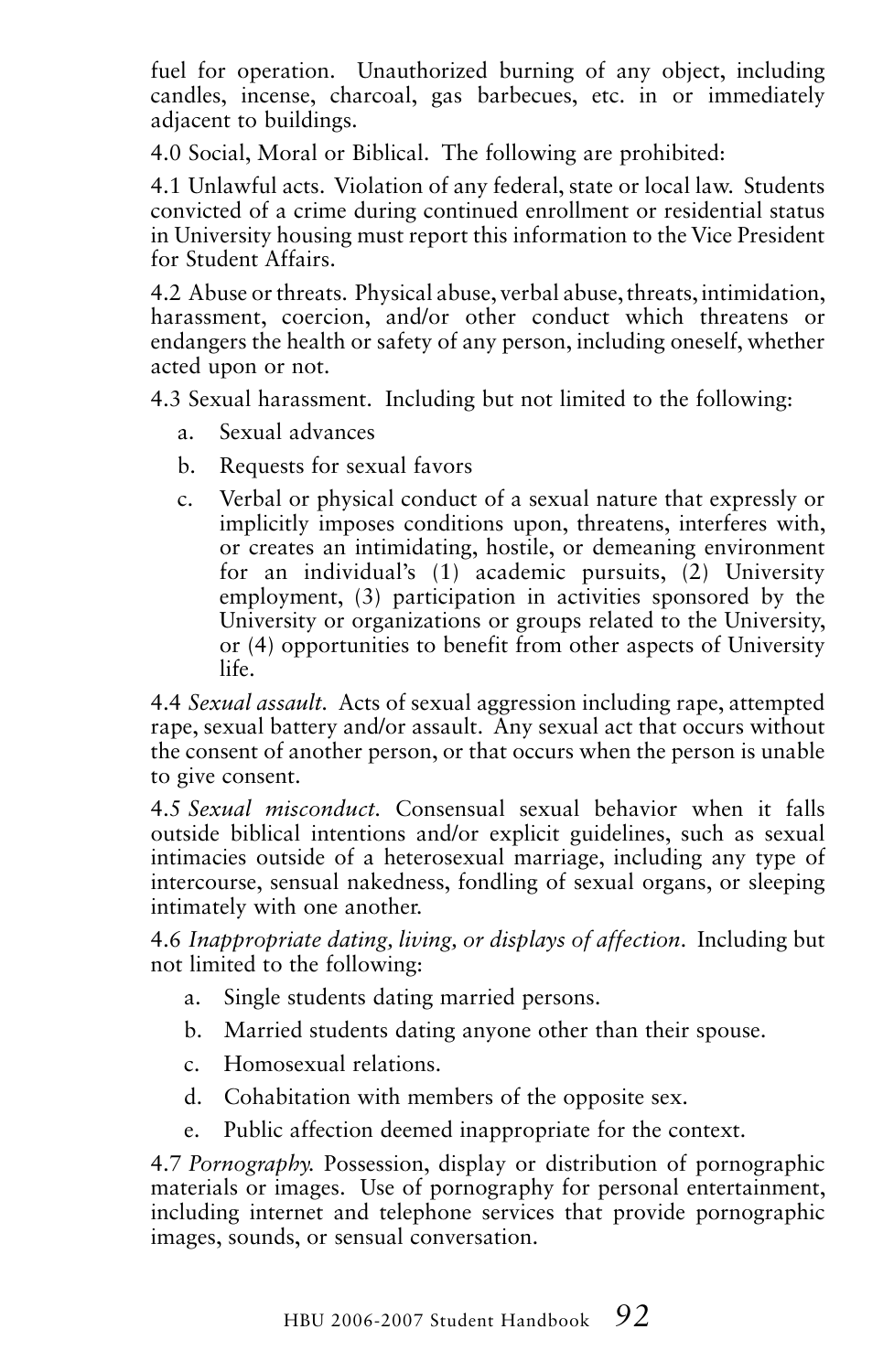4.8 *Offensive Entertainment.* Entertainment played or displayed publicly on University premises or at University sponsored activities that contain levels of violence, profanity, and sexual overtures that would be found offensive and/or in conflict with community standards.

4.9 *Hazing.* Defined as an act which has the potential of endangering the mental or physical health or safety of a student, or which destroys or removes public or private property, for the purpose of initiation, admission into, affiliation with, or as a condition for continued membership in, a group or organization. The expressed or implied consent of the victim will not be a defense. Apathy or acquiescence in the presence of hazing is not a neutral act; it is a violation of this rule (see 1.1 Knowing presence.)

4.10 *Drugs.* Use, possession, manufacturing, or distribution of marijuana, heroin, narcotics, or other controlled substances except as expressly permitted by law. Possession of drug paraphernalia is also prohibited.

4.11 *Alcoholic beverages.* Use, possession, manufacturing, or distribution of alcoholic beverages. Facilitating or encouraging the off-campus use or possession of alcoholic beverages by persons less than twenty-one years of age is prohibited.

4.12 *Intoxication or drunkenness.* Under the influence of drugs or alcohol on University premises or at University sponsored events.

4.13 *Smoking.* Smoking on University premises or at University sponsored events, including cigarettes, cigars, pipes and other smoking substitutes.

4.14 *Disorderly conduct.* Conduct that is disorderly, lewd, or indecent; breach of peace; or aiding, abetting, or procuring another person to breach the peace on University premises or at functions sponsored by, or participated in by, the University or members of the academic community. Disorderly Conduct includes but is not limited to: Any unauthorized use of electronic or other devices to make an audio, visual or video record of any person while on University premises without his/her prior knowledge, or without his/her effective consent when such a record is likely to cause injury or distress. This includes, but is not limited to, surreptitiously taking pictures of another person in a gym, locker room, or restroom.

4.15 *Profanity and obscenity.* Use of language, or verbal depiction of activity, that is vulgar, coarse, crude or indecent.

4.16 *Gambling.* Any activity that involves betting, wagering, raffles or games of chance for which there exists the potential of personal or financial loss. "Drawings" are permitted when entry into the drawing is free, an entry fee is optional, or a gift of approximate or greater value is received upon paying a participation fee.

4.17 *On-campus dances.* Any unauthorized dance sponsored by a University official or recognized student group. The University or a recognized student group may sponsor dance activities on or off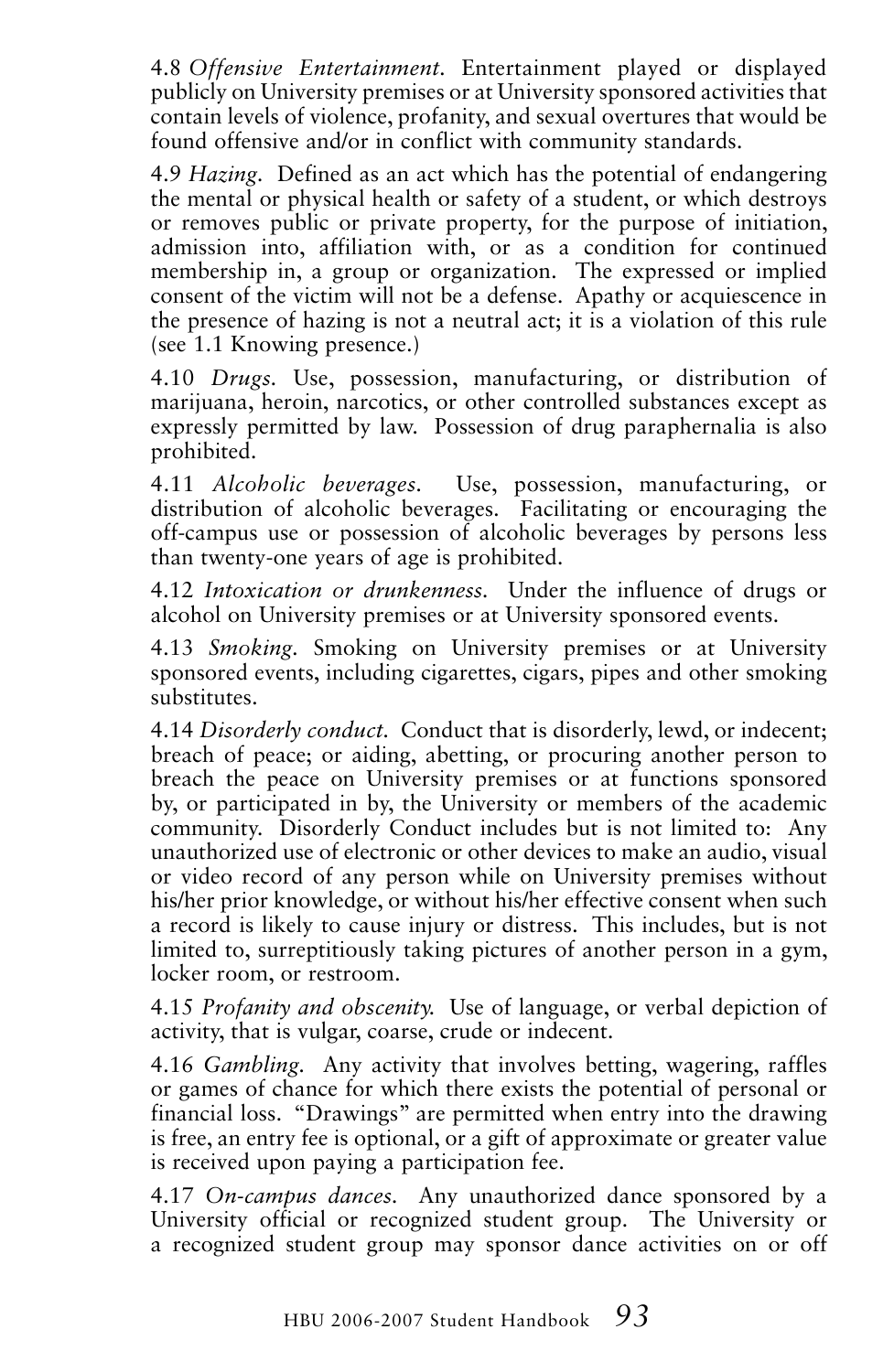university premises under the direction and supervision of assigned university personnel or advisors. No privately sponsored dances are permitted on University premises. Dances are subject to University guidelines and community standards. Specific program guidelines and protocols are outlined in the "Dance Policy" (available in the Offices of Student Life and Student Affairs).

#### **D. Violation of Law and University Discipline**

1. *Separate processes.* University disciplinary proceedings may be instituted against a student charged with conduct that potentially violates both the criminal law and the Student Conduct Code (that is, if both possible violations result from the same factual situation) without regard to the pendency of civil or criminal litigation in court or criminal arrest and prosecution. Proceedings under this Student Conduct Code may be carried out prior to, simultaneously with, or following civil or criminal proceedings off campus at the discretion of the Vice President for Student Affairs. Determinations made or sanctions imposed under this Student Conduct Code shall not be subject to change because criminal charges arising out of the same facts giving rise to violation of University rules were dismissed, reduced, or resolved in favor of or against the criminal law defendant.

2. *University cooperation with law enforcement.* When a student is charged by federal, state, or local authorities with a violation of law, the University will not request or agree to special consideration for that individual because of his or her status as a student. If the alleged offense is also being processed under the Student Conduct Code, the University may advise off-campus authorities of the existence of the Student Conduct Code and of how such matters are typically handled within the University community. The University will attempt to cooperate with law enforcement and other agencies in the enforcement of criminal law on campus and in the conditions imposed by criminal courts for the rehabilitation of student violators (provided that the conditions do not conflict with campus rules or sanctions). Individual students and other members of the University community, acting in their personal capacities, remain free to interact with governmental representatives as they deem appropriate.

#### **Article IV: Student Discipline System Procedures**

#### **A. Charges and Student Discipline Board Hearings.**

1. *Charges.* Any member of the University community may file charges against a student for violations of the Student Conduct Code. A charge shall be prepared in writing by the complainant or interviewing University official and directed to the Student Discipline Administrator. Any charge should be submitted as soon as possible after a violation takes place, but no "statute of limitations" prevents the Student Discipline Administrator from acting when deemed warranted.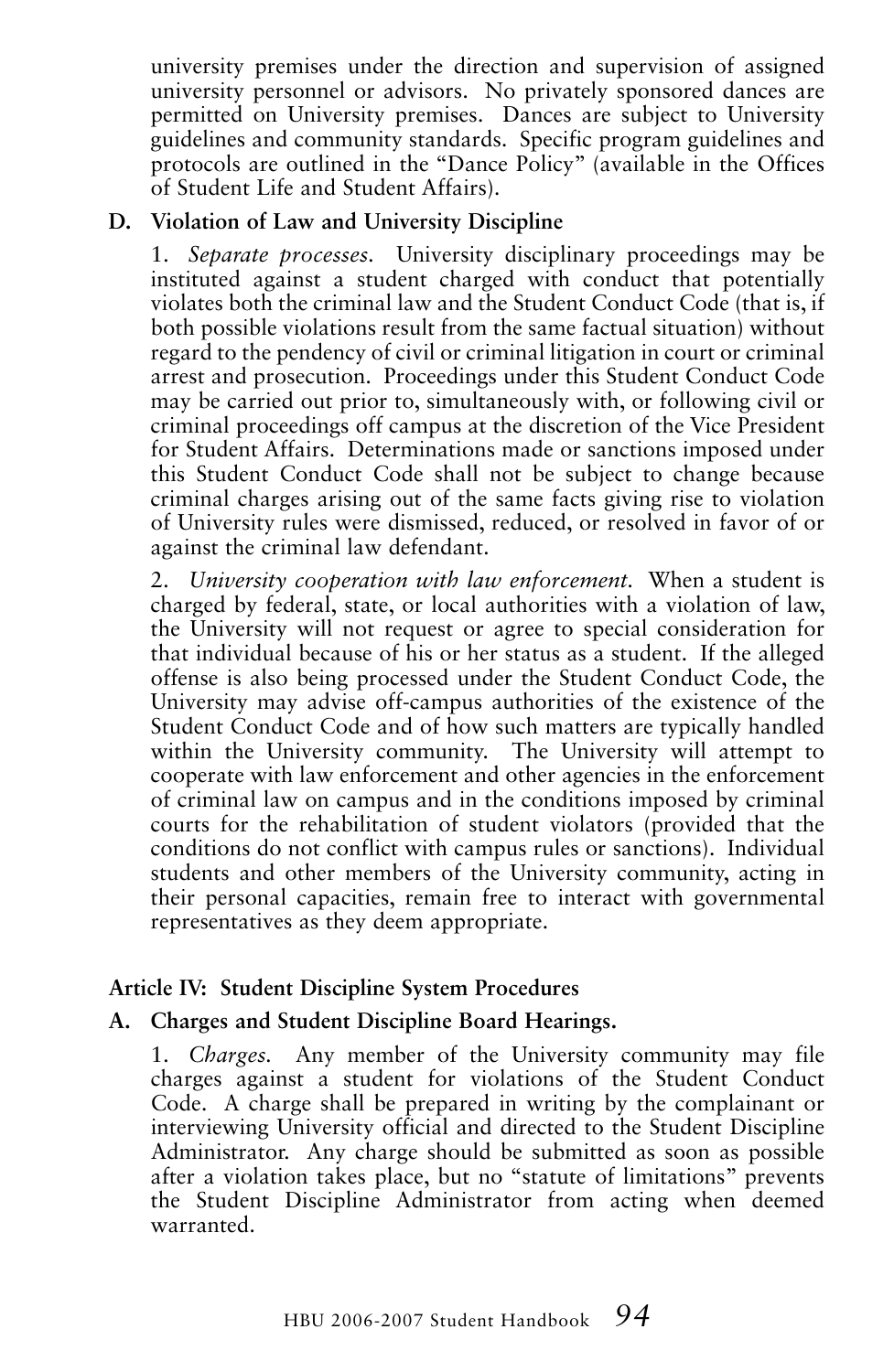2. *Investigation.* The Student Discipline Administrator may conduct an investigation to determine if the charges have merit and/or if they can be disposed of administratively by mutual consent of the parties involved on a basis acceptable to the Student Discipline Administrator. Such disposition shall be final and there shall be no subsequent proceedings. If the charges are not admitted and /or cannot be disposed of by mutual consent, the Student Discipline Administrator may later serve in the same matter as the Student Discipline Board or a member thereof. If the student admits violating institutional rules, but sanctions are not agreed to, subsequent process, including a hearing if necessary, shall be limited to determining the appropriate sanction(s).

3. *Notification of charges.* All charges shall be presented to the Accused Student in written form. A time shall be set for a Student Discipline Board Hearing at the discretion of the Student Discipline Administrator. In less serious cases, notice of charges may be given verbally at the same time the student has an opportunity to defend against those charges and/or reconcile their conduct.

4. *Student Discipline Board Hearings.* Hearings shall be conducted by a Student Discipline Board according to the following guidelines:

- a. Student Discipline Board Hearings normally shall be conducted in private.
- b. In Student Discipline Board Hearings involving more than one Accused Student, the Student Discipline Administrator, in his or her discretion, may permit the Student Discipline Board Hearings concerning each student to be conducted either separately or jointly.
- c. The Complainant and the Accused Student have the right to be assisted by an advisor they choose, at their own expense. The advisor must be a member of the University community and may not be an attorney. The Complainant and/or the Accused Student is responsible for presenting his or her own information, and therefore, advisors are not permitted to speak or to participate directly in any Student Discipline Board Hearing before a Student Discipline Board. A student should select as an advisor a person whose schedule allows attendance at the scheduled date and time for the Student Discipline Board Hearing because delays will not normally be allowed due to the scheduling conflicts of an advisor.
- d. The Complainant, Accused Student and their advisor(s), if any, shall be allowed to attend the entire portion of the Student Discipline Board Hearing at which information is received (excluding deliberations). Admission of any other person to the Student Discipline Board Hearing shall be at the discretion of the Student Discipline Board and/or its Student Discipline Administrator.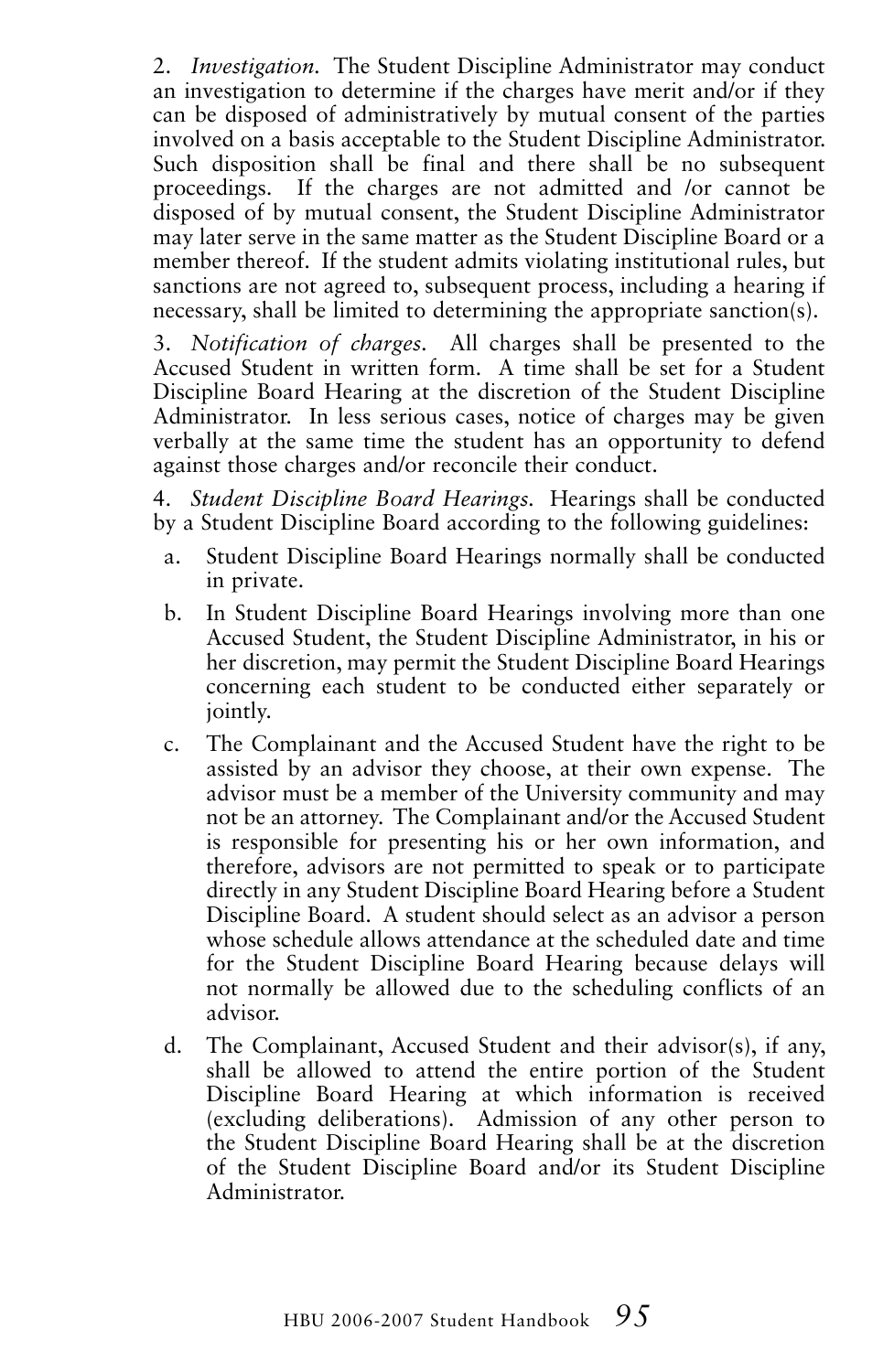- e. The Complainant, the Accused Student and the Student Discipline Board may arrange for witnesses to present pertinent information to the Student Discipline Board. The University will try to arrange the attendance of possible witnesses who are members of the University community, if reasonably possible, and who are identified by the Complainant and/or Accused Student prior to the Student Discipline Board Hearing. Witnesses will provide information to and answer questions from the Student Discipline Board. Questions may be suggested by the Accused Student and/or Complainant to be answered by each other or by other witnesses. This will be conducted by the Student Discipline Board with such questions directed to the chairperson, rather than to the witness directly. This method is used to preserve the educational tone of the hearing and avoid creation of an adversarial environment. Questions of whether potential information will be received shall be resolved at the discretion of the chairperson of the Student Discipline Board. (Also see Article IV.A.7 for alternative methods of giving testimony.)
- f. Pertinent records, exhibits, and written statements may be accepted as information for consideration by a Student Discipline Board at the discretion of the Chairperson.
- g. All procedural questions and decisions are subject to the final discretion of the chairperson of the Student Discipline Board.
- h. After the portion of the Student Discipline Board Hearing concludes in which all pertinent information has been received, the Student Discipline Board shall determine (by majority vote if the Student Discipline Board consists of more than one person) whether the Accused Student has violated each section of the Student Code which the student is charged with violating.
- i. The Student Discipline Board's determination shall be made on the basis of whether it is reasonable to conclude that the Accused Student violated the Student Code. A higher standard determination shall be made on the basis of whether it is more likely than not to conclude culpability in cases likely to result in significant consequence. The University is not obligated to a legal standard of "beyond a reasonable doubt".
- j. Formal rules of process, procedure, and/or technical rules of evidence, such as are applied in criminal or civil court, are not used in student disciplinary proceedings. Reminder: The Student Discipline System is an educational process, NOT a legal proceeding.

5. *Hearing records.* There shall be a single written Administrative Review summarizing the Student Discipline Board Hearings before a Student Discipline Board, prepared or delegated and approved by the chairperson or Student Discipline Administrator. The summary will be filed as a part of the student's disciplinary record, available in compliance with *FERPA* guidelines for viewing and requesting copies.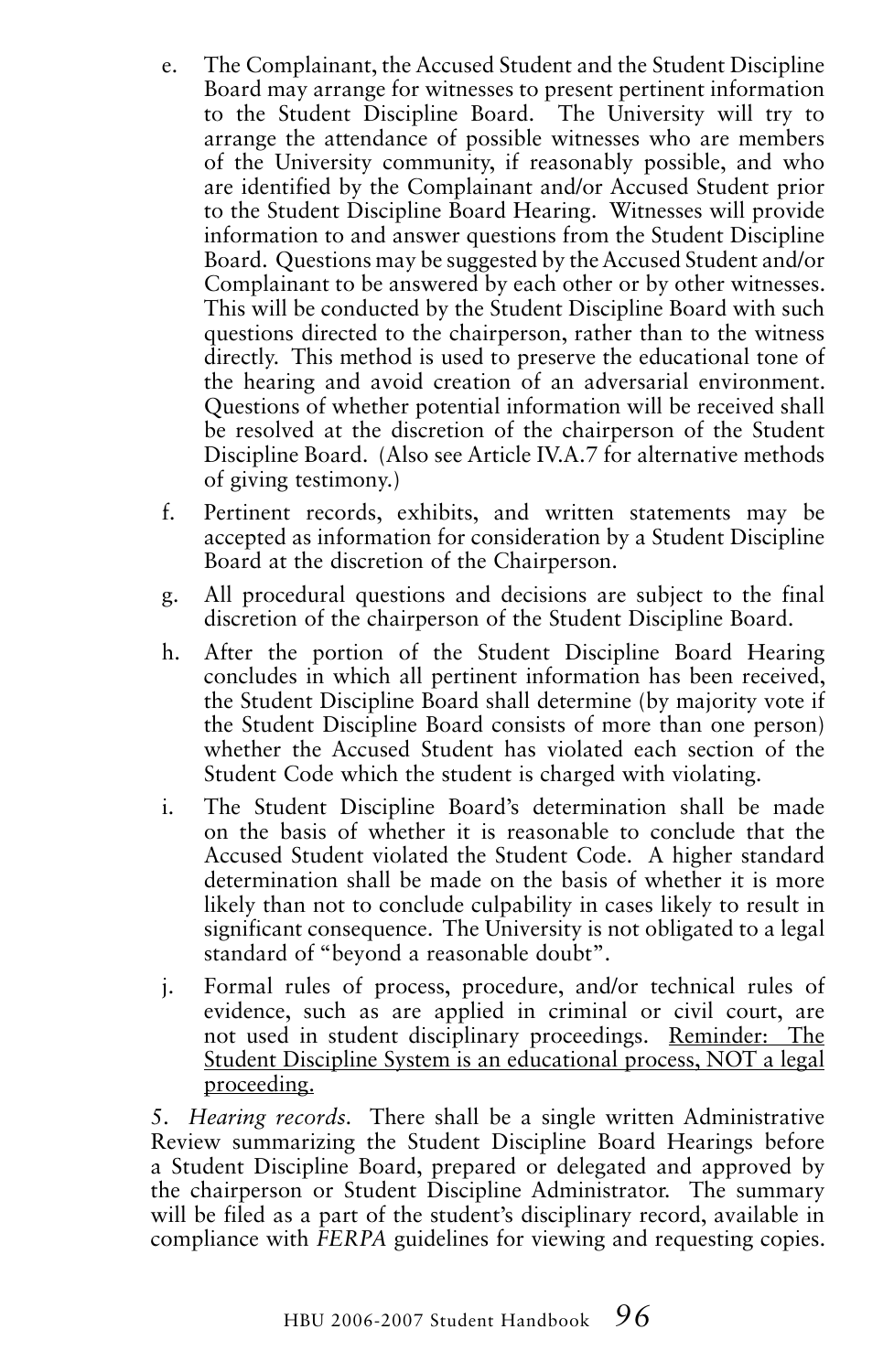No audio or visual recording of disciplinary hearings are permitted by participants, except as provided for in Article IV.A.7 below.

6. *Failure to appear.* If an Accused Student, with notice, does not appear before a Student Discipline Board Hearing, the information in support of the charges shall be presented and considered even if the Accused Student is not present.

7. *Special accommodations.* The Student Discipline Board may accommodate concerns for the personal safety, well-being, and/or fears of confrontation of the Complainant, Accused Student, and/or other witness during the hearing by providing separate facilities, by using a visual screen, and/or by permitting participation by telephone, videophone, close circuit television, video conferencing, videotape, audio tape, written statement, or other means, where and as determined in the sole judgment of the Vice President for Student Affairs to be appropriate.

#### **B. Disciplinary Action.**

Reconciliation to the community after a violation of the Student Conduct Code often requires some form of consequence for the action. Intermediate consequences are employed wherever possible to avoid expulsion from the University or on-campus Housing. Each incident is reviewed on a case-by-case basis, with consideration to 1) the severity of the violation, 2) the context of the incident, 3) a history of prior misconduct, 4) the responsiveness of the accused to accountability, and 5) the degree to which the individual displays genuine repentance.

Community members are encouraged to provide firsthand testimony that will bring greater clarity and understanding to the disciplinary process. While painstaking efforts are taken to maintain consistency from case to case and individual to individual, confidentiality often prevents the disclosure of details that contribute to a decision, occasionally resulting in unanswered questions regarding an outcome. Uninformed members of the campus community are asked to extend the benefit of the doubt to officials, knowing that prayerful consideration has been employed in the proceedings and the subsequent outcome.

1. *Sanctions.* The following sanctions may be imposed upon any student found to have violated the Student Code:

- a. *Verbal Warning*—Verbal notice to the student that the student is violating or has violated institutional regulations, accompanied by a request to desist and refrain from the misconduct.
- b. *Written Warning*—A notice in writing to the student that the student is violating or has violated institutional regulations, accompanied by a request to desist and refrain from the misconduct.
- c. *Loss of Privileges*—Denial of specified privileges for a designated period of time.
- d. *Fines*—Previously established and published fines may be imposed.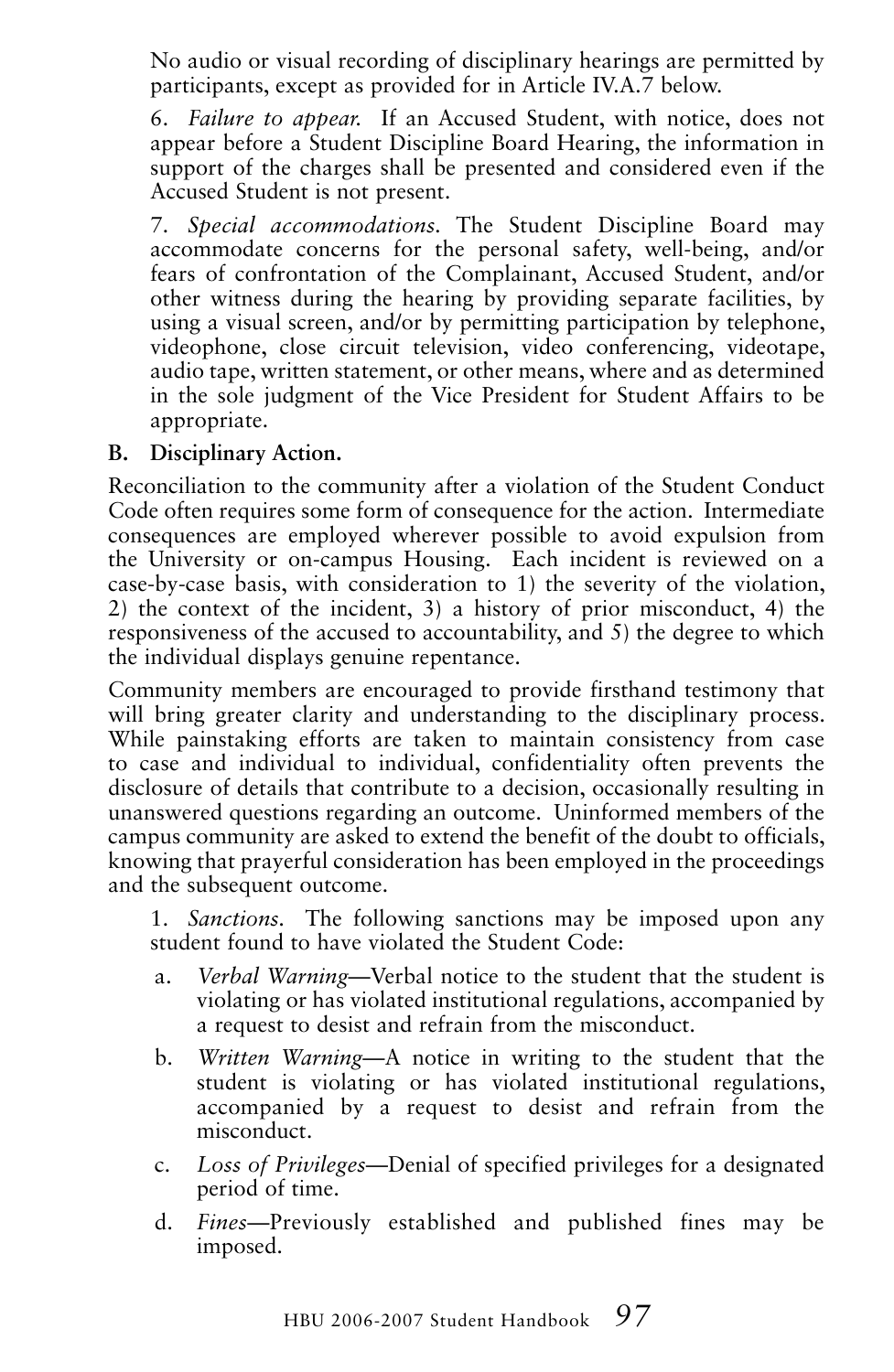- e. *Restitution*—Compensation for loss, damage, or injury. This may take the form of appropriate service and/or monetary or material replacement.
- f. *Discretionary Sanctions*—Work assignments, essays, service to the University, or other related discretionary assignments.
- g. *Probation*—A written reprimand for violation of specified regulations. Probation is for a designated period of time and includes the probability of more severe disciplinary sanctions if the student is found to violate any institutional regulation(s) during the probationary period.
- h. *University Housing Suspension*—Separation of the student from University Housing for a definite period of time, after which the student is eligible to return. Conditions for readmission may be specified.
- i. *University Housing Expulsion*—Permanent separation of the student from University Housing.
- j. *Interim Suspension*—Requires that a student immediately leave University premises or a sponsored activity when it is fair and reasonable to believe that a student is an immediate threat to the safety of others or themselves or to the disruption of University operations. Conditions for return will be specified. (Also see IV.B.2.)
- k. *Suspension*—Separation of the student from the University for a definite period of time, after which the student is eligible to return. Conditions regarding access to University premises, attendance at University sponsored activities, and subsequent readmission may be specified.
- l. *Dismissal*—Separation of the student from the University with no promise (implied or otherwise) of readmission at a future date. Conditions regarding access to University premises, attendance at University sponsored activities, and subsequent consideration for possible readmission may be specified.
- m. *Expulsion*—Permanent separation of the student from the University. Conditions regarding access to University premises and attendance at University sponsored activities may be specified.
- n. *Revocation of Admission and/or Degree*—Admission to, or a degree awarded from, the University may be revoked for fraud, misrepresentation, or other violation of University standards in obtaining the degree, or for other serious violations committed by a student prior to graduation. The endorsement of the appropriate governing body and approval of the President are required.
- o. *Withholding Degree*—The University may withhold awarding a degree otherwise earned until the completion of the process set forth in this Student Conduct Code, including the completion of all sanctions imposed, if any.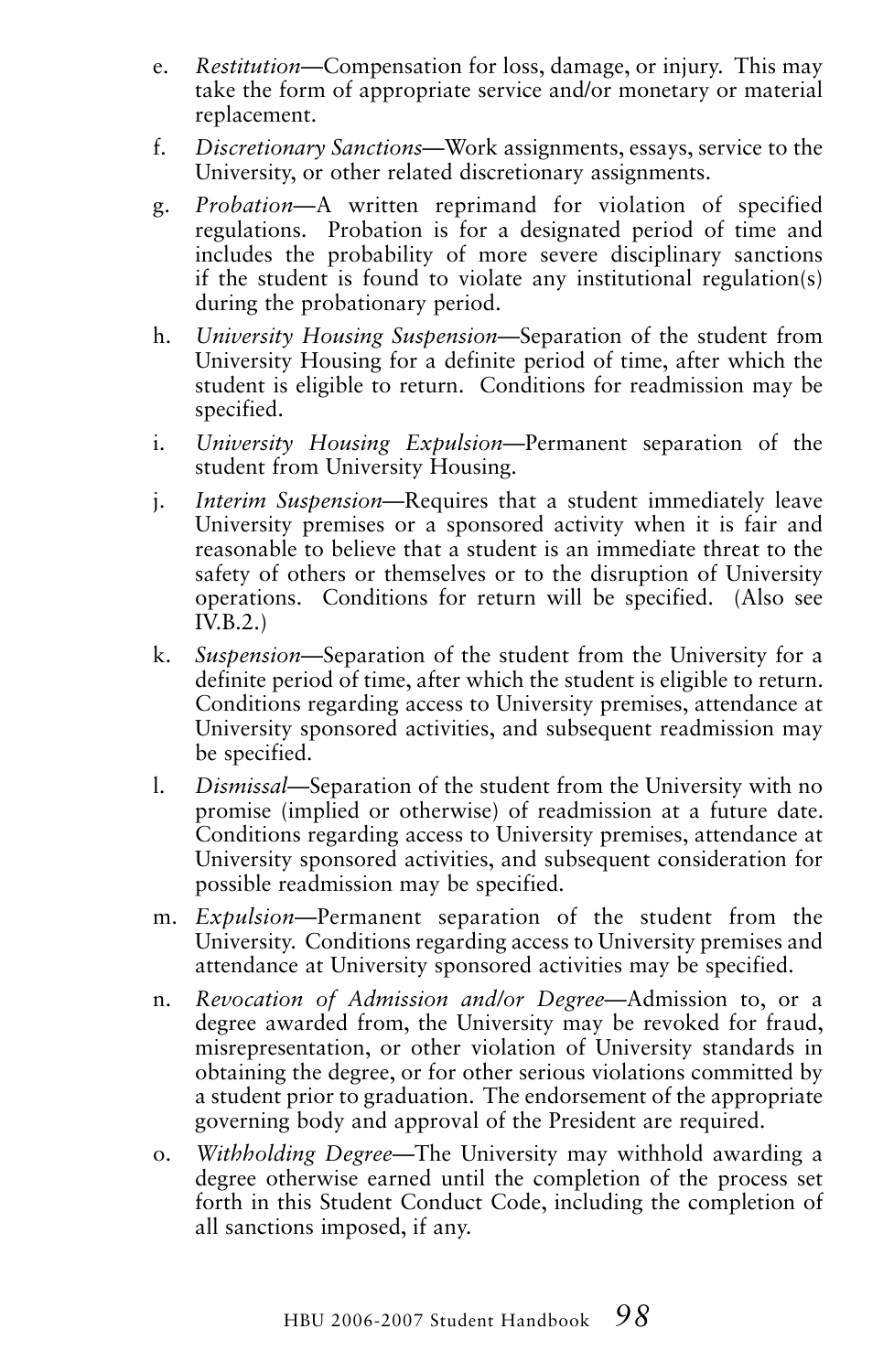2. *Interim suspension*. In certain circumstances, the Vice President for Student Affairs, or a designee, may impose a University or Housing suspension prior to the Student Discipline Board Hearing.

a. Conditions. Interim suspension may be imposed only:

(1) To ensure the safety and well-being of members of the University community or the preservation of university property.

(2) To ensure the student's own physical or emotional safety and well-being.

(3) If the student poses an ongoing threat of disruption of, or interference with, the normal operations of the University.

b. *Campus access.* During the interim suspension, a student shall be denied access to University premises (including housing and classes) and/or all other University activities or privileges for which the student might otherwise be eligible, as the Vice President for Student Affairs or the Student Discipline Administrator may determine to be appropriate.

c. *Process.* The interim suspension does not replace the regular process, which shall proceed on the normal schedule, up to and through a Student Discipline Board Hearing, if required, or subsequent appeal hearing, if exercised. However, the student should be notified in writing of this action and the reasons for the suspension. When timing necessitates a more immediate verbal notification, the written notification should be provided as soon as possible, thereafter. The notice should include the time, date, and place of a subsequent hearing at which the student may show cause why his or her continued presence on the campus does not constitute a threat (and at which they may contest whether community standards or a Student Conduct Code was violated.)

3. *Guidelines for imposing consequences.* The following guidelines attempt to establish some continuity in administering consequences for the violation of the Student Conduct Code. The Student Discipline Administrator will customarily employ the following guidelines in determining an appropriate consequence, unless there are circumstances that warrant an alternative response on the part of the University. Multiple sanctions may be employed for a single violation, and cumulative violations may result in greater consequences than a single offense.

a. *Level 1 Violations*—Minor violations likely to result in a minimum consequence of a verbal or written warning with additional sanctions, fine, or restitution on the first occurrence include, but are not limited to, the following examples: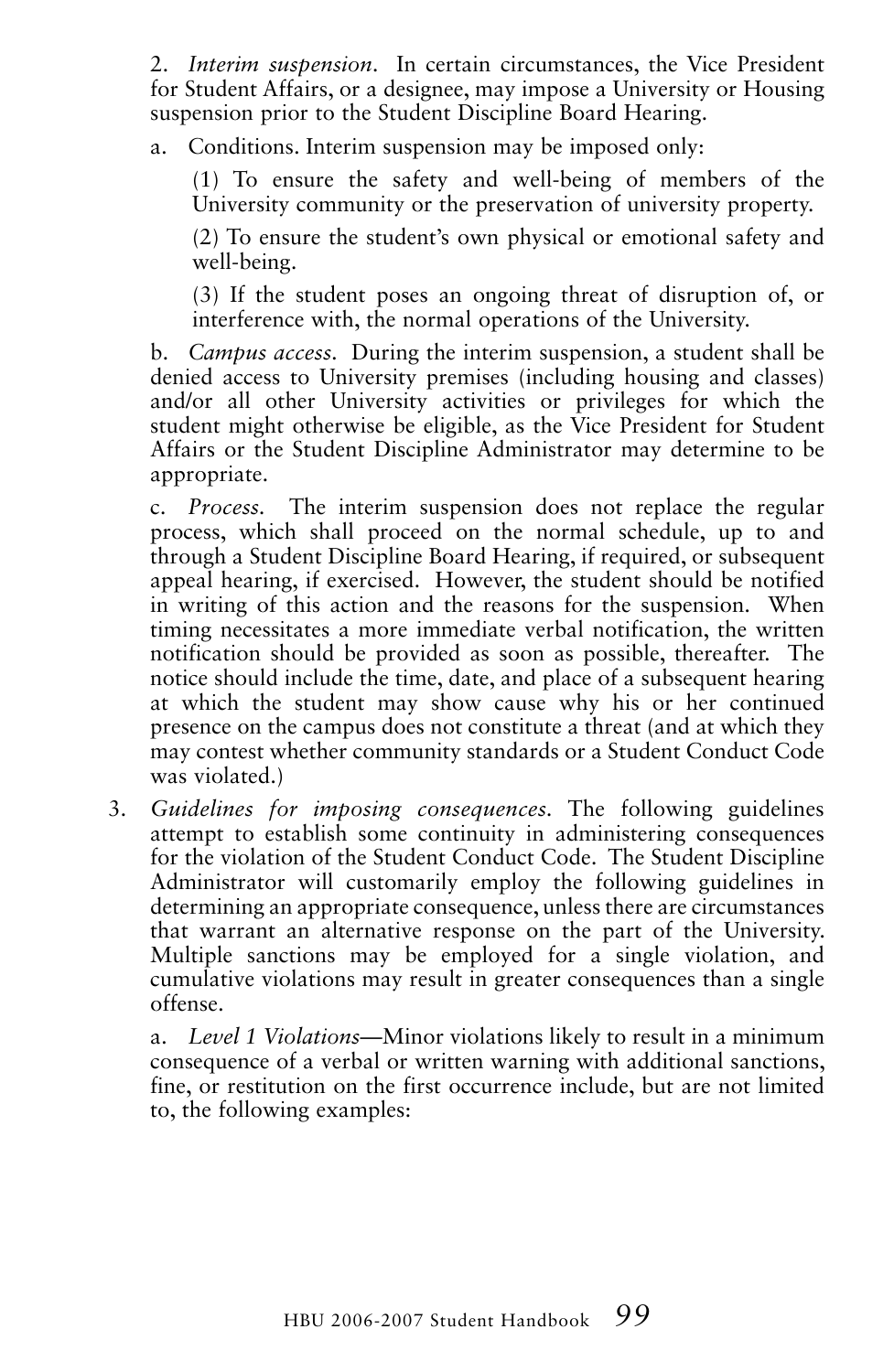- Violation of smoking policy
- Violation of burning objects policy
- Failure to respond to a request for appointment
- Procedural violations
- Minor abuse and damage to property
- Profanity and obscenity

Customary action: Verbal warning; written warning; loss of privileges; monetary fines; restitution; or discretionary sanction(s).

- b. *Level 2 Violations*—Intermediate violations likely to result in a minimum consequence of probation or limited-term suspension with additional sanctions and conditions on the first occurrence include, but are not limited to the following examples:
- Significant damage to property
- Misuse of safety equipment
- Petty theft
- Sexual misconduct
- Cohabitation
- Violation of alcohol policy
- Intoxication or drunkenness

Customary action: Probation, multiple-day suspension, or suspension of privileges.

- c. *Level 3 Violations*—Major violations likely to result in long-term suspension, dismissal, or expulsion on the first occurrence include, but are not limited to the following examples:
- Use or possession of controlled substances or illegal drugs
- Intentionally causing physical harm to another person
- Sexual assault
- Arson
- Grand theft
- Possession of a weapon or firearm

Customary action: Academic term suspension; dismissal or expulsion.

4. *"Zero Tolerance" for Drugs*. In an attempt to create a conducive environment, and influence lifestyle choices by which its community members may be successful in attaining the mission of the institution, the University takes an unequivocally firm stand regarding the possession, distribution or use of controlled substances or drugs on campus, customarily resulting in a minimum suspension of one full academic year.

 The Student Discipline Administrator may be released from the aforementioned mandate where deemed possible if the student has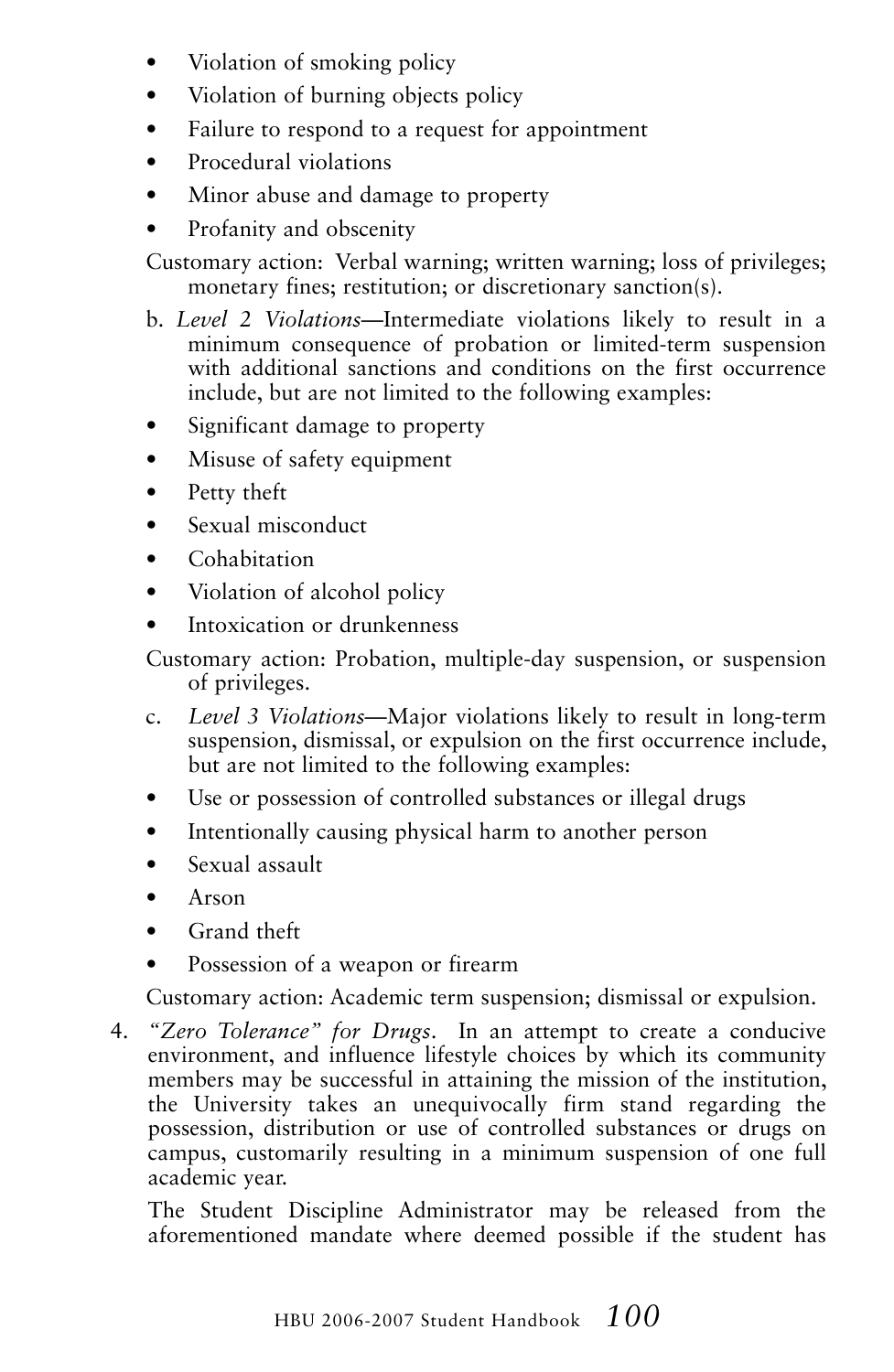exposed the violation on their own with the intention of reconciling themselves to the community and submitting to structures of support and accountability.

- 5. *Disciplinary holds.* The Vice President for Student Affairs places a "hold" with the Office of the Registrar preventing subsequent enrollment when a student is suspended, dismissed, or expelled from the University. A permanent record of the disciplinary action is noted in the student's academic record.
- 6. *Disposition of disciplinary records.*

a. Other than student disciplinary suspension, dismissal, expulsion, or revocation or withholding of a degree, disciplinary sanctions shall not be made part of the student's permanent academic record, but shall become part of the student's disciplinary record. Upon graduation, the student's disciplinary record may be expunged of disciplinary actions other than Housing expulsion OR University suspension, dismissal, or expulsion OR revocation or withholding of a degree. All remaining disciplinary records may be expunged from the student's confidential record seven years after graduation or separation from the University.

b. In situations involving both an Accused Student(s) (or group or organization) and a student(s) claiming to be the victim of another student's conduct, the records of the process and the sanctions imposed, if any, shall be considered to be the educational records of both the Accused Student(s) and the student(s) claiming to be the victim because the educational career and chances of success in the academic community of each may be impacted. The Student Discipline Administrator may exercise discretion to do otherwise where reasonably appropriate.

- 7. *Group sanctions.* The following sanctions may be imposed upon groups or organizations:
	- a. Those sanctions listed above in article IV.B.1.a-g.

b. Loss of selected rights and privileges for a specified period of time.

c. Deactivation. Loss of all privileges, including University recognition, for a specified period of time.

8. *Notification of disciplinary action.* In each case in which a Student Discipline Board determines that a student and/or group or organization has violated the Student Code, the sanction(s) shall be determined and imposed by the Student Discipline Administrator. In cases in which persons other than, or in addition to, the Student Discipline Administrator have been authorized to serve as the Student Discipline Board, the recommendation of the Student Discipline Board shall be considered by the Student Discipline Administrator in determining and imposing sanctions. The Student Discipline Administrator is not limited to sanctions recommended by members of the Student Discipline Board. Following the Student Discipline Board Hearing, the Student Discipline Administrator shall advise the Accused Student, group and/ or organization (and a complaining student who believes s/he was the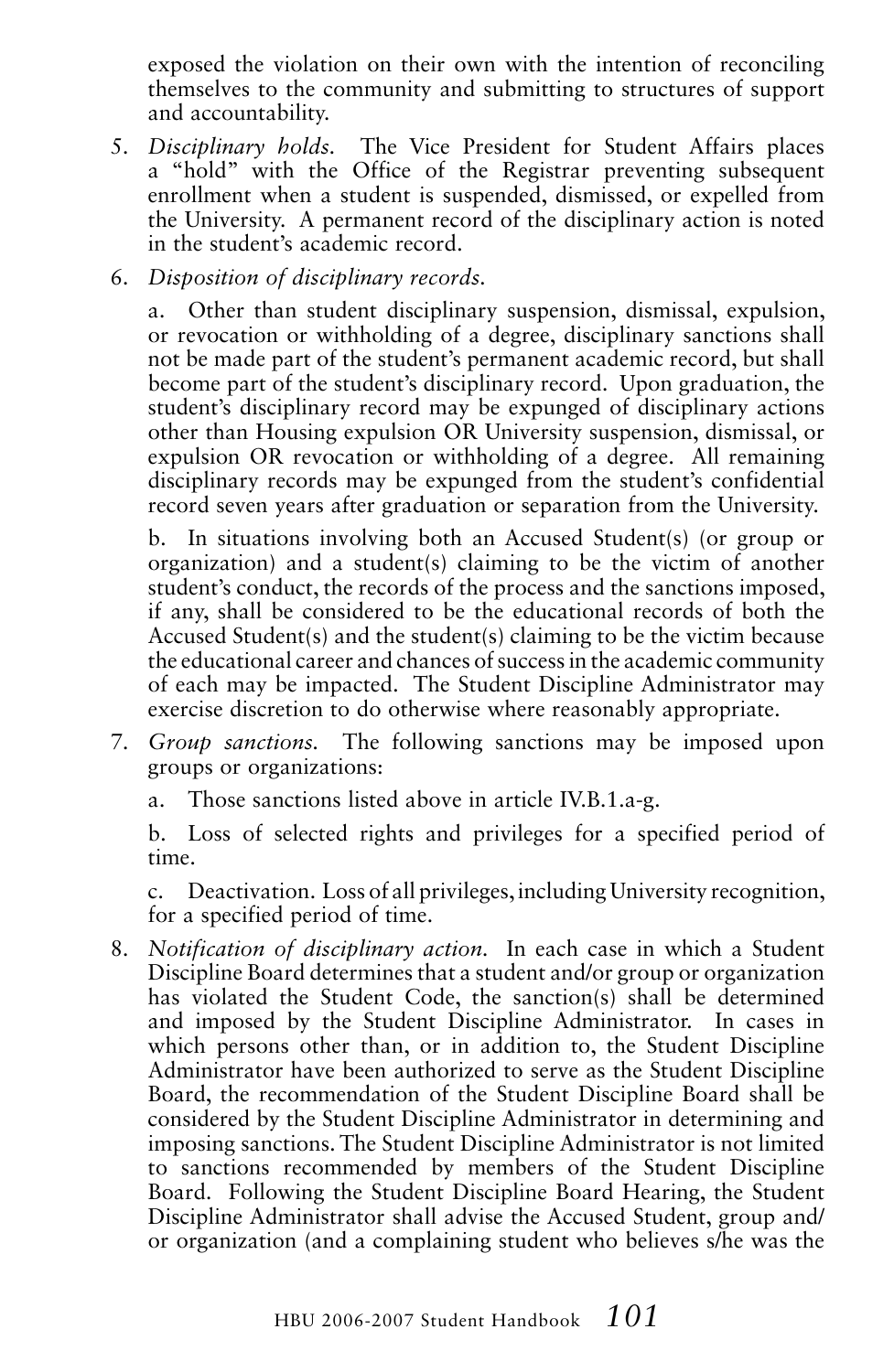victim of another student's conduct) in writing of its determination and of the sanction(s) imposed, if any.

#### **C. Appeals**

1. *Initiating an appeal.* A decision reached by a Student Discipline Board or a sanction imposed by a Student Discipline Administrator may be appealed by the Accused Student(s) or Complainant(s) within three (3) academic school days of disciplinary notification. Such appeals shall be addressed to the respective Appellate Administrator in writing and shall be delivered to the Student Discipline Administrator. If after reviewing the appeal, the Student Discipline Administrator maintains the veracity of the disciplinary process, findings, and action, the appeal is forwarded to the appropriate Appellate Administrator. Sanctions imposed by the Student Discipline Administrator are customarily suspended until the appeal process is completed, unless otherwise notified by the Appellate Administrator.

2. *Conditions for appeal.* Except as required to explain the basis of new information, an appeal shall be limited to a review of the verbatim record of the Student Discipline Board Hearing and supporting documents for one or more of the following purposes:

a. To determine whether the Student Discipline Board Hearing was conducted fairly in light of the charges and information presented, and in conformity with prescribed procedures giving the complaining party a reasonable opportunity to prepare and to present information that the Student Code was violated, and giving the Accused Student a reasonable opportunity to prepare and to present a response to those allegations. Deviations from designated procedures will not be a basis for sustaining an appeal unless significant prejudice results.

b. To determine whether the decision reached regarding the Accused Student was based on substantial information, that is, whether there were facts in the case that, if believed by the fact finder, were sufficient to establish a violation of the Student Conduct Code occurred.

c. To determine whether the sanction(s) imposed were appropriate for the violation of the Conduct Code which the student was found to have committed.

d. To consider new information, sufficient to alter a decision or other relevant facts not brought out in the original hearing, because such information and/or facts were not known to the person appealing at the time of the original Student Discipline Board Hearing.

3. *Bringing closure to an appeal.* The Appellate Board's opinion and recommendations for subsequent action are submitted to the Appellate Administrator to inform his/her final judgment. If an appeal is upheld by the Appellate Administrator, the matter shall be returned to the original Student Discipline Board and Student Discipline Administrator for re-opening of Student Discipline Board Hearings to allow reconsideration of the original determination and/or sanction(s). In consultation with the Student Discipline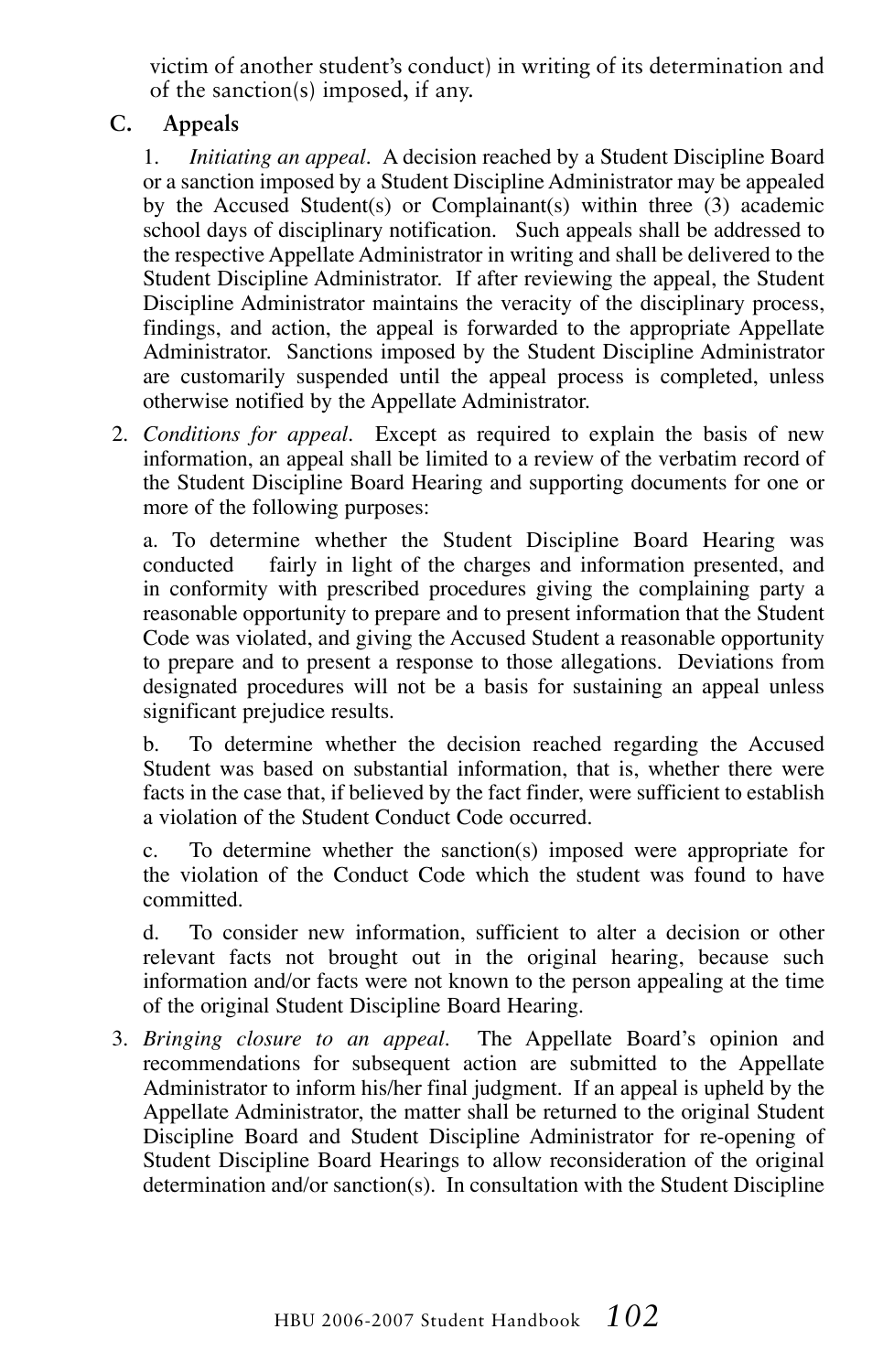Administrator, the Appellate Administrator may elect to institute alternative sanctions that might be perceived as either more lenient or severe. If an appeal is set aside, the matter shall be considered closed and binding upon all involved. The Appellate Administrator will notify the student in writing of the decision.

#### **Article V: Interpretation and Revision**

#### **A. Authority.**

Any question of interpretation or application of the Student Discipline System shall be referred to the Vice President for Student Affairs or his/her designee for final determination.

#### **B. Review and Revision Timeline.**

The Student Discipline System and Student Conduct Code shall be reviewed every three (3) years under the direction of the Vice President for Student Affairs, and revisions implemented with the approval of the President.

#### **C. Disclaimer.**

The Student Discipline System and Conduct Code are subject to change when deemed necessary by the University to meet the evolving needs of students, the community, and the University. All substantive changes will be widely communicated by the Vice President for Student Affairs through various means available.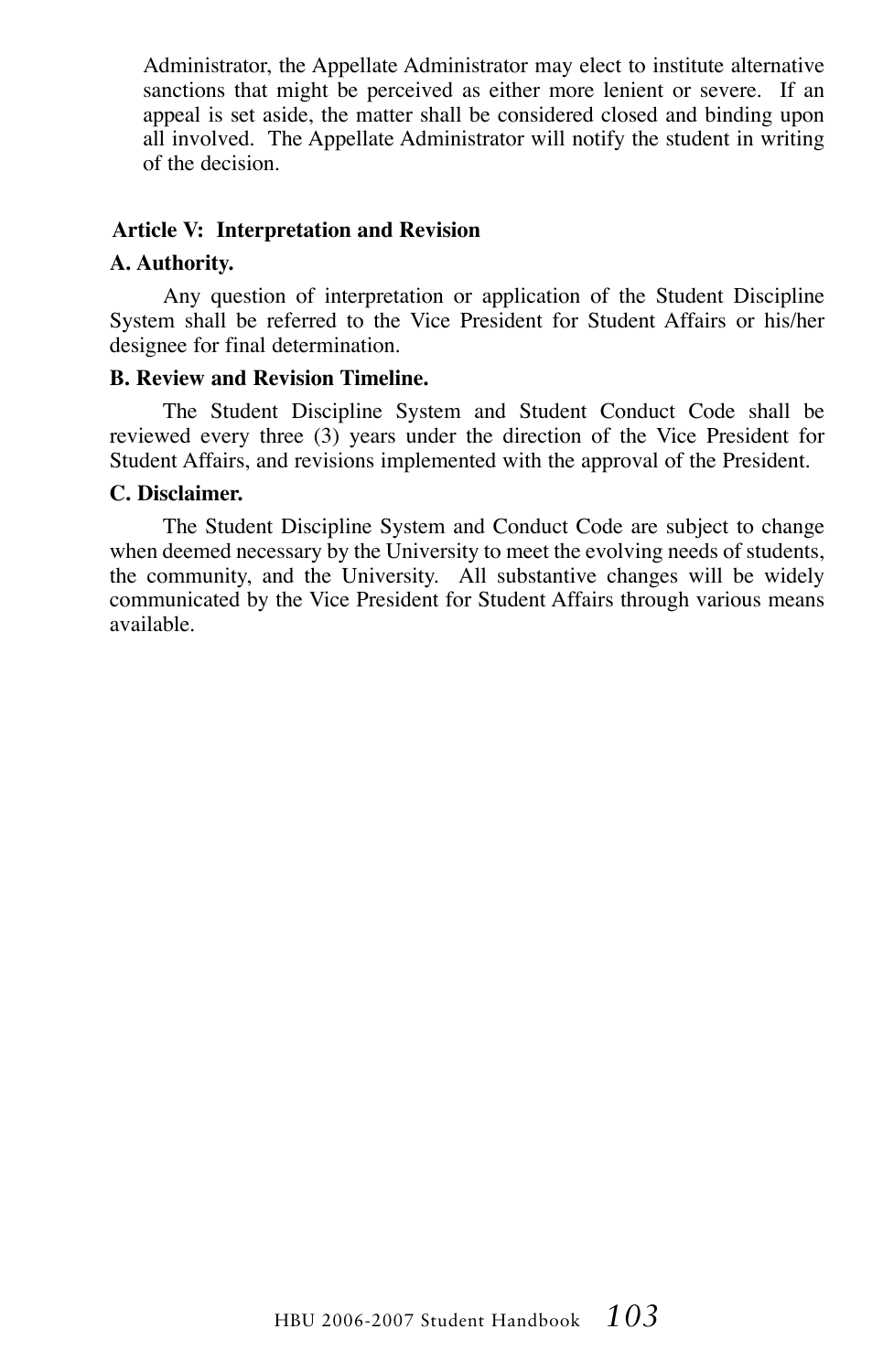# **Directory of Administration**

The President shall also designate certain administration officers to assist him in carrying out orderly functioning of the University. A partial list of the administrators and staff follows:

Dr. Robert B. Sloan Jr. *President* 

Paula Aguirre *HBU Chief of Police*

Don Anderson *Vice President for Development*

John Aureli *Resident Director for Men's Residence College*

Sarah Bible *Director of Recruitment for Admissions*

Eduardo Borges *Director of Admissions*

Debora Burnett *Director of Financial Services*

Sherry Byrd *Director of Student Aid Program*

Crystal Clayton *Director of Student Activities and New Student Orientation*

Ron Cottrell *Director of Athletics and Men's Basketball Coach*

Colette Cross *Director of Spiritual Life and University Chaplain*

Frances Curtis *Dean of Students*

Stephen Daniel *Director of Campus Services*

Dr. Dennis Huff *Assistant Vice President of Information Systems*

Saleim Kahleh A*ssociate Director of Sports and Recreation Coordinator of Prayer and Evangelism*

Dr. Don Looser *Vice President for Academic Affairs* 

Anthony Martin *Director of University Store*

Daisey M. McCloud *Interim Director for Enrichment Center*

Hugh McClung *Assistant Vice President for Treasury Operations*

Danny Miller *Director of Student Ministry*

Mark Miller *Director of Housing Operations*

Rick Ogden *Assistant Vice President for Church Relations*

Dick Parker *Vice President for Financial Affairs*

Ken Rogers *Director of Scholarships*

Sharon Saunders *Vice President for Marketing*

Jason Shaffer Coordinator of *Community Service and Missions*

Liza Sharp *Resident Director for Women's Residence College*

Norm Slosted *Vice President for Student Affairs*

Dr. Jon M. Suter *Director of Libraries*

Sara Beth Verm *Resident Director of Husky Village Apartments*

Barbara Walker *Associate Vice President for Development*

Loree Watson *Assistant Vice President and Controller*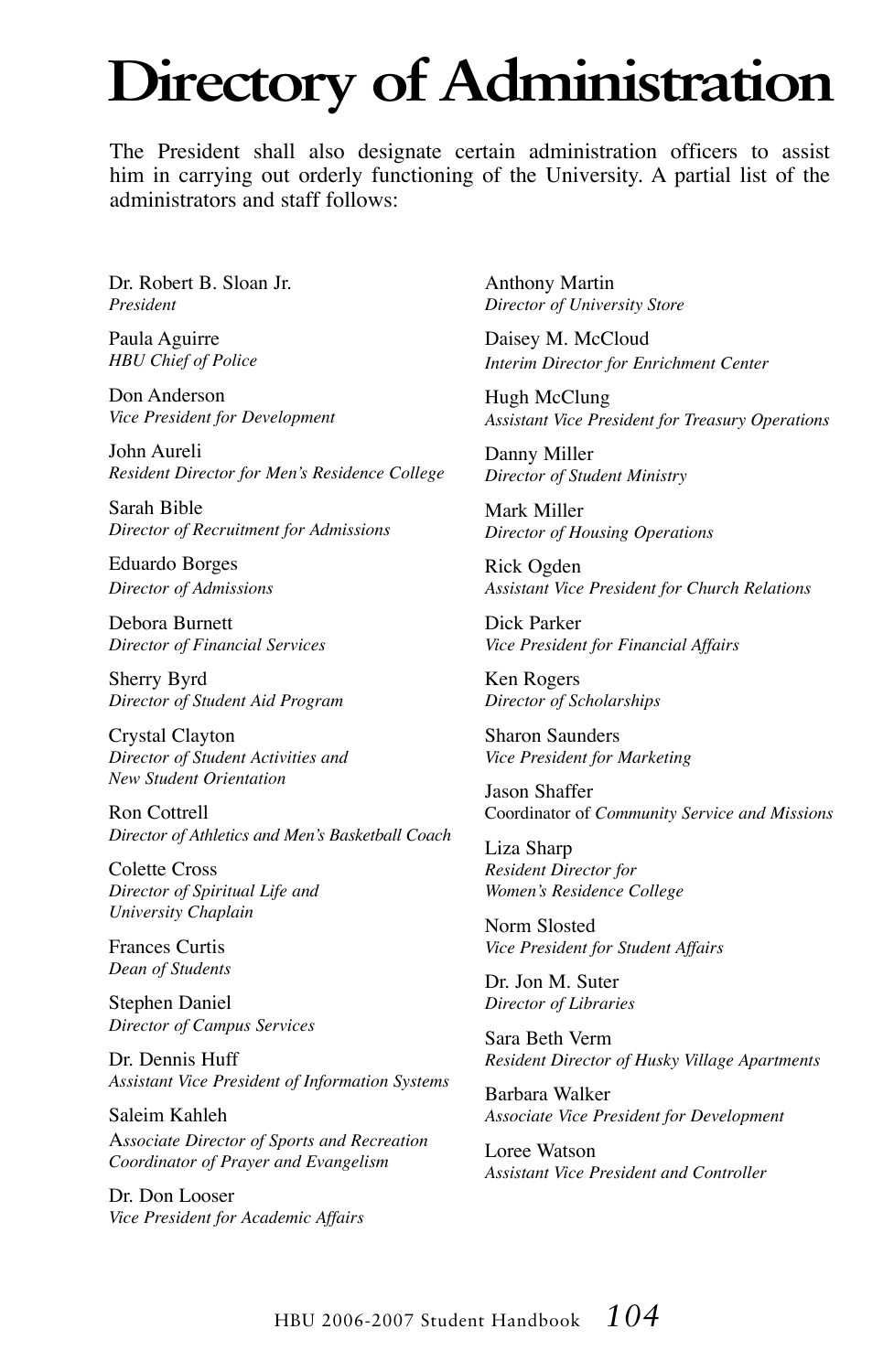# **Directory of General Phone Numbers**

| <b>Academic Affairs</b>      | 3251 |
|------------------------------|------|
| <b>Accounts Payable</b>      | 3207 |
| <b>ACTS</b>                  | 3034 |
| Admissions<br>3211, 3295     |      |
| <b>ADN Nursing</b>           | 3430 |
| Adv. Desk- Bus. & Econ.2342  |      |
| Advising Center(Educ.) 2407  |      |
| Advisor- Bus/Econ            | 2342 |
| Alumni Assoc.                | 3462 |
| Antioch Institute            | 3243 |
| Art Barn                     | 2210 |
| Art Department               | 2401 |
| <b>Athletics</b>             | 3205 |
| <b>Band Hall</b>             | 2260 |
| <b>Bilingual Education</b>   | 2111 |
| Bookstore                    | 3258 |
| <b>Business &amp; Econ</b>   | 3325 |
| <b>CEMC</b>                  | 3281 |
| <b>Campus Services</b>       | 3442 |
| <b>Career Services</b>       | 3359 |
| Chemistry                    | 2374 |
| Christianity                 | 2212 |
| <b>CLEP Test</b>             | 3240 |
| Collegian                    | 3218 |
| Communications               | 3520 |
| <b>Counseling Center</b>     | 3359 |
| <b>CPA Review</b>            | 3469 |
| Development                  | 3222 |
| Education                    | 3240 |
| <b>Education Adv. Center</b> | 2407 |
| <b>Education-Graduate</b>    | 3295 |
| Education-Undergraduate3211  |      |
| <b>Engineering Classes</b>   | 2374 |
| English                      | 2216 |
| <b>Enrichment Center</b>     | 3359 |
| <b>ESL (Educational)</b>     | 2268 |
| ESL (IEI)                    | 3292 |
| <b>Extended Education</b>    | 3469 |
| Financial Affairs            | 3256 |

| <b>Financial Services</b>        | 3471 |
|----------------------------------|------|
| Fine Arts                        | 3338 |
| <b>GMAT</b>                      | 3240 |
| GRE                              | 3240 |
| <b>Health Administration</b>     | 3350 |
| History                          | 2272 |
| <b>HBU Housing</b>               | 3103 |
| <b>HRM</b>                       | 3265 |
| Human Resources                  | 3321 |
| Humanities                       | 3251 |
| Husky Village                    | 3100 |
| Info. Sys. Support Desk 3410     |      |
| Intensive English Institute 3292 |      |
| ISAT                             | 3285 |
| Journalism                       | 3520 |
| Kinko's Services                 | 3346 |
| Languages                        | 2216 |
| Learning Res. Center             | 2353 |
| Library                          | 3304 |
| Lost & Found                     | 3238 |
| LSAT                             | 3469 |
| MEd                              | 3241 |
| <b>MBA</b>                       | 3322 |
| MIS                              | 3306 |
| Marketing                        | 3206 |
| Marketing &                      |      |
| Communications                   | 3470 |
| Mass Media                       | 2247 |
| Math                             | 2374 |
| <b>MATS or 3288</b>              | 2212 |
| <b>MCAT</b>                      | 2243 |
| Men's Residence                  | 3484 |
| College<br>MLA                   | 3269 |
|                                  |      |

| Museums                      |      |
|------------------------------|------|
| Dunham Family                |      |
| <b>Bible in America</b>      | 3287 |
| American Architecture        |      |
| & Decorative Arts            | 3311 |
| Music                        | 3338 |
| Nurse                        | 2235 |
| Nursing                      | 3300 |
| Operator                     | 3000 |
| Ornogah Yearbook             | 2007 |
| Police (Emergency)           | 3911 |
| Police (Non-Emer.)           | 3314 |
| <b>Political Science</b>     | 2273 |
| Pre-Med                      | 3376 |
| Prep School Music            | 3257 |
| Psychology (Graduate)        | 2392 |
| Psychology (Undergrad) 3240  |      |
| Publications                 | 3247 |
| Reference Library            | 2312 |
| Registrar                    | 3213 |
| <b>SAT</b>                   | 2243 |
| Scholarship                  | 3113 |
| Science                      | 2374 |
| Smith College                | 3331 |
| Sodexo Campus Serv.          | 3259 |
| Spiritual Life               | 3117 |
| Student Affairs              | 3238 |
| Student Health Services 2235 |      |
| Student Life                 | 3302 |
| <b>Student Ministries</b>    | 3393 |
| <b>TASP</b>                  | 3240 |
| <b>Testing Center</b>        | 2243 |
| Transcripts                  | 3213 |
| VA on Campus                 | 2214 |
| <b>Women's Residence</b>     |      |
| College                      | 3483 |